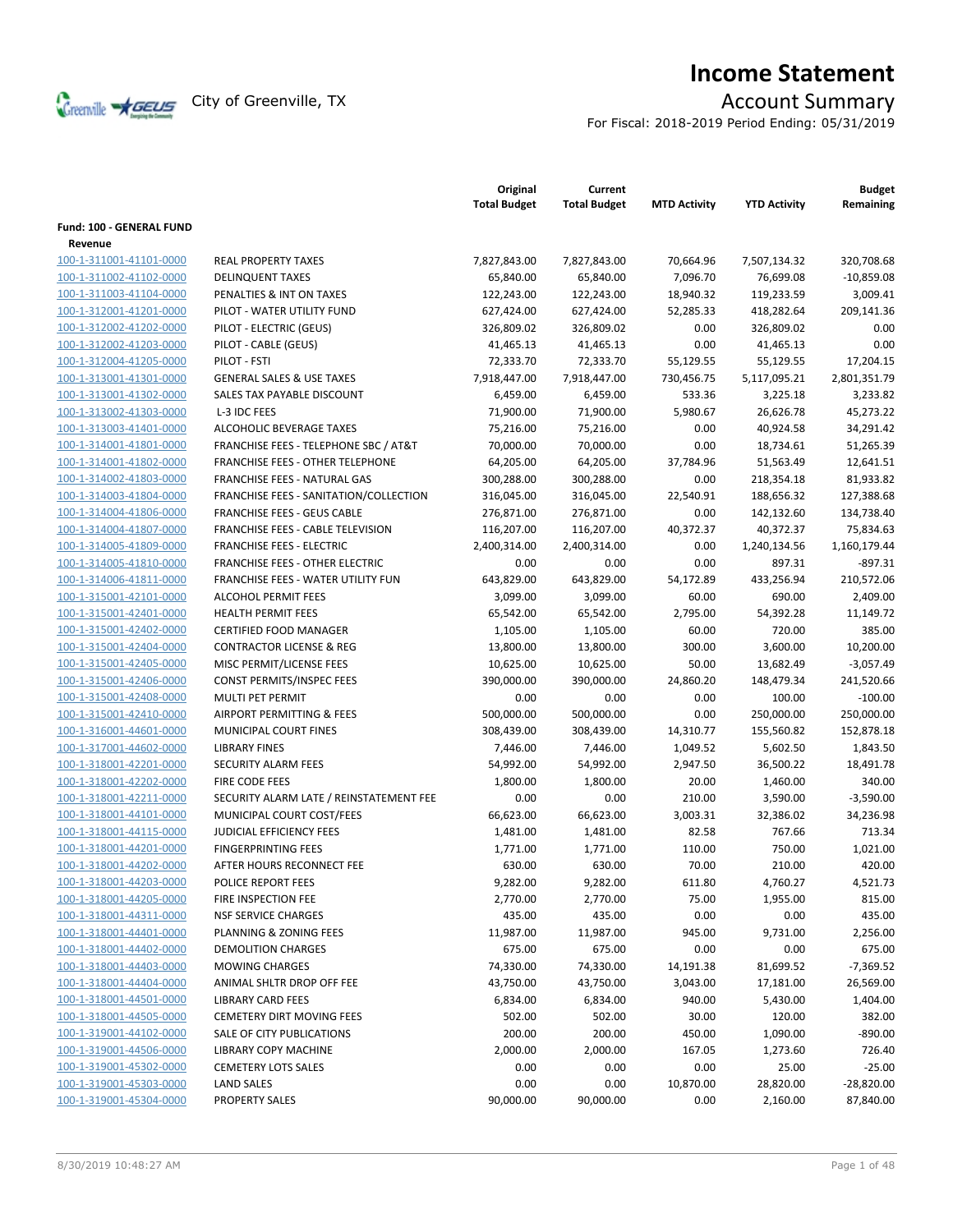|                                                    |                                                        | Original<br><b>Total Budget</b> | Current<br><b>Total Budget</b> | <b>MTD Activity</b> | <b>YTD Activity</b> | <b>Budget</b><br>Remaining |
|----------------------------------------------------|--------------------------------------------------------|---------------------------------|--------------------------------|---------------------|---------------------|----------------------------|
| 100-1-319001-45305-0000                            | <b>AUCTION PROCEEDS</b>                                | 5,480.00                        | 5,480.00                       | 0.00                | 0.00                | 5,480.00                   |
| 100-1-319001-45401-0000                            | <b>INTEREST REVENUES</b>                               | 22,613.00                       | 22,613.00                      | 9,583.24            | 52,893.89           | $-30,280.89$               |
| 100-1-319001-45501-0000                            | LIBRARY MTG ROOM RENTAL                                | 1,015.00                        | 1,015.00                       | 135.00              | 847.50              | 167.50                     |
| 100-1-319001-45503-0000                            | <b>PAVILION RENTALS</b>                                | 11,908.00                       | 11,908.00                      | 0.00                | 1,480.00            | 10,428.00                  |
| 100-1-319001-45601-0000                            | MISCELLANEOUS REVENUES                                 | 41,204.00                       | 41,204.00                      | 0.00                | 58,858.98           | $-17,654.98$               |
| 100-1-319001-45604-0000                            | OTHER REVENUE / OVER/SHORT                             | 0.00                            | 0.00                           | $-15.62$            | 1,181.56            | $-1,181.56$                |
| 100-1-322001-43002-0000                            | ANIMAL SHELTER CONTRIB                                 | 100,000.00                      | 100,000.00                     | 0.00                | 75,000.00           | 25,000.00                  |
| 100-1-322001-43003-0000                            | <b>HUNT CO CONTRIB - FIRE</b>                          | 28,800.00                       | 28,800.00                      | 2,400.00            | 19,200.00           | 9,600.00                   |
| 100-1-322001-43004-0000                            | HUNT CO MEM HOSP REIM                                  | 22,400.00                       | 22,400.00                      | 0.00                | 13,956.00           | 8,444.00                   |
| 100-1-323001-46008-0000                            | <b>XFR - TOURISM FUND</b>                              | 190,000.00                      | 190,000.00                     | 15,833.33           | 126,666.64          | 63,333.36                  |
| 100-1-324001-46506-0000                            | <b>CA - RECREATION FUND</b>                            | 10,275.00                       | 10,275.00                      | 856.25              | 6,850.00            | 3,425.00                   |
| 100-1-324001-46509-0000                            | CA - VENUE MGMT FUND                                   | 5,741.00                        | 5,741.00                       | 478.42              | 3,827.36            | 1,913.64                   |
| 100-1-324001-46537-0000                            | CA - MAIL MACHINE LEASE                                | 3,132.00                        | 3,132.00                       | 269.28              | 2,154.24            | 977.76                     |
| 100-1-324001-46614-0000                            | CA - SANITATION FUND COLLECTION                        | 41,607.00                       | 41,607.00                      | 3,467.25            | 27,738.00           | 13,869.00                  |
| 100-1-324001-46650-0000                            | CA - UTILITY FUND TO GENERAL GOVERNME                  | 406,798.00                      | 406,798.00                     | 33,899.83           | 271,198.64          | 135,599.36                 |
| 100-1-324001-46651-0000                            | CA - UTILITY FUND TO PUBLIC WORKS                      | 155,979.00                      | 155,979.00                     | 12,998.25           | 103,986.00          | 51,993.00                  |
| 100-1-324001-46801-0000                            | <b>CA - SPENCE FUND</b>                                | 600.00                          | 600.00                         | 50.00               | 400.00              | 200.00                     |
| 100-1-324009-46901-0000                            | CA - ELECTRIC UTILITY                                  | 355,294.00                      | 355,294.00                     | 29,607.83           | 236,862.64          | 118,431.36                 |
| 100-1-324009-46906-0000                            | CA - CABLE UTILITY                                     | 57,596.00                       | 57,596.00                      | 4,799.67            | 38,397.36           | 19,198.64                  |
|                                                    | <b>Revenue Total:</b>                                  | 24,474,298.85                   | 24,474,298.85                  | 1,291,573.61        | 17,970,962.99       | 6,503,335.86               |
| <b>Expense</b>                                     |                                                        |                                 |                                |                     |                     |                            |
| 100-1-411000-52001-0000                            | <b>OFFICE SUPPLIES</b>                                 | 60.00                           | 60.00                          | 0.00                | 0.00                | 60.00                      |
| 100-1-411000-52005-0000                            | PRINTED MATERIALS                                      | 96.00                           | 96.00                          | 0.00                | 48.00               | 48.00                      |
| 100-1-411000-52103-0000                            | <b>MEETING SUPPLIES</b>                                | 2,150.00                        | 2,170.00                       | 654.40              | 1,510.31            | 659.69                     |
| 100-1-411000-54001-0000                            | <b>TELEPHONE CHARGES</b>                               | 1,452.00                        | 1,452.00                       | 112.01              | 784.03              | 667.97                     |
| 100-1-411000-54201-0000<br>100-1-411000-54204-0000 | MEMBERSHIPS & SUBSCRIPTIONS<br><b>PUBLIC RELATIONS</b> | 6,274.00                        | 6,274.00                       | 3,619.00            | 6,242.80            | 31.20<br>$-100.00$         |
| 100-1-411000-54213-0000                            | PLAQUES AND AWARDS                                     | 1,200.00<br>750.00              | 1,200.00<br>750.00             | 0.00<br>69.80       | 1,300.00<br>69.80   | 680.20                     |
| 100-1-411000-54214-0000                            | <b>TRAVEL &amp; TRAINING</b>                           | 16,995.00                       | 16,975.00                      | 0.00                | 8,726.79            | 8,248.21                   |
| 100-1-411400-51001-0000                            | <b>REGULAR SALARIES</b>                                | 82,284.00                       | 82,284.00                      | 6,454.24            | 56,059.91           | 26,224.09                  |
| 100-1-411400-51021-0000                            | LONGEVITY                                              | 1,560.00                        | 1,560.00                       | 0.00                | 1,560.00            | 0.00                       |
| 100-1-411400-51116-0000                            | CAR ALLOWANCE                                          | 4,200.00                        | 4,200.00                       | 323.08              | 2,907.72            | 1,292.28                   |
| 100-1-411400-51117-0000                            | CELL PHONE ALLOWANCE                                   | 696.00                          | 696.00                         | 53.54               | 481.86              | 214.14                     |
| 100-1-411400-51201-0000                            | <b>FICA</b>                                            | 5,502.00                        | 5,502.00                       | 414.34              | 3,634.24            | 1,867.76                   |
| 100-1-411400-51202-0000                            | MEDICARE                                               | 1,287.00                        | 1,287.00                       | 96.90               | 849.94              | 437.06                     |
| 100-1-411400-51203-0000                            | <b>HEALTH INSURANCE</b>                                | 10,725.00                       | 10,725.00                      | 893.75              | 7,150.00            | 3,575.00                   |
| 100-1-411400-51204-0000                            | <b>WORKERS COMPENSATION</b>                            | 243.00                          | 243.00                         | 20.25               | 162.00              | 81.00                      |
| 100-1-411400-51205-0000                            | STATE UNEMPLOYMENT                                     | 69.00                           | 69.00                          | 0.00                | 87.07               | $-18.07$                   |
| 100-1-411400-51301-0000                            | <b>TMRS</b>                                            | 9,939.00                        | 9,939.00                       | 755.50              | 6,884.10            | 3,054.90                   |
| 100-1-411400-52001-0000                            | <b>OFFICE SUPPLIES</b>                                 | 360.00                          | 360.00                         | $-195.00$           | 42.49               | 317.51                     |
| 100-1-411400-52002-0000                            | POSTAGE / FREIGHT                                      | 150.00                          | 150.00                         | 7.75                | 48.86               | 101.14                     |
| 100-1-411400-52005-0000                            | PRINTED MATERIALS                                      | 150.00                          | 150.00                         | 0.00                | 24.50               | 125.50                     |
| 100-1-411400-54001-0000                            | <b>TELEPHONE CHARGES</b>                               | 1,020.00                        | 1,020.00                       | 100.92              | 705.63              | 314.37                     |
| 100-1-411400-54101-0000                            | PROFESSIONAL SERVICES                                  | 875.00                          | 895.00                         | 516.48              | 891.48              | 3.52                       |
| 100-1-411400-54201-0000                            | MEMBERSHIPS & SUBSCRIPTIONS                            | 135.00                          | 135.00                         | 0.00                | 125.00              | 10.00                      |
| 100-1-411400-54206-0000                            | <b>ELECTION EXPENSE</b>                                | 4,000.00                        | 3,595.00                       | 0.00                | 728.86              | 2,866.14                   |
| 100-1-411400-54212-0000                            | <b>PRINTING</b>                                        | 4,000.00                        | 3,980.00                       | 0.00                | 625.00              | 3,355.00                   |
| 100-1-411400-54214-0000                            | <b>TRAVEL &amp; TRAINING</b>                           | 1,100.00                        | 1,505.00                       | 0.00                | 657.80              | 847.20                     |
| 100-1-412100-51001-0000                            | REGULAR SALARIES                                       | 181,564.00                      | 181,564.00                     | 11,495.50           | 111,855.80          | 69,708.20                  |
| 100-1-412100-51020-0000                            | <b>OVERTIME</b>                                        | 7,037.00                        | 7,037.00                       | 90.61               | 4,690.25            | 2,346.75                   |
| 100-1-412100-51021-0000                            | LONGEVITY                                              | 5,912.00                        | 5,912.00                       | 0.00                | 3,530.00            | 2,382.00                   |
| 100-1-412100-51101-0000                            | <b>CERTIFICATION PAY</b>                               | 3,600.00                        | 3,600.00                       | 184.62              | 1,730.81            | 1,869.19                   |
| 100-1-412100-51201-0000                            | <b>FICA</b>                                            | 12,283.00                       | 12,283.00                      | 693.38              | 7,003.49            | 5,279.51                   |
| 100-1-412100-51202-0000                            | MEDICARE                                               | 2,873.00                        | 2,873.00                       | 162.16              | 1,637.90            | 1,235.10                   |
| 100-1-412100-51203-0000                            | <b>HEALTH INSURANCE</b>                                | 42,900.00                       | 42,900.00                      | 3,575.00            | 28,600.00           | 14,300.00                  |
| 100-1-412100-51204-0000                            | <b>WORKERS COMPENSATION</b>                            | 542.00                          | 542.00                         | 45.17               | 361.36              | 180.64                     |
| 100-1-412100-51205-0000                            | STATE UNEMPLOYMENT                                     | 399.00                          | 399.00                         | 0.00                | 0.75                | 398.25                     |
| 100-1-412100-51301-0000                            | <b>TMRS</b>                                            | 21,375.00                       | 21,375.00                      | 1,301.84            | 13,725.33           | 7,649.67                   |
| 100-1-412100-52001-0000                            | <b>OFFICE SUPPLIES</b>                                 | 900.00                          | 900.00                         | 0.00                | 319.28              | 580.72                     |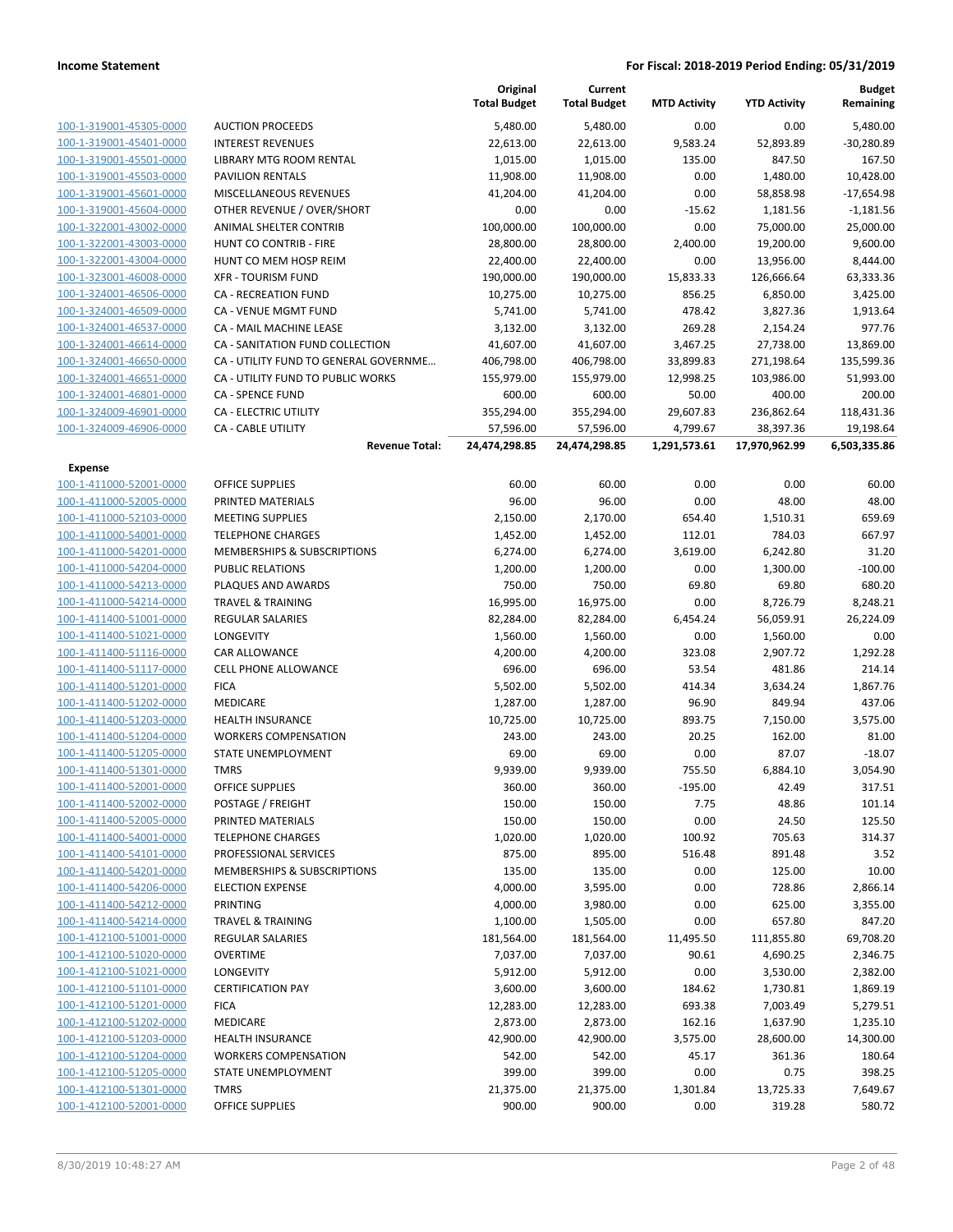|                         |                                    | Original<br><b>Total Budget</b> | Current<br><b>Total Budget</b> | <b>MTD Activity</b> | <b>YTD Activity</b> | <b>Budget</b><br>Remaining |
|-------------------------|------------------------------------|---------------------------------|--------------------------------|---------------------|---------------------|----------------------------|
| 100-1-412100-52002-0000 | POSTAGE / FREIGHT                  | 3,700.00                        | 3,700.00                       | 201.02              | 1,772.31            | 1,927.69                   |
| 100-1-412100-52005-0000 | PRINTED MATERIALS                  | 1,500.00                        | 1,500.00                       | 0.00                | 165.40              | 1,334.60                   |
| 100-1-412100-52102-0000 | <b>BOOKS / REF SUPPLIES</b>        | 250.00                          | 250.00                         | 0.00                | 0.00                | 250.00                     |
| 100-1-412100-52110-0000 | <b>TICKET WRITER SUPPLIES</b>      | 8,700.00                        | 8,700.00                       | 0.00                | 0.00                | 8,700.00                   |
| 100-1-412100-53201-0000 | FURNITURE & OFFICE EQUIPMENT       | 1,212.00                        | 1,212.00                       | 0.00                | 1,211.54            | 0.46                       |
| 100-1-412100-54001-0000 | <b>TELEPHONE CHARGES</b>           | 6,882.00                        | 6,882.00                       | 417.98              | 2,841.01            | 4,040.99                   |
| 100-1-412100-54101-0000 | PROFESSIONAL SERVICES              | 27,192.00                       | 27,192.00                      | 0.00                | 26,027.56           | 1,164.44                   |
| 100-1-412100-54201-0000 | MEMBERSHIPS & SUBSCRIPTIONS        | 550.00                          | 550.00                         | 0.00                | 406.23              | 143.77                     |
| 100-1-412100-54207-0000 | <b>COURT COSTS, JURY, WIT FEES</b> | 360.00                          | 360.00                         | 0.00                | 72.00               | 288.00                     |
| 100-1-412100-54214-0000 | <b>TRAVEL &amp; TRAINING</b>       | 6,785.00                        | 6,785.00                       | 300.00              | 2,613.59            | 4,171.41                   |
| 100-1-413200-51001-0000 | REGULAR SALARIES                   | 219,608.00                      | 219,608.00                     | 17,197.45           | 150,220.83          | 69,387.17                  |
| 100-1-413200-51020-0000 | <b>OVERTIME</b>                    | 130.00                          | 130.00                         | 0.00                | 54.78               | 75.22                      |
| 100-1-413200-51021-0000 | LONGEVITY                          | 432.00                          | 432.00                         | 0.00                | 432.00              | 0.00                       |
| 100-1-413200-51116-0000 | CAR ALLOWANCE                      | 7,200.00                        | 7,200.00                       | 553.84              | 4,984.56            | 2,215.44                   |
| 100-1-413200-51117-0000 | CELL PHONE ALLOWANCE               | 960.00                          | 960.00                         | 73.84               | 664.56              | 295.44                     |
| 100-1-413200-51201-0000 | <b>FICA</b>                        | 8,974.00                        | 8,974.00                       | 1,075.05            | 7,777.97            | 1,196.03                   |
| 100-1-413200-51202-0000 | <b>MEDICARE</b>                    | 3,311.00                        | 3,311.00                       | 251.42              | 2,174.28            | 1,136.72                   |
| 100-1-413200-51203-0000 | <b>HEALTH INSURANCE</b>            | 21,450.00                       | 21,450.00                      | 1,787.50            | 14,300.00           | 7,150.00                   |
| 100-1-413200-51204-0000 | <b>WORKERS COMPENSATION</b>        | 625.00                          | 625.00                         | 52.08               | 416.64              | 208.36                     |
| 100-1-413200-51205-0000 | STATE UNEMPLOYMENT                 | 137.00                          | 137.00                         | 0.00                | 122.48              | 14.52                      |
| 100-1-413200-51301-0000 | <b>TMRS</b>                        | 25,573.00                       | 25,573.00                      | 1,971.46            | 17,630.82           | 7,942.18                   |
| 100-1-413200-51303-0000 | SUP 457 COMP PLAN                  | 12,334.00                       | 12,334.00                      | 2,542.86            | 15,257.16           | $-2,923.16$                |
| 100-1-413200-52001-0000 | <b>OFFICE SUPPLIES</b>             | 550.00                          | 550.00                         | 0.00                | 59.45               | 490.55                     |
| 100-1-413200-52002-0000 | POSTAGE / FREIGHT                  | 200.00                          | 200.00                         | 0.00                | 42.37               | 157.63                     |
| 100-1-413200-52103-0000 | <b>MEETING SUPPLIES</b>            | 475.00                          | 475.00                         | 19.29               | 787.34              | $-312.34$                  |
| 100-1-413200-54001-0000 | <b>TELEPHONE CHARGES</b>           | 5,332.00                        | 5,332.00                       | 366.23              | 2,475.58            | 2,856.42                   |
| 100-1-413200-54101-0000 | PROFESSIONAL SERVICES              | 100.00                          | 100.00                         | 0.00                | 137.50              | $-37.50$                   |
| 100-1-413200-54201-0000 | MEMBERSHIPS & SUBSCRIPTIONS        | 1,400.00                        | 1,400.00                       | 0.00                | 709.89              | 690.11                     |
| 100-1-413200-54205-0000 | <b>BUSINESS MEALS</b>              | 250.00                          | 250.00                         | 41.72               | 332.60              | $-82.60$                   |
| 100-1-413200-54212-0000 | <b>PRINTING</b>                    | 450.00                          | 450.00                         | 0.00                | 0.00                | 450.00                     |
| 100-1-413200-54214-0000 | <b>TRAVEL &amp; TRAINING</b>       | 8,000.00                        | 7,460.97                       | 0.00                | 3,972.99            | 3,487.98                   |
| 100-1-415100-51001-0000 | <b>REGULAR SALARIES</b>            | 300,886.00                      | 251,479.00                     | 18,687.89           | 166,576.82          | 84,902.18                  |
| 100-1-415100-51020-0000 | <b>OVERTIME</b>                    | 1,148.00                        | 1,148.00                       | 425.53              | 1,251.21            | $-103.21$                  |
| 100-1-415100-51021-0000 | LONGEVITY                          | 4,000.00                        | 4,000.00                       | 0.00                | 3,174.00            | 826.00                     |
| 100-1-415100-51116-0000 | CAR ALLOWANCE                      | 4,200.00                        | 4,200.00                       | 323.08              | 2,907.72            | 1,292.28                   |
| 100-1-415100-51117-0000 | <b>CELL PHONE ALLOWANCE</b>        | 1,920.00                        | 1,920.00                       | 73.84               | 664.56              | 1,255.44                   |
| 100-1-415100-51201-0000 | <b>FICA</b>                        | 19,354.00                       | 19,354.00                      | 1,161.80            | 10,705.88           | 8,648.12                   |
| 100-1-415100-51202-0000 | MEDICARE                           | 4,526.00                        | 4,526.00                       | 271.71              | 2,503.80            | 2,022.20                   |
| 100-1-415100-51203-0000 | <b>HEALTH INSURANCE</b>            | 58,988.00                       | 58,988.00                      | 4,915.66            | 39,325.28           | 19,662.72                  |
| 100-1-415100-51204-0000 | <b>WORKERS COMPENSATION</b>        | 854.00                          | 854.00                         | 71.17               | 569.36              | 284.64                     |
| 100-1-415100-51205-0000 | <b>STATE UNEMPLOYMENT</b>          | 377.00                          | 377.00                         | 1.06                | 403.83              | $-26.83$                   |
| 100-1-415100-51301-0000 | <b>TMRS</b>                        | 34,961.00                       | 34,961.00                      | 2,115.14            | 19,804.19           | 15,156.81                  |
| 100-1-415100-52001-0000 | <b>OFFICE SUPPLIES</b>             | 1,700.00                        | 1,700.00                       | 0.00                | 1,365.53            | 334.47                     |
| 100-1-415100-52002-0000 | POSTAGE / FREIGHT                  | 4,000.00                        | 4,000.00                       | 250.82              | 2,806.43            | 1,193.57                   |
| 100-1-415100-52005-0000 | PRINTED MATERIALS                  | 0.00                            | 0.00                           | 0.00                | 115.61              | $-115.61$                  |
| 100-1-415100-54001-0000 | <b>TELEPHONE CHARGES</b>           | 2,858.00                        | 2,858.00                       | 243.92              | 1,851.40            | 1,006.60                   |
| 100-1-415100-54101-0000 | PROFESSIONAL SERVICES              | 0.00                            | 0.00                           | 0.00                | 50.00               | $-50.00$                   |
| 100-1-415100-54110-0000 | <b>AUDIT</b>                       | 58,181.00                       | 74,952.00                      | 0.00                | 57,320.00           | 17,632.00                  |
| 100-1-415100-54201-0000 | MEMBERSHIPS & SUBSCRIPTIONS        | 2,345.00                        | 2,345.00                       | 680.00              | 1,643.29            | 701.71                     |
| 100-1-415100-54211-0000 | ADVERTISING                        | 25,000.00                       | 25,000.00                      | 11,600.60           | 29,083.05           | $-4,083.05$                |
| 100-1-415100-54212-0000 | <b>PRINTING</b>                    | 3,500.00                        | 3,500.00                       | 0.00                | 0.00                | 3,500.00                   |
| 100-1-415100-54214-0000 | <b>TRAVEL &amp; TRAINING</b>       | 4,500.00                        | 4,500.00                       | 0.00                | 3,422.45            | 1,077.55                   |
| 100-1-415150-54401-0000 | APPRAISER                          | 276,930.00                      | 276,930.00                     | 0.00                | 134,420.60          | 142,509.40                 |
| 100-1-415150-54402-0000 | <b>COLLECTOR</b>                   | 16,000.00                       | 16,000.00                      | 0.00                | 15,911.38           | 88.62                      |
| 100-1-415300-54106-0000 | <b>ATTORNEY FEES</b>               | 200,000.00                      | 200,000.00                     | 37,116.92           | 149,177.54          | 50,822.46                  |
| 100-1-415500-51001-0000 | REGULAR SALARIES                   | 171,254.00                      | 171,254.00                     | 13,729.76           | 114,068.94          | 57,185.06                  |
| 100-1-415500-51020-0000 | <b>OVERTIME</b>                    | 735.00                          | 735.00                         | 0.00                | 713.38              | 21.62                      |
| 100-1-415500-51021-0000 | LONGEVITY                          | 3,990.00                        | 3,990.00                       | 0.00                | 4,047.00            | $-57.00$                   |
| 100-1-415500-51116-0000 | CAR ALLOWANCE                      | 4,200.00                        | 4,200.00                       | 323.08              | 2,423.10            | 1,776.90                   |
|                         |                                    |                                 |                                |                     |                     |                            |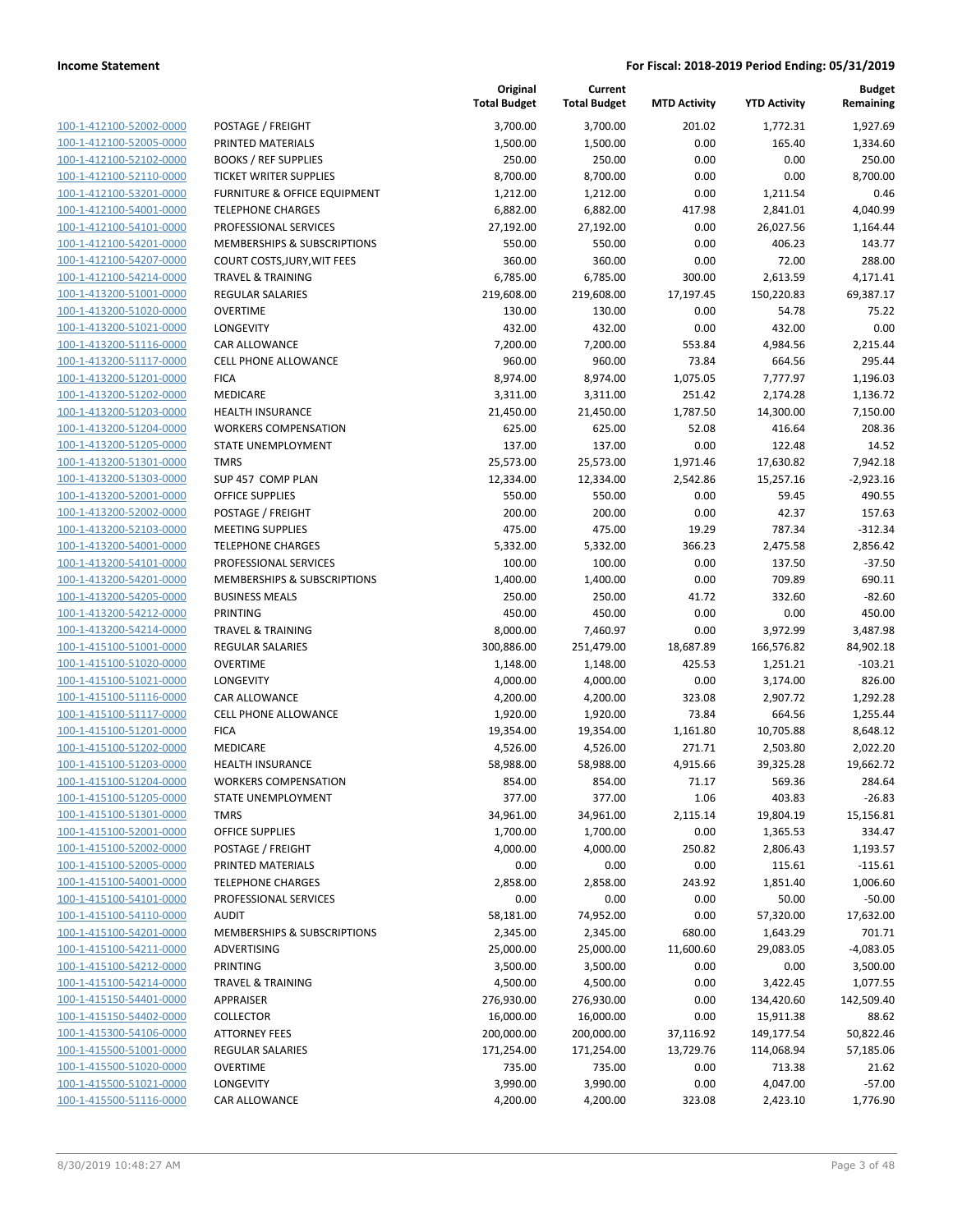| 100-1-415500-51117-0000        |
|--------------------------------|
| 100-1-415500-51201-0000        |
| 100-1-415500-51202-0000        |
| 100-1-415500-51203-0000        |
| 100-1-415500-51204-0000        |
| 100-1-415500-51205-0000        |
| 100-1-415500-51301-0000        |
| 100-1-415500-52001-0000        |
| 100-1-415500-52002-0000        |
| 100-1-415500-52303-0000        |
| 100-1-415500-52401-0000        |
| 100-1-415500-54001-0000        |
| 100-1-415500-54102-0000        |
| 100-1-415500-54107-0000        |
| <u>100-1-415500-54118-0000</u> |
| 100-1-415500-54119-0000        |
| 100-1-415500-54201-0000        |
| 100-1-415500-54213-0000        |
| 100-1-415500-54214-0000        |
| 100-1-421100-51001-0000        |
| 100-1-421100-51020-0000        |
| 100-1-421100-51021-0000        |
| 100-1-421100-51101-0000        |
| 100-1-421100-51115-0000        |
| <u>100-1-421100-51117-0000</u> |
| 100-1-421100-51201-0000        |
| 100-1-421100-51202-0000        |
| 100-1-421100-51203-0000        |
| 100-1-421100-51204-0000        |
| <u>100-1-421100-51205-0000</u> |
| 100-1-421100-51301-0000        |
| 100-1-421100-51401-0000        |
| 100-1-421100-52001-0000        |
| 100-1-421100-52002-0000        |
| 100-1-421100-52004-0000        |
| 100-1-421100-52005-0000        |
|                                |
| 100-1-421100-52103-0000        |
| 100-1-421100-52104-0000        |
| 100-1-421100-52201-0000        |
| 100-1-421100-52203-0000        |
| 100-1-421100-52302-0000        |
| 100-1-421100-52305-0000        |
| 100-1-421100-53202-0000        |
| <u>100-1-421100-53205-0000</u> |
| 100-1-421100-54001-0000        |
| <u>100-1-421100-54002-0000</u> |
| 100-1-421100-54201-0000        |
| 100-1-421100-54205-0000        |
| <u>100-1-421100-54212-0000</u> |
| <u>100-1-421100-54213-0000</u> |
| 100-1-421100-54214-0000        |
| 100-1-421210-51001-0000        |
| 100-1-421210-51020-0000        |
| <u>100-1-421210-51021-0000</u> |
| <u>100-1-421210-51101-0000</u> |
| <u>100-1-421210-51115-0000</u> |
| <u>100-1-421210-51117-0000</u> |
| 100-1-421210-51201-0000        |
| 100-1-421210-51202-0000        |
|                                |

| CELL PHONE ALLOWANCE         |
|------------------------------|
| FICA                         |
| MEDICARE                     |
| HEALTH INSURANCE             |
| WORKERS COMPENSATION         |
| STATE UNEMPLOYMENT           |
| TMRS                         |
| OFFICE SUPPLIES              |
| POSTAGE / FREIGHT            |
| <b>TRAINING SUPPLIES</b>     |
| RECREATIONAL SUPPLIES        |
| TELEPHONE CHARGES            |
| MVR CHECKS                   |
| MEDICAL                      |
| MEDICAL - POLICE             |
| MEDICAL - FIRE               |
| MEMBERSHIPS & SUBSCRIPTIONS  |
| PLAQUES AND AWARDS           |
| TRAVEL & TRAINING            |
| REGULAR SALARIES             |
| OVERTIME                     |
| LONGEVITY                    |
| CERTIFICATION PAY            |
| CLOTHING ALLOWANCE           |
| CELL PHONE ALLOWANCE         |
| FICA                         |
| MEDICARE                     |
| HEALTH INSURANCE             |
| WORKERS COMPENSATION         |
| STATE UNEMPLOYMENT           |
| TMRS                         |
| CONTRA - SALARIES            |
| OFFICE SUPPLIES              |
| POSTAGE / FREIGHT            |
| COMPUTER SUPPLIES            |
| PRINTED MATERIALS            |
| MEETING SUPPLIES             |
| WEARING APPAREL              |
| MINOR TOOLS & EQUIPMENT      |
| MOTOR VEHICLE FUEL           |
| <b>MEDICAL SUPPLIES</b>      |
| PUBLIC EDUCATION             |
| MACHINE, TOOLS & IMPLMNTS    |
| <b>MOTOR VEHICLES</b>        |
| <b>TELEPHONE CHARGES</b>     |
| UTILITY CHARGES              |
| MEMBERSHIPS & SUBSCRIPTIONS  |
| <b>BUSINESS MEALS</b>        |
| PRINTING                     |
| PLAQUES AND AWARDS           |
| <b>TRAVEL &amp; TRAINING</b> |
| REGULAR SALARIES             |
| OVERTIME                     |
| LONGEVITY                    |
| <b>CERTIFICATION PAY</b>     |
| CLOTHING ALLOWANCE           |
| CELL PHONE ALLOWANCE         |
| FICA                         |
|                              |

|                         |                              | Original<br><b>Total Budget</b> | Current<br><b>Total Budget</b> | <b>MTD Activity</b> | <b>YTD Activity</b> | <b>Budget</b><br>Remaining |
|-------------------------|------------------------------|---------------------------------|--------------------------------|---------------------|---------------------|----------------------------|
| 100-1-415500-51117-0000 | <b>CELL PHONE ALLOWANCE</b>  | 960.00                          | 960.00                         | 73.84               | 553.80              | 406.20                     |
| 100-1-415500-51201-0000 | <b>FICA</b>                  | 11,231.00                       | 11,231.00                      | 848.10              | 7,491.08            | 3,739.92                   |
| 100-1-415500-51202-0000 | <b>MEDICARE</b>              | 2,627.00                        | 2,627.00                       | 198.35              | 1,751.95            | 875.05                     |
| 100-1-415500-51203-0000 | <b>HEALTH INSURANCE</b>      | 32,175.00                       | 32,175.00                      | 2,681.25            | 21,450.00           | 10,725.00                  |
| 100-1-415500-51204-0000 | <b>WORKERS COMPENSATION</b>  | 496.00                          | 496.00                         | 41.33               | 330.64              | 165.36                     |
| 100-1-415500-51205-0000 | STATE UNEMPLOYMENT           | 206.00                          | 206.00                         | 5.53                | 206.08              | $-0.08$                    |
| 100-1-415500-51301-0000 | <b>TMRS</b>                  | 20,288.00                       | 20,288.00                      | 1,562.41            | 14,442.70           | 5,845.30                   |
| 100-1-415500-52001-0000 | <b>OFFICE SUPPLIES</b>       | 2,000.00                        | 2,000.00                       | 446.81              | 1,543.80            | 456.20                     |
| 100-1-415500-52002-0000 | POSTAGE / FREIGHT            | 1,000.00                        | 1,000.00                       | 88.30               | 610.21              | 389.79                     |
| 100-1-415500-52303-0000 | <b>TRAINING SUPPLIES</b>     | 500.00                          | 500.00                         | 0.00                | 34.60               | 465.40                     |
| 100-1-415500-52401-0000 | <b>RECREATIONAL SUPPLIES</b> | 0.00                            | 0.00                           | 0.00                | 239.44              | $-239.44$                  |
| 100-1-415500-54001-0000 | <b>TELEPHONE CHARGES</b>     | 2,165.00                        | 2,165.00                       | 185.99              | 1,395.76            | 769.24                     |
| 100-1-415500-54102-0000 | <b>MVR CHECKS</b>            | 200.00                          | 200.00                         | 326.82              | 326.82              | $-126.82$                  |
| 100-1-415500-54107-0000 | <b>MEDICAL</b>               | 5,500.00                        | 5,500.00                       | 2,094.00            | 5,759.00            | $-259.00$                  |
| 100-1-415500-54118-0000 | <b>MEDICAL - POLICE</b>      | 2,500.00                        | 2,500.00                       | 487.00              | 711.00              | 1,789.00                   |
| 100-1-415500-54119-0000 | <b>MEDICAL - FIRE</b>        | 2,500.00                        | 2,500.00                       | 213.00              | 508.00              | 1,992.00                   |
| 100-1-415500-54201-0000 | MEMBERSHIPS & SUBSCRIPTIONS  | 5,500.00                        | 5,500.00                       | 230.10              | 1,967.13            | 3,532.87                   |
| 100-1-415500-54213-0000 | PLAQUES AND AWARDS           | 10,900.00                       | 10,900.00                      | 174.95              | 11,633.63           | $-733.63$                  |
| 100-1-415500-54214-0000 | <b>TRAVEL &amp; TRAINING</b> | 6,000.00                        | 6,000.00                       | 627.94              | 1,903.39            | 4,096.61                   |
| 100-1-421100-51001-0000 | REGULAR SALARIES             | 284,521.00                      | 284,521.00                     | 23,473.77           | 236,980.95          | 47,540.05                  |
| 100-1-421100-51020-0000 | <b>OVERTIME</b>              | 1,850.00                        | 1,850.00                       | 533.09              | 6,316.10            | $-4,466.10$                |
| 100-1-421100-51021-0000 | LONGEVITY                    | 4,488.00                        | 4,488.00                       | 0.00                | 8,048.00            | $-3,560.00$                |
| 100-1-421100-51101-0000 | <b>CERTIFICATION PAY</b>     | 3,600.00                        | 3,600.00                       | 276.92              | 3,253.81            | 346.19                     |
| 100-1-421100-51115-0000 | <b>CLOTHING ALLOWANCE</b>    | 840.00                          | 840.00                         | 18.48               | 1,417.14            | $-577.14$                  |
| 100-1-421100-51117-0000 | <b>CELL PHONE ALLOWANCE</b>  | 1,560.00                        | 1,560.00                       | 120.00              | 1,486.12            | 73.88                      |
| 100-1-421100-51201-0000 | <b>FICA</b>                  | 18,405.00                       | 18,405.00                      | 1,484.45            | 16,156.05           | 2,248.95                   |
| 100-1-421100-51202-0000 | <b>MEDICARE</b>              | 4,304.00                        | 4,304.00                       | 347.17              | 3,778.43            | 525.57                     |
| 100-1-421100-51203-0000 | <b>HEALTH INSURANCE</b>      | 42,900.00                       | 42,900.00                      | 3,575.00            | 28,600.00           | 14,300.00                  |
| 100-1-421100-51204-0000 | <b>WORKERS COMPENSATION</b>  | 6,075.00                        | 6,075.00                       | 506.25              | 4,050.00            | 2,025.00                   |
| 100-1-421100-51205-0000 | STATE UNEMPLOYMENT           | 275.00                          | 275.00                         | 2.70                | 322.79              | $-47.79$                   |
| 100-1-421100-51301-0000 | <b>TMRS</b>                  | 33,248.00                       | 33,248.00                      | 2,701.08            | 30,277.72           | 2,970.28                   |
| 100-1-421100-51401-0000 | <b>CONTRA - SALARIES</b>     | 0.00                            | 0.00                           | 0.00                | $-906.14$           | 906.14                     |
| 100-1-421100-52001-0000 | <b>OFFICE SUPPLIES</b>       | 1,000.00                        | 1,000.00                       | 139.25              | 590.54              | 409.46                     |
| 100-1-421100-52002-0000 | POSTAGE / FREIGHT            | 300.00                          | 300.00                         | 8.39                | 112.14              | 187.86                     |
| 100-1-421100-52004-0000 | <b>COMPUTER SUPPLIES</b>     | 300.00                          | 300.00                         | 0.00                | 75.99               | 224.01                     |
| 100-1-421100-52005-0000 | PRINTED MATERIALS            | 210.00                          | 210.00                         | 24.00               | 24.00               | 186.00                     |
| 100-1-421100-52103-0000 | <b>MEETING SUPPLIES</b>      | 1,200.00                        | 1,200.00                       | 26.10               | 1,199.84            | 0.16                       |
| 100-1-421100-52104-0000 | <b>WEARING APPAREL</b>       | 397.98                          | 397.98                         | 0.00                | 0.00                | 397.98                     |
| 100-1-421100-52201-0000 | MINOR TOOLS & EQUIPMENT      | 600.00                          | 600.00                         | 0.00                | 59.37               | 540.63                     |
| 100-1-421100-52203-0000 | <b>MOTOR VEHICLE FUEL</b>    | 4,200.00                        | 4,200.00                       | 357.39              | 1,673.22            | 2,526.78                   |
| 100-1-421100-52302-0000 | <b>MEDICAL SUPPLIES</b>      | 300.00                          | 300.00                         | 0.00                | 98.27               | 201.73                     |
| 100-1-421100-52305-0000 | PUBLIC EDUCATION             | 4,725.00                        | 4,725.00                       | 772.17              | 1,836.80            | 2,888.20                   |
| 100-1-421100-53202-0000 | MACHINE, TOOLS & IMPLMNTS    | 150.00                          | 150.00                         | 0.00                | 149.95              | 0.05                       |
| 100-1-421100-53205-0000 | <b>MOTOR VEHICLES</b>        | 2,245.00                        | 2,245.00                       | 16.00               | 3,534.42            | $-1,289.42$                |
| 100-1-421100-54001-0000 | <b>TELEPHONE CHARGES</b>     | 20,174.00                       | 20,174.00                      | 2,384.55            | 14,787.81           | 5,386.19                   |
| 100-1-421100-54002-0000 | UTILITY CHARGES              | 83,432.00                       | 83,432.00                      | 6,796.34            | 50,255.81           | 33,176.19                  |
| 100-1-421100-54201-0000 | MEMBERSHIPS & SUBSCRIPTIONS  | 2,664.00                        | 2,664.00                       | 0.00                | $-94.00$            | 2,758.00                   |
| 100-1-421100-54205-0000 | <b>BUSINESS MEALS</b>        | 150.00                          | 150.00                         | 0.00                | 0.00                | 150.00                     |
| 100-1-421100-54212-0000 | <b>PRINTING</b>              | 222.00                          | 222.00                         | 0.00                | 0.00                | 222.00                     |
| 100-1-421100-54213-0000 | PLAQUES AND AWARDS           | 200.00                          | 200.00                         | 0.00                | 0.00                | 200.00                     |
| 100-1-421100-54214-0000 | <b>TRAVEL &amp; TRAINING</b> | 6,158.53                        | 6,158.53                       | 60.00               | 630.00              | 5,528.53                   |
| 100-1-421210-51001-0000 | <b>REGULAR SALARIES</b>      | 818,807.00                      | 818,807.00                     | 53,570.99           | 465,907.87          | 352,899.13                 |
| 100-1-421210-51020-0000 | <b>OVERTIME</b>              | 46,777.00                       | 46,777.00                      | 4,921.78            | 52,295.27           | $-5,518.27$                |
| 100-1-421210-51021-0000 | LONGEVITY                    | 15,528.00                       | 15,528.00                      | 156.92              | 13,050.79           | 2,477.21                   |
| 100-1-421210-51101-0000 | <b>CERTIFICATION PAY</b>     | 19,320.00                       | 19,320.00                      | 1,153.82            | 10,384.38           | 8,935.62                   |
| 100-1-421210-51115-0000 | <b>CLOTHING ALLOWANCE</b>    | 7,920.00                        | 7,920.00                       | 83.16               | 6,148.44            | 1,771.56                   |
| 100-1-421210-51117-0000 | <b>CELL PHONE ALLOWANCE</b>  | 5,160.00                        | 5,160.00                       | 304.64              | 2,741.76            | 2,418.24                   |
| 100-1-421210-51201-0000 | <b>FICA</b>                  | 56,638.00                       | 56,638.00                      | 3,597.22            | 32,176.20           | 24,461.80                  |
| 100-1-421210-51202-0000 | MEDICARE                     | 13,246.00                       | 13,246.00                      | 841.28              | 7,525.09            | 5,720.91                   |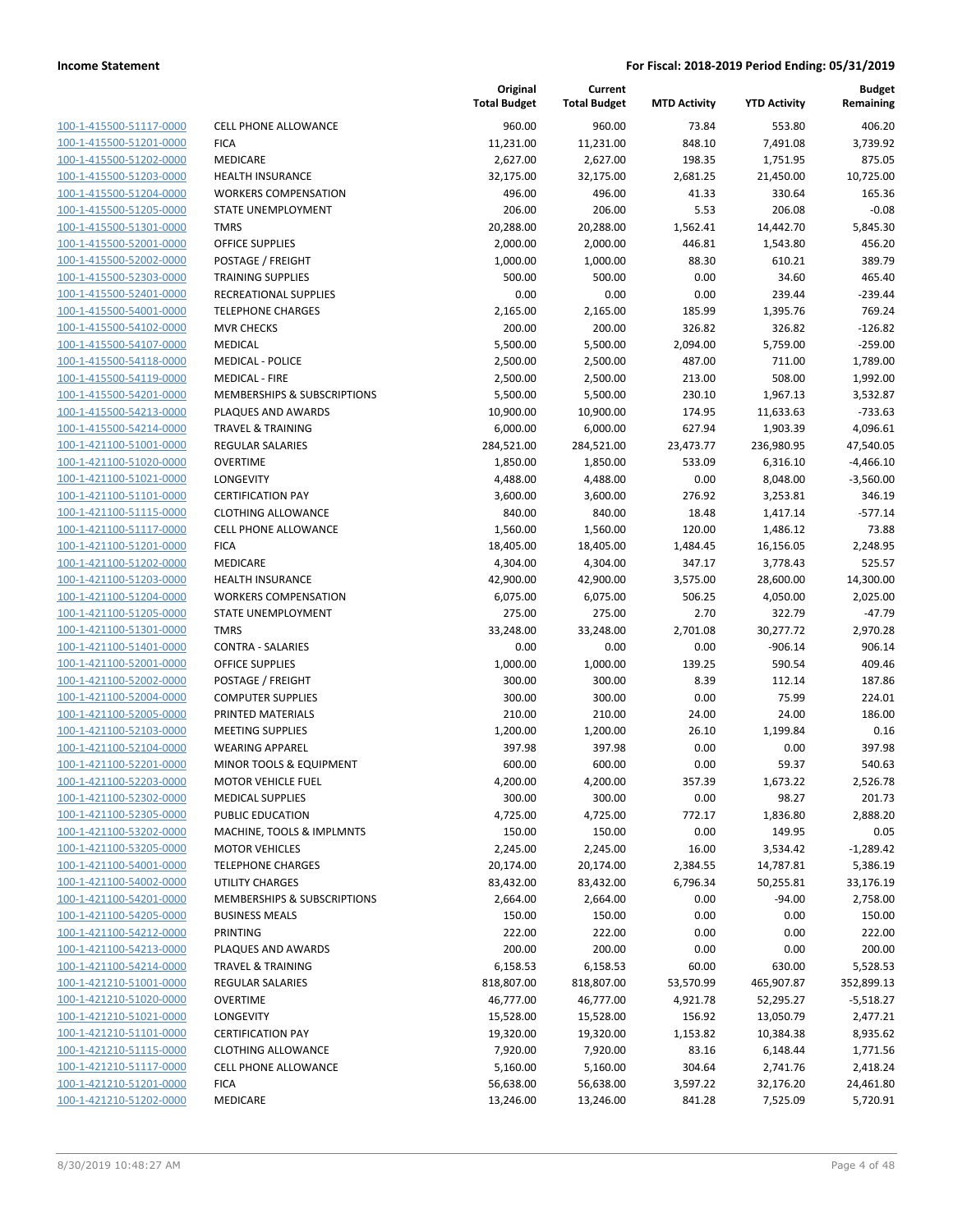| 100-1-421210-51203-0000        |
|--------------------------------|
| 100-1-421210-51204-0000        |
| 100-1-421210-51205-0000        |
| 100-1-421210-51301-0000        |
| <u>100-1-421210-51401-0000</u> |
| 100-1-421210-52001-0000        |
| 100-1-421210-52002-0000        |
| 100-1-421210-52004-0000        |
| 100-1-421210-52005-0000        |
| 100-1-421210-52102-0000        |
| 100-1-421210-52201-0000        |
| 100-1-421210-52203-0000        |
| 100-1-421210-53203-0000        |
| 100-1-421210-53205-0000        |
| <u>100-1-421210-54001-0000</u> |
| 100-1-421210-54201-0000        |
| 100-1-421210-54208-0000        |
| 100-1-421210-54214-0000        |
|                                |
| 100-1-421210-54215-0000        |
| <u>100-1-421210-54216-0000</u> |
| 100-1-421230-51001-0000        |
| 100-1-421230-51020-0000        |
| 100-1-421230-51021-0000        |
| 100-1-421230-51101-0000        |
| <u>100-1-421230-51102-0000</u> |
| 100-1-421230-51115-0000        |
| 100-1-421230-51117-0000        |
| 100-1-421230-51201-0000        |
| 100-1-421230-51202-0000        |
| 100-1-421230-51203-0000        |
| 100-1-421230-51204-0000        |
| 100-1-421230-51205-0000        |
| 100-1-421230-51301-0000        |
| 100-1-421230-51401-0000        |
| <u>100-1-421230-52001-0000</u> |
| 100-1-421230-52002-0000        |
| 100-1-421230-52004-0000        |
| 100-1-421230-52005-0000        |
| 100-1-421230-52104-0000        |
|                                |
| 100-1-421230-52108-0000        |
| 100-1-421230-52109-0000        |
| 100-1-421230-52111-0000        |
| 100-1-421230-52201-0000        |
| <u>100-1-421230-52203-0000</u> |
| 100-1-421230-52309-0000        |
| 100-1-421230-53202-0000        |
| 100-1-421230-53205-0000        |
| 100-1-421230-54001-0000        |
| 100-1-421230-54108-0000        |
| 100-1-421230-54201-0000        |
| <u>100-1-421230-54214-0000</u> |
| 100-1-421240-51001-0000        |
| 100-1-421240-51020-0000        |
| <u>100-1-421240-51021-0000</u> |
| 100-1-421240-51101-0000        |
| <u>100-1-421240-51102-0000</u> |
| 100-1-421240-51115-0000        |
| 100-1-421240-51117-0000        |
| <u>100-1-421240-51201-0000</u> |
|                                |

|                         |                                      | Original<br><b>Total Budget</b> | Current<br><b>Total Budget</b> | <b>MTD Activity</b> | <b>YTD Activity</b> | <b>Budget</b><br>Remaining |
|-------------------------|--------------------------------------|---------------------------------|--------------------------------|---------------------|---------------------|----------------------------|
| 100-1-421210-51203-0000 | <b>HEALTH INSURANCE</b>              | 117,975.00                      | 117,975.00                     | 9,831.25            | 78,650.00           | 39,325.00                  |
| 100-1-421210-51204-0000 | <b>WORKERS COMPENSATION</b>          | 25,438.00                       | 25,438.00                      | 2,119.83            | 16,958.64           | 8,479.36                   |
| 100-1-421210-51205-0000 | STATE UNEMPLOYMENT                   | 755.00                          | 755.00                         | 0.00                | 638.13              | 116.87                     |
| 100-1-421210-51301-0000 | <b>TMRS</b>                          | 102,313.00                      | 102,313.00                     | 6,657.17            | 62,069.07           | 40,243.93                  |
| 100-1-421210-51401-0000 | <b>CONTRA - SALARIES</b>             | 0.00                            | 0.00                           | 0.00                | $-6,514.28$         | 6,514.28                   |
| 100-1-421210-52001-0000 | <b>OFFICE SUPPLIES</b>               | 1,635.00                        | 1,035.00                       | $-36.49$            | 244.34              | 790.66                     |
| 100-1-421210-52002-0000 | POSTAGE / FREIGHT                    | 150.00                          | 150.00                         | 0.00                | 30.23               | 119.77                     |
| 100-1-421210-52004-0000 | <b>COMPUTER SUPPLIES</b>             | 1,785.00                        | 1,785.00                       | 114.03              | 674.89              | 1,110.11                   |
| 100-1-421210-52005-0000 | PRINTED MATERIALS                    | 100.00                          | 100.00                         | 24.00               | 24.00               | 76.00                      |
| 100-1-421210-52102-0000 | <b>BOOKS / REF SUPPLIES</b>          | 120.00                          | 120.00                         | 0.00                | 0.00                | 120.00                     |
| 100-1-421210-52201-0000 | MINOR TOOLS & EQUIPMENT              | 1,160.00                        | 1,160.00                       | 0.00                | 443.68              | 716.32                     |
| 100-1-421210-52203-0000 | <b>MOTOR VEHICLE FUEL</b>            | 8,413.00                        | 8,413.00                       | 348.27              | 2,733.67            | 5,679.33                   |
| 100-1-421210-53203-0000 | <b>INSTRUMENTS &amp; APPARATUS</b>   | 300.00                          | 1,500.00                       | 0.00                | 97.50               | 1,402.50                   |
| 100-1-421210-53205-0000 | <b>MOTOR VEHICLES</b>                | 3,947.00                        | 3,947.00                       | 230.10              | 676.43              | 3,270.57                   |
| 100-1-421210-54001-0000 | <b>TELEPHONE CHARGES</b>             | 28,094.00                       | 28,094.00                      | 3,073.68            | 18,834.66           | 9,259.34                   |
| 100-1-421210-54201-0000 | MEMBERSHIPS & SUBSCRIPTIONS          | 6,557.00                        | 6,557.00                       | 0.00                | 4,192.00            | 2,365.00                   |
| 100-1-421210-54208-0000 | <b>LABORATORY WORK</b>               | 5,500.00                        | 4,900.00                       | 0.00                | 709.23              | 4,190.77                   |
| 100-1-421210-54214-0000 | <b>TRAVEL &amp; TRAINING</b>         | 8,450.00                        | 8,450.00                       | 90.00               | 5,053.40            | 3,396.60                   |
| 100-1-421210-54215-0000 | <b>EVIDENCE PURCHASES</b>            | 1,000.00                        | 1,000.00                       | 0.00                | 1,000.00            | 0.00                       |
| 100-1-421210-54216-0000 | <b>INFORMANT EXPENSES</b>            | 500.00                          | 500.00                         | 0.00                | 500.00              | 0.00                       |
| 100-1-421230-51001-0000 | <b>REGULAR SALARIES</b>              | 2,876,471.00                    | 2,876,471.00                   | 206,111.49          | 1,797,281.24        | 1,079,189.76               |
| 100-1-421230-51020-0000 | <b>OVERTIME</b>                      | 209,683.00                      | 209,683.00                     | 28,282.23           | 254,263.91          | $-44,580.91$               |
| 100-1-421230-51021-0000 | LONGEVITY                            | 39,132.00                       | 39,132.00                      | 289.84              | 32,504.02           | 6,627.98                   |
| 100-1-421230-51101-0000 | <b>CERTIFICATION PAY</b>             | 55,380.00                       | 55,380.00                      | 2,815.36            | 25,268.99           | 30,111.01                  |
| 100-1-421230-51102-0000 | <b>BILINGUAL PAY</b>                 | 900.00                          | 900.00                         | 115.40              | 853.96              | 46.04                      |
| 100-1-421230-51115-0000 | <b>CLOTHING ALLOWANCE</b>            | 4,920.00                        | 4,920.00                       | 341.88              | 3,053.82            | 1,866.18                   |
| 100-1-421230-51117-0000 | <b>CELL PHONE ALLOWANCE</b>          | 2,880.00                        | 2,880.00                       | 147.68              | 1,329.12            | 1,550.88                   |
| 100-1-421230-51201-0000 | <b>FICA</b>                          | 198,854.00                      | 198,854.00                     | 14,390.99           | 129,174.78          | 69,679.22                  |
| 100-1-421230-51202-0000 | MEDICARE                             | 46,506.00                       | 46,506.00                      | 3,365.64            | 30,210.24           | 16,295.76                  |
| 100-1-421230-51203-0000 | <b>HEALTH INSURANCE</b>              | 445,088.00                      | 445,088.00                     | 37,090.67           | 296,725.36          | 148,362.64                 |
| 100-1-421230-51204-0000 | <b>WORKERS COMPENSATION</b>          | 88,834.00                       | 88,834.00                      | 7,402.83            | 59,222.68           | 29,611.32                  |
| 100-1-421230-51205-0000 | STATE UNEMPLOYMENT                   | 2,848.00                        | 2,848.00                       | 0.00                | 3,030.01            | $-182.01$                  |
| 100-1-421230-51301-0000 | <b>TMRS</b>                          | 359,219.00                      | 359,219.00                     | 26,334.31           | 244,886.69          | 114,332.31                 |
| 100-1-421230-51401-0000 | <b>CONTRA - SALARIES</b>             | $-172,600.00$                   | $-172,600.00$                  | 0.00                | $-19,014.83$        | $-153,585.17$              |
| 100-1-421230-52001-0000 | OFFICE SUPPLIES (PATROL)             | 1,530.00                        | 1,530.00                       | 154.73              | 444.60              | 1,085.40                   |
| 100-1-421230-52002-0000 | POSTAGE / FREIGHT (PATROL)           | 430.00                          | 430.00                         | 0.00                | 18.16               | 411.84                     |
| 100-1-421230-52004-0000 | <b>COMPUTER SUPPLIES (PATROL)</b>    | 2,200.00                        | 2,200.00                       | 0.00                | 0.00                | 2,200.00                   |
| 100-1-421230-52005-0000 | PRINTED MATERIALS (PATROL)           | 1,370.00                        | 1,370.00                       | 0.00                | 96.00               | 1,274.00                   |
| 100-1-421230-52104-0000 | <b>WEARING APPAREL (PATROL)</b>      | 48,245.00                       | 48,245.00                      | 1,524.04            | 23,455.08           | 24,789.92                  |
| 100-1-421230-52108-0000 | <b>MENAGERIE SUPPLIES</b>            | 475.00                          | 475.00                         | $-92.91$            | 329.52              | 145.48                     |
| 100-1-421230-52109-0000 | <b>SUPPORT OF PRISONERS</b>          | 2,440.00                        | 2,440.00                       | 172.13              | 376.82              | 2,063.18                   |
| 100-1-421230-52111-0000 | AMMUNITION                           | 15,166.89                       | 15,166.89                      | 0.00                | 6,160.10            | 9,006.79                   |
| 100-1-421230-52201-0000 | MINOR TOOLS & EQUIPMENT (PATROL)     | 14,339.00                       | 14,339.00                      | 616.95              | 8,459.16            | 5,879.84                   |
| 100-1-421230-52203-0000 | <b>MOTOR VEHICLE FUEL</b>            | 90,086.00                       | 90,086.00                      | 10,483.07           | 55,395.38           | 34,690.62                  |
| 100-1-421230-52309-0000 | <b>BODY ARMOR</b>                    | 10,800.00                       | 10,800.00                      | 0.00                | 0.00                | 10,800.00                  |
| 100-1-421230-53202-0000 | MACHINE, TOOLS & IMPLMNTS            | 1,500.00                        | 1,500.00                       | 0.00                | 1,047.17            | 452.83                     |
| 100-1-421230-53205-0000 | <b>MOTOR VEHICLES</b>                | 32,000.00                       | 32,000.00                      | 5,624.93            | 23,677.18           | 8,322.82                   |
| 100-1-421230-54001-0000 | <b>TELEPHONE CHARGES</b>             | 57,625.00                       | 57,625.00                      | 4,796.02            | 29,839.02           | 27,785.98                  |
| 100-1-421230-54108-0000 | <b>VETERINARY SERVICES</b>           | 650.00                          | 650.00                         | 0.00                | 3,341.26            | $-2,691.26$                |
| 100-1-421230-54201-0000 | MEMBERSHIPS & SUBSCRIPTIONS (PATROL) | 570.00                          | 570.00                         | 0.00                | 135.00              | 435.00                     |
| 100-1-421230-54214-0000 | <b>TRAVEL &amp; TRAINING</b>         | 12,735.00                       | 12,735.00                      | 32.00               | 2,363.10            | 10,371.90                  |
| 100-1-421240-51001-0000 | REGULAR SALARIES                     | 805,255.00                      | 805,255.00                     | 55,527.47           | 511,270.57          | 293,984.43                 |
| 100-1-421240-51020-0000 | <b>OVERTIME</b>                      | 43,164.00                       | 43,164.00                      | 2,750.51            | 44,672.61           | $-1,508.61$                |
| 100-1-421240-51021-0000 | LONGEVITY                            | 13,594.00                       | 13,594.00                      | 193.84              | 11,766.63           | 1,827.37                   |
| 100-1-421240-51101-0000 | <b>CERTIFICATION PAY</b>             | 16,680.00                       | 16,680.00                      | 1,384.64            | 11,192.49           | 5,487.51                   |
| 100-1-421240-51102-0000 | <b>BILINGUAL PAY</b>                 | 1,500.00                        | 1,500.00                       | 69.24               | 623.16              | 876.84                     |
| 100-1-421240-51115-0000 | <b>CLOTHING ALLOWANCE</b>            | 120.00                          | 120.00                         | 9.24                | 83.16               | 36.84                      |
| 100-1-421240-51117-0000 | CELL PHONE ALLOWANCE                 | 1,920.00                        | 1,920.00                       | 147.68              | 1,329.12            | 590.88                     |
| 100-1-421240-51201-0000 | <b>FICA</b>                          | 18,161.00                       | 18,161.00                      | 2,053.67            | 18,068.91           | 92.09                      |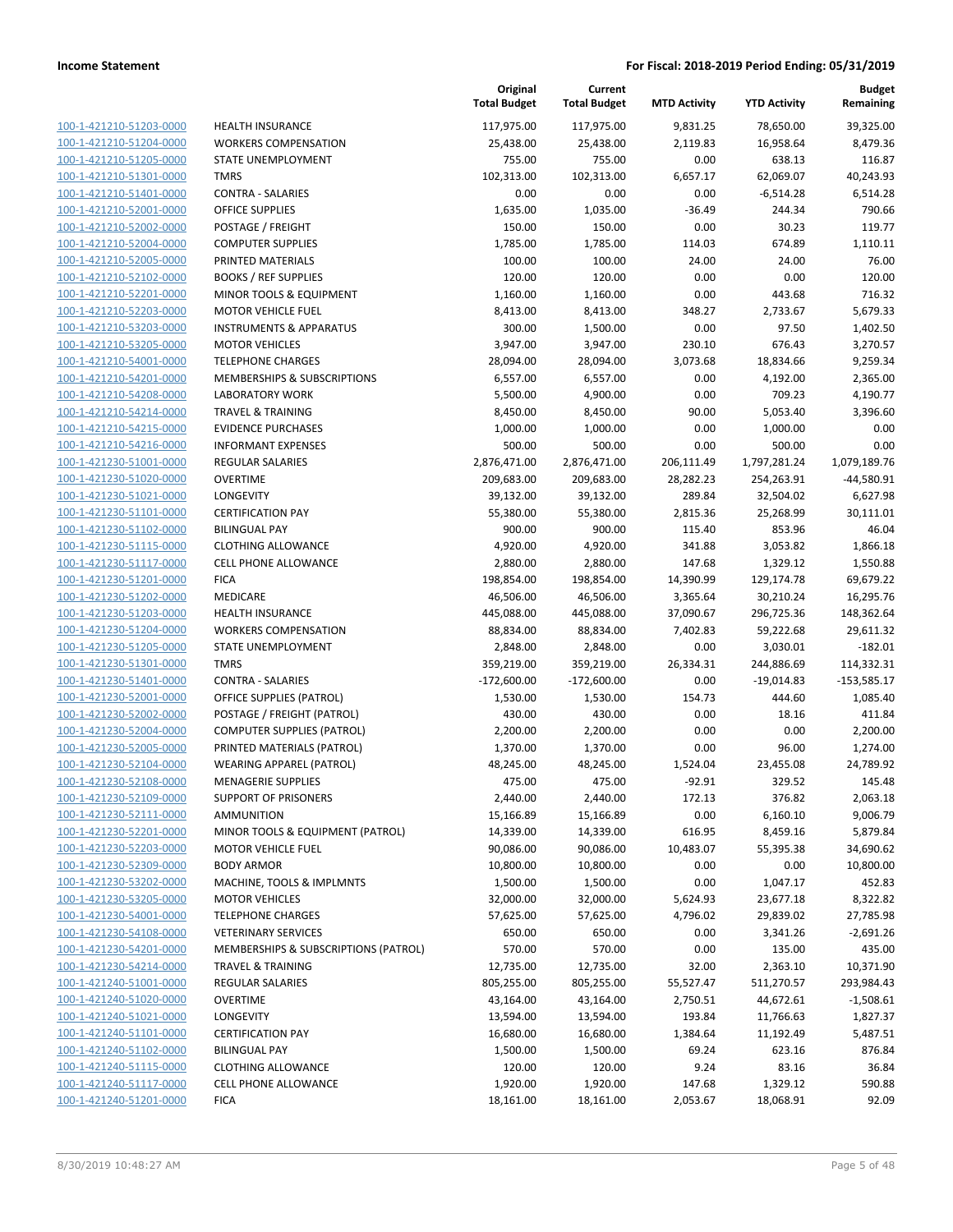|                         |                                                    | Original<br><b>Total Budget</b> | Current<br><b>Total Budget</b> | <b>MTD Activity</b> | <b>YTD Activity</b> | Budget<br>Remaining |
|-------------------------|----------------------------------------------------|---------------------------------|--------------------------------|---------------------|---------------------|---------------------|
| 100-1-421240-51202-0000 | MEDICARE                                           | 12,787.00                       | 12,787.00                      | 841.11              | 7,960.58            | 4,826.42            |
| 100-1-421240-51203-0000 | <b>HEALTH INSURANCE</b>                            | 193,050.00                      | 193,050.00                     | 16,087.50           | 128,700.00          | 64,350.00           |
| 100-1-421240-51204-0000 | <b>WORKERS COMPENSATION</b>                        | 5,226.00                        | 5,226.00                       | 435.50              | 3,484.00            | 1,742.00            |
| 100-1-421240-51205-0000 | STATE UNEMPLOYMENT                                 | 1,304.00                        | 1,304.00                       | 3.39                | 986.05              | 317.95              |
| 100-1-421240-51301-0000 | <b>TMRS</b>                                        | 42,073.00                       | 42,073.00                      | 3,748.18            | 34,164.36           | 7,908.64            |
| 100-1-421240-51302-0000 | <b>FR&amp;R RETIREMENT</b>                         | 95,364.00                       | 95,364.00                      | 4,960.03            | 52,142.56           | 43,221.44           |
| 100-1-421240-51401-0000 | <b>CONTRA - SALARIES</b>                           | 0.00                            | 0.00                           | 0.00                | $-2,030.29$         | 2,030.29            |
| 100-1-421240-52001-0000 | <b>OFFICE SUPPLIES</b>                             | 2,247.00                        | 2,247.00                       | 229.38              | 1,356.24            | 890.76              |
| 100-1-421240-52002-0000 | POSTAGE / FREIGHT                                  | 2,290.00                        | 2,290.00                       | 48.30               | 851.71              | 1,438.29            |
| 100-1-421240-52004-0000 | <b>COMPUTER SUPPLIES</b>                           | 500.00                          | 500.00                         | 0.00                | 0.00                | 500.00              |
| 100-1-421240-52005-0000 | PRINTED MATERIALS                                  | 535.50                          | 535.50                         | 413.06              | 423.89              | 111.61              |
| 100-1-421240-52102-0000 | <b>REFERENCE SUPPLIES</b>                          | 3,711.00                        | 3,711.00                       | 0.00                | 0.00                | 3,711.00            |
| 100-1-421240-52104-0000 | <b>WEARING APPAREL</b>                             | 1,800.00                        | 1,800.00                       | 0.00                | 586.55              | 1,213.45            |
| 100-1-421240-52201-0000 | MINOR TOOLS & EQUIPMENT                            | 2,200.00                        | 1,527.27                       | 0.00                | 0.00                | 1,527.27            |
| 100-1-421240-52203-0000 | <b>MOTOR VEHICLE FUEL</b>                          | 600.00                          | 600.00                         | 0.00                | 0.00                | 600.00              |
| 100-1-421240-52303-0000 | <b>TRAINING SUPPLIES</b>                           | 970.00                          | 321.41                         | 24.43               | 137.95              | 183.46              |
| 100-1-421240-53202-0000 | MACHINE, TOOLS & IMPLMNTS                          | 194.00                          | 0.00                           | 0.00                | 194.00              | $-194.00$           |
| 100-1-421240-53205-0000 | <b>MOTOR VEHICLES</b>                              | 840.00                          | 840.00                         | 0.00                | 176.84              | 663.16              |
| 100-1-421240-53207-0000 | RADIO/COMMUNICATIONS                               | 44,979.00                       | 44,979.00                      | 0.00                | 44,979.00           | 0.00                |
| 100-1-421240-54001-0000 | <b>TELEPHONE CHARGES</b>                           | 38,500.00                       | 38,500.00                      | 2,938.63            | 19,231.13           | 19,268.87           |
| 100-1-421240-54101-0000 | PROFESSIONAL SERVICES                              | 18,106.00                       | 18,106.00                      | 800.00              | 5,000.54            | 13,105.46           |
| 100-1-421240-54201-0000 | <b>MEMBERSHIPS &amp; SUBSCRIPTIONS</b>             | 1,265.00                        | 1,265.00                       | 0.00                | 960.00              | 305.00              |
| 100-1-421240-54212-0000 | <b>PRINTING</b>                                    | 485.00                          | 485.00                         | 0.00                | 0.00                | 485.00              |
| 100-1-421240-54214-0000 | <b>TRAVEL &amp; TRAINING</b>                       | 31,504.00                       | 31,504.00                      | 2,846.25            | 11,765.48           | 19,738.52           |
| 100-1-421240-55201-0000 | <b>EQUIPMENT PURCHASES</b>                         | 4,500.00                        | 5,172.73                       | 0.00                | 3,765.00            | 1,407.73            |
| 100-1-421240-55231-0000 | LESS LETHAL PROGRAM                                | 19,105.70                       | 19,948.29                      | 305.00              | 18,808.29           | 1,140.00            |
| 100-1-421240-55232-0000 | <b>FIREARMS PROGRAM</b>                            | 22,262.10                       | 22,262.10                      | 0.00                | 20,138.81           | 2,123.29            |
| 100-1-421600-52104-0000 | <b>WEARING APPAREL</b>                             | 3,300.00                        | 3,300.00                       | 0.00                | 0.00                | 3,300.00            |
| 100-1-421600-52111-0000 | <b>AMMUNITION</b>                                  | 6,605.00                        | 6,605.00                       | 0.00                | 6,539.06            | 65.94               |
| 100-1-421600-52201-0000 | MINOR TOOLS & EQUIPMENT                            | 7,940.80                        | 6,720.80                       | 2,276.10            | 3,596.78            | 3,124.02            |
| 100-1-421600-52206-0000 | SPECIAL OPS EQUIPMENT                              | 5,810.00                        | 5,810.00                       | 427.19              | 2,736.11            | 3,073.89            |
| 100-1-421600-52309-0000 | <b>BODY ARMOR</b>                                  | 7,000.00                        | 8,220.00                       | 0.00                | 960.00              | 7,260.00            |
| 100-1-421600-53202-0000 | MACHINE, TOOLS & IMPLMNTS                          | 50.00                           | 50.00                          | 0.00                | 0.00                | 50.00               |
| 100-1-421600-54201-0000 | MEMBERSHIPS & SUBSCRIPTIONS                        | 440.00                          | 440.00                         | 0.00                | 160.00              | 280.00              |
| 100-1-421600-54214-0000 | <b>TRAVEL &amp; TRAINING</b>                       | 7,900.00                        | 7,900.00                       | 45.00               | 3,238.75            | 4,661.25            |
| 100-1-421600-55201-0000 | <b>EQUIPMENT PURCHASES</b>                         | 6,390.00                        | 6,390.00                       | 0.00                | 6,581.37            | $-191.37$           |
| 100-1-422100-51001-0000 | <b>REGULAR SALARIES</b>                            | 254,929.00                      | 254,929.00                     | 19,685.68           | 176,786.87          | 78,142.13           |
| 100-1-422100-51020-0000 | <b>OVERTIME</b>                                    | 1,371.00                        | 1,371.00                       | 284.34              | 284.34              | 1,086.66            |
| 100-1-422100-51021-0000 | LONGEVITY                                          | 4,000.00                        | 4,000.00                       | 121.84              | 3,479.35            | 520.65              |
| 100-1-422100-51101-0000 | <b>CERTIFICATION PAY</b>                           | 4,080.00                        | 4,080.00                       | 369.24              | 3,323.16            | 756.84              |
| 100-1-422100-51116-0000 | CAR ALLOWANCE                                      | 4,200.00                        | 4,200.00                       | 507.68              | 4,569.12            | $-369.12$           |
| 100-1-422100-51117-0000 | <b>CELL PHONE ALLOWANCE</b>                        | 1,560.00                        | 1,560.00                       | 120.00              | 1,080.00            | 480.00              |
| 100-1-422100-51201-0000 | <b>FICA</b>                                        | 3,221.00                        | 3,221.00                       | 235.21              | 1,970.99            | 1,250.01            |
| 100-1-422100-51202-0000 | MEDICARE                                           | 3,917.00                        | 3,917.00                       | 301.53              | 2,691.28            | 1,225.72            |
| 100-1-422100-51203-0000 | <b>HEALTH INSURANCE</b>                            | 32,175.00                       | 32,175.00                      | 2,681.25            | 21,450.00           | 10,725.00           |
| 100-1-422100-51204-0000 | <b>WORKERS COMPENSATION</b>                        | 4,883.00                        | 4,883.00                       | 406.92              | 3,255.36            | 1,627.64            |
| 100-1-422100-51205-0000 | STATE UNEMPLOYMENT                                 | 206.00                          | 206.00                         | 0.00                | 238.20              | $-32.20$            |
| 100-1-422100-51301-0000 | <b>TMRS</b>                                        | 5,819.00                        | 5,819.00                       | 450.75              | 4,004.62            | 1,814.38            |
| 100-1-422100-51302-0000 | <b>FR&amp;R RETIREMENT</b>                         | 42,109.00                       | 42,109.00                      | 3,283.54            | 29,566.69           | 12,542.31           |
| 100-1-422100-51401-0000 | <b>CONTRA - SALARIES</b><br><b>OFFICE SUPPLIES</b> | 0.00                            | 0.00                           | $-60.00$            | $-60.00$            | 60.00<br>505.08     |
| 100-1-422100-52001-0000 |                                                    | 1,232.00                        | 1,771.03                       | 160.58              | 1,265.95            |                     |
| 100-1-422100-52002-0000 | POSTAGE / FREIGHT                                  | 100.00                          | 100.00                         | 0.00                | 99.11               | 0.89                |
| 100-1-422100-52102-0000 | REFERENCE SUPPLIES                                 | 3,150.00                        | 3,150.00                       | 0.00                | 0.00                | 3,150.00            |
| 100-1-422100-52103-0000 | <b>MEETING SUPPLIES</b>                            | 910.00                          | 910.00                         | 0.00                | 925.68              | $-15.68$            |
| 100-1-422100-52104-0000 | <b>WEARING APPAREL</b>                             | 1,350.00                        | 1,350.00                       | 0.00                | 119.95              | 1,230.05            |
| 100-1-422100-53205-0000 | <b>MOTOR VEHICLES</b>                              | 0.00                            | 0.00                           | 0.00                | 350.00              | $-350.00$           |
| 100-1-422100-53207-0000 | RADIO/COMMUNICATIONS                               | 8,000.00                        | 8,000.00                       | 811.25              | 6,811.25            | 1,188.75            |
| 100-1-422100-54001-0000 | <b>TELEPHONE CHARGES</b>                           | 4,801.00                        | 4,801.00                       | 239.93              | 1,786.30            | 3,014.70            |
| 100-1-422100-54002-0000 | UTILITY CHARGES                                    | 4,819.00                        | 4,819.00                       | 438.45              | 3,154.68            | 1,664.32            |
|                         |                                                    |                                 |                                |                     |                     |                     |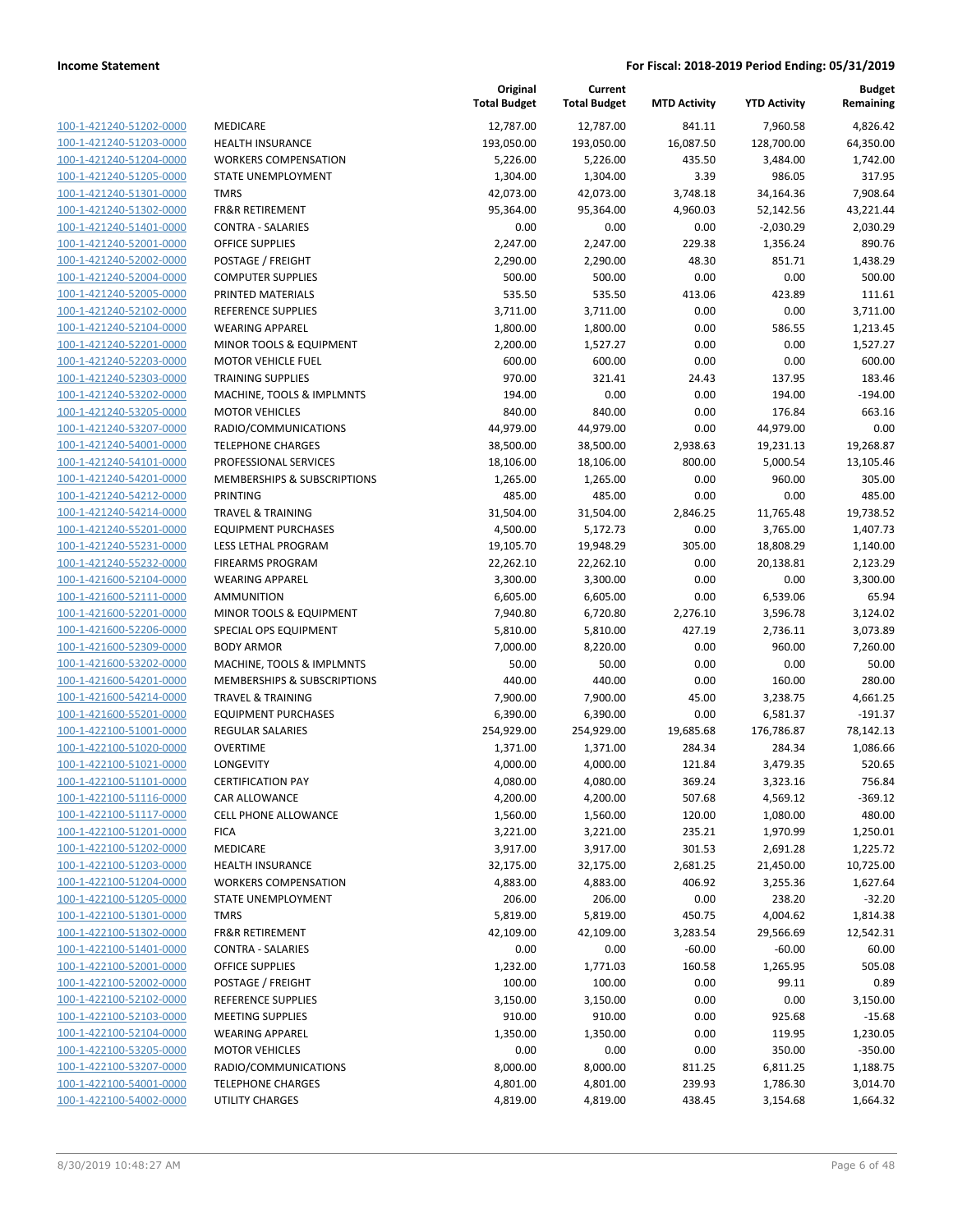|                         |                               | Original<br><b>Total Budget</b> | Current<br><b>Total Budget</b> | <b>MTD Activity</b> | <b>YTD Activity</b> | <b>Budget</b><br>Remaining |
|-------------------------|-------------------------------|---------------------------------|--------------------------------|---------------------|---------------------|----------------------------|
| 100-1-422100-54101-0000 | PROFESSIONAL SERVICES         | 7,500.00                        | 7,500.00                       | 0.00                | 0.00                | 7,500.00                   |
| 100-1-422100-54201-0000 | MEMBERSHIPS & SUBSCRIPTIONS   | 5,765.00                        | 5,765.00                       | 0.00                | 4,035.94            | 1,729.06                   |
| 100-1-422100-54214-0000 | <b>TRAVEL &amp; TRAINING</b>  | 4,700.00                        | 4,700.00                       | 0.00                | 1,281.07            | 3,418.93                   |
| 100-1-422200-51001-0000 | <b>REGULAR SALARIES</b>       | 3,007,395.00                    | 3,007,395.00                   | 239,029.73          | 2,138,436.90        | 868,958.10                 |
| 100-1-422200-51020-0000 | <b>OVERTIME</b>               | 361,077.00                      | 361,077.00                     | 26,772.43           | 232,622.87          | 128,454.13                 |
| 100-1-422200-51021-0000 | LONGEVITY                     | 50,330.00                       | 50,330.00                      | 267.68              | 49,193.17           | 1,136.83                   |
| 100-1-422200-51101-0000 | <b>CERTIFICATION PAY</b>      | 111,360.00                      | 111,360.00                     | 5,538.56            | 48,776.28           | 62,583.72                  |
| 100-1-422200-51102-0000 | <b>BILINGUAL PAY</b>          | 600.00                          | 600.00                         | 92.32               | 646.24              | $-46.24$                   |
| 100-1-422200-51117-0000 | <b>CELL PHONE ALLOWANCE</b>   | 2,508.00                        | 2,508.00                       | 119.06              | 1,071.54            | 1,436.46                   |
| 100-1-422200-51202-0000 | <b>MEDICARE</b>               | 51,232.00                       | 51,232.00                      | 3,802.31            | 33,822.48           | 17,409.52                  |
| 100-1-422200-51203-0000 | <b>HEALTH INSURANCE</b>       | 514,800.00                      | 514,800.00                     | 42,900.00           | 343,200.00          | 171,600.00                 |
| 100-1-422200-51204-0000 | <b>WORKERS COMPENSATION</b>   | 75,102.00                       | 75,102.00                      | 6,258.50            | 50,068.04           | 25,033.96                  |
| 100-1-422200-51205-0000 | STATE UNEMPLOYMENT            | 3,294.00                        | 3,294.00                       | 0.00                | 4,231.44            | $-937.44$                  |
| 100-1-422200-51302-0000 | <b>FR&amp;R RETIREMENT</b>    | 676,936.00                      | 676,936.00                     | 52,461.22           | 474,239.04          | 202,696.96                 |
| 100-1-422200-51401-0000 | <b>CONTRA - SALARIES</b>      | 0.00                            | 0.00                           | 0.00                | $-4,210.29$         | 4,210.29                   |
| 100-1-422200-52001-0000 | <b>OFFICE SUPPLIES</b>        | 1,195.00                        | 1,195.00                       | 0.00                | 300.37              | 894.63                     |
| 100-1-422200-52101-0000 | <b>JANITORIAL SUPPLIES</b>    | 6,000.00                        | 6,000.00                       | 515.16              | 4,156.80            | 1,843.20                   |
| 100-1-422200-52102-0000 | <b>REFERENCE SUPPLIES</b>     | 400.00                          | 400.00                         | 0.00                | 0.00                | 400.00                     |
| 100-1-422200-52104-0000 | <b>WEARING APPAREL</b>        | 20,964.00                       | 20,964.00                      | 835.12              | 5,185.60            | 15,778.40                  |
| 100-1-422200-52107-0000 | <b>BOTANICAL SUPPLIES</b>     | 1,000.00                        | 1,000.00                       | 0.00                | 0.00                | 1,000.00                   |
| 100-1-422200-52201-0000 | MINOR TOOLS & EQUIPMENT       | 12,754.00                       | 12,754.00                      | 604.85              | 10,954.70           | 1,799.30                   |
| 100-1-422200-52203-0000 | <b>MOTOR VEHICLE FUEL</b>     | 30,786.00                       | 30,786.00                      | 3,103.19            | 19,743.44           | 11,042.56                  |
| 100-1-422200-52205-0000 | FIRST RESPONDER SUPPLIES      | 19,500.00                       | 19,500.00                      | 64.00               | 13,072.26           | 6,427.74                   |
| 100-1-422200-52207-0000 | <b>BUNKER GEAR</b>            | 36,192.00                       | 36,192.00                      | 0.00                | 21,093.02           | 15,098.98                  |
| 100-1-422200-52208-0000 | <b>RESCUE EQUIPMENT</b>       | 3,019.00                        | 3,019.00                       | 0.00                | 3,019.00            | 0.00                       |
| 100-1-422200-52306-0000 | <b>HAZMAT SUPPLIES</b>        | 13,770.00                       | 13,770.00                      | 1,450.00            | 5,274.08            | 8,495.92                   |
| 100-1-422200-53202-0000 | MACHINE, TOOLS & IMPLMNTS     | 1,900.00                        | 1,900.00                       | 257.95              | 1,446.89            | 453.11                     |
| 100-1-422200-53205-0000 | <b>MOTOR VEHICLES</b>         | 55,000.00                       | 55,000.00                      | 4,561.47            | 17,366.68           | 37,633.32                  |
| 100-1-422200-53208-0000 | FIRE HOSE/NOZZLES             | 8,520.00                        | 8,520.00                       | 46.56               | 3,782.09            | 4,737.91                   |
| 100-1-422200-53213-0000 | <b>SCBA MAINTENANCE</b>       | 2,000.00                        | 2,000.00                       | 0.00                | 0.00                | 2,000.00                   |
| 100-1-422200-54001-0000 | <b>TELEPHONE CHARGES</b>      | 7,016.00                        | 7,016.00                       | 902.06              | 5,880.20            | 1,135.80                   |
| 100-1-422200-54002-0000 | <b>UTILITY CHARGES</b>        | 55,000.00                       | 55,000.00                      | 4,484.09            | 37,042.83           | 17,957.17                  |
| 100-1-422200-54109-0000 | INSPECTIONS/TESTING           | 9,640.00                        | 9,640.00                       | 0.00                | 3,371.25            | 6,268.75                   |
| 100-1-422200-54214-0000 | <b>TRAVEL &amp; TRAINING</b>  | 19,400.00                       | 19,400.00                      | 1,325.75            | 16,192.06           | 3,207.94                   |
| 100-1-422200-54908-0000 | LEASE PURCHASE PAYMENTS       | 65,073.00                       | 65,073.00                      | 5,419.72            | 43,357.76           | 21,715.24                  |
| 100-1-422200-55201-0000 | <b>EQUIPMENT PURCHASES</b>    | 750.00                          | 750.00                         | 0.00                | 0.00                | 750.00                     |
| 100-1-422200-55203-0000 | <b>FURNITURE/OFFICE EQUIP</b> | 400.00                          | 400.00                         | 0.00                | 259.92              | 140.08                     |
| 100-1-422200-55207-0000 | RADIO COMMUNICATION EQUIP     | 7,000.00                        | 7,000.00                       | 0.00                | 800.00              | 6,200.00                   |
| 100-1-422300-51001-0000 | <b>REGULAR SALARIES</b>       | 100,701.00                      | 100,701.00                     | 7,808.04            | 71,991.39           | 28,709.61                  |
| 100-1-422300-51020-0000 | <b>OVERTIME</b>               | 13,330.00                       | 13,330.00                      | 2,826.25            | 5,115.53            | 8,214.47                   |
| 100-1-422300-51021-0000 | LONGEVITY                     | 1,648.00                        | 1,648.00                       | 0.00                | 1,648.00            | 0.00                       |
| 100-1-422300-51101-0000 | <b>CERTIFICATION PAY</b>      | 2,520.00                        | 2,520.00                       | 147.70              | 1,329.30            | 1,190.70                   |
| 100-1-422300-51117-0000 | <b>CELL PHONE ALLOWANCE</b>   | 600.00                          | 600.00                         | 46.16               | 415.44              | 184.56                     |
| 100-1-422300-51201-0000 | <b>FICA</b>                   | 7,366.00                        | 7,366.00                       | 0.00                | 0.00                | 7,366.00                   |
| 100-1-422300-51202-0000 | MEDICARE                      | 1,723.00                        | 1,723.00                       | 157.03              | 1,167.45            | 555.55                     |
| 100-1-422300-51203-0000 | <b>HEALTH INSURANCE</b>       | 10,725.00                       | 10,725.00                      | 893.75              | 7,150.00            | 3,575.00                   |
| 100-1-422300-51204-0000 | <b>WORKERS COMPENSATION</b>   | 2,564.00                        | 2,564.00                       | 213.67              | 1,709.36            | 854.64                     |
| 100-1-422300-51205-0000 | STATE UNEMPLOYMENT            | 69.00                           | 69.00                          | 0.00                | 87.07               | $-18.07$                   |
| 100-1-422300-51302-0000 | <b>FR&amp;R RETIREMENT</b>    | 22,928.00                       | 22,928.00                      | 2,089.84            | 15,453.79           | 7,474.21                   |
| 100-1-422300-52001-0000 | <b>OFFICE SUPPLIES</b>        | 500.00                          | 500.00                         | 0.00                | 0.00                | 500.00                     |
| 100-1-422300-52002-0000 | POSTAGE / FREIGHT             | 100.00                          | 100.00                         | 0.00                | 0.00                | 100.00                     |
| 100-1-422300-52005-0000 | PRINTED MATERIALS             | 474.00                          | 474.00                         | 95.75               | 398.18              | 75.82                      |
| 100-1-422300-52104-0000 | <b>WEARING APPAREL</b>        | 545.00                          | 545.00                         | 0.00                | 296.46              | 248.54                     |
| 100-1-422300-52201-0000 | MINOR TOOLS & EQUIPMENT       | 648.00                          | 648.00                         | 0.00                | 72.28               | 575.72                     |
| 100-1-422300-52203-0000 | <b>MOTOR VEHICLE FUEL</b>     | 1,785.00                        | 1,785.00                       | 143.40              | 641.84              | 1,143.16                   |
| 100-1-422300-52304-0000 | FIRE PREVENTION SUPPLIES      | 8,837.50                        | 8,837.50                       | 161.74              | 4,002.16            | 4,835.34                   |
| 100-1-422300-53205-0000 | <b>MOTOR VEHICLES</b>         | 452.00                          | 452.00                         | 58.08               | 298.72              | 153.28                     |
| 100-1-422300-54001-0000 | <b>TELEPHONE CHARGES</b>      | 361.00                          | 361.00                         | 35.92               | 231.67              | 129.33                     |
| 100-1-422300-54201-0000 | MEMBERSHIPS & SUBSCRIPTIONS   | 1,881.00                        | 1,881.00                       | 0.00                | 0.00                | 1,881.00                   |
|                         |                               |                                 |                                |                     |                     |                            |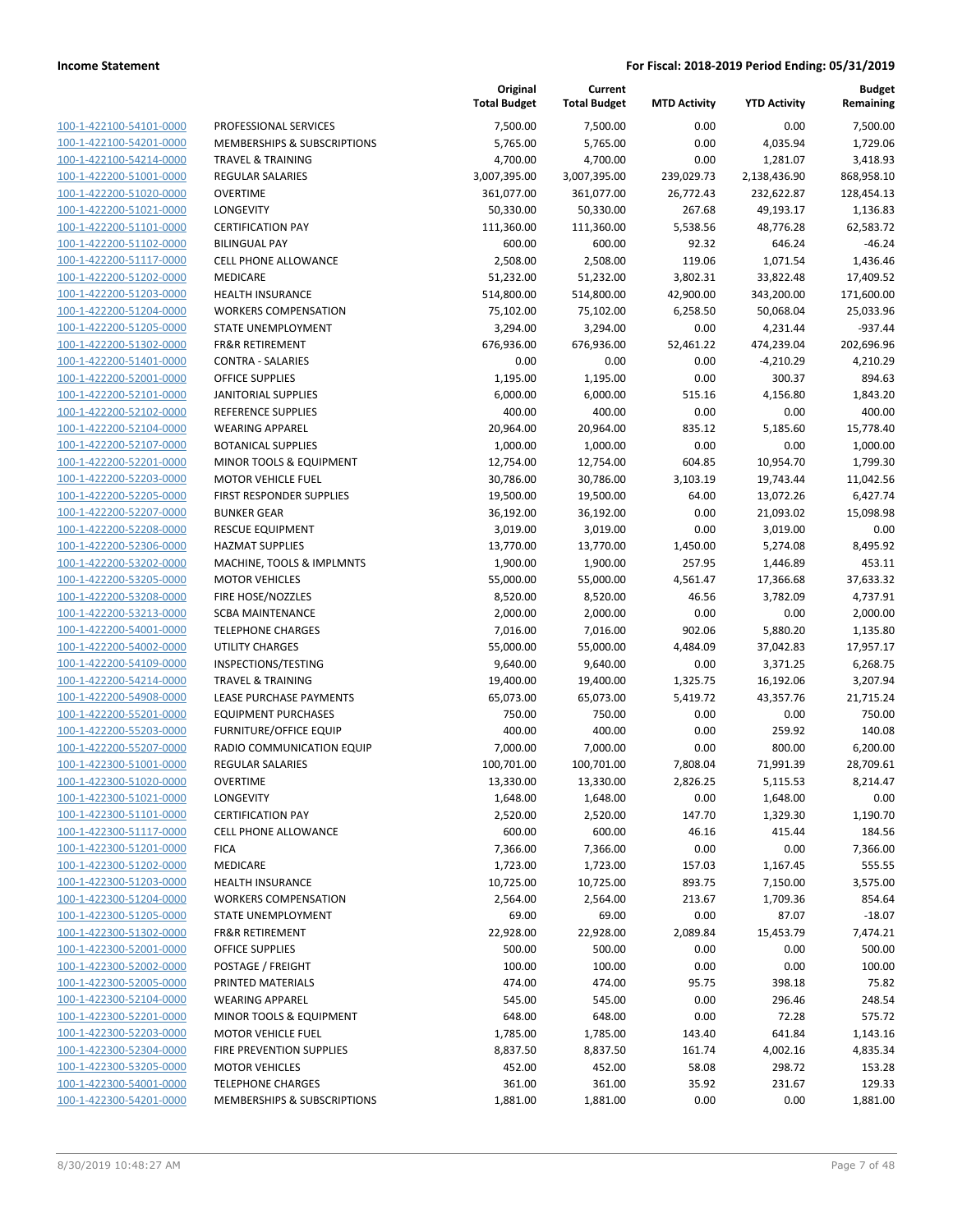| 100-1-422300-54208-0000        |
|--------------------------------|
| 100-1-422300-54210-0000        |
| 100-1-422300-54214-0000        |
| 100-1-422300-54217-0000        |
| 100-1-422400-53204-0000        |
| 100-1-422400-53209-0000        |
|                                |
| 100-1-422400-54001-0000        |
| 100-1-422400-54201-0000        |
| 100-1-422400-54214-0000        |
| 100-1-431100-51001-0000        |
| 100-1-431100-51021-0000        |
| 100-1-431100-51116-0000        |
| 100-1-431100-51117-0000        |
| 100-1-431100-51201-0000        |
| 100-1-431100-51202-0000        |
| 100-1-431100-51203-0000        |
| 100-1-431100-51204-0000        |
| 100-1-431100-51205-0000        |
|                                |
| 100-1-431100-51301-0000        |
| 100-1-431100-52001-0000        |
| 100-1-431100-52002-0000        |
| 100-1-431100-52103-0000        |
| 100-1-431100-53201-0000        |
| 100-1-431100-53205-0000        |
| 100-1-431100-54001-0000        |
| 100-1-431100-54002-0000        |
| 100-1-431100-54101-0000        |
| 100-1-431100-54201-0000        |
| 100-1-431100-54214-0000        |
|                                |
| 100-1-431200-51001-0000        |
| 100-1-431200-51020-0000        |
| 100-1-431200-51021-0000        |
| 100-1-431200-51101-0000        |
| 100-1-431200-51117-0000        |
| 100-1-431200-51201-0000        |
| 100-1-431200-51202-0000        |
| 100-1-431200-51203-0000        |
| 100-1-431200-51204-0000        |
| 100-1-431200-51205-0000        |
| 100-1-431200-51301-0000        |
| 100-1-431200-52001-0000        |
|                                |
| <u>100-1-431200-52002-0000</u> |
| 100-1-431200-52103-0000        |
| 100-1-431200-52104-0000        |
| 100-1-431200-52106-0000        |
| 100-1-431200-52107-0000        |
| <u>100-1-431200-52201-0000</u> |
| <u>100-1-431200-52203-0000</u> |
| 100-1-431200-52302-0000        |
| 100-1-431200-52303-0000        |
| 100-1-431200-53202-0000        |
| <u>100-1-431200-53205-0000</u> |
|                                |
| <u>100-1-431200-53207-0000</u> |
| 100-1-431200-53301-0000        |
| 100-1-431200-53303-0000        |
| 100-1-431200-53305-0000        |
| <u>100-1-431200-53308-0000</u> |
| <u>100-1-431200-54001-0000</u> |
| 100-1-431200-54002-0000        |
|                                |

|                                                    |                                                          | Original<br><b>Total Budget</b> | Current<br><b>Total Budget</b> | <b>MTD Activity</b> | <b>YTD Activity</b> | <b>Budget</b><br>Remaining |
|----------------------------------------------------|----------------------------------------------------------|---------------------------------|--------------------------------|---------------------|---------------------|----------------------------|
| 100-1-422300-54208-0000                            | <b>LABORATORY WORK</b>                                   | 660.00                          | 660.00                         | 0.00                | 0.00                | 660.00                     |
| 100-1-422300-54210-0000                            | PHOTO PROCESSING                                         | 50.00                           | 50.00                          | 0.00                | 0.00                | 50.00                      |
| 100-1-422300-54214-0000                            | <b>TRAVEL &amp; TRAINING</b>                             | 3,100.00                        | 3,100.00                       | $-9.54$             | 1,584.09            | 1,515.91                   |
| 100-1-422300-54217-0000                            | <b>AWARDS PROGRAM</b>                                    | 600.00                          | 600.00                         | 0.00                | 0.00                | 600.00                     |
| 100-1-422400-53204-0000                            | <b>SIREN MAINTENANCE</b>                                 | 1,000.00                        | 1,000.00                       | 0.00                | 0.00                | 1,000.00                   |
| 100-1-422400-53209-0000                            | HARDWARE/SOFTWARE                                        | 12,500.00                       | 12,500.00                      | 0.00                | 10,000.00           | 2,500.00                   |
| 100-1-422400-54001-0000                            | <b>TELEPHONE CHARGES</b>                                 | 2,500.00                        | 2,500.00                       | 319.14              | 2,355.88            | 144.12                     |
| 100-1-422400-54201-0000                            | <b>MEMBERSHIPS &amp; SUBSCRIPTIONS</b>                   | 3,150.00                        | 3,150.00                       | 0.00                | 3,000.00            | 150.00                     |
| 100-1-422400-54214-0000                            | <b>TRAVEL &amp; TRAINING</b>                             | 1,500.00                        | 1,500.00                       | 0.00                | 0.00                | 1,500.00                   |
| 100-1-431100-51001-0000                            | <b>REGULAR SALARIES</b>                                  | 133,727.00                      | 133,727.00                     | 10,164.47           | 91,343.59           | 42,383.41                  |
| 100-1-431100-51021-0000                            | LONGEVITY                                                | 486.00                          | 486.00                         | 0.00                | 486.00              | 0.00                       |
| 100-1-431100-51116-0000                            | CAR ALLOWANCE                                            | 4,200.00                        | 4,200.00                       | 323.08              | 2,907.72            | 1,292.28                   |
| 100-1-431100-51117-0000                            | <b>CELL PHONE ALLOWANCE</b>                              | 852.00                          | 852.00                         | 32.30               | 290.70              | 561.30                     |
| 100-1-431100-51201-0000                            | <b>FICA</b>                                              | 8,859.00                        | 8,859.00                       | 634.42              | 5,592.46            | 3,266.54                   |
| 100-1-431100-51202-0000                            | MEDICARE                                                 | 2,019.00                        | 2,019.00                       | 148.38              | 1,307.97            | 711.03                     |
| 100-1-431100-51203-0000                            | <b>HEALTH INSURANCE</b>                                  | 21,450.00                       | 21,450.00                      | 1,787.50            | 14,300.00           | 7,150.00                   |
| 100-1-431100-51204-0000                            | <b>WORKERS COMPENSATION</b>                              | 381.00                          | 381.00                         | 31.75               | 254.00              | 127.00                     |
| 100-1-431100-51205-0000                            | <b>STATE UNEMPLOYMENT</b>                                | 137.00                          | 137.00                         | 0.00                | 115.77              | 21.23                      |
| 100-1-431100-51301-0000                            | <b>TMRS</b>                                              | 15,598.00                       | 15,598.00                      | 1,163.48            | 10,718.19           | 4,879.81                   |
| 100-1-431100-52001-0000                            | OFFICE SUPPLIES                                          | 600.00                          | 600.00                         | 0.00                | 656.08              | $-56.08$                   |
| 100-1-431100-52002-0000                            | POSTAGE / FREIGHT                                        | 200.00                          | 200.00                         | 25.58               | 33.52               | 166.48                     |
| 100-1-431100-52103-0000                            | <b>MEETING SUPPLIES</b>                                  | 100.00                          | 100.00                         | 0.00                | 0.00                | 100.00                     |
| 100-1-431100-53201-0000                            | <b>FURNITURE &amp; OFFICE EQUIPMENT</b>                  | 100.00                          | 100.00                         | 0.00                | 0.00                | 100.00                     |
| 100-1-431100-53205-0000                            | <b>MOTOR VEHICLES</b>                                    | 259.00                          | 259.00                         | 0.00                | 0.00                | 259.00                     |
| 100-1-431100-54001-0000                            | <b>TELEPHONE CHARGES</b>                                 | 3,423.00                        | 3,423.00                       | 310.33              | 2,154.71            | 1,268.29                   |
| 100-1-431100-54002-0000                            | UTILITY CHARGES                                          | 1,391.00                        | 1,391.00                       | 71.12               | 688.80              | 702.20                     |
| 100-1-431100-54101-0000                            | PROFESSIONAL SERVICES                                    | 1,000.00                        | 1,000.00                       | 0.00                | 186.00              | 814.00                     |
| 100-1-431100-54201-0000                            | <b>MEMBERSHIPS &amp; SUBSCRIPTIONS</b>                   | 600.00                          | 600.00                         | 0.00                | 274.29              | 325.71                     |
| 100-1-431100-54214-0000                            | <b>TRAVEL &amp; TRAINING</b>                             | 2,400.00                        | 2,400.00                       | 0.00                | 0.00                | 2,400.00                   |
| 100-1-431200-51001-0000                            | REGULAR SALARIES                                         | 360,067.00                      | 360,067.00                     | 26,040.37           | 233,572.98          | 126,494.02                 |
| 100-1-431200-51020-0000                            | <b>OVERTIME</b>                                          | 13,737.00                       | 13,737.00                      | 1,382.70            | 7,565.64            | 6,171.36                   |
| 100-1-431200-51021-0000                            | LONGEVITY                                                | 6,800.00                        | 6,800.00                       | 0.00                | 6,674.00            | 126.00                     |
| 100-1-431200-51101-0000                            | <b>CERTIFICATION PAY</b>                                 | 600.00                          | 600.00                         | 0.00                | 0.00                | 600.00                     |
| 100-1-431200-51117-0000                            | <b>CELL PHONE ALLOWANCE</b>                              | 1,824.00                        | 1,824.00                       | 65.52               | 379.73              | 1,444.27                   |
| 100-1-431200-51201-0000                            | <b>FICA</b>                                              | 23,748.00                       | 23,748.00                      | 1,604.67            | 14,052.10           | 9,695.90                   |
| 100-1-431200-51202-0000                            | MEDICARE                                                 | 5,554.00                        | 5,554.00                       | 375.29              | 3,286.37            | 2,267.63                   |
| 100-1-431200-51203-0000<br>100-1-431200-51204-0000 | <b>HEALTH INSURANCE</b>                                  | 117,975.00                      | 117,975.00                     | 9,831.25            | 78,650.00           | 39,325.00                  |
| 100-1-431200-51205-0000                            | <b>WORKERS COMPENSATION</b><br><b>STATE UNEMPLOYMENT</b> | 24,546.00<br>755.00             | 24,546.00                      | 2,045.50            | 16,364.00           | 8,182.00                   |
| 100-1-431200-51301-0000                            | <b>TMRS</b>                                              | 42,899.00                       | 755.00<br>42,899.00            | 0.48<br>3,040.23    | 195.47<br>28,014.33 | 559.53<br>14,884.67        |
| 100-1-431200-52001-0000                            | <b>OFFICE SUPPLIES</b>                                   | 348.50                          | 348.50                         | 0.00                | 0.00                | 348.50                     |
| 100-1-431200-52002-0000                            | POSTAGE / FREIGHT                                        | 20.00                           | 20.00                          | 0.00                | 0.00                | 20.00                      |
| 100-1-431200-52103-0000                            | <b>MEETING SUPPLIES</b>                                  | 709.11                          | 709.11                         | 0.00                | 83.94               | 625.17                     |
| 100-1-431200-52104-0000                            | <b>WEARING APPAREL</b>                                   | 8,000.00                        | 8,000.00                       | 433.87              | 4,429.72            | 3,570.28                   |
| 100-1-431200-52106-0000                            | <b>CHEMICAL SUPPLIES</b>                                 | 2,002.90                        | 2,002.90                       | 0.00                | 400.65              | 1,602.25                   |
| 100-1-431200-52107-0000                            | <b>BOTANICAL SUPPLIES</b>                                | 449.99                          | 449.99                         | 0.00                | 0.00                | 449.99                     |
| 100-1-431200-52201-0000                            | MINOR TOOLS & EQUIPMENT                                  | 7,718.65                        | 7,718.65                       | 101.32              | 2,347.85            | 5,370.80                   |
| 100-1-431200-52203-0000                            | <b>MOTOR VEHICLE FUEL</b>                                | 35,291.00                       | 35,291.00                      | 4,066.68            | 25,486.48           | 9,804.52                   |
| 100-1-431200-52302-0000                            | <b>MEDICAL SUPPLIES</b>                                  | 150.00                          | 150.00                         | 0.00                | 0.00                | 150.00                     |
| 100-1-431200-52303-0000                            | <b>TRAINING SUPPLIES</b>                                 | 212.99                          | 212.99                         | 0.00                | 0.00                | 212.99                     |
| 100-1-431200-53202-0000                            | MACHINE, TOOLS & IMPLMNTS                                | 3,599.99                        | 3,599.99                       | 203.60              | 266.54              | 3,333.45                   |
| 100-1-431200-53205-0000                            | <b>MOTOR VEHICLES</b>                                    | 37,000.00                       | 37,000.00                      | 3,715.01            | 17,142.14           | 19,857.86                  |
| 100-1-431200-53207-0000                            | RADIO/COMMUNICATIONS                                     | 5,930.00                        | 5,930.00                       | 0.00                | 3,880.00            | 2,050.00                   |
| 100-1-431200-53301-0000                            | SIDEWALKS, CURBS, & GUTTERS                              | 8,000.00                        | 8,000.00                       | 0.00                | 34.62               | 7,965.38                   |
| 100-1-431200-53303-0000                            | MAINT - STREET /ALLEY/APRN/RNWY                          | 60,000.00                       | 60,000.00                      | 2,482.41            | 28,948.69           | 31,051.31                  |
| 100-1-431200-53305-0000                            | <b>BRIDGES &amp; CULVERTS</b>                            | 7,012.80                        | 7,012.80                       | 0.00                | 2,700.00            | 4,312.80                   |
| 100-1-431200-53308-0000                            | <b>STORM SEWERS</b>                                      | 5,071.53                        | 5,071.53                       | 0.00                | 0.00                | 5,071.53                   |
| 100-1-431200-54001-0000                            | <b>TELEPHONE CHARGES</b>                                 | 1,908.00                        | 1,908.00                       | 95.95               | 1,130.52            | 777.48                     |
| 100-1-431200-54002-0000                            | UTILITY CHARGES                                          | 7,997.00                        | 7,997.00                       | 458.17              | 5,531.55            | 2,465.45                   |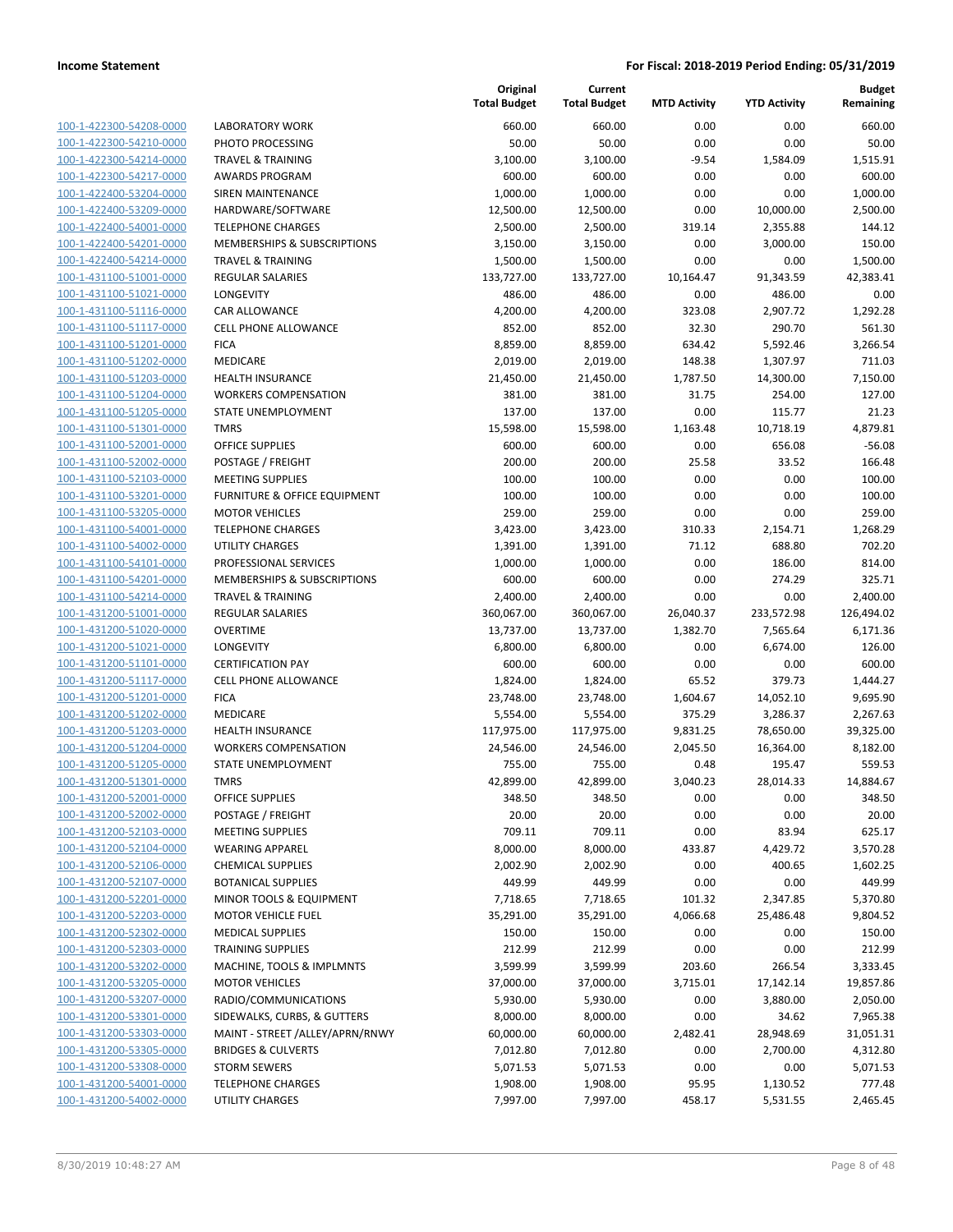| 100-1-431200-54201-0000        |
|--------------------------------|
| 100-1-431200-54214-0000        |
| 100-1-431600-51001-0000        |
| 100-1-431600-51020-0000        |
| 100-1-431600-51021-0000        |
| 100-1-431600-51101-0000        |
| 100-1-431600-51201-0000        |
| 100-1-431600-51202-0000        |
| <u>100-1-431600-51203-0000</u> |
| 100-1-431600-51204-0000        |
| 100-1-431600-51205-0000        |
| 100-1-431600-51301-0000        |
| 100-1-431600-52001-0000        |
| 100-1-431600-52104-0000        |
| 100-1-431600-52106-0000        |
|                                |
| 100-1-431600-52201-0000        |
| 100-1-431600-52203-0000        |
| 100-1-431600-53202-0000        |
| 100-1-431600-53205-0000        |
| 100-1-431600-53207-0000        |
| 100-1-431600-53303-0000        |
| 100-1-431600-54001-0000        |
| 100-1-431600-54002-0000        |
| 100-1-431600-54214-0000        |
| 100-1-431700-51001-0000        |
| 100-1-431700-51020-0000        |
| 100-1-431700-51021-0000        |
| 100-1-431700-51117-0000        |
| <u>100-1-431700-51201-0000</u> |
| 100-1-431700-51202-0000        |
| 100-1-431700-51203-0000        |
| 100-1-431700-51204-0000        |
| 100-1-431700-51205-0000        |
| <u>100-1-431700-51301-0000</u> |
| 100-1-431700-52001-0000        |
|                                |
| 100-1-431700-52002-0000        |
| 100-1-431700-52104-0000        |
| 100-1-431700-52201-0000        |
| 100-1-431700-52203-0000        |
| 100-1-431700-52303-0000        |
| 100-1-431700-53201-0000        |
| <u>100-1-431700-53205-0000</u> |
| 100-1-431700-53207-0000        |
| 100-1-431700-54001-0000        |
| <u>100-1-431700-54002-0000</u> |
| <u>100-1-431700-54201-0000</u> |
| <u>100-1-431700-54212-0000</u> |
| 100-1-431700-54214-0000        |
| 100-1-431700-54410-0000        |
| 100-1-441100-51001-0000        |
| 100-1-441100-51020-0000        |
| 100-1-441100-51021-0000        |
| 100-1-441100-51102-0000        |
| 100-1-441100-51117-0000        |
|                                |
| <u>100-1-441100-51201-0000</u> |
| <u>100-1-441100-51202-0000</u> |
| 100-1-441100-51203-0000        |
| 100-1-441100-51204-0000        |
| 100-1-441100-51205-0000        |

|                         |                                 | Original<br><b>Total Budget</b> | Current<br><b>Total Budget</b> | <b>MTD Activity</b> | <b>YTD Activity</b> | <b>Budget</b><br>Remaining |
|-------------------------|---------------------------------|---------------------------------|--------------------------------|---------------------|---------------------|----------------------------|
| 100-1-431200-54201-0000 | MEMBERSHIPS & SUBSCRIPTIONS     | 798.00                          | 798.00                         | 111.00              | 111.00              | 687.00                     |
| 100-1-431200-54214-0000 | <b>TRAVEL &amp; TRAINING</b>    | 330.30                          | 330.30                         | 0.00                | 0.00                | 330.30                     |
| 100-1-431600-51001-0000 | <b>REGULAR SALARIES</b>         | 71,913.00                       | 71,913.00                      | 5,389.76            | 42,334.26           | 29,578.74                  |
| 100-1-431600-51020-0000 | <b>OVERTIME</b>                 | 7,979.00                        | 7,979.00                       | 180.34              | 1,510.65            | 6,468.35                   |
| 100-1-431600-51021-0000 | LONGEVITY                       | 2,796.00                        | 2,796.00                       | 0.00                | 2,796.00            | 0.00                       |
| 100-1-431600-51101-0000 | <b>CERTIFICATION PAY</b>        | 1,200.00                        | 1,200.00                       | 46.16               | 415.44              | 784.56                     |
| 100-1-431600-51201-0000 | <b>FICA</b>                     | 5,201.00                        | 5,201.00                       | 336.90              | 2,849.66            | 2,351.34                   |
| 100-1-431600-51202-0000 | MEDICARE                        | 1,216.00                        | 1,216.00                       | 78.79               | 666.48              | 549.52                     |
| 100-1-431600-51203-0000 | <b>HEALTH INSURANCE</b>         | 21,450.00                       | 21,450.00                      | 1,787.50            | 14,300.00           | 7,150.00                   |
| 100-1-431600-51204-0000 | <b>WORKERS COMPENSATION</b>     | 5,376.00                        | 5,376.00                       | 448.00              | 3,584.00            | 1,792.00                   |
| 100-1-431600-51205-0000 | STATE UNEMPLOYMENT              | 137.00                          | 137.00                         | 2.22                | $-19.00$            | 156.00                     |
| 100-1-431600-51301-0000 | <b>TMRS</b>                     | 9,395.00                        | 9,395.00                       | 621.16              | 5,437.81            | 3,957.19                   |
| 100-1-431600-52001-0000 | <b>OFFICE SUPPLIES</b>          | 278.38                          | 278.38                         | 0.00                | 0.00                | 278.38                     |
| 100-1-431600-52104-0000 | <b>WEARING APPAREL</b>          | 2,617.40                        | 2,617.40                       | 277.08              | 2,253.95            | 363.45                     |
| 100-1-431600-52106-0000 | <b>CHEMICAL SUPPLIES</b>        | 326.66                          | 326.66                         | 0.00                | 0.00                | 326.66                     |
| 100-1-431600-52201-0000 | MINOR TOOLS & EQUIPMENT         | 3,529.84                        | 3,529.84                       | 0.00                | 15,005.62           | $-11,475.78$               |
| 100-1-431600-52203-0000 | <b>MOTOR VEHICLE FUEL</b>       | 4,200.00                        | 4,200.00                       | 522.88              | 2,481.69            | 1,718.31                   |
| 100-1-431600-53202-0000 | MACHINE, TOOLS & IMPLMNTS       | 3,998.75                        | 3,998.75                       | 0.00                | 340.00              | 3,658.75                   |
| 100-1-431600-53205-0000 | <b>MOTOR VEHICLES</b>           | 1,919.00                        | 1,919.00                       | 27.24               | 222.11              | 1,696.89                   |
| 100-1-431600-53207-0000 | RADIO/COMMUNICATIONS            | 1,425.00                        | 1,425.00                       | 0.00                | 0.00                | 1,425.00                   |
| 100-1-431600-53303-0000 | MAINT - STREET /ALLEY/APRN/RNWY | 20,001.00                       | 20,001.00                      | 0.00                | 11,598.01           | 8,402.99                   |
| 100-1-431600-54001-0000 | <b>TELEPHONE CHARGES</b>        | 848.00                          | 848.00                         | 160.21              | 769.23              | 78.77                      |
| 100-1-431600-54002-0000 | <b>UTILITY CHARGES</b>          | 357,457.00                      | 357,457.00                     | 26,443.70           | 211,173.43          | 146,283.57                 |
| 100-1-431600-54214-0000 | <b>TRAVEL &amp; TRAINING</b>    | 395.00                          | 395.00                         | 0.00                | 0.00                | 395.00                     |
| 100-1-431700-51001-0000 | <b>REGULAR SALARIES</b>         | 110,615.00                      | 110,615.00                     | 8,508.16            | 76,410.17           | 34,204.83                  |
| 100-1-431700-51020-0000 | <b>OVERTIME</b>                 | 336.00                          | 336.00                         | 0.00                | 0.00                | 336.00                     |
| 100-1-431700-51021-0000 | LONGEVITY                       | 1,890.00                        | 1,890.00                       | 0.00                | 1,890.00            | 0.00                       |
| 100-1-431700-51117-0000 | <b>CELL PHONE ALLOWANCE</b>     | 420.00                          | 420.00                         | 32.30               | 290.70              | 129.30                     |
| 100-1-431700-51201-0000 | <b>FICA</b>                     | 7,022.00                        | 7,022.00                       | 504.35              | 4,481.65            | 2,540.35                   |
| 100-1-431700-51202-0000 | MEDICARE                        | 1,642.00                        | 1,642.00                       | 117.96              | 1,048.20            | 593.80                     |
| 100-1-431700-51203-0000 | <b>HEALTH INSURANCE</b>         | 21,450.00                       | 21,450.00                      | 1,787.50            | 14,300.00           | 7,150.00                   |
| 100-1-431700-51204-0000 | <b>WORKERS COMPENSATION</b>     | 702.00                          | 702.00                         | 58.50               | 468.00              | 234.00                     |
| 100-1-431700-51205-0000 | STATE UNEMPLOYMENT              | 137.00                          | 137.00                         | 0.00                | 148.47              | $-11.47$                   |
| 100-1-431700-51301-0000 | <b>TMRS</b>                     | 12,685.00                       | 12,685.00                      | 944.56              | 8,869.14            | 3,815.86                   |
| 100-1-431700-52001-0000 | <b>OFFICE SUPPLIES</b>          | 1,700.00                        | 1,700.00                       | 105.45              | 1,535.20            | 164.80                     |
| 100-1-431700-52002-0000 | POSTAGE / FREIGHT               | 50.00                           | 50.00                          | 0.00                | 0.00                | 50.00                      |
| 100-1-431700-52104-0000 | <b>WEARING APPAREL</b>          | 850.00                          | 850.00                         | 112.95              | 478.88              | 371.12                     |
| 100-1-431700-52201-0000 | MINOR TOOLS & EQUIPMENT         | 700.00                          | 700.00                         | 0.00                | 116.32              | 583.68                     |
| 100-1-431700-52203-0000 | <b>MOTOR VEHICLE FUEL</b>       | 3,200.00                        | 3,200.00                       | 671.83              | 3,616.26            | $-416.26$                  |
| 100-1-431700-52303-0000 | TRAINING SUPPLIES               | 350.00                          | 350.00                         | 0.00                | 97.93               | 252.07                     |
| 100-1-431700-53201-0000 | FURNITURE & OFFICE EQUIPMENT    | 1,000.00                        | 1,000.00                       | 0.00                | 0.00                | 1,000.00                   |
| 100-1-431700-53205-0000 | <b>MOTOR VEHICLES</b>           | 1,100.00                        | 1,100.00                       | 88.00               | 952.64              | 147.36                     |
| 100-1-431700-53207-0000 | RADIO/COMMUNICATIONS            | 200.00                          | 200.00                         | 0.00                | 0.00                | 200.00                     |
| 100-1-431700-54001-0000 | <b>TELEPHONE CHARGES</b>        | 1,400.00                        | 1,400.00                       | 146.95              | 861.72              | 538.28                     |
| 100-1-431700-54002-0000 | <b>UTILITY CHARGES</b>          | 1,391.00                        | 1,391.00                       | 71.12               | 688.78              | 702.22                     |
| 100-1-431700-54201-0000 | MEMBERSHIPS & SUBSCRIPTIONS     | 700.00                          | 700.00                         | 0.00                | 0.00                | 700.00                     |
| 100-1-431700-54212-0000 | PRINTING                        | 200.00                          | 200.00                         | 0.00                | 0.00                | 200.00                     |
| 100-1-431700-54214-0000 | <b>TRAVEL &amp; TRAINING</b>    | 1,000.00                        | 1,000.00                       | 861.00              | 861.00              | 139.00                     |
| 100-1-431700-54410-0000 | PERMITS/FEES                    | 200.00                          | 200.00                         | 0.00                | 0.00                | 200.00                     |
| 100-1-441100-51001-0000 | <b>REGULAR SALARIES</b>         | 130,427.00                      | 130,427.00                     | 10,531.68           | 58,831.51           | 71,595.49                  |
| 100-1-441100-51020-0000 | <b>OVERTIME</b>                 | 1,054.00                        | 1,054.00                       | 0.00                | 106.46              | 947.54                     |
| 100-1-441100-51021-0000 | LONGEVITY                       | 780.00                          | 780.00                         | 0.00                | 762.00              | 18.00                      |
| 100-1-441100-51102-0000 | <b>BILINGUAL PAY</b>            | 1,200.00                        | 1,200.00                       | 92.32               | 830.88              | 369.12                     |
| 100-1-441100-51117-0000 | <b>CELL PHONE ALLOWANCE</b>     | 960.00                          | 960.00                         | 73.84               | 184.60              | 775.40                     |
| 100-1-441100-51201-0000 | <b>FICA</b>                     | 8,334.00                        | 8,334.00                       | 645.29              | 3,480.03            | 4,853.97                   |
| 100-1-441100-51202-0000 | MEDICARE                        | 1,949.00                        | 1,949.00                       | 150.92              | 813.86              | 1,135.14                   |
| 100-1-441100-51203-0000 | <b>HEALTH INSURANCE</b>         | 32,175.00                       | 32,175.00                      | 2,681.25            | 21,450.00           | 10,725.00                  |
| 100-1-441100-51204-0000 | <b>WORKERS COMPENSATION</b>     | 682.00                          | 682.00                         | 56.83               | 454.64              | 227.36                     |
| 100-1-441100-51205-0000 | STATE UNEMPLOYMENT              | 206.00                          | 206.00                         | 0.81                | $-21.98$            | 227.98                     |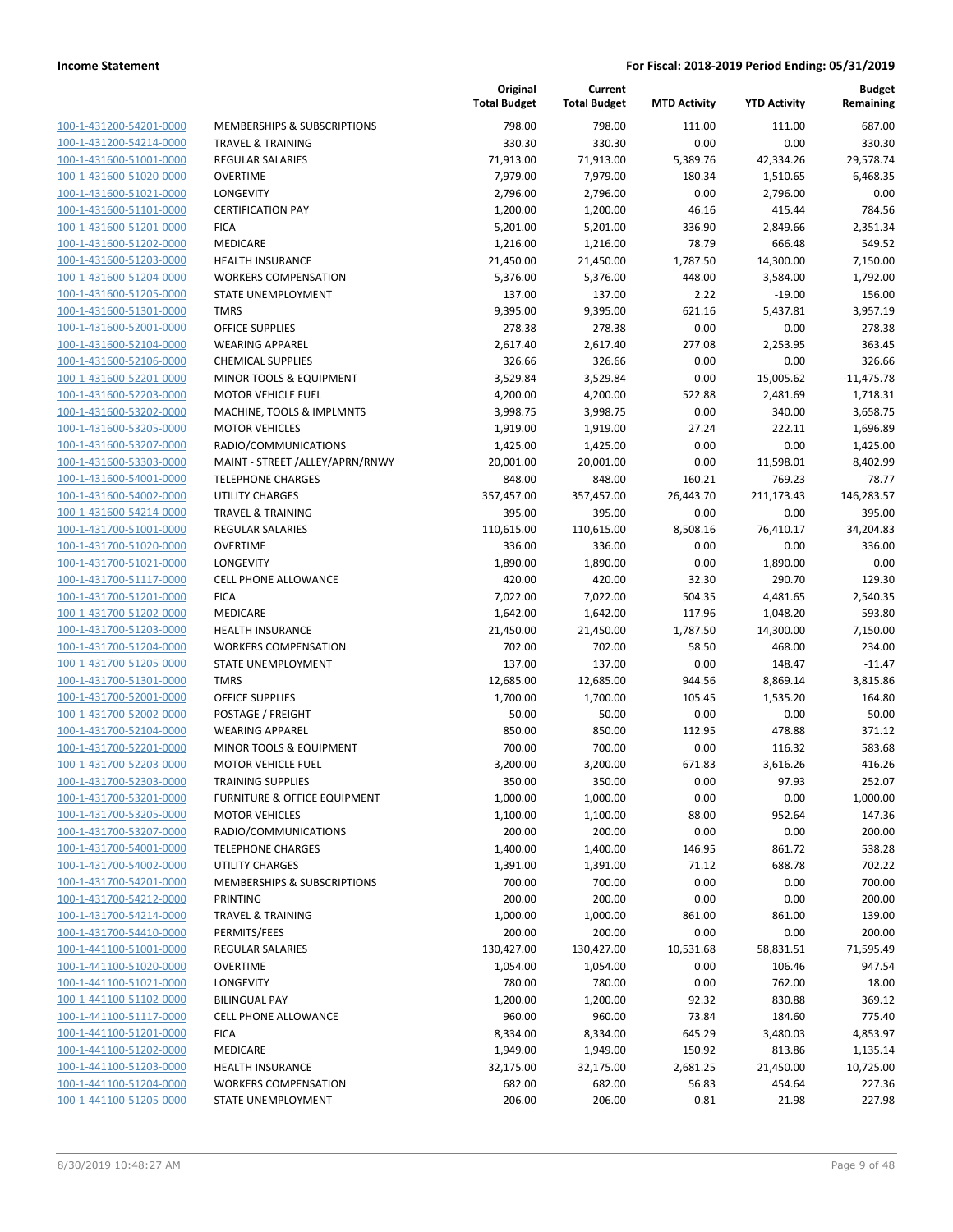| 100-1-441100-51301-0000        |
|--------------------------------|
| 100-1-441100-52001-0000        |
| 100-1-441100-52002-0000        |
| 100-1-441100-52005-0000        |
| 100-1-441100-54001-0000        |
| 100-1-441100-54002-0000        |
| 100-1-441100-54214-0000        |
| 100-1-441200-51001-0000        |
| 100-1-441200-51021-0000        |
| 100-1-441200-51101-0000        |
| 100-1-441200-51117-0000        |
| 100-1-441200-51201-0000        |
| 100-1-441200-51202-0000        |
| 100-1-441200-51203-0000        |
|                                |
| 100-1-441200-51204-0000        |
| 100-1-441200-51205-0000        |
| 100-1-441200-51301-0000        |
| 100-1-441200-52102-0000        |
| 100-1-441200-52104-0000        |
| 100-1-441200-54201-0000        |
| 100-1-441200-54214-0000        |
| 100-1-441300-51001-0000        |
| 100-1-441300-51021-0000        |
| 100-1-441300-51101-0000        |
| 100-1-441300-51117-0000        |
| 100-1-441300-51201-0000        |
| 100-1-441300-51202-0000        |
| 100-1-441300-51203-0000        |
| 100-1-441300-51204-0000        |
| 100-1-441300-51205-0000        |
| 100-1-441300-51301-0000        |
| 100-1-441300-52002-0000        |
| 100-1-441300-52005-0000        |
|                                |
| 100-1-441300-52102-0000        |
| 100-1-441300-52104-0000        |
| 100-1-441300-52201-0000        |
| 100-1-441300-52203-0000        |
| 100-1-441300-53205-0000        |
| 100-1-441300-54001-0000        |
| 100-1-441300-54002-0000        |
| 100-1-441300-54201-0000        |
| <u>100-1-441300-54214-0000</u> |
| 100-1-441300-54406-0000        |
| 100-1-441300-54410-0000        |
| 100-1-442200-53205-0000        |
| <u>100-1-443200-51001-0000</u> |
| <u>100-1-443200-51020-0000</u> |
| <u>100-1-443200-51021-0000</u> |
| <u>100-1-443200-51102-0000</u> |
| 100-1-443200-51117-0000        |
| <u>100-1-443200-51201-0000</u> |
|                                |
| <u>100-1-443200-51202-0000</u> |
| 100-1-443200-51203-0000        |
| 100-1-443200-51204-0000        |
| 100-1-443200-51205-0000        |
| <u>100-1-443200-51301-0000</u> |
| <u>100-1-443200-52001-0000</u> |
| <u>100-1-443200-52002-0000</u> |
| 100-1-443200-52101-0000        |
|                                |

|                         |                              | Original<br><b>Total Budget</b> | Current<br><b>Total Budget</b> | <b>MTD Activity</b> | <b>YTD Activity</b> | Budget<br>Remaining |
|-------------------------|------------------------------|---------------------------------|--------------------------------|---------------------|---------------------|---------------------|
| 100-1-441100-51301-0000 | <b>TMRS</b>                  | 15,055.00                       | 15,055.00                      | 1,183.18            | 6,819.69            | 8,235.31            |
| 100-1-441100-52001-0000 | <b>OFFICE SUPPLIES</b>       | 1,600.00                        | 1,600.00                       | 16.23               | 749.13              | 850.87              |
| 100-1-441100-52002-0000 | POSTAGE / FREIGHT            | 800.00                          | 800.00                         | 28.64               | 217.15              | 582.85              |
| 100-1-441100-52005-0000 | PRINTED MATERIALS            | 302.74                          | 302.74                         | 0.00                | 163.89              | 138.85              |
| 100-1-441100-54001-0000 | <b>TELEPHONE CHARGES</b>     | 2,684.00                        | 2,684.00                       | 255.93              | 1,956.57            | 727.43              |
| 100-1-441100-54002-0000 | <b>UTILITY CHARGES</b>       | 1,391.00                        | 1,391.00                       | 71.12               | 688.80              | 702.20              |
| 100-1-441100-54214-0000 | <b>TRAVEL &amp; TRAINING</b> | 1,000.00                        | 1,000.00                       | 0.00                | 0.00                | 1,000.00            |
| 100-1-441200-51001-0000 | <b>REGULAR SALARIES</b>      | 54,080.00                       | 54,080.00                      | 4,160.00            | 37,360.00           | 16,720.00           |
| 100-1-441200-51021-0000 | LONGEVITY                    | 294.00                          | 294.00                         | 0.00                | 294.00              | 0.00                |
| 100-1-441200-51101-0000 | <b>CERTIFICATION PAY</b>     | 1,200.00                        | 1,200.00                       | 0.00                | 0.00                | 1,200.00            |
| 100-1-441200-51117-0000 | <b>CELL PHONE ALLOWANCE</b>  | 432.00                          | 432.00                         | 0.00                | 0.00                | 432.00              |
| 100-1-441200-51201-0000 | <b>FICA</b>                  | 3,472.00                        | 3,472.00                       | 236.51              | 2,081.07            | 1,390.93            |
| 100-1-441200-51202-0000 | MEDICARE                     | 812.00                          | 812.00                         | 55.31               | 486.68              | 325.32              |
| 100-1-441200-51203-0000 | <b>HEALTH INSURANCE</b>      | 10,725.00                       | 10,725.00                      | 893.75              | 7,150.00            | 3,575.00            |
| 100-1-441200-51204-0000 | <b>WORKERS COMPENSATION</b>  | 347.00                          | 347.00                         | 28.92               | 231.36              | 115.64              |
| 100-1-441200-51205-0000 | STATE UNEMPLOYMENT           | 69.00                           | 69.00                          | 0.00                | 75.51               | $-6.51$             |
| 100-1-441200-51301-0000 | <b>TMRS</b>                  | 6,273.00                        | 6,273.00                       | 460.10              | 4,247.31            | 2,025.69            |
| 100-1-441200-52102-0000 | <b>BOOKS / REF SUPPLIES</b>  | 750.00                          | 750.00                         | 0.00                | 0.00                | 750.00              |
| 100-1-441200-52104-0000 | <b>WEARING APPAREL</b>       | 500.04                          | 500.04                         | 0.00                | 0.00                | 500.04              |
| 100-1-441200-54201-0000 | MEMBERSHIPS & SUBSCRIPTIONS  | 250.00                          | 250.00                         | 0.00                | 55.00               | 195.00              |
| 100-1-441200-54214-0000 | <b>TRAVEL &amp; TRAINING</b> | 1,000.00                        | 1,000.00                       | 0.00                | 0.00                | 1,000.00            |
| 100-1-441300-51001-0000 | <b>REGULAR SALARIES</b>      | 262,511.00                      | 262,511.00                     | 20,294.71           | 181,463.40          | 81,047.60           |
| 100-1-441300-51021-0000 | <b>LONGEVITY</b>             | 2,640.00                        | 2,640.00                       | 0.00                | 2,640.00            | 0.00                |
| 100-1-441300-51101-0000 | <b>CERTIFICATION PAY</b>     | 3,600.00                        | 3,600.00                       | 184.62              | 1,661.58            | 1,938.42            |
| 100-1-441300-51117-0000 | <b>CELL PHONE ALLOWANCE</b>  | 1,824.00                        | 1,824.00                       | 98.74               | 888.66              | 935.34              |
| 100-1-441300-51201-0000 | <b>FICA</b>                  | 16,776.00                       | 16,776.00                      | 1,259.10            | 11,280.06           | 5,495.94            |
| 100-1-441300-51202-0000 | MEDICARE                     | 3,923.00                        | 3,923.00                       | 294.47              | 2,638.06            | 1,284.94            |
| 100-1-441300-51203-0000 | <b>HEALTH INSURANCE</b>      | 53,625.00                       | 53,625.00                      | 4,468.75            | 35,750.00           | 17,875.00           |
| 100-1-441300-51204-0000 | <b>WORKERS COMPENSATION</b>  | 1,732.00                        | 1,732.00                       | 144.33              | 1,154.64            | 577.36              |
| 100-1-441300-51205-0000 | STATE UNEMPLOYMENT           | 343.00                          | 343.00                         | 0.00                | 300.12              | 42.88               |
| 100-1-441300-51301-0000 | <b>TMRS</b>                  | 30,304.00                       | 30,304.00                      | 2,275.92            | 21,057.79           | 9,246.21            |
| 100-1-441300-52002-0000 | POSTAGE / FREIGHT            | 6,000.00                        | 6,000.00                       | 546.64              | 2,430.98            | 3,569.02            |
| 100-1-441300-52005-0000 | PRINTED MATERIALS            | 1,191.35                        | 1,191.35                       | 0.00                | 403.66              | 787.69              |
| 100-1-441300-52102-0000 | <b>BOOKS / REF SUPPLIES</b>  | 1,000.00                        | 1,000.00                       | 0.00                | 0.00                | 1,000.00            |
| 100-1-441300-52104-0000 | <b>WEARING APPAREL</b>       | 2,400.00                        | 2,400.00                       | 0.00                | 428.95              | 1,971.05            |
| 100-1-441300-52201-0000 | MINOR TOOLS & EQUIPMENT      | 500.00                          | 500.00                         | 0.00                | 0.00                | 500.00              |
| 100-1-441300-52203-0000 | <b>MOTOR VEHICLE FUEL</b>    | 4,575.00                        | 4,575.00                       | 505.90              | 2,604.97            | 1,970.03            |
| 100-1-441300-53205-0000 | <b>MOTOR VEHICLES</b>        | 1,200.00                        | 1,200.00                       | 267.95              | 961.77              | 238.23              |
| 100-1-441300-54001-0000 | <b>TELEPHONE CHARGES</b>     | 4,004.00                        | 4,004.00                       | 750.76              | 3,128.38            | 875.62              |
| 100-1-441300-54002-0000 | UTILITY CHARGES              | 1,391.00                        | 1,391.00                       | 71.12               | 688.79              | 702.21              |
| 100-1-441300-54201-0000 | MEMBERSHIPS & SUBSCRIPTIONS  | 750.00                          | 750.00                         | 135.00              | 412.57              | 337.43              |
| 100-1-441300-54214-0000 | <b>TRAVEL &amp; TRAINING</b> | 4,000.00                        | 4,000.00                       | 0.00                | 1,460.00            | 2,540.00            |
| 100-1-441300-54406-0000 | ASSESSMENT / ABATEMENT       | 0.00                            | 0.00                           | 0.00                | 550.00              | $-550.00$           |
| 100-1-441300-54410-0000 | PERMITS/FEES                 | 25,000.00                       | 25,000.00                      | 685.50              | 1,479.00            | 23,521.00           |
| 100-1-442200-53205-0000 | <b>MOTOR VEHICLES</b>        | 0.00                            | 0.00                           | 0.00                | 13.72               | $-13.72$            |
| 100-1-443200-51001-0000 | <b>REGULAR SALARIES</b>      | 191,748.00                      | 191,748.00                     | 15,573.22           | 137,129.62          | 54,618.38           |
| 100-1-443200-51020-0000 | <b>OVERTIME</b>              | 7,191.00                        | 7,191.00                       | 1,179.57            | 9,081.97            | $-1,890.97$         |
| 100-1-443200-51021-0000 | LONGEVITY                    | 6,738.00                        | 6,738.00                       | 0.00                | 6,714.00            | 24.00               |
| 100-1-443200-51102-0000 | <b>BILINGUAL PAY</b>         | 600.00                          | 600.00                         | 46.16               | 415.44              | 184.56              |
| 100-1-443200-51117-0000 | CELL PHONE ALLOWANCE         | 432.00                          | 432.00                         | 33.22               | 298.98              | 133.02              |
| 100-1-443200-51201-0000 | <b>FICA</b>                  | 12,816.00                       | 12,816.00                      | 983.79              | 8,559.83            | 4,256.17            |
| 100-1-443200-51202-0000 | MEDICARE                     | 2,997.00                        | 2,997.00                       | 230.08              | 2,001.90            | 995.10              |
| 100-1-443200-51203-0000 | <b>HEALTH INSURANCE</b>      | 64,350.00                       | 64,350.00                      | 5,362.50            | 42,900.00           | 21,450.00           |
| 100-1-443200-51204-0000 | <b>WORKERS COMPENSATION</b>  | 7,855.00                        | 7,855.00                       | 654.58              | 5,236.64            | 2,618.36            |
| 100-1-443200-51205-0000 | STATE UNEMPLOYMENT           | 412.00                          | 412.00                         | 0.80                | 176.87              | 235.13              |
| 100-1-443200-51301-0000 | <b>TMRS</b>                  | 23,151.00                       | 23,151.00                      | 1,861.62            | 17,275.60           | 5,875.40            |
| 100-1-443200-52001-0000 | OFFICE SUPPLIES              | 1,120.00                        | 1,120.00                       | 100.37              | 842.45              | 277.55              |
| 100-1-443200-52002-0000 | POSTAGE / FREIGHT            | 40.00                           | 40.00                          | 0.00                | 10.62               | 29.38               |
| 100-1-443200-52101-0000 | <b>JANITORIAL SUPPLIES</b>   | 2,000.00                        | 2,000.00                       | 70.23               | 1,024.02            | 975.98              |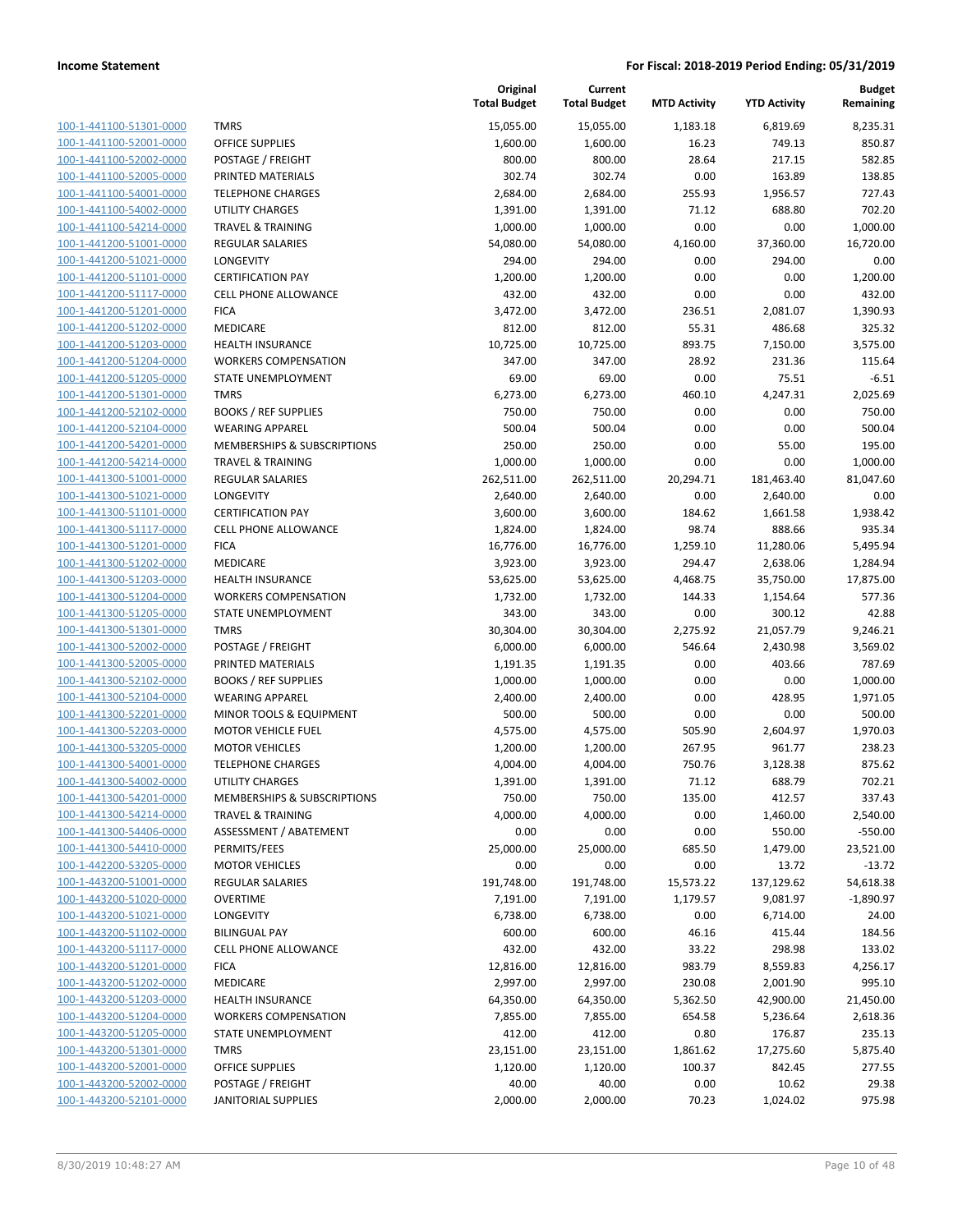**Current**

**Original**

**Budget Remaining**

| 100-1-443200-52104-0000        |
|--------------------------------|
| 100-1-443200-52106-0000        |
| 100-1-443200-52108-0000        |
| 100-1-443200-52201-0000        |
| 100-1-443200-52203-0000        |
|                                |
| 100-1-443200-53202-0000        |
| 100-1-443200-53205-0000        |
| 100-1-443200-54001-0000        |
| 100-1-443200-54002-0000        |
| 100-1-443200-54107-0000        |
| 100-1-443200-54108-0000        |
| 100-1-443200-54214-0000        |
| 100-1-451100-51001-0000        |
| 100-1-451100-51020-0000        |
|                                |
| 100-1-451100-51021-0000        |
| 100-1-451100-51101-0000        |
| 100-1-451100-51102-0000        |
| 100-1-451100-51116-0000        |
| 100-1-451100-51117-0000        |
| 100-1-451100-51201-0000        |
| 100-1-451100-51202-0000        |
| 100-1-451100-51203-0000        |
| 100-1-451100-51204-0000        |
| 100-1-451100-51205-0000        |
|                                |
| 100-1-451100-51301-0000        |
| 100-1-451100-52001-0000        |
| 100-1-451100-52002-0000        |
| 100-1-451100-52101-0000        |
| 100-1-451100-52104-0000        |
| 100-1-451100-52106-0000        |
| 100-1-451100-52107-0000        |
| 100-1-451100-52201-0000        |
| 100-1-451100-52203-0000        |
| 100-1-451100-52401-0000        |
|                                |
| 100-1-451100-53201-0000        |
| 100-1-451100-53202-0000        |
| 100-1-451100-53205-0000        |
| 100-1-451100-53207-0000        |
| 100-1-451100-53402-0000        |
| 100-1-451100-53707-0000        |
| 100-1-451100-53708-0000        |
| 100-1-451100-53710-0000        |
| 100-1-451100-54001-0000        |
|                                |
| <u>100-1-451100-54002-0000</u> |
| 100-1-451100-54101-0000        |
| 100-1-451100-54103-0000        |
| <u>100-1-451100-54201-0000</u> |
| 100-1-451100-54211-0000        |
| <u>100-1-451100-54214-0000</u> |
| 100-1-451100-54301-0000        |
| 100-1-451100-54409-0000        |
| 100-1-455100-51001-0000        |
|                                |
| <u>100-1-455100-51020-0000</u> |
| <u>100-1-455100-51021-0000</u> |
| 100-1-455100-51102-0000        |
| 100-1-455100-51116-0000        |
| 100-1-455100-51117-0000        |
| <u>100-1-455100-51201-0000</u> |
|                                |
| 100-1-455100-51202-0000        |

|                         |                                 | <b>Total Budget</b> | <b>Total Budget</b> | <b>MTD Activity</b> | <b>YTD Activity</b> | Remaining   |
|-------------------------|---------------------------------|---------------------|---------------------|---------------------|---------------------|-------------|
| 100-1-443200-52104-0000 | <b>WEARING APPAREL</b>          | 1,950.00            | 1,950.00            | 439.97              | 1,278.74            | 671.26      |
| 100-1-443200-52106-0000 | <b>CHEMICAL SUPPLIES</b>        | 18,000.00           | 18,000.00           | 574.63              | 5,650.53            | 12,349.47   |
| 100-1-443200-52108-0000 | <b>MENAGERIE SUPPLIES</b>       | 7,500.00            | 7,500.00            | 638.44              | 4,736.46            | 2,763.54    |
| 100-1-443200-52201-0000 | MINOR TOOLS & EQUIPMENT         | 1,000.00            | 1,000.00            | 0.00                | 1,578.62            | $-578.62$   |
| 100-1-443200-52203-0000 | <b>MOTOR VEHICLE FUEL</b>       | 5,378.00            | 5,378.00            | 570.82              | 3,276.19            | 2,101.81    |
| 100-1-443200-53202-0000 | MACHINE, TOOLS & IMPLMNTS       | 2,000.00            | 2,000.00            | 48.21               | 93.66               | 1,906.34    |
| 100-1-443200-53205-0000 | <b>MOTOR VEHICLES</b>           | 246.00              | 246.00              | 10.00               | 5,360.36            | $-5,114.36$ |
| 100-1-443200-54001-0000 | <b>TELEPHONE CHARGES</b>        | 1,957.00            | 1,957.00            | 159.91              | 1,222.31            | 734.69      |
| 100-1-443200-54002-0000 | <b>UTILITY CHARGES</b>          | 30,525.00           | 30,525.00           | 2,339.85            | 16,897.01           | 13,627.99   |
| 100-1-443200-54107-0000 | MEDICAL                         | 2,500.00            | 20,500.00           | 931.87              | 7,458.54            | 13,041.46   |
| 100-1-443200-54108-0000 | <b>VETERINARY SERVICES</b>      | 26,000.00           | 8,000.00            | $-1,765.00$         | $-3,213.00$         | 11,213.00   |
| 100-1-443200-54214-0000 | <b>TRAVEL &amp; TRAINING</b>    | 600.00              | 600.00              | 0.00                | 210.00              | 390.00      |
| 100-1-451100-51001-0000 | <b>REGULAR SALARIES</b>         | 502,291.00          | 524,056.00          | 38,908.81           | 346,754.83          | 177,301.17  |
| 100-1-451100-51020-0000 | <b>OVERTIME</b>                 | 20,991.00           | 20,991.00           | 4,504.95            | 11,511.69           | 9,479.31    |
| 100-1-451100-51021-0000 | LONGEVITY                       | 5,984.00            | 5,984.00            | 0.00                | 5,796.67            | 187.33      |
| 100-1-451100-51101-0000 | <b>CERTIFICATION PAY</b>        | 4,200.00            | 4,200.00            | 184.64              | 1,984.76            | 2,215.24    |
| 100-1-451100-51102-0000 | <b>BILINGUAL PAY</b>            | 600.00              | 600.00              | 46.16               | 415.44              | 184.56      |
| 100-1-451100-51116-0000 | <b>CAR ALLOWANCE</b>            | 2,400.00            | 2,400.00            | 184.62              | 1,661.58            | 738.42      |
| 100-1-451100-51117-0000 | <b>CELL PHONE ALLOWANCE</b>     | 4,032.00            | 4,032.00            | 264.02              | 2,445.42            | 1,586.58    |
| 100-1-451100-51201-0000 | <b>FICA</b>                     | 33,511.00           | 33,511.00           | 2,657.96            | 21,970.15           | 11,540.85   |
| 100-1-451100-51202-0000 | MEDICARE                        | 7,837.00            | 7,837.00            | 621.62              | 5,138.19            | 2,698.81    |
| 100-1-451100-51203-0000 | <b>HEALTH INSURANCE</b>         | 123,338.00          | 123,338.00          | 10,278.17           | 82,225.36           | 41,112.64   |
| 100-1-451100-51204-0000 | <b>WORKERS COMPENSATION</b>     | 12,626.00           | 12,626.00           | 1,052.17            | 8,417.36            | 4,208.64    |
| 100-1-451100-51205-0000 | STATE UNEMPLOYMENT              | 1,259.00            | 1,259.00            | 7.13                | 455.00              | 804.00      |
| 100-1-451100-51301-0000 | <b>TMRS</b>                     | 58,266.00           | 58,266.00           | 4,802.31            | 41,837.06           | 16,428.94   |
| 100-1-451100-52001-0000 | <b>OFFICE SUPPLIES</b>          | 750.00              | 1,150.00            | 0.00                | 1,050.24            | 99.76       |
| 100-1-451100-52002-0000 | POSTAGE / FREIGHT               | 500.00              | 500.00              | 0.00                | 350.40              | 149.60      |
| 100-1-451100-52101-0000 | <b>JANITORIAL SUPPLIES</b>      | 7,030.00            | 5,830.00            | 840.70              | 3,815.84            | 2,014.16    |
| 100-1-451100-52104-0000 | <b>WEARING APPAREL</b>          | 10,275.00           | 10,275.00           | 634.67              | 7,731.80            | 2,543.20    |
| 100-1-451100-52106-0000 | SPLASH PAD SUPPLIES             | 6,875.00            | 6,875.00            | 3,655.75            | 3,793.37            | 3,081.63    |
| 100-1-451100-52107-0000 | <b>BOTANICAL SUPPLIES</b>       | 11,250.00           | 11,250.00           | 195.00              | 4,151.52            | 7,098.48    |
| 100-1-451100-52201-0000 | <b>REPAIR &amp; MAINTENANCE</b> | 11,750.00           | 11,750.00           | 1,773.42            | 10,488.22           | 1,261.78    |
| 100-1-451100-52203-0000 | <b>MOTOR VEHICLE FUEL</b>       | 26,250.00           | 26,250.00           | 3,191.75            | 14,503.77           | 11,746.23   |
| 100-1-451100-52401-0000 | RECREATIONAL SUPPLIES           | 500.00              | 500.00              | 0.00                | 48.92               | 451.08      |
| 100-1-451100-53201-0000 | FURNITURE & OFFICE EQUIPMENT    | 0.00                | 1,186.85            | 0.00                | 1,124.00            | 62.85       |
| 100-1-451100-53202-0000 | MACHINE, TOOLS & IMPLMNTS       | 9,091.00            | 9,091.00            | 0.00                | 8,118.51            | 972.49      |
| 100-1-451100-53205-0000 | <b>MOTOR VEHICLES</b>           | 8,000.00            | 8,000.00            | 1,036.60            | 7,896.07            | 103.93      |
| 100-1-451100-53207-0000 | RADIO/COMMUNICATIONS            | 1,360.00            | 1,360.00            | 0.00                | 0.00                | 1,360.00    |
| 100-1-451100-53402-0000 | <b>BUILDING MAINTENANCE</b>     | 900.00              | 900.00              | 0.00                | 257.63              | 642.37      |
| 100-1-451100-53707-0000 | <b>MAINT - GROUNDS</b>          | 16,885.00           | 16,885.00           | 4,612.41            | 10,181.43           | 6,703.57    |
| 100-1-451100-53708-0000 | <b>ATHLETIC FIELDS</b>          | 16,200.00           | 17,600.00           | 2,960.49            | 16,260.53           | 1,339.47    |
| 100-1-451100-53710-0000 | PARK IMPROVEMENTS               | 10,550.00           | 10,550.00           | 73.03               | 3,402.43            | 7,147.57    |
| 100-1-451100-54001-0000 | <b>TELEPHONE CHARGES</b>        | 7,292.00            | 7,292.00            | 735.87              | 5,381.83            | 1,910.17    |
| 100-1-451100-54002-0000 | UTILITY CHARGES                 | 155,476.00          | 155,476.00          | 10,933.98           | 88,330.86           | 67,145.14   |
| 100-1-451100-54101-0000 | PROFESSIONAL SERVICES           | 0.00                | 5,100.00            | 0.00                | 0.00                | 5,100.00    |
| 100-1-451100-54103-0000 | <b>CONSULTING</b>               | 0.00                | 800.00              | 0.00                | 0.00                | 800.00      |
| 100-1-451100-54201-0000 | MEMBERSHIPS & SUBSCRIPTIONS     | 1,510.00            | 1,510.00            | 22.50               | 1,031.83            | 478.17      |
| 100-1-451100-54211-0000 | ADVERTISING                     | 4,700.00            | 4,700.00            | 0.00                | 5,120.29            | $-420.29$   |
| 100-1-451100-54214-0000 | <b>TRAVEL &amp; TRAINING</b>    | 1,000.00            | 1,313.15            | 0.00                | 3,228.73            | $-1,915.58$ |
| 100-1-451100-54301-0000 | <b>SPECIAL EVENTS</b>           | 57,000.00           | 57,400.00           | 6,151.15            | 49,613.77           | 7,786.23    |
| 100-1-451100-54409-0000 | <b>CEMETERY MAINTENANCE</b>     | 80,700.00           | 80,700.00           | 13,450.00           | 60,525.00           | 20,175.00   |
| 100-1-455100-51001-0000 | <b>REGULAR SALARIES</b>         | 326,071.00          | 326,071.00          | 24,509.09           | 216,963.85          | 109,107.15  |
| 100-1-455100-51020-0000 | <b>OVERTIME</b>                 | 0.00                | 0.00                | 0.00                | 6.92                | $-6.92$     |
| 100-1-455100-51021-0000 | <b>LONGEVITY</b>                | 3,252.00            | 3,252.00            | 0.00                | 3,264.00            | $-12.00$    |
| 100-1-455100-51102-0000 | <b>BILINGUAL PAY</b>            | 600.00              | 600.00              | 46.16               | 415.44              | 184.56      |
| 100-1-455100-51116-0000 | CAR ALLOWANCE                   | 3,600.00            | 3,600.00            | 0.00                | 0.00                | 3,600.00    |
| 100-1-455100-51117-0000 | CELL PHONE ALLOWANCE            | 432.00              | 432.00              | 32.30               | 290.70              | 141.30      |
| 100-1-455100-51201-0000 | <b>FICA</b>                     | 20,705.00           | 20,705.00           | 1,499.94            | 13,339.48           | 7,365.52    |
| 100-1-455100-51202-0000 | MEDICARE                        | 4,842.00            | 4,842.00            | 350.80              | 3,119.71            | 1,722.29    |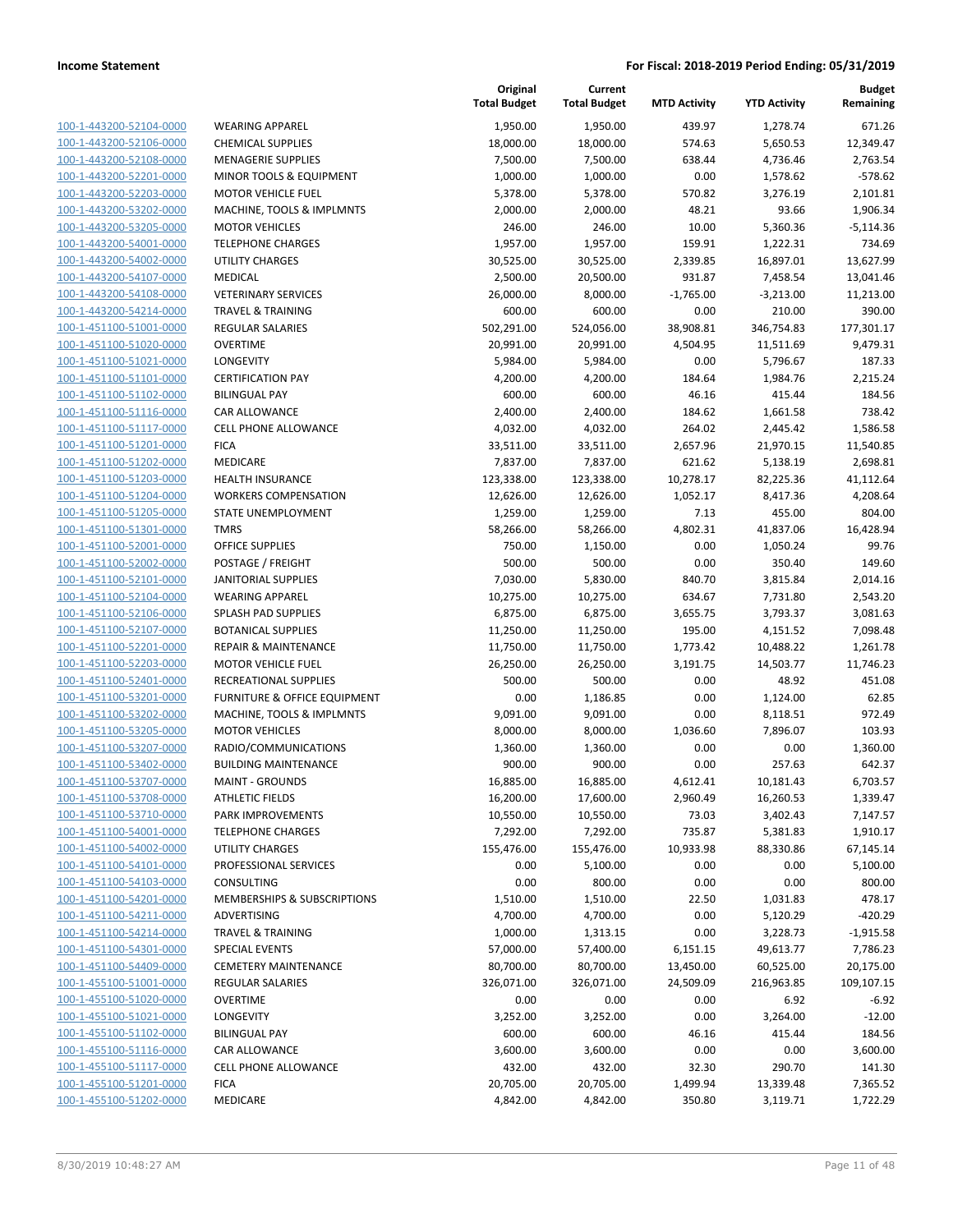| 100-1-455100-51203-0000        |
|--------------------------------|
| 100-1-455100-51204-0000        |
| 100-1-455100-51205-0000        |
| 100-1-455100-51301-0000        |
| 100-1-455100-52001-0000        |
| 100-1-455100-52002-0000        |
| 100-1-455100-52004-0000        |
| 100-1-455100-52005-0000        |
| 100-1-455100-52115-0000        |
| 100-1-455100-52201-0000        |
| 100-1-455100-52402-0000        |
| 100-1-455100-53201-0000        |
| 100-1-455100-54001-0000        |
| 100-1-455100-54002-0000        |
| <u>100-1-455100-54201-0000</u> |
| 100-1-455100-54202-0000        |
|                                |
| 100-1-455100-54214-0000        |
| 100-1-455100-55203-0000        |
| 100-1-455100-55211-0000        |
| 100-1-456100-51001-0000        |
| 100-1-456100-51021-0000        |
| 100-1-456100-51116-0000        |
| 100-1-456100-51117-0000        |
| 100-1-456100-51201-0000        |
| <u>100-1-456100-51202-0000</u> |
| 100-1-456100-51203-0000        |
| 100-1-456100-51204-0000        |
| 100-1-456100-51205-0000        |
| 100-1-456100-51301-0000        |
| 100-1-456100-52001-0000        |
| 100-1-456100-52002-0000        |
| 100-1-456100-52103-0000        |
| 100-1-456100-54001-0000        |
| 100-1-456100-54201-0000        |
| <u>100-1-456100-54205-0000</u> |
|                                |
| 100-1-456100-54214-0000        |
| 100-1-456100-54301-0000        |
| 100-1-456100-54523-0000        |
| 100-1-480000-52003-0000        |
| 100-1-480000-52006-0000        |
| 100-1-480000-54002-0000        |
| 100-1-480000-54105-0000        |
| 100-1-480000-54201-0000        |
| <u>100-1-480000-54904-0000</u> |
| <u>100-1-480000-54905-0000</u> |
| 100-1-480000-54906-0000        |
| 100-1-480000-56309-0000        |
| 100-1-480000-56309-0001        |
| 100-1-480000-57005-0000        |
| <u>100-1-480000-57007-0000</u> |
| 100-1-480000-57008-0000        |
| 100-1-480000-57015-0000        |
| 100-1-491000-58040-0000        |
|                                |
| 100-1-491000-58204-0000        |
| <u>100-1-495000-58702-0000</u> |
| <u>100-1-495000-58703-0000</u> |
| 100-1-495000-58704-0000        |
| 100-1-495000-58705-0000        |
| 100-1-495000-58706-0000        |
|                                |

|                         |                                          | Original<br><b>Total Budget</b> | Current<br><b>Total Budget</b> | <b>MTD Activity</b> | <b>YTD Activity</b> | <b>Budget</b><br>Remaining |
|-------------------------|------------------------------------------|---------------------------------|--------------------------------|---------------------|---------------------|----------------------------|
| 100-1-455100-51203-0000 | <b>HEALTH INSURANCE</b>                  | 42,900.00                       | 42,900.00                      | 3,575.00            | 28,600.00           | 14,300.00                  |
| 100-1-455100-51204-0000 | <b>WORKERS COMPENSATION</b>              | 1,092.00                        | 1,092.00                       | 91.00               | 728.00              | 364.00                     |
| 100-1-455100-51205-0000 | STATE UNEMPLOYMENT                       | 806.00                          | 806.00                         | 6.69                | 140.44              | 665.56                     |
| 100-1-455100-51301-0000 | <b>TMRS</b>                              | 28,709.00                       | 28,709.00                      | 2,296.57            | 21,304.45           | 7,404.55                   |
| 100-1-455100-52001-0000 | <b>OFFICE SUPPLIES</b>                   | 2,885.00                        | 2,885.00                       | 672.68              | 1,012.24            | 1,872.76                   |
| 100-1-455100-52002-0000 | POSTAGE / FREIGHT                        | 75.00                           | 75.00                          | 0.00                | 0.83                | 74.17                      |
| 100-1-455100-52004-0000 | <b>COMPUTER SUPPLIES</b>                 | 75.00                           | 75.00                          | 0.00                | 74.98               | 0.02                       |
| 100-1-455100-52005-0000 | PRINTED MATERIALS                        | 48.00                           | 48.00                          | 0.00                | 48.00               | 0.00                       |
| 100-1-455100-52115-0000 | <b>CATALOGING SUPPLIES</b>               | 1,000.00                        | 1,000.00                       | 73.54               | 766.76              | 233.24                     |
| 100-1-455100-52201-0000 | MINOR TOOLS & EQUIPMENT                  | 75.00                           | 75.00                          | 0.00                | 39.77               | 35.23                      |
| 100-1-455100-52402-0000 | <b>BASIC PROGRAM EXPENSE</b>             | 4,100.00                        | 4,100.00                       | 300.22              | 3,077.82            | 1,022.18                   |
| 100-1-455100-53201-0000 | FURNITURE & OFFICE EQUIPMENT             | 629.00                          | 629.00                         | 0.00                | 0.00                | 629.00                     |
| 100-1-455100-54001-0000 | <b>TELEPHONE CHARGES</b>                 | 5,676.00                        | 5,676.00                       | 468.08              | 3,614.79            | 2,061.21                   |
| 100-1-455100-54002-0000 | <b>UTILITY CHARGES</b>                   | 32,442.00                       | 32,442.00                      | 2,764.67            | 22,128.41           | 10,313.59                  |
| 100-1-455100-54201-0000 | MEMBERSHIPS & SUBSCRIPTIONS              | 9,744.00                        | 9,744.00                       | 0.00                | 7,525.20            | 2,218.80                   |
| 100-1-455100-54202-0000 | <b>LIBRARY PERIODICALS</b>               | 2,700.00                        | 2,700.00                       | 0.00                | 2,488.67            | 211.33                     |
| 100-1-455100-54214-0000 | <b>TRAVEL &amp; TRAINING</b>             | 2,500.00                        | 2,500.00                       | 1,115.40            | 2,093.94            | 406.06                     |
| 100-1-455100-55203-0000 | <b>FURNITURE/OFFICE EQUIP</b>            | 250.00                          | 250.00                         | 0.00                | 238.08              | 11.92                      |
| 100-1-455100-55211-0000 | <b>BOOKS</b>                             | 43,800.00                       | 43,800.00                      | 2,899.83            | 23,829.09           | 19,970.91                  |
| 100-1-456100-51001-0000 | <b>REGULAR SALARIES</b>                  | 57,247.00                       | 57,247.00                      | 4,403.04            | 39,596.45           | 17,650.55                  |
| 100-1-456100-51021-0000 | <b>LONGEVITY</b>                         | 1,584.00                        | 1,584.00                       | 0.00                | 1,584.00            | 0.00                       |
| 100-1-456100-51116-0000 | CAR ALLOWANCE                            | 3,600.00                        | 3,600.00                       | 276.92              | 2,492.28            | 1,107.72                   |
| 100-1-456100-51117-0000 | <b>CELL PHONE ALLOWANCE</b>              | 432.00                          | 432.00                         | 33.22               | 298.98              | 133.02                     |
| 100-1-456100-51201-0000 | <b>FICA</b>                              | 3,898.00                        | 3,898.00                       | 276.08              | 2,472.87            | 1,425.13                   |
| 100-1-456100-51202-0000 | MEDICARE                                 | 912.00                          | 912.00                         | 64.57               | 578.37              | 333.63                     |
| 100-1-456100-51203-0000 | <b>HEALTH INSURANCE</b>                  | 10,725.00                       | 10,725.00                      | 893.75              | 7,150.00            | 3,575.00                   |
| 100-1-456100-51204-0000 | <b>WORKERS COMPENSATION</b>              | 172.00                          | 172.00                         | 14.33               | 114.64              | 57.36                      |
| 100-1-456100-51205-0000 | STATE UNEMPLOYMENT                       | 69.00                           | 69.00                          | 0.00                | 87.07               | $-18.07$                   |
| 100-1-456100-51301-0000 | <b>TMRS</b>                              | 7,041.00                        | 7,041.00                       | 521.28              | 4,964.38            | 2,076.62                   |
| 100-1-456100-52001-0000 | <b>OFFICE SUPPLIES</b>                   | 100.00                          | 100.00                         | 0.00                | 8.96                | 91.04                      |
| 100-1-456100-52002-0000 | POSTAGE / FREIGHT                        | 200.00                          | 200.00                         | 0.00                | 20.36               | 179.64                     |
| 100-1-456100-52103-0000 | <b>MEETING SUPPLIES</b>                  | 50.00                           | 50.00                          | 0.00                | 0.00                | 50.00                      |
| 100-1-456100-54001-0000 | <b>TELEPHONE CHARGES</b>                 | 413.00                          | 413.00                         | 39.92               | 263.60              | 149.40                     |
| 100-1-456100-54201-0000 | MEMBERSHIPS & SUBSCRIPTIONS              | 1,240.00                        | 1,240.00                       | 0.00                | 880.00              | 360.00                     |
| 100-1-456100-54205-0000 | <b>BUSINESS MEALS</b>                    | 50.00                           | 50.00                          | 0.00                | 25.00               | 25.00                      |
| 100-1-456100-54214-0000 | <b>TRAVEL &amp; TRAINING</b>             | 750.00                          | 750.00                         | 0.00                | 0.00                | 750.00                     |
| 100-1-456100-54301-0000 | <b>SPECIAL EVENTS</b>                    | 7,300.00                        | 7,300.00                       | 97.04               | 4,932.36            | 2,367.64                   |
| 100-1-456100-54523-0000 | <b>PROPOSED EVENTS</b>                   | 75,000.00                       | 75,000.00                      | 3,000.00            | 50,560.00           | 24,440.00                  |
| 100-1-480000-52003-0000 | <b>COPIER CHARGES</b>                    | 75,900.00                       | 75,900.00                      | 7,447.29            | 39,178.80           | 36,721.20                  |
| 100-1-480000-52006-0000 | <b>COPIER PAPER</b>                      | 5,000.00                        | 5,000.00                       | 424.80              | 2,908.36            | 2,091.64                   |
| 100-1-480000-54002-0000 | <b>UTILITY CHARGES</b>                   | 652.00                          | 652.00                         | 48.01               | 383.81              | 268.19                     |
| 100-1-480000-54105-0000 | <b>MARKETING</b>                         | 8,250.00                        | 8,250.00                       | 0.00                | 4,000.00            | 4,250.00                   |
| 100-1-480000-54201-0000 | MEMBERSHIPS & SUBSCRIPTIONS              | 8,601.00                        | 8,601.00                       | 0.00                | 3,412.73            | 5,188.27                   |
| 100-1-480000-54904-0000 | POSTAGE METER RENTAL                     | 0.00                            | 0.00                           | $-177.85$           | $-1,422.80$         | 1,422.80                   |
| 100-1-480000-54905-0000 | MAIL MACHINE LEASE INT                   | 700.00                          | 700.00                         | 0.00                | 0.00                | 700.00                     |
| 100-1-480000-54906-0000 | MAIL MACHINE LEASE PRINC                 | 2,600.00                        | 2,600.00                       | 0.00                | 0.00                | 2,600.00                   |
| 100-1-480000-56309-0000 | PAYOUT ARRANGEMENT LOCAL SALES TAX       | 178,096.00                      | 178,096.00                     | 14,841.30           | 129,049.73          | 49,046.27                  |
| 100-1-480000-56309-0001 | PAYOUT ARRANGEMENT - 380 AGREEMENT       | 123,312.00                      | 123,312.00                     | 99,319.00           | 99,319.00           | 23,993.00                  |
| 100-1-480000-57005-0000 | <b>ACCRUED VAC &amp; SICK PAY</b>        | 160,000.00                      | 160,000.00                     | 0.00                | 93,391.58           | 66,608.42                  |
| 100-1-480000-57007-0000 | <b>COMMUNITY SERVICES</b>                | 25,000.00                       | 25,000.00                      | 0.00                | 0.00                | 25,000.00                  |
| 100-1-480000-57008-0000 | <b>BANK CHARGES</b>                      | 15,000.00                       | 15,000.00                      | 668.26              | 6,409.30            | 8,590.70                   |
| 100-1-480000-57015-0000 | <b>CONTINGENCY EXPENSE</b>               | 90,000.00                       | 90,000.00                      | 0.00                | 0.00                | 90,000.00                  |
| 100-1-491000-58040-0000 | <b>XFR - GENERAL CIP</b>                 | 3,220,008.00                    | 3,220,008.00                   | 268,334.00          | 2,146,672.00        | 1,073,336.00               |
| 100-1-491000-58204-0000 | XFR - VEHICLE/EQUIP RPLCMNT              | 615,357.00                      | 615,357.00                     | 51,279.75           | 410,238.00          | 205,119.00                 |
| 100-1-495000-58702-0000 | CA - GEN GOV TO CENTRAL SERVICE FUND     | 2,990.00                        | 2,990.00                       | 249.17              | 1,993.36            | 996.64                     |
| 100-1-495000-58703-0000 | CA - PUBLIC WORKS TO CENTRAL SERVICE FU  | 83,324.00                       | 83,324.00                      | 6,943.67            | 55,549.36           | 27,774.64                  |
| 100-1-495000-58704-0000 | CA - PUBLIC SAFETY TO CENTRAL SERVICE FU | 224,363.00                      | 224,363.00                     | 18,696.92           | 149,575.36          | 74,787.64                  |
| 100-1-495000-58705-0000 | CA - COM DEV TO CENTRAL SERVICE FUND     | 60,110.00                       | 60,110.00                      | 5,009.16            | 40,073.31           | 20,036.69                  |
| 100-1-495000-58706-0000 | CA - PARKS & REC TO CENTRAL SERVICE FUND | 200,523.00                      | 200,523.00                     | 16,710.25           | 133,682.00          | 66,841.00                  |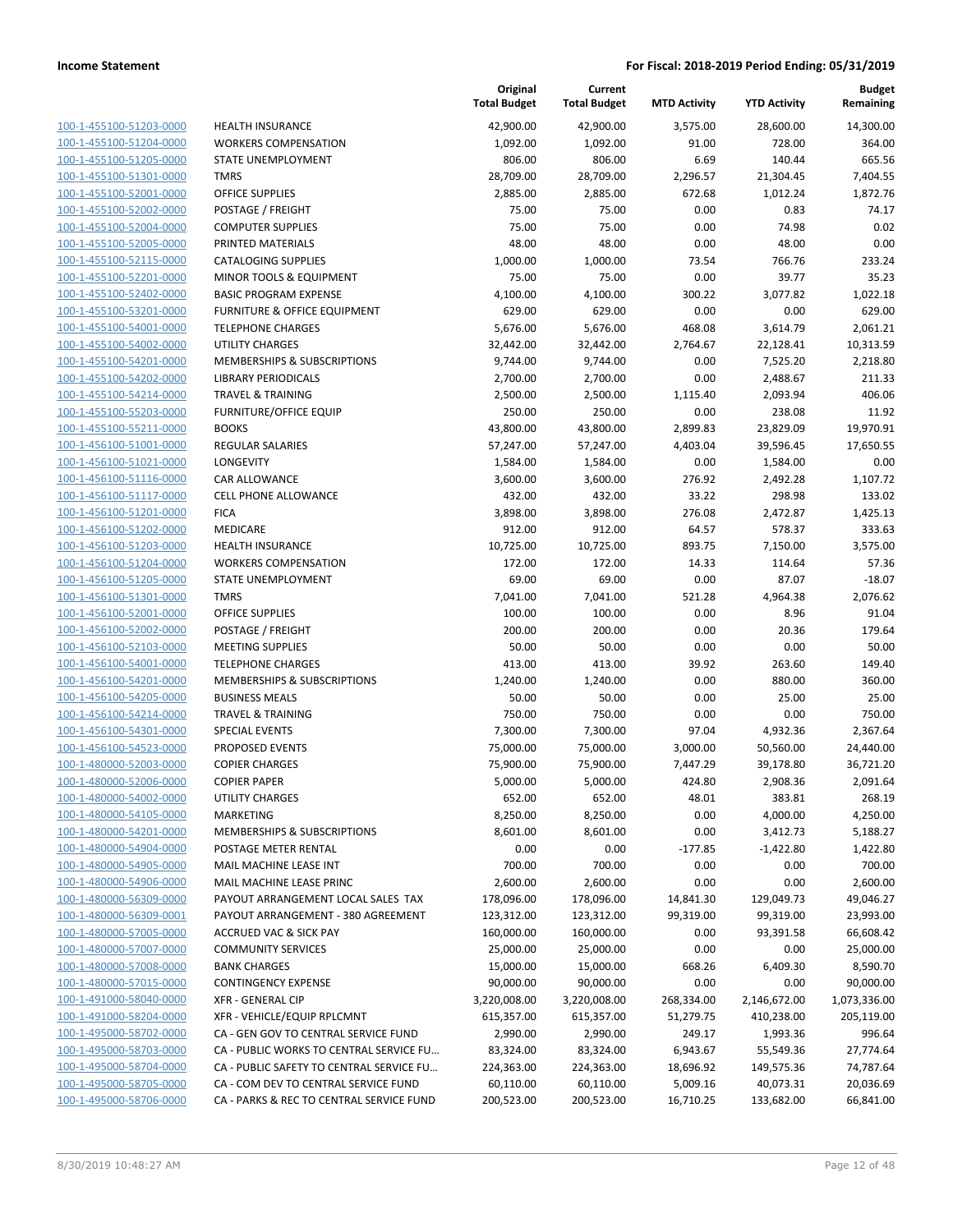|                                                    |                                                                       | Original            | Current                 |                     |                       | <b>Budget</b> |
|----------------------------------------------------|-----------------------------------------------------------------------|---------------------|-------------------------|---------------------|-----------------------|---------------|
|                                                    |                                                                       | <b>Total Budget</b> | <b>Total Budget</b>     | <b>MTD Activity</b> | <b>YTD Activity</b>   | Remaining     |
| 100-1-495000-58712-0000                            | CA - GEN GOV TO INSURANCE FUND                                        | 2,437.00            | 2.437.00                | 203.08              | 1,624.64              | 812.36        |
| 100-1-495000-58713-0000                            | CA - PUBLIC WORKS TO INSURANCE FUND                                   | 30,169.00           | 30,169.00               | 2,514.08            | 20,112.64             | 10,056.36     |
| 100-1-495000-58714-0000                            | CA - PUBLIC SAFETY TO INSURANCE FUND                                  | 70,502.00           | 70,502.00               | 5,875.17            | 47,001.36             | 23,500.64     |
| 100-1-495000-58715-0000                            | CA - COM DEV TO INSURANCE FUND                                        | 11,768.00           | 11,768.00               | 980.67              | 7,845.36              | 3.922.64      |
| 100-1-495000-58716-0000                            | CA - PARKS & REC TO INSURANCE FUND                                    | 39,169.00           | 39,169.00               | 3,264.08            | 26,112.64             | 13,056.36     |
| 100-1-495000-58722-0000                            | CA - GEN GOVERNMENT TO MIS FUND                                       | 19,265.00           | 19,265.00               | 1,605.42            | 12,843.36             | 6,421.64      |
| 100-1-495000-58723-0000                            | CA - PUBLIC WORKS TO MIS FUND                                         | 17,693.00           | 17,693.00               | 1,474.42            | 11,795.36             | 5,897.64      |
| 100-1-495000-58724-0000                            | CA - PUBLIC SAFETY TO MIS FUND                                        | 157,174.00          | 157,174.00              | 13,097.83           | 104,782.64            | 52,391.36     |
| 100-1-495000-58725-0000                            | CA - COM DEV TO MIS FUND                                              | 51,718.00           | 51,718.00               | 4,309.83            | 34,478.64             | 17,239.36     |
| 100-1-495000-58726-0000                            | CA - PARKS & REC TO MIS FUND                                          | 50,819.00           | 50,819.00               | 4,234.92            | 33,879.36             | 16,939.64     |
|                                                    | <b>Expense Total:</b>                                                 | 26,032,854.92       | 26,030,383.92           | 2,081,866.11        | 17,210,423.06         | 8,819,960.86  |
|                                                    | Fund: 100 - GENERAL FUND Surplus (Deficit):                           | -1,558,556.07       | $-1,556,085.07$         | -790,292.50         | 760,539.93            |               |
|                                                    |                                                                       |                     |                         |                     |                       |               |
| Fund: 101 - MUNICIPAL COURT BUILDING SECURITY FEES |                                                                       |                     |                         |                     |                       |               |
| Revenue                                            |                                                                       |                     |                         |                     |                       |               |
| 101-1-318001-44101-0000                            | MUNICIPAL COURT COST/FEES                                             | 0.00                | 0.00                    | 380.12              | 3,709.33              | $-3,709.33$   |
| 101-1-319001-45401-0000                            | <b>INTEREST REVENUES</b>                                              | 0.00                | 0.00                    | 84.23               | 774.85                | $-774.85$     |
|                                                    | <b>Revenue Total:</b>                                                 | 0.00                | 0.00                    | 464.35              | 4,484.18              | $-4,484.18$   |
| <b>Expense</b>                                     |                                                                       |                     |                         |                     |                       |               |
| 101-1-480000-57008-0000                            | <b>BANK CHARGES</b>                                                   | 0.00                | 0.00                    | 1.52                | 17.63                 | $-17.63$      |
|                                                    | <b>Expense Total:</b>                                                 | 0.00                | 0.00                    | 1.52                | 17.63                 | $-17.63$      |
|                                                    | Fund: 101 - MUNICIPAL COURT BUILDING SECURITY FEES Surplus (Deficit): | 0.00                | 0.00                    | 462.83              | 4,466.55              |               |
| Fund: 102 - MUNICIPAL COURT TECH FUND              |                                                                       |                     |                         |                     |                       |               |
| Revenue                                            |                                                                       |                     |                         |                     |                       |               |
| 102-1-318001-44101-0000                            | MUNICIPAL COURT COST/FEES                                             | 0.00                | 0.00                    | 506.84              | 4,945.72              | $-4,945.72$   |
| 102-1-319001-45401-0000                            | <b>INTEREST REVENUES</b>                                              | 0.00                | 0.00                    | 53.36               | 480.73                | $-480.73$     |
|                                                    | <b>Revenue Total:</b>                                                 | 0.00                | 0.00                    | 560.20              | 5,426.45              | $-5,426.45$   |
| <b>Expense</b>                                     |                                                                       |                     |                         |                     |                       |               |
| 102-1-480000-57008-0000                            | <b>BANK CHARGES</b>                                                   | 0.00                | 0.00                    | 0.97                | 10.83                 | $-10.83$      |
|                                                    | <b>Expense Total:</b>                                                 | 0.00                | 0.00                    | 0.97                | 10.83                 | $-10.83$      |
|                                                    | Fund: 102 - MUNICIPAL COURT TECH FUND Surplus (Deficit):              | 0.00                | 0.00                    | 559.23              | 5,415.62              |               |
|                                                    |                                                                       |                     |                         |                     |                       |               |
| Fund: 103 - MUNICIPAL COURT CHILD SAFETY FUND      |                                                                       |                     |                         |                     |                       |               |
| Revenue                                            |                                                                       |                     |                         |                     |                       |               |
| 103-1-318001-44101-0000                            | MUNICIPAL COURT COST/FEES                                             | 1,954.00            | 1,954.00                | 25.00               | 107.93                | 1,846.07      |
| 103-1-318001-44110-0000                            | OPTIONAL COUNTY FEE - CHILD SAFETY                                    | 26,637.00           | 26,637.00               | 0.00                | 13,447.36             | 13,189.64     |
| 103-1-319001-45401-0000                            | <b>INTEREST REVENUES</b>                                              | 25.00               | 25.00                   | 17.85               | 182.10                | $-157.10$     |
|                                                    | <b>Revenue Total:</b>                                                 | 28,616.00           | 28,616.00               | 42.85               | 13,737.39             | 14,878.61     |
| <b>Expense</b>                                     |                                                                       |                     |                         |                     |                       |               |
| 103-1-480000-57007-0000                            | <b>COMMUNITY SERVICES</b>                                             | 28,000.00           | 28,000.00               | 7,730.15            | 13,447.36             | 14,552.64     |
| 103-1-480000-57008-0000                            | <b>BANK CHARGES</b>                                                   | 10.00               | 10.00                   | 0.45                | 4.34                  | 5.66          |
|                                                    | <b>Expense Total:</b>                                                 | 28,010.00           | 28,010.00               | 7,730.60            | 13,451.70             | 14,558.30     |
|                                                    | Fund: 103 - MUNICIPAL COURT CHILD SAFETY FUND Surplus (Deficit):      | 606.00              | 606.00                  | -7,687.75           | 285.69                |               |
| <b>Fund: 110 - EXCHANGE BUILDING FUND</b>          |                                                                       |                     |                         |                     |                       |               |
| Expense                                            |                                                                       |                     |                         |                     |                       |               |
| 110-1-463100-54001-0000                            | <b>TELEPHONE CHARGES</b>                                              | 0.00                | 0.00                    | 28.14               | 28.14                 | $-28.14$      |
|                                                    | <b>Expense Total:</b>                                                 | 0.00                | 0.00                    | 28.14               | 28.14                 | $-28.14$      |
|                                                    | Fund: 110 - EXCHANGE BUILDING FUND Total:                             | 0.00                | 0.00                    | 28.14               | 28.14                 |               |
| Fund: 111 - RECREATION ACTIVITIES FUND             |                                                                       |                     |                         |                     |                       |               |
| Revenue                                            |                                                                       |                     |                         |                     |                       |               |
| 111-1-319001-45401-0000                            | <b>INTEREST REVENUES</b>                                              | 25.00               | 25.00                   | 0.00                | 28.94                 | $-3.94$       |
| 111-1-319010-45306-0000                            | PARK CONCESSIONS                                                      | 44,415.00           | 44,415.00               | 7,899.61            | 13,023.77             | 31,391.23     |
| 111-1-319011-44507-0000                            | <b>ADULT RECREATION FEES</b>                                          | 22,480.00           | 22,480.00               | 981.00              | 7,083.50              | 15,396.50     |
| 111-1-319011-44508-0000                            | YOUTH RECREATION FEES                                                 | 145,650.00          |                         |                     | 56,373.50             | 89,276.50     |
| 111-1-319012-44509-0000                            | SPECIAL EVENT FUNDING                                                 | 45,000.00           | 145,650.00<br>45,000.00 | 4,551.91            |                       | 20,799.64     |
| 111-1-319012-45504-0000                            | RECREATION FACILTY RENTAL                                             | 15,539.00           |                         | 2,575.00<br>0.00    | 24,200.36<br>1,550.00 | 13,989.00     |
|                                                    |                                                                       |                     | 15,539.00               |                     |                       |               |
|                                                    | <b>Revenue Total:</b>                                                 | 273,109.00          | 273,109.00              | 16,007.52           | 102,260.07            | 170,848.93    |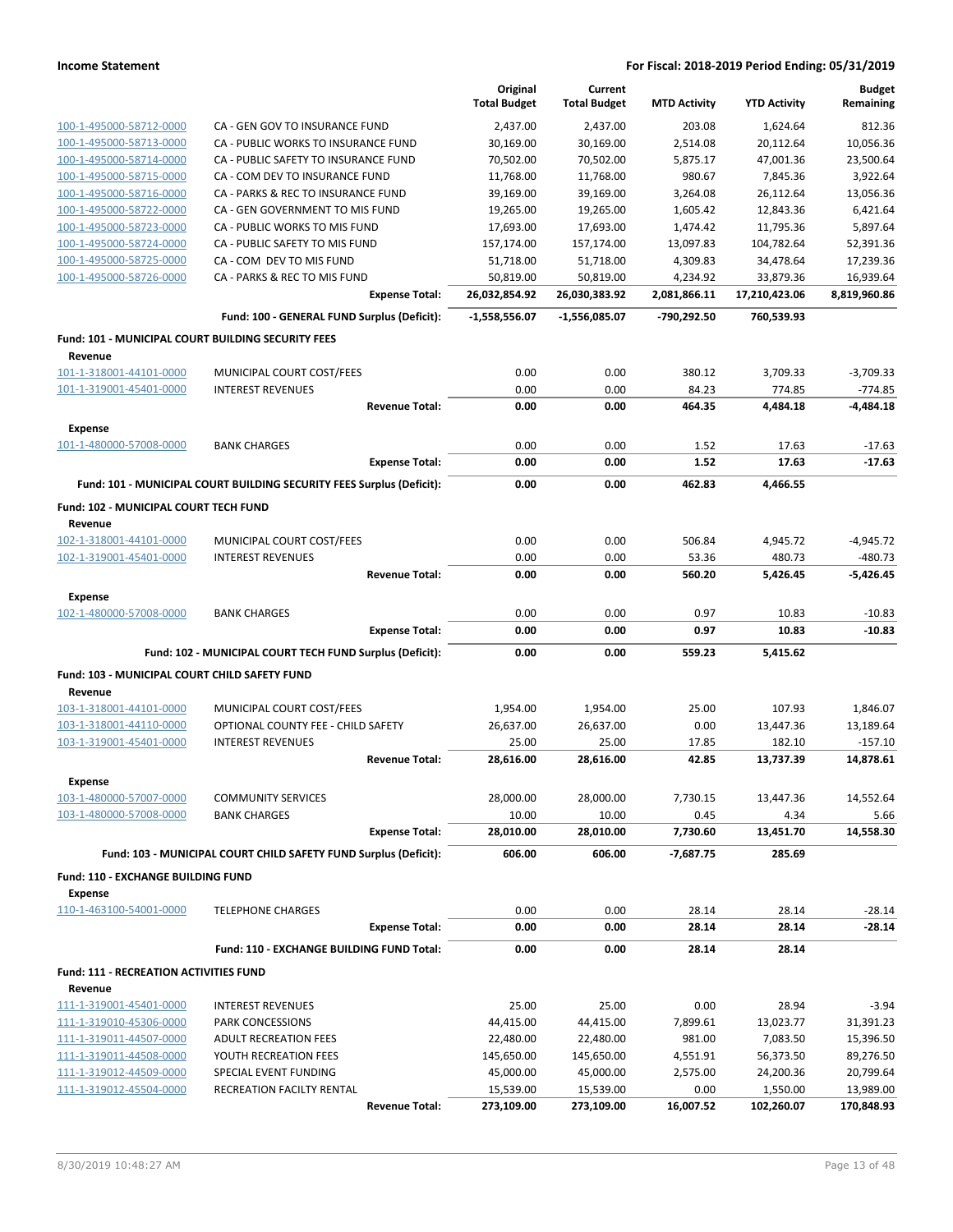|                                                    |                                                           | Original               | Current                |                     |                        | <b>Budget</b>          |
|----------------------------------------------------|-----------------------------------------------------------|------------------------|------------------------|---------------------|------------------------|------------------------|
|                                                    |                                                           | <b>Total Budget</b>    | <b>Total Budget</b>    | <b>MTD Activity</b> | <b>YTD Activity</b>    | Remaining              |
| Expense                                            |                                                           |                        |                        |                     |                        |                        |
| 111-1-451200-51001-0000                            | REGULAR SALARIES / PART TIME TEMPORARY                    | 17,280.00              | 17,280.00              | 1,085.50            | 5,199.25               | 12,080.75              |
| 111-1-451200-51201-0000                            | <b>FICA</b>                                               | 1,071.00               | 1,071.00               | 67.30               | 322.36                 | 748.64                 |
| 111-1-451200-51202-0000                            | <b>MEDICARE</b>                                           | 251.00                 | 251.00                 | 15.74               | 75.40                  | 175.60                 |
| 111-1-451200-51204-0000                            | <b>WORKERS COMPENSATION</b>                               | 442.00                 | 442.00                 | 36.83               | 294.64                 | 147.36                 |
| 111-1-451200-51205-0000                            | STATE UNEMPLOYMENT                                        | 66.00                  | 66.00                  | 1.08                | $-27.23$               | 93.23                  |
| 111-1-451200-52001-0000                            | <b>OFFICE SUPPLIES</b>                                    | 500.00                 | 500.00                 | 9.32                | 287.85                 | 212.15                 |
| 111-1-451200-52101-0000                            | JANITORIAL SUPPLIES                                       | 750.00                 | 750.00                 | 237.42              | 237.42                 | 512.58                 |
| 111-1-451200-52401-0000                            | YOUTH SPORT SUPPLIES                                      | 79,185.00              | 79,185.00              | 19,897.99           | 47,118.84              | 32,066.16              |
| 111-1-451200-52403-0000                            | <b>RESALE ITEMS</b>                                       | 24,112.00              | 24,112.00              | 4,398.47            | 6,648.47               | 17,463.53              |
| 111-1-451200-54301-0000                            | <b>SPECIAL EVENTS</b>                                     | 40,000.00              | 40,000.00              | $-250.00$           | 4,507.90               | 35,492.10              |
| 111-1-451200-54302-0000                            | <b>TEAM REGISTRATION</b>                                  | 4,200.00               | 4,200.00               | 0.00                | 1,264.00               | 2,936.00               |
| 111-1-451200-54303-0000                            | ADULT OFFICIALS / INSTRUCTORS                             | 80,938.00              | 80,938.00              | 1,382.00            | 24,900.00              | 56,038.00              |
| 111-1-480000-52003-0000                            | <b>COPIER CHARGES</b>                                     | 2,050.00               | 2,050.00               | 504.38              | 1,662.80               | 387.20                 |
| 111-1-480000-57008-0000                            | <b>BANK CHARGES</b><br>CA - GENERAL FUND                  | 2,300.00               | 2,300.00               | 55.05               | 2,013.02               | 286.98                 |
| 111-1-495000-58501-0000<br>111-1-495000-58701-0000 | CA - CENTRAL SERVICE FUND                                 | 10,275.00<br>611.00    | 10,275.00<br>611.00    | 856.25<br>50.92     | 6,850.00<br>407.36     | 3,425.00<br>203.64     |
|                                                    | CA - INSURANCE FUND                                       | 229.00                 | 229.00                 | 19.08               |                        | 76.36                  |
| 111-1-495000-58710-0000<br>111-1-495000-58720-0000 | CA - MIS FUN                                              |                        |                        | 340.42              | 152.64                 |                        |
|                                                    | <b>Expense Total:</b>                                     | 4,085.00<br>268,345.00 | 4,085.00<br>268,345.00 | 28,707.75           | 2,723.36<br>104,638.08 | 1,361.64<br>163,706.92 |
|                                                    |                                                           |                        |                        |                     |                        |                        |
|                                                    | Fund: 111 - RECREATION ACTIVITIES FUND Surplus (Deficit): | 4,764.00               | 4,764.00               | $-12.700.23$        | $-2,378.01$            |                        |
| Fund: 112 - GUN RANGE FUND                         |                                                           |                        |                        |                     |                        |                        |
| Revenue                                            |                                                           |                        |                        |                     |                        |                        |
| 112-1-319001-45401-0000                            | <b>INTEREST REVENUES</b>                                  | 50.00                  | 50.00                  | 0.00                | 0.00                   | 50.00                  |
| 112-1-319001-45601-0000                            | MISCELLANEOUS REVENUES                                    | 2,000.00               | 2,000.00               | 160.00              | 1,230.00               | 770.00                 |
|                                                    | <b>Revenue Total:</b>                                     | 2,050.00               | 2,050.00               | 160.00              | 1,230.00               | 820.00                 |
| <b>Expense</b>                                     |                                                           |                        |                        |                     |                        |                        |
| 112-1-421700-54501-0000                            | <b>SPECIAL SERVICES</b>                                   | 1,000.00               | 1,000.00               | 0.00                | 70.00                  | 930.00                 |
| 112-1-480000-57008-0000                            | <b>BANK CHARGES</b>                                       | 10.00                  | 10.00                  | 0.00                | 0.04                   | 9.96                   |
|                                                    | <b>Expense Total:</b>                                     | 1,010.00               | 1,010.00               | 0.00                | 70.04                  | 939.96                 |
|                                                    | Fund: 112 - GUN RANGE FUND Surplus (Deficit):             | 1,040.00               | 1,040.00               | 160.00              | 1,159.96               |                        |
| Fund: 113 - HOTEL / MOTEL OCCUPANCY TAX FUND       |                                                           |                        |                        |                     |                        |                        |
| Revenue                                            |                                                           |                        |                        |                     |                        |                        |
| 113-1-313005-41402-0000                            | HOTEL/MOTEL OCCUPANCY TAX                                 | 621,000.00             | 621,000.00             | 56,886.43           | 366,732.37             | 254,267.63             |
| 113-1-319001-45401-0000                            | <b>INTEREST REVENUES</b>                                  | 1,555.00               | 1,555.00               | 524.30              | 4,802.44               | $-3,247.44$            |
|                                                    | <b>Revenue Total:</b>                                     | 622,555.00             | 622,555.00             | 57,410.73           | 371,534.81             | 251,020.19             |
| Expense                                            |                                                           |                        |                        |                     |                        |                        |
| 113-1-458100-51001-0000                            | REGULAR                                                   | 37,337.00              | 37,337.00              | 2,856.73            | 25,562.66              | 11,774.34              |
| 113-1-458100-51020-0000                            | <b>OVERTIME</b>                                           | 707.00                 | 707.00                 | 18.22               | 280.07                 | 426.93                 |
| 113-1-458100-51021-0000                            | <b>LONGEVITY</b>                                          | 348.00                 | 348.00                 | 0.00                | 174.00                 | 174.00                 |
| 113-1-458100-51116-0000                            | <b>CAR ALLOWANCE</b>                                      | 1,200.00               | 1,200.00               | 92.30               | 830.70                 | 369.30                 |
| 113-1-458100-51117-0000                            | <b>CELL PHONE ALLOWANCE</b>                               | 210.00                 | 210.00                 | 16.14               | 145.26                 | 64.74                  |
| 113-1-458100-51201-0000                            | <b>FICA</b>                                               | 2,468.00               | 2,468.00               | 179.25              | 1,622.07               | 845.93                 |
| 113-1-458100-51202-0000                            | <b>MEDICARE</b>                                           | 577.00                 | 577.00                 | 41.92               | 379.32                 | 197.68                 |
| 113-1-458100-51203-0000                            | <b>HEALTH INSURANCE</b>                                   | 10,725.00              | 10,725.00              | 893.75              | 7,150.00               | 3,575.00               |
| 113-1-458100-51204-0000                            | <b>WORKERS COMPENSATION</b>                               | 709.00                 | 709.00                 | 59.08               | 472.64                 | 236.36                 |
| 113-1-458100-51205-0000                            | UNEMPLOYMENT                                              | 69.00                  | 69.00                  | 0.00                | 31.39                  | 37.61                  |
| 113-1-458100-51301-0000                            | <b>TMRS</b>                                               | 4,458.00               | 4,458.00               | 319.75              | 2,950.74               | 1,507.26               |
| 113-1-458100-52001-0000                            | OFFICE SUPPLIES                                           | 300.00                 | 300.00                 | 0.00                | 61.35                  | 238.65                 |
| 113-1-458100-52002-0000                            | POSTAGE / FREIGHT                                         | 750.00                 | 750.00                 | 1.03                | 335.50                 | 414.50                 |
| 113-1-458100-54101-0000                            | PROFESSIONAL SERVICES                                     | 10,000.00              | 10,000.00              | 2,960.00            | 8,432.00               | 1,568.00               |
| 113-1-458100-54105-0000                            | <b>MARKETING</b>                                          | 10,000.00              | 10,000.00              | 0.00                | 1,024.34               | 8,975.66               |
| 113-1-458100-54106-0000                            | <b>ATTORNEY FEES</b>                                      | 500.00                 | 500.00                 | 0.00                | 0.00                   | 500.00                 |
| 113-1-458100-54201-0000                            | MEMBERSHIPS & SUBSCRIPTIONS                               | 1,500.00               | 1,500.00               | 0.00                | 745.00                 | 755.00                 |
| 113-1-458100-54211-0000                            | ADVERTISING                                               | 58,300.00              | 58,300.00              | 1,000.00            | 44,518.74              | 13,781.26              |
| 113-1-458100-54212-0000                            | <b>PRINTING</b>                                           | 7,500.00               | 7,500.00               | 1,512.00            | 1,512.00               | 5,988.00               |
| 113-1-458100-54214-0000                            | TRAVEL/TRAINING EXPENSE                                   | 2,000.00               | 2,000.00               | 0.00                | 585.78                 | 1,414.22               |
|                                                    |                                                           |                        |                        |                     |                        |                        |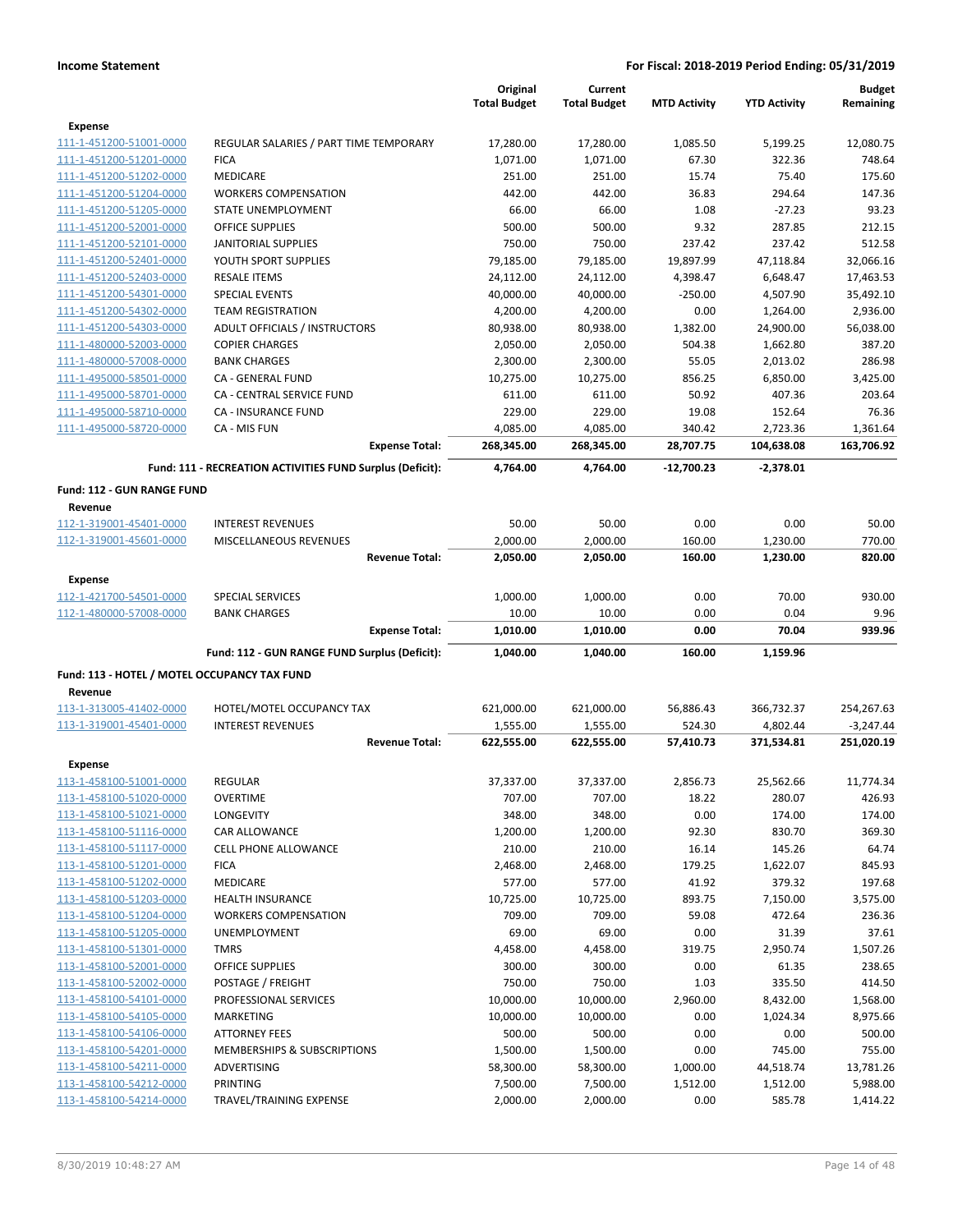|                                                    |                                                                 | Original<br><b>Total Budget</b> | Current<br><b>Total Budget</b> | <b>MTD Activity</b> | <b>YTD Activity</b> | <b>Budget</b><br>Remaining |
|----------------------------------------------------|-----------------------------------------------------------------|---------------------------------|--------------------------------|---------------------|---------------------|----------------------------|
| 113-1-458100-54301-0000                            | <b>SPECIAL EVENTS</b>                                           | 4,000.00                        | 4,000.00                       | 92.50               | 2,165.57            | 1,834.43                   |
| 113-1-458100-55203-0000                            | <b>FURNITURE/OFFICE EQUIP</b>                                   | 500.00                          | 500.00                         | 0.00                | 0.00                | 500.00                     |
| 113-1-480000-57008-0000                            | <b>BANK CHARGES</b>                                             | 250.00                          | 250.00                         | 9.12                | 116.32              | 133.68                     |
| 113-1-491000-58001-0000                            | <b>XFR - GENERAL FUND</b>                                       | 190,000.00                      | 190,000.00                     | 15,833.33           | 126,666.64          | 63,333.36                  |
| 113-1-491000-58035-0000                            | XFR - DEBT SERVICE FUND                                         | 0.00                            | 0.00                           | 2,732.00            | 21,857.40           | $-21,857.40$               |
| 113-1-491000-58040-0000                            | XFR - GENERAL CIP FUND                                          | 214,537.00                      | 214,537.00                     | 17,878.08           | 143,024.64          | 71,512.36                  |
| 113-1-491000-58101-0000                            | <b>XFR - UTILITY FUND</b>                                       | 45,000.00                       | 45,000.00                      | 3,750.00            | 30,000.00           | 15,000.00                  |
|                                                    | <b>Expense Total:</b>                                           | 603,945.00                      | 603,945.00                     | 50,245.20           | 420,644.13          | 183,300.87                 |
|                                                    | Fund: 113 - HOTEL / MOTEL OCCUPANCY TAX FUND Surplus (Deficit): | 18,610.00                       | 18,610.00                      | 7,165.53            | -49,109.32          |                            |
| Fund: 114 - VENUE MANAGEMENT FUND                  |                                                                 |                                 |                                |                     |                     |                            |
| Revenue                                            |                                                                 |                                 |                                |                     |                     |                            |
| 114-1-319010-45306-0000                            | <b>CONCESSIONS</b>                                              | 500.00                          | 500.00                         | $-4.21$             | 238.54              | 261.46                     |
| 114-1-319030-45506-0000                            | <b>AUDITORIUM RENTALS</b>                                       | 21,069.00                       | 21,069.00                      | 4,000.00            | 16,987.50           | 4,081.50                   |
| 114-1-319031-45505-0000                            | <b>CIVIC CENTER RENTALS</b>                                     | 45,135.00                       | 45,135.00                      | 793.00              | 26,299.00           | 18,836.00                  |
| 114-1-319032-44509-0000                            | SPECIAL EVENTS/SPONSORS                                         | 26,080.00                       | 26,080.00                      | 0.00                | 0.00                | 26,080.00                  |
| 114-1-319033-45307-0000                            | <b>TICKET SALES</b>                                             | 119,000.00                      | 119,000.00                     | 0.00                | 0.00                | 119,000.00                 |
|                                                    | <b>Revenue Total:</b>                                           | 211,784.00                      | 211,784.00                     | 4,788.79            | 43,525.04           | 168,258.96                 |
| <b>Expense</b>                                     |                                                                 |                                 |                                |                     |                     |                            |
| 114-1-457100-51001-0000                            | <b>REGULAR SALARIES</b>                                         | 24,585.00                       | 24,585.00                      | 2,446.30            | 17,789.77           | 6,795.23                   |
| 114-1-457100-51020-0000                            | <b>OVERTIME</b>                                                 | 11,000.00                       | 11,000.00                      | 197.44              | 1,321.10            | 9,678.90                   |
| 114-1-457100-51021-0000                            | LONGEVITY                                                       | 246.00                          | 246.00                         | 0.00                | 123.00              | 123.00                     |
| 114-1-457100-51116-0000                            | CAR ALLOWANCE                                                   | 1,200.00                        | 1,200.00                       | 92.32               | 830.88              | 369.12                     |
| 114-1-457100-51117-0000                            | <b>CELL PHONE ALLOWANCE</b>                                     | 210.00                          | 210.00                         | 16.16               | 145.44              | 64.56                      |
| 114-1-457100-51201-0000<br>114-1-457100-51202-0000 | <b>FICA</b><br>MEDICARE                                         | 1,627.00<br>380.00              | 1,627.00<br>380.00             | 173.11<br>40.49     | 1,253.99<br>293.29  | 373.01<br>86.71            |
| 114-1-457100-51203-0000                            | <b>HEALTH INSURANCE</b>                                         | 5,363.00                        | 5,363.00                       | 446.92              | 3,575.36            | 1,787.64                   |
| 114-1-457100-51204-0000                            | <b>WORKERS COMPENSATION</b>                                     | 672.00                          | 672.00                         | 56.00               | 448.00              | 224.00                     |
| 114-1-457100-51205-0000                            | STATE UNEMPLOYMENT                                              | 34.00                           | 34.00                          | 0.00                | 55.36               | $-21.36$                   |
| 114-1-457100-51301-0000                            | <b>TMRS</b>                                                     | 2,939.00                        | 2,939.00                       | 314.60              | 2,370.67            | 568.33                     |
| 114-1-457100-52001-0000                            | <b>OFFICE SUPPLIES</b>                                          | 250.00                          | 250.00                         | 0.00                | 43.39               | 206.61                     |
| 114-1-457100-52002-0000                            | POSTAGE / FREIGHT                                               | 500.00                          | 500.00                         | 0.00                | 0.00                | 500.00                     |
| 114-1-457100-52201-0000                            | MINOR TOOLS & EQUIPMENT                                         | 2,500.00                        | 2,500.00                       | 0.00                | 588.84              | 1,911.16                   |
| 114-1-457100-52403-0000                            | <b>RESALE ITEMS</b>                                             | 2,000.00                        | 2,000.00                       | 0.00                | 0.00                | 2,000.00                   |
| 114-1-457100-53702-0000                            | AUDTIORIUM MAINTENANCE                                          | 8,000.00                        | 8,000.00                       | 448.47              | 11,607.86           | $-3,607.86$                |
| 114-1-457100-53704-0000                            | <b>CIVIC CENTER</b>                                             | 5,000.00                        | 5,000.00                       | 305.23              | 4,448.66            | 551.34                     |
| 114-1-457100-54001-0000                            | <b>TELEPHONE CHARGES</b>                                        | 100.00                          | 100.00                         | 0.00                | 0.00                | 100.00                     |
| 114-1-457100-54005-0000                            | <b>CIVIC CENTER UTILITY CHARGES</b>                             | 27,500.00                       | 27,500.00                      | 1,389.06            | 14,154.65           | 13,345.35                  |
| 114-1-457100-54105-0000                            | MARKETING                                                       | 4,000.00                        | 4,000.00                       | 0.00                | 1,315.12            | 2,684.88                   |
| <u>114-1-457100-54106-0000</u>                     | <b>ATTORNEY FEES</b>                                            | 500.00                          | 500.00                         | 0.00                | 0.00                | 500.00                     |
| 114-1-457100-54201-0000                            | MEMBERSHIPS & SUBSCRIPTIONS                                     | 2,000.00                        | 2,000.00                       | 0.00                | 875.00              | 1,125.00                   |
| 114-1-457100-54205-0000                            | <b>BUSINESS MEALS</b>                                           | 500.00                          | 500.00                         | 0.00                | 44.00               | 456.00                     |
| 114-1-457100-54211-0000                            | ADVERTISING                                                     | 30,000.00                       | 30,000.00                      | 6,756.04            | 21,393.71           | 8,606.29                   |
| 114-1-457100-54214-0000                            | <b>TRAVEL &amp; TRAINING</b>                                    | 1,000.00                        | 1,000.00                       | 0.00                | 179.00              | 821.00                     |
| 114-1-457100-54301-0000                            | SPECIAL EVENTS                                                  | 85,000.00                       | 85,000.00                      | 10,661.78           | 80,976.37           | 4,023.63                   |
| 114-1-480000-52003-0000                            | <b>COPIER CHARGES</b>                                           | 3,600.00                        | 3,600.00                       | 504.38              | 1,662.79            | 1,937.21                   |
| 114-1-480000-57008-0000                            | <b>BANK CHARGES</b>                                             | 2,500.00                        | 2,500.00                       | 154.33              | 1,295.84            | 1,204.16                   |
| 114-1-495000-58501-0000                            | CA - GENERAL FUND                                               | 5,741.00                        | 5,741.00                       | 478.42              | 3,827.36            | 1,913.64                   |
| 114-1-495000-58701-0000                            | CA - CENTRAL SERVICE FUND                                       | 564.00                          | 564.00                         | 0.00                | 329.00              | 235.00                     |
| 114-1-495000-58710-0000                            | CA - INSURANCE FUND                                             | 233.00                          | 233.00                         | 19.42               | 155.36              | 77.64                      |
| 114-1-495000-58720-0000                            | CA - MIS FUN                                                    | 3,973.00                        | 3,973.00                       | 331.08              | 2,648.64            | 1,324.36<br>59,964.55      |
|                                                    | <b>Expense Total:</b>                                           | 233,717.00                      | 233,717.00                     | 24,831.55           | 173,752.45          |                            |
|                                                    | Fund: 114 - VENUE MANAGEMENT FUND Surplus (Deficit):            | -21,933.00                      | -21,933.00                     | -20,042.76          | -130,227.41         |                            |
|                                                    | Fund: 123 - PTRAIN - POLICE REIMBURSEMENT GRANTS & CONT EDUCAT  |                                 |                                |                     |                     |                            |
| Revenue                                            |                                                                 |                                 |                                |                     |                     |                            |
| 123-1-310001-43104-0000<br>123-1-319001-45401-0000 | <b>GRANTS / LEOSE</b><br><b>INTEREST REVENUES</b>               | 0.00<br>0.00                    | 0.00<br>0.00                   | 0.00<br>16.66       | 4,452.70            | $-4,452.70$                |
|                                                    | <b>Revenue Total:</b>                                           | 0.00                            | 0.00                           | 16.66               | 143.65<br>4,596.35  | $-143.65$<br>$-4,596.35$   |
|                                                    |                                                                 |                                 |                                |                     |                     |                            |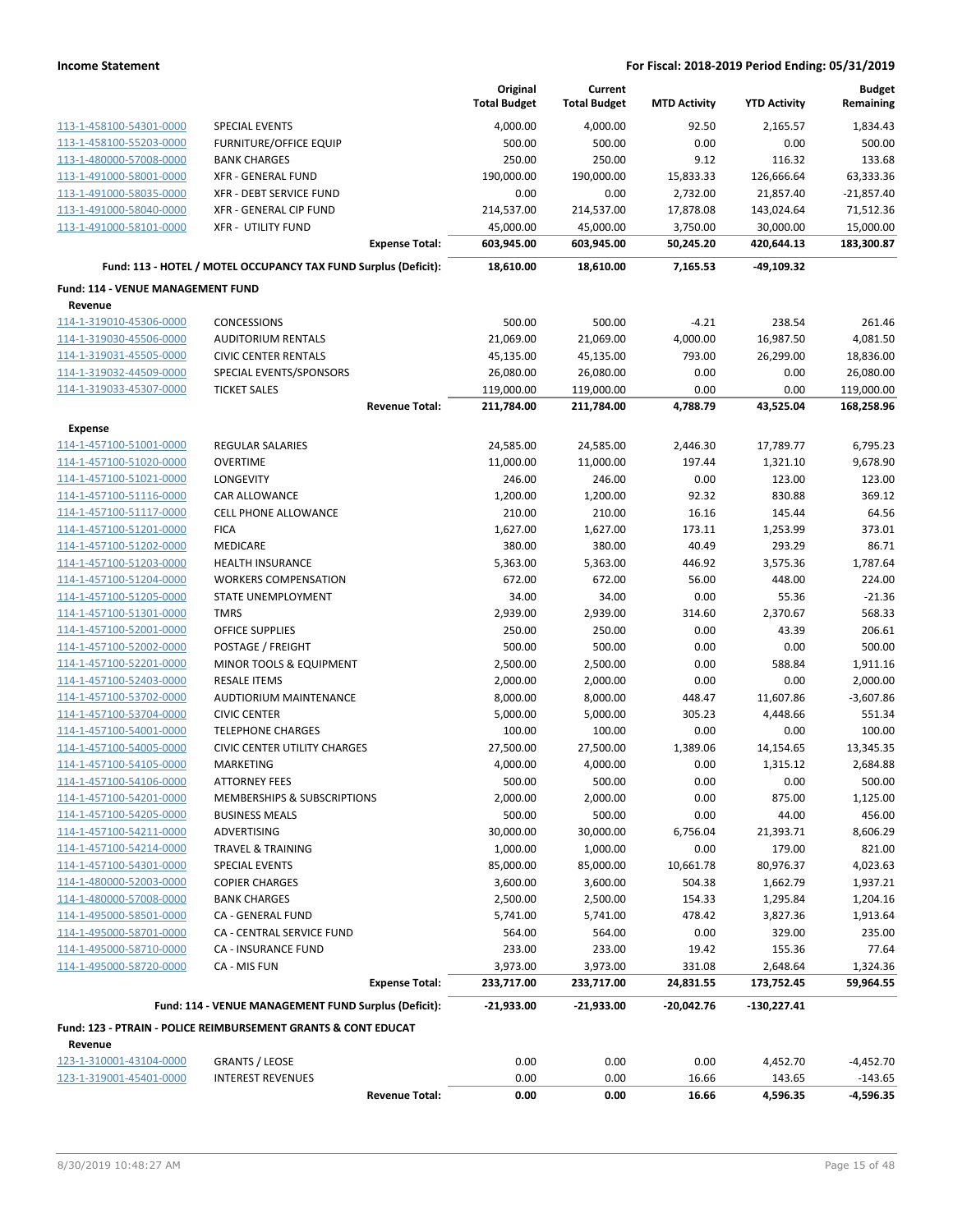|                                                           |                                                                    | Original               | Current              |                     |                        | <b>Budget</b>           |
|-----------------------------------------------------------|--------------------------------------------------------------------|------------------------|----------------------|---------------------|------------------------|-------------------------|
|                                                           |                                                                    | <b>Total Budget</b>    | <b>Total Budget</b>  | <b>MTD Activity</b> | <b>YTD Activity</b>    | Remaining               |
| <b>Expense</b>                                            |                                                                    |                        |                      |                     |                        |                         |
| 123-1-421100-54214-0000                                   | <b>TRAVEL &amp; TRAINING</b>                                       | 0.00                   | 0.00                 | 0.00                | 250.00                 | $-250.00$               |
| 123-1-421230-54214-0000                                   | <b>TRAVEL &amp; TRAINING</b>                                       | 0.00                   | 0.00                 | 1,070.00            | 5,803.01               | $-5,803.01$             |
| 123-1-421240-54214-0000                                   | <b>TRAVEL &amp; TRAINING</b>                                       | 0.00                   | 0.00                 | 0.00                | 584.40                 | $-584.40$               |
| 123-1-480000-57008-0000                                   | <b>BANK CHARGES</b>                                                | 0.00                   | 0.00                 | 0.26                | 3.23                   | $-3.23$                 |
|                                                           | <b>Expense Total:</b>                                              | 0.00                   | 0.00                 | 1,070.26            | 6,640.64               | $-6,640.64$             |
|                                                           | Fund: 123 - PTRAIN - POLICE REIMBURSEMENT GRANTS & CONT EDUCAT Sur | 0.00                   | 0.00                 | $-1,053.60$         | -2,044.29              |                         |
| Fund: 124 - FIRE HAZMAT GRANT                             |                                                                    |                        |                      |                     |                        |                         |
| <b>Expense</b>                                            |                                                                    |                        |                      |                     |                        |                         |
| 124-1-422200-52306-0000                                   | <b>HAZMAT SUPPLIES</b>                                             | 0.00                   | 0.00                 | 67,365.11           | 67,365.11              | $-67,365.11$            |
|                                                           | <b>Expense Total:</b>                                              | 0.00                   | 0.00                 | 67,365.11           | 67,365.11              | $-67,365.11$            |
|                                                           | Fund: 124 - FIRE HAZMAT GRANT Total:                               | 0.00                   | 0.00                 | 67,365.11           | 67,365.11              |                         |
| <b>Fund: 125 - TRAINING &amp; HUMANITIES TEXAS GRANTS</b> |                                                                    |                        |                      |                     |                        |                         |
| <b>Expense</b>                                            |                                                                    |                        |                      |                     |                        |                         |
| 125-1-455100-52402-0000                                   | <b>BASIC PROGRAM EXPENSE</b>                                       | 0.00                   | 0.00                 | 0.00                | 97.30                  | $-97.30$                |
|                                                           | <b>Expense Total:</b>                                              | 0.00                   | 0.00                 | 0.00                | 97.30                  | $-97.30$                |
|                                                           |                                                                    |                        |                      |                     |                        |                         |
|                                                           | <b>Fund: 125 - TRAINING &amp; HUMANITIES TEXAS GRANTS Total:</b>   | 0.00                   | 0.00                 | 0.00                | 97.30                  |                         |
| Fund: 140 - DEBT SERVICE FUND                             |                                                                    |                        |                      |                     |                        |                         |
| Revenue                                                   | <b>REAL PROPERTY TAXES</b>                                         |                        | 4,516,579.00         |                     |                        |                         |
| 140-1-311001-41101-0000                                   | <b>DELINQUENT TAXES</b>                                            | 4,516,579.00           |                      | 42,520.67           | 4,518,599.26           | $-2,020.26$<br>4,877.95 |
| 140-1-311002-41102-0000<br>140-1-319001-45401-0000        | <b>INTEREST REVENUES</b>                                           | 42,700.00              | 42,700.00            | 3,784.05<br>693.76  | 37,822.05<br>16,982.85 | $-14,611.85$            |
| 140-1-319001-45601-0000                                   | MISCELLANEOUS REVENUES                                             | 2,371.00<br>3,000.00   | 2,371.00<br>3,000.00 | 0.00                | 0.00                   | 3,000.00                |
| 140-1-323001-46008-0000                                   | <b>XFR - TOURISM FUND</b>                                          | 32,786.35              | 32,786.35            | 2,732.00            | 21,857.40              | 10,928.95               |
| 140-1-323001-46100-0000                                   | <b>XFR - UTILITY FUND</b>                                          | 1,531,651.65           | 1,531,651.65         | 127,637.64          | 1,021,101.12           | 510,550.53              |
| 140-1-323001-46107-0000                                   | <b>XFR - AIRPORT FUND</b>                                          | 23,239.00              | 23,239.00            | 1,936.58            | 15,492.64              | 7,746.36                |
|                                                           | <b>Revenue Total:</b>                                              | 6,152,327.00           | 6,152,327.00         | 179,304.70          | 5,631,855.32           | 520,471.68              |
|                                                           |                                                                    |                        |                      |                     |                        |                         |
| <b>Expense</b>                                            |                                                                    |                        |                      |                     |                        |                         |
| 140-1-471100-56105-0000                                   | 2010 CO - PRINCIPAL                                                | 270,000.00             | 270,000.00           | 0.00                | 270,000.00             | 0.00                    |
| 140-1-471100-56106-0000                                   | 2013 CO PRINCIPAL                                                  | 260,000.00             | 260,000.00           | 0.00                | 260,000.00             | 0.00                    |
| 140-1-471100-56306-0000                                   | 2010 GO REFUND PRINCIPAL                                           | 660,000.00             | 660,000.00           | 0.00                | 660,000.00             | 0.00                    |
| 140-1-471100-56308-0000                                   | 2011 GO REFUND PRINCIPAL                                           | 1,090,000.00           | 1,090,000.00         | 0.00                | 1,090,000.00           | 0.00                    |
| 140-1-471100-56310-0000                                   | 2014 GO REFUND PRINCIPAL                                           | 180,000.00             | 180,000.00           | 0.00                | 180,000.00             | 0.00                    |
| 140-1-471100-56311-0000                                   | 2014 GENERAL OBLIGATIONS PRINCIPAL                                 | 305,000.00             | 305,000.00           | 0.00                | 305,000.00             | 0.00                    |
| 140-1-471100-56312-0000                                   | 2015 GENERAL OBLIGATIONS PRINCIPAL                                 | 459,000.00             | 459,000.00           | 0.00                | 459,000.00             | 0.00                    |
| 140-1-471100-56313-0000                                   | 2017 GO REFUND PRINCIPAL                                           | 1,685,000.00           | 1,685,000.00         | 0.00                | 1,685,000.00           | 0.00                    |
| 140-1-471200-56205-0000                                   | 2010 CO - INTEREST                                                 | 178,663.00             | 178,663.00           | 0.00                | 91,693.75              | 86,969.25               |
| 140-1-471200-56206-0000                                   | 2013 CO INTEREST                                                   | 21,716.00              | 21,716.00            | 0.00                | 12,015.00              | 9,701.00                |
| 140-1-471200-56406-0000                                   | 2010 GO REFUND INTEREST                                            | 298,548.00             | 298,548.00           | 0.00                | 155,873.75             | 142,674.25              |
| 140-1-471200-56408-0000                                   | 2011 GO REFUND INTEREST                                            | 102,295.00             | 102,295.00           | 0.00                | 56,597.50              | 45,697.50               |
| 140-1-471200-56409-0000                                   | 2014 GENERAL OBLIGATIONS - INTEREST                                | 102,402.00             | 102,402.00           | 0.00                | 53,130.00              | 49,272.00               |
| 140-1-471200-56410-0000                                   | 2015 GO - INTEREST                                                 | 143,099.00             | 143,099.00           | 0.00                | 74,407.40              | 68,691.60               |
| 140-1-471200-56411-0000                                   | 2014 GO REFUND INTEREST                                            | 25,160.00              | 25,160.00            | 0.00                | 13,480.00              | 11,680.00               |
| 140-1-471200-56413-0000                                   | 2017 GO REFUND INTEREST                                            | 323,375.00             | 323,375.00           | 0.00                | 182,750.00             | 140,625.00              |
| 140-1-475100-56002-0000                                   | <b>AGENT FEE</b>                                                   | 1,500.00               | 1,500.00             | 0.00                | 850.00                 | 650.00                  |
| 140-1-475100-56005-0000                                   | ARBITRAGE                                                          | 6,100.00               | 6,100.00             | 0.00                | 2,200.00               | 3,900.00                |
| 140-1-480000-57008-0000                                   | <b>BANK CHARGES</b>                                                | 500.00<br>6,112,358.00 | 500.00               | 17.67               | 433.64                 | 66.36                   |
|                                                           | <b>Expense Total:</b>                                              |                        | 6,112,358.00         | 17.67               | 5,552,431.04           | 559,926.96              |
|                                                           | Fund: 140 - DEBT SERVICE FUND Surplus (Deficit):                   | 39,969.00              | 39,969.00            | 179,287.03          | 79,424.28              |                         |
| Fund: 160 - GENERAL CAPITAL IMPROVEMENT FUND              |                                                                    |                        |                      |                     |                        |                         |
| Revenue                                                   |                                                                    |                        |                      |                     |                        |                         |
| 160-1-310002-45611-0000                                   | DONATIONS FOR PROJECTS                                             | 0.00                   | 0.00                 | 0.00                | 17,100.00              | $-17,100.00$            |
| 160-1-314004-41808-0000                                   | FRANCHISE FEES/CABLE-SICFA                                         | 26,599.00              | 26,599.00            | 0.00                | 48,563.62              | $-21,964.62$            |
| 160-1-319001-45401-0000                                   | <b>INTEREST REVENUES</b>                                           | 22,000.00              | 22,000.00            | 5,189.49            | 36,399.69              | $-14,399.69$            |
| 160-1-323001-46001-0000                                   | <b>XFR - GENERAL FUND</b>                                          | 3,220,008.00           | 3,220,008.00         | 268,334.00          | 2,146,672.00           | 1,073,336.00            |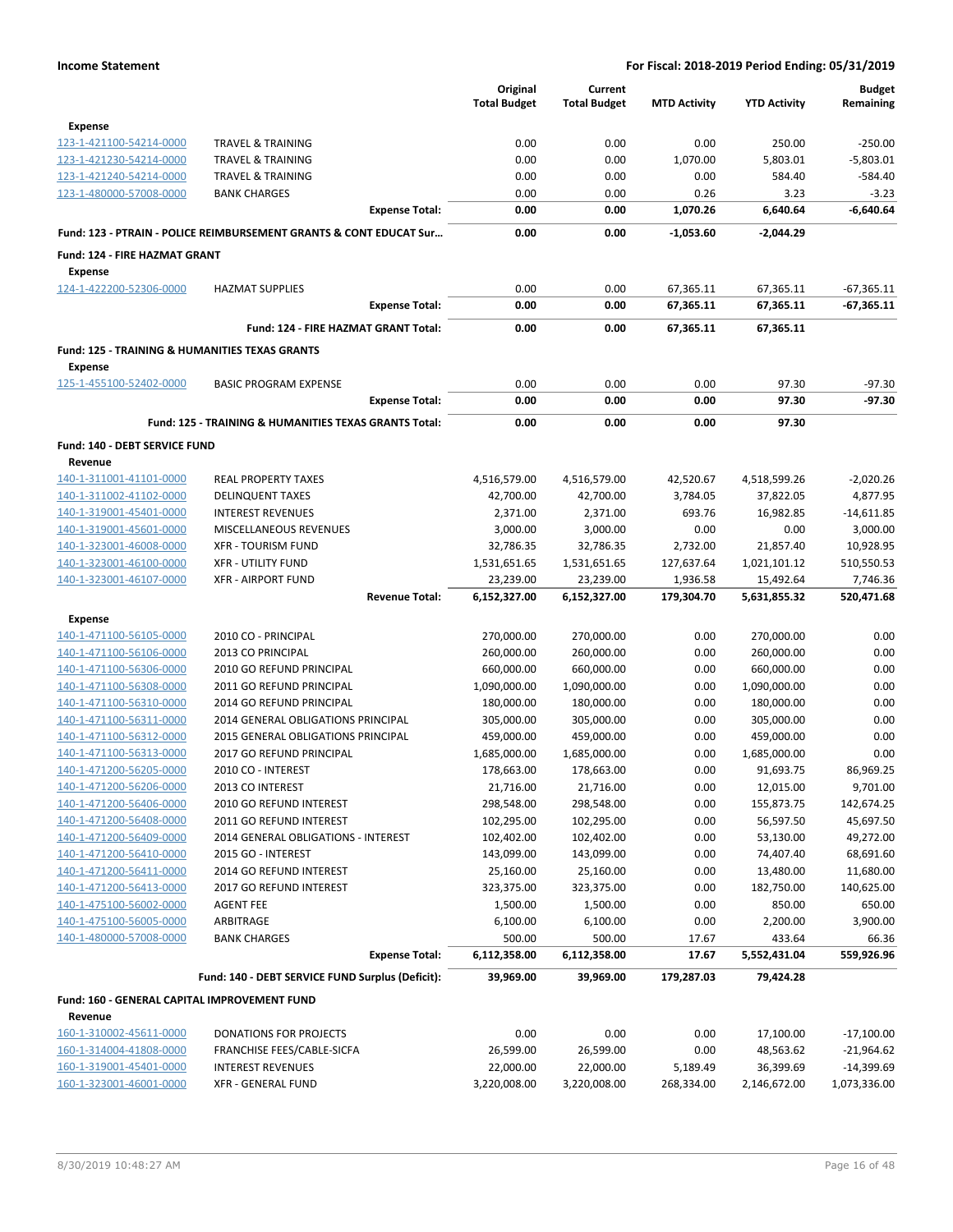|                                                           |                                                                      | Original<br><b>Total Budget</b> | Current<br><b>Total Budget</b> | <b>MTD Activity</b> | <b>YTD Activity</b>    | <b>Budget</b><br>Remaining |
|-----------------------------------------------------------|----------------------------------------------------------------------|---------------------------------|--------------------------------|---------------------|------------------------|----------------------------|
| 160-1-323001-46008-0000                                   | <b>XFR - TOURISM FUND</b>                                            | 214,537.00                      | 214,537.00                     | 17,878.08           | 143,024.64             | 71,512.36                  |
|                                                           | <b>Revenue Total:</b>                                                | 3,483,144.00                    | 3,483,144.00                   | 291,401.57          | 2,391,759.95           | 1,091,384.05               |
| <b>Expense</b>                                            |                                                                      |                                 |                                |                     |                        |                            |
| 160-1-000000-55018-0000                                   | <b>DEMOLITION</b>                                                    | 0.00                            | 45,000.00                      | 0.00                | 0.00                   | 45,000.00                  |
| 160-1-421210-55201-0000                                   | <b>EQUIPMENT PURCHASES</b>                                           | 0.00                            | 0.00                           | 0.00                | 512.64                 | $-512.64$                  |
| 160-1-421230-55201-0000                                   | <b>EQUIPMENT PURCHASES</b>                                           | 29,008.00                       | 29,008.00                      | 0.00                | 30,998.60              | $-1,990.60$                |
| 160-1-421240-55207-0000                                   | RADIO COMMUNICATION EQUIP                                            | 1,050,000.00                    | 1,050,000.00                   | 15,019.33           | 20,476.53              | 1,029,523.47               |
| 160-1-431200-53304-0000                                   | STREET IMPROV PROGRAM                                                | 2,000,000.00                    | 2,000,000.00                   | 0.00                | 821.00                 | 1,999,179.00               |
| 160-1-431200-55002-0000                                   | <b>IMPROVEMENTS</b>                                                  | 100,000.00                      | 100,000.00                     | 0.00                | 0.00                   | 100,000.00                 |
| 160-1-451100-55012-0000                                   | CONSTRUCTION                                                         | 400,000.00                      | 400,000.00                     | 155,453.73          | 544,416.03             | $-144,416.03$              |
| 160-1-456100-55204-0000                                   | OLD TOWN GREENVILLE                                                  | 15,000.00                       | 15,000.00                      | 0.00                | 20,667.99              | $-5,667.99$                |
| 160-1-457100-55203-0000                                   | <b>FURNITURE/OFFICE EQUIP</b>                                        | 0.00                            | 0.00                           | 0.00                | 10,000.00              | $-10,000.00$               |
| 160-1-480000-54101-0000                                   | PROFESSIONAL SERVICES                                                | 125,000.00                      | 125,000.00                     | 0.00                | 0.00                   | 125,000.00                 |
| 160-1-480000-55002-0000                                   | <b>IMPROVEMENTS</b>                                                  | 108,146.00                      | 110,617.00                     | 0.00                | 106,954.29             | 3,662.71                   |
| 160-1-480000-55007-0000                                   | ENG/ARCHITECTS/MGMT                                                  | 0.00                            | 0.00                           | 0.00                | 2,769.50               | $-2,769.50$                |
| 160-1-480000-55012-0000                                   | <b>CONSTRUCTION</b>                                                  | 0.00                            | 0.00                           | 0.00                | 238,026.65             | $-238,026.65$              |
| 160-1-480000-55201-0000                                   | <b>EQUIPMENT PURCHASES</b>                                           | 151,860.00                      | 151,860.00                     | 0.00                | 57,860.00              | 94,000.00                  |
| 160-1-480000-55203-0000<br>160-1-480000-57008-0000        | <b>FURNITURE/OFFICE EQUIP</b>                                        | 5,531.00<br>500.00              | 5,531.00                       | 0.00                | 3,914.45               | 1,616.55                   |
|                                                           | <b>BANK CHARGES</b><br><b>Expense Total:</b>                         | 3,985,045.00                    | 500.00<br>4,032,516.00         | 76.01<br>170,549.07 | 628.87<br>1,038,046.55 | $-128.87$<br>2,994,469.45  |
|                                                           | Fund: 160 - GENERAL CAPITAL IMPROVEMENT FUND Surplus (Deficit):      | $-501,901.00$                   | -549,372.00                    | 120,852.50          | 1,353,713.40           |                            |
|                                                           |                                                                      |                                 |                                |                     |                        |                            |
| Fund: 161 - STREET CONSTRUCTION FUND<br>Revenue           |                                                                      |                                 |                                |                     |                        |                            |
| 161-1-319001-45401-0000                                   | <b>INTEREST REVENUES</b>                                             | 4,000.00                        | 4,000.00                       | 1,197.72            | 11,223.04              | $-7,223.04$                |
|                                                           | <b>Revenue Total:</b>                                                | 4,000.00                        | 4,000.00                       | 1,197.72            | 11,223.04              | $-7,223.04$                |
| <b>Expense</b>                                            |                                                                      |                                 |                                |                     |                        |                            |
| 161-1-480000-57008-0000                                   | <b>BANK CHARGES</b>                                                  | 500.00                          | 500.00                         | 21.38               | 248.93                 | 251.07                     |
|                                                           | <b>Expense Total:</b>                                                | 500.00                          | 500.00                         | 21.38               | 248.93                 | 251.07                     |
|                                                           | Fund: 161 - STREET CONSTRUCTION FUND Surplus (Deficit):              | 3,500.00                        | 3,500.00                       | 1,176.34            | 10,974.11              |                            |
| Fund: 164 - 2013 CO CAPITAL FUND                          |                                                                      |                                 |                                |                     |                        |                            |
| Revenue                                                   |                                                                      |                                 |                                |                     |                        |                            |
| 164-1-319001-45401-0000                                   | <b>INTEREST REVENUES</b>                                             | 150.00                          | 150.00                         | 49.00               | 451.55                 | $-301.55$                  |
|                                                           | <b>Revenue Total:</b>                                                | 150.00                          | 150.00                         | 49.00               | 451.55                 | -301.55                    |
| <b>Expense</b>                                            |                                                                      |                                 |                                |                     |                        |                            |
| 164-1-480000-57008-0000                                   | <b>BANK CHARGES</b>                                                  | 15.00                           | 15.00                          | 0.80                | 9.33                   | 5.67                       |
|                                                           | <b>Expense Total:</b>                                                | 15.00                           | 15.00                          | 0.80                | 9.33                   | 5.67                       |
|                                                           |                                                                      |                                 |                                |                     |                        |                            |
|                                                           | Fund: 164 - 2013 CO CAPITAL FUND Surplus (Deficit):                  | 135.00                          | 135.00                         | 48.20               | 442.22                 |                            |
| <b>Fund: 165 - 2014 GO FUND</b><br>Revenue                |                                                                      |                                 |                                |                     |                        |                            |
| 165-1-319001-45401-0000                                   | <b>INTEREST REVENUES</b>                                             | 25,000.00                       | 25,000.00                      | 1,612.12            | 12,176.09              | 12,823.91                  |
|                                                           | <b>Revenue Total:</b>                                                | 25,000.00                       | 25,000.00                      | 1,612.12            | 12,176.09              | 12,823.91                  |
|                                                           | Fund: 165 - 2014 GO FUND Total:                                      | 25,000.00                       | 25,000.00                      | 1,612.12            | 12,176.09              |                            |
|                                                           | Fund: 170 - LAW ENFORCEMENT GRANT - CAPITAL PURCHASES                |                                 |                                |                     |                        |                            |
| Revenue<br>170-1-310001-43100-0000                        | <b>GRANT REVENUE</b>                                                 | 0.00                            | 0.00                           | 0.00                | 21,253.00              | $-21,253.00$               |
|                                                           | <b>Revenue Total:</b>                                                | 0.00                            | 0.00                           | 0.00                | 21,253.00              | $-21,253.00$               |
|                                                           |                                                                      |                                 |                                |                     |                        |                            |
| <b>Expense</b>                                            |                                                                      |                                 |                                |                     |                        |                            |
| 170-1-421100-55205-0000                                   | COMPUTER EQUIPMENT / SOFTWARE                                        | 0.00                            | 0.00                           | 0.00                | 21,253.00              | $-21,253.00$               |
|                                                           | <b>Expense Total:</b>                                                | 0.00                            | 0.00                           | 0.00                | 21,253.00              | $-21,253.00$               |
|                                                           | Fund: 170 - LAW ENFORCEMENT GRANT - CAPITAL PURCHASES Surplus (Defic | 0.00                            | 0.00                           | 0.00                | 0.00                   |                            |
| Fund: 171 - MAIN STREET SPECIAL REVENUE<br><b>Expense</b> |                                                                      |                                 |                                |                     |                        |                            |
| 171-1-456100-54111-0000                                   | <b>GRANT MANAGEMENT</b>                                              | 0.00                            | 0.00                           | 1,100.00            | 8,800.00               | $-8,800.00$                |
| 171-1-456100-54501-0000                                   | SPECIAL SERVICES                                                     | 0.00                            | 0.00                           | 2,500.00            | 14,645.00              | $-14,645.00$               |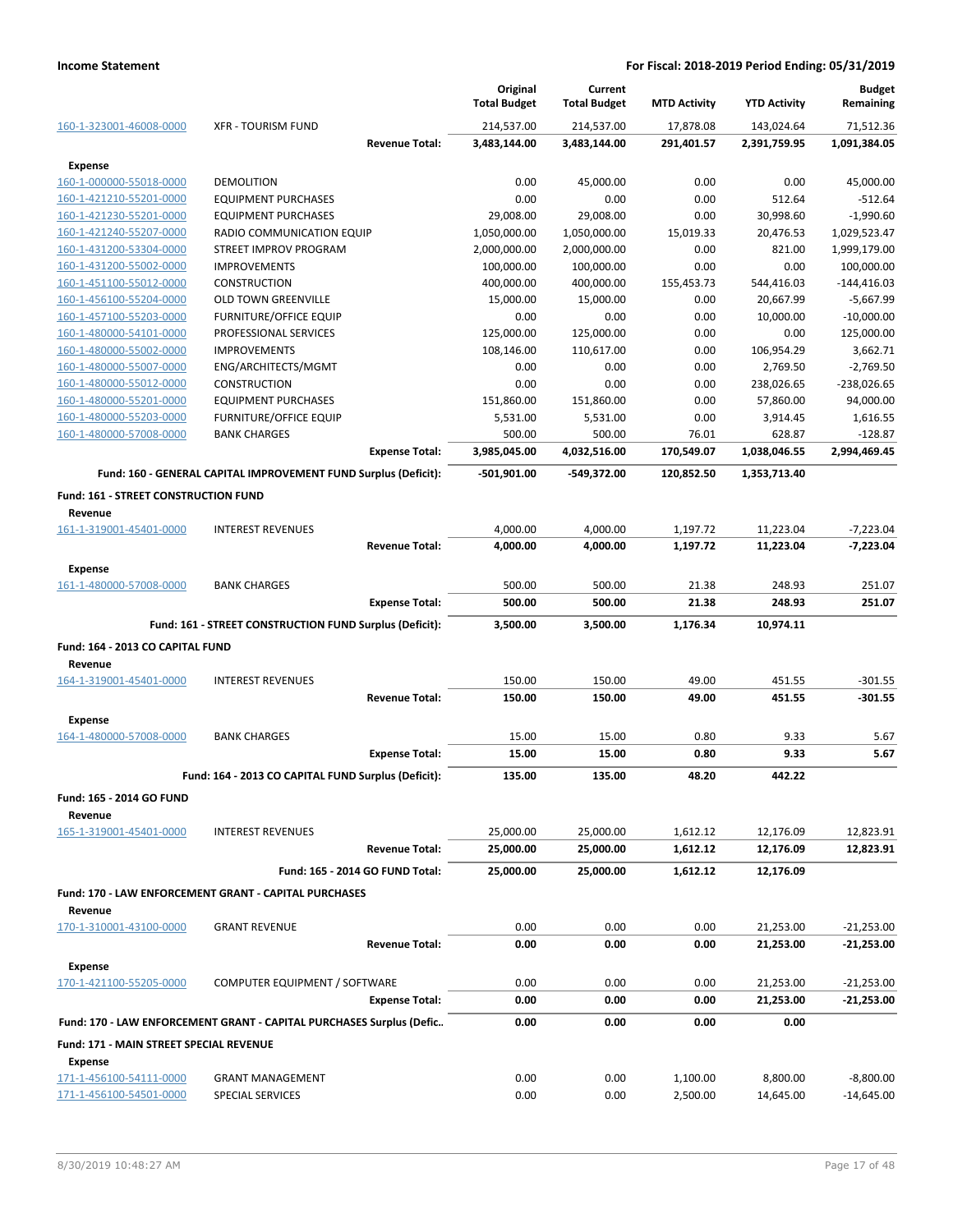|                                            |                                                               |                       | Original<br><b>Total Budget</b> | Current<br><b>Total Budget</b> | <b>MTD Activity</b> | <b>YTD Activity</b>  | <b>Budget</b><br>Remaining |
|--------------------------------------------|---------------------------------------------------------------|-----------------------|---------------------------------|--------------------------------|---------------------|----------------------|----------------------------|
| 171-1-456100-55012-0000                    | CONSTRUCTION                                                  |                       | 0.00                            | 0.00                           | 0.00                | 4,291.21             | $-4,291.21$                |
|                                            |                                                               | <b>Expense Total:</b> | 0.00                            | 0.00                           | 3,600.00            | 27,736.21            | $-27,736.21$               |
|                                            | Fund: 171 - MAIN STREET SPECIAL REVENUE Total:                |                       | 0.00                            | 0.00                           | 3,600.00            | 27,736.21            |                            |
| <b>Fund: 172 - MINOR GRANTS FUND</b>       |                                                               |                       |                                 |                                |                     |                      |                            |
| Revenue                                    |                                                               |                       |                                 |                                |                     |                      |                            |
| 172-1-310001-43108-0000                    | <b>GRANTS / LIBRARY GRANT</b>                                 |                       | 0.00                            | 0.00                           | 2,196.00            | 5,624.00             | $-5,624.00$                |
| 172-1-310002-45611-0000                    | <b>DONATIONS</b>                                              |                       | 0.00                            | 0.00                           | 0.00                | 10,000.00            | $-10,000.00$               |
|                                            |                                                               | <b>Revenue Total:</b> | 0.00                            | 0.00                           | 2,196.00            | 15,624.00            | $-15,624.00$               |
| <b>Expense</b>                             |                                                               |                       |                                 |                                |                     |                      |                            |
| 172-1-455100-52402-0000                    | <b>BASIC PROGRAM EXPENSE</b>                                  |                       | 0.00                            | 0.00                           | 8,074.34            | 11,056.51            | $-11,056.51$               |
|                                            |                                                               | <b>Expense Total:</b> | 0.00                            | 0.00                           | 8,074.34            | 11,056.51            | $-11,056.51$               |
|                                            | Fund: 172 - MINOR GRANTS FUND Surplus (Deficit):              |                       | 0.00                            | 0.00                           | -5,878.34           | 4,567.49             |                            |
| Fund: 175 - JUSTICE ASSISTANCE GRANT - JAG |                                                               |                       |                                 |                                |                     |                      |                            |
| Revenue                                    |                                                               |                       |                                 |                                |                     |                      |                            |
| 175-1-310001-43102-0000                    | <b>GRANTS / GRANT REVENUE</b>                                 |                       | 0.00                            | 0.00                           | 0.00                | 1,360.00             | $-1,360.00$                |
|                                            |                                                               | <b>Revenue Total:</b> | 0.00                            | 0.00                           | 0.00                | 1,360.00             | $-1,360.00$                |
| <b>Expense</b>                             |                                                               |                       |                                 |                                |                     |                      |                            |
| 175-1-421230-55201-0000                    | <b>EQUIPMENT PURCHASES</b>                                    | <b>Expense Total:</b> | 0.00<br>0.00                    | 0.00<br>0.00                   | 0.00<br>0.00        | 8,620.00<br>8,620.00 | $-8,620.00$<br>$-8,620.00$ |
|                                            |                                                               |                       |                                 |                                |                     |                      |                            |
|                                            | Fund: 175 - JUSTICE ASSISTANCE GRANT - JAG Surplus (Deficit): |                       | 0.00                            | 0.00                           | 0.00                | -7,260.00            |                            |
| Fund: 200 - WATER / WASTEWATER FUND        |                                                               |                       |                                 |                                |                     |                      |                            |
| Revenue                                    |                                                               |                       |                                 |                                |                     |                      |                            |
| 200-2-318003-42304-0000                    | <b>BACKFLOW INSPECTION FEES</b>                               |                       | 6,500.00                        | 6,500.00                       | 0.00                | 3,096.85             | 3,403.15                   |
| 200-2-318003-44302-0000                    | WATER REVENUES / SERVICE CHARGES                              |                       | 116,628.00                      | 116,628.00                     | 25,986.34           | 74,635.58            | 41,992.42                  |
| 200-2-318003-44304-0000                    | <b>NEW SERVICES - WATER</b>                                   |                       | 13,317.00                       | 13,317.00                      | 0.00                | 0.00                 | 13,317.00                  |
| 200-2-318003-44305-0000                    | LATE CHARGES - WATER                                          |                       | 43,742.00                       | 43,742.00                      | 4,048.98            | 30,570.43            | 13,171.57                  |
| 200-2-318003-44312-0000                    | <b>METER TAMPERING</b>                                        |                       | 8,261.00                        | 8,261.00                       | 0.00                | 1,500.00             | 6,761.00                   |
| 200-2-318003-45103-0000                    | <b>GEUS RAW WATER CONSUMPTN</b>                               |                       | 70,000.00                       | 70,000.00                      | 0.00                | 85,680.25            | $-15,680.25$               |
| 200-2-318004-42303-0000                    | WASTE HAULER PERMITS                                          |                       | 4,800.00                        | 4,800.00                       | 200.00              | 1,400.00             | 3,400.00                   |
| 200-2-318004-44307-0000                    | <b>NEW SERVICES - SEWER</b>                                   |                       | 12,389.00                       | 12,389.00                      | 0.00                | 0.00                 | 12,389.00                  |
| 200-2-318004-44309-0000                    | SEWER REVENUES / SERVICE CHARGES                              |                       | 50,531.00                       | 50,531.00                      | 4,692.29            | 30,732.79            | 19,798.21                  |
| 200-2-318004-44310-0000                    | LATE CHARGES - SEWER                                          |                       | 36,613.00                       | 36,613.00                      | 4,323.71            | 30,810.96            | 5,802.04                   |
| 200-2-318004-44318-0000                    | LATE CHARGES - WASTEHAULERS                                   |                       | 3,500.00                        | 3,500.00                       | 45.00               | 2,317.63             | 1,182.37                   |
| 200-2-318004-45106-0000                    | L-3 COMM COD DISCHARGE                                        |                       | 126,360.00                      | 126,360.00                     | 10,530.00           | 84,240.00            | 42,120.00                  |
| 200-2-318004-45201-0000                    | SEWER REV/ SEWER HAULER FEES                                  |                       | 425,555.00                      | 425,555.00                     | 30,944.50           | 296,518.85           | 129,036.15                 |
| 200-2-319003-45101-0000                    | WATER REVENUES / METERED SALES                                |                       | 7,132,713.00                    | 7,132,713.00                   | 477,334.01          | 4,154,199.58         | 2,978,513.42               |
| 200-2-319004-45104-0000                    | SEWER COLLECTION FEES                                         |                       | 6,324,875.00                    | 6,324,875.00                   | 510,771.39          | 4,072,021.29         | 2,252,853.71               |
| 200-2-319004-45105-0000                    | SEWER REVENUES / EPA REVENUE                                  |                       | 0.00                            | 0.00                           | 10.16               | 165.94               | $-165.94$                  |
| 200-2-320003-45305-0000                    | <b>AUCTION PROCEEDS</b>                                       |                       | 5,000.00                        | 5,000.00                       | 0.00                | 0.00                 | 5,000.00                   |
| 200-2-320003-45401-0000                    | <b>INTEREST REVENUES</b>                                      |                       | 13,900.00                       | 13,900.00                      | 7,960.52            | 71,690.75            | $-57,790.75$               |
| 200-2-320003-45601-0000                    | <b>MISCELLANEOUS REVENUES</b>                                 |                       | 1,000.00                        | 1,000.00                       | 0.00                | 0.00                 | 1,000.00                   |
| 200-2-323001-58013-0000                    | <b>XFR - TOURISM FUND</b>                                     |                       | 45,000.00                       | 45,000.00                      | 3,750.00            | 30,000.00            | 15,000.00                  |
|                                            |                                                               | <b>Revenue Total:</b> | 14,440,684.00                   | 14,440,684.00                  | 1,080,596.90        | 8,969,580.90         | 5,471,103.10               |
| <b>Expense</b>                             |                                                               |                       |                                 |                                |                     |                      |                            |
| 200-2-436100-51001-0000                    | <b>REGULAR SALARIES</b>                                       |                       | 73,774.00                       | 73,774.00                      | 5,564.77            | 51,335.09            | 22,438.91                  |
| 200-2-436100-51020-0000                    | <b>OVERTIME</b>                                               |                       | 289.00                          | 289.00                         | 492.42              | 498.30               | $-209.30$                  |
| 200-2-436100-51021-0000                    | LONGEVITY                                                     |                       | 996.00                          | 996.00                         | 0.00                | 996.00               | 0.00                       |
| 200-2-436100-51101-0000                    | <b>CERTIFICATION PAY</b>                                      |                       | 600.00                          | 600.00                         | 46.16               | 392.36               | 207.64                     |
| 200-2-436100-51117-0000                    | <b>CELL PHONE ALLOWANCE</b>                                   |                       | 432.00                          | 432.00                         | 33.22               | 298.98               | 133.02                     |
| 200-2-436100-51201-0000                    | <b>FICA</b>                                                   |                       | 4,718.00                        | 4,718.00                       | 376.99              | 3,278.13             | 1,439.87                   |
| 200-2-436100-51202-0000                    | MEDICARE                                                      |                       | 1,103.00                        | 1,103.00                       | 88.16               | 766.62               | 336.38                     |
| 200-2-436100-51203-0000                    | <b>HEALTH INSURANCE</b>                                       |                       | 21,450.00                       | 21,450.00                      | 1,787.50            | 14,300.00            | 7,150.00                   |
| 200-2-436100-51204-0000                    | <b>WORKERS COMPENSATION</b>                                   |                       | 358.00                          | 358.00                         | 29.83               | 238.64               | 119.36                     |
| 200-2-436100-51205-0000                    | STATE UNEMPLOYMENT                                            |                       | 137.00                          | 137.00                         | 0.00                | 66.58                | 70.42                      |
| 200-2-436100-51301-0000                    | <b>TMRS</b>                                                   |                       | 8,522.00                        | 8,522.00                       | 678.71              | 6,038.50             | 2,483.50                   |
| 200-2-436100-52001-0000                    | <b>OFFICE SUPPLIES</b>                                        |                       | 500.00                          | 500.00                         | 117.10              | 173.90               | 326.10                     |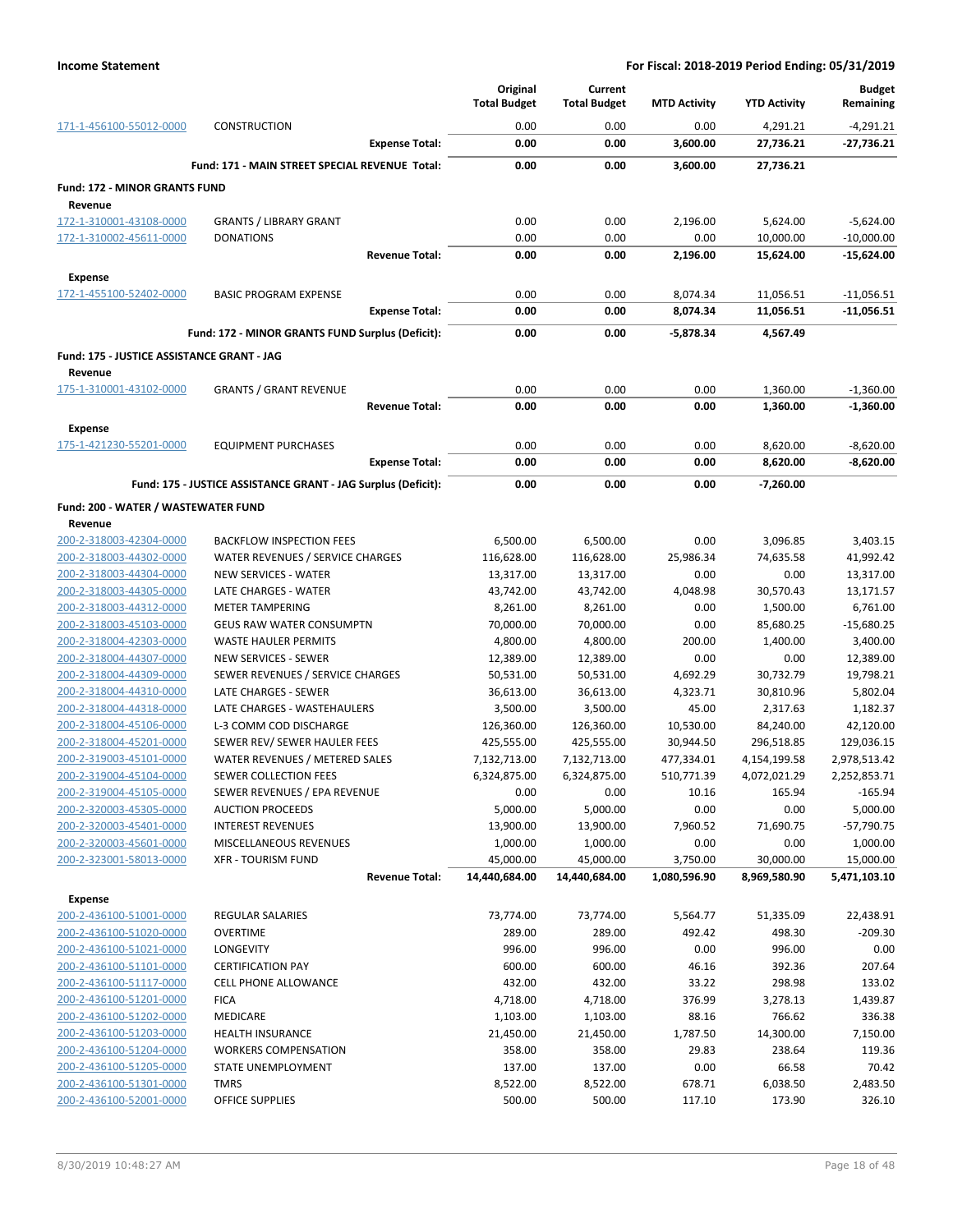| 200-2-436100-52002-0000                            |
|----------------------------------------------------|
| 200-2-436100-52201-0000                            |
| 200-2-436100-52305-0000                            |
| 200-2-436100-53402-0000                            |
| 200-2-436100-54001-0000                            |
|                                                    |
| 200-2-436100-54002-0000                            |
| 200-2-436100-54101-0000                            |
| 200-2-436100-54106-0000                            |
| 200-2-436100-54201-0000                            |
| 200-2-436100-54214-0000                            |
| 200-2-436200-51001-0000                            |
| 200-2-436200-51020-0000                            |
| <u>200-2-436200-51021-0000</u>                     |
| 200-2-436200-51101-0000                            |
| 200-2-436200-51117-0000                            |
| 200-2-436200-51201-0000                            |
| 200-2-436200-51202-0000                            |
|                                                    |
| 200-2-436200-51203-0000                            |
| 200-2-436200-51204-0000                            |
| 200-2-436200-51205-0000                            |
| 200-2-436200-51301-0000                            |
| 200-2-436200-52001-0000                            |
| <u>200-2-436200-52002-0000</u>                     |
| 200-2-436200-52101-0000                            |
| 200-2-436200-52104-0000                            |
| 200-2-436200-52105-0000                            |
| 200-2-436200-52106-0000                            |
|                                                    |
| 200-2-436200-52201-0000                            |
| 200-2-436200-52202-0000                            |
| 200-2-436200-52203-0000                            |
| 200-2-436200-52301-0000                            |
| 200-2-436200-53201-0000                            |
| <u>200-2-436200-53202-0000</u>                     |
| 200-2-436200-53203-0000                            |
| 200-2-436200-53205-0000                            |
| 200-2-436200-53310-0000                            |
| 200-2-436200-53402-0000                            |
|                                                    |
| <u>200-2-436200-53403-0000</u>                     |
| 200-2-436200-53404-0000                            |
| 200-2-436200-53605-0000                            |
| 200-2-436200-53606-0000                            |
| 200-2-436200-54001-0000                            |
| <u>200-2-436200-54002-0000</u>                     |
| 200-2-436200-54201-0000                            |
|                                                    |
| 200-2-436200-54208-0000                            |
|                                                    |
| 200-2-436200-54212-0000                            |
| 200-2-436200-54214-0000                            |
| <u>200-2-436200-54219-0000</u>                     |
| <u>200-2-436200-54410-0000</u>                     |
| 200-2-436300-51001-0000                            |
| 200-2-436300-51020-0000                            |
| 200-2-436300-51021-0000                            |
| <u>200-2-436300-51101-0000</u>                     |
| 200-2-436300-51117-0000                            |
| 200-2-436300-51201-0000                            |
| 200-2-436300-51202-0000                            |
|                                                    |
| <u>200-2-436300-51203-0000</u>                     |
| 200-2-436300-51204-0000<br>200-2-436300-51205-0000 |

|                         |                                        | Original<br><b>Total Budget</b> | Current<br><b>Total Budget</b> | <b>MTD Activity</b> | <b>YTD Activity</b> | <b>Budget</b><br>Remaining |
|-------------------------|----------------------------------------|---------------------------------|--------------------------------|---------------------|---------------------|----------------------------|
| 200-2-436100-52002-0000 | POSTAGE / FREIGHT                      | 7,500.00                        | 7,500.00                       | 0.00                | 4,600.00            | 2,900.00                   |
| 200-2-436100-52201-0000 | MINOR TOOLS & EQUIPMENT                | 750.00                          | 750.00                         | 0.00                | 740.75              | 9.25                       |
| 200-2-436100-52305-0000 | PUBLIC EDUCATION                       | 3,400.00                        | 3,400.00                       | 140.00              | 140.00              | 3,260.00                   |
| 200-2-436100-53402-0000 | <b>BUILDING MAINTENANCE</b>            | 7,500.00                        | 7,500.00                       | 213.77              | 1,851.49            | 5,648.51                   |
| 200-2-436100-54001-0000 | <b>TELEPHONE CHARGES</b>               | 925.00                          | 925.00                         | 79.89               | 583.04              | 341.96                     |
| 200-2-436100-54002-0000 | UTILITY CHARGES                        | 35,270.00                       | 35,270.00                      | 2,141.89            | 24,503.46           | 10,766.54                  |
| 200-2-436100-54101-0000 | PROFESSIONAL SERVICES                  | 2,000.00                        | 2,000.00                       | 0.00                | 1,765.00            | 235.00                     |
| 200-2-436100-54106-0000 | <b>ATTORNEY FEES</b>                   | 3,400.00                        | 3,400.00                       | 0.00                | 0.00                | 3,400.00                   |
| 200-2-436100-54201-0000 | <b>MEMBERSHIPS &amp; SUBSCRIPTIONS</b> | 350.00                          | 350.00                         | 0.00                | 0.00                | 350.00                     |
| 200-2-436100-54214-0000 | <b>TRAVEL &amp; TRAINING</b>           | 500.00                          | 500.00                         | 0.00                | 0.00                | 500.00                     |
| 200-2-436200-51001-0000 | REGULAR SALARIES                       | 371,931.00                      | 371,931.00                     | 28,878.09           | 240,253.61          | 131,677.39                 |
| 200-2-436200-51020-0000 | <b>OVERTIME</b>                        | 16,317.00                       | 16,317.00                      | 432.16              | 15,609.52           | 707.48                     |
| 200-2-436200-51021-0000 | LONGEVITY                              | 4,470.00                        | 4,470.00                       | 0.00                | 3,570.00            | 900.00                     |
| 200-2-436200-51101-0000 | <b>CERTIFICATION PAY</b>               | 4,200.00                        | 4,200.00                       | 230.78              | 2,077.02            | 2,122.98                   |
| 200-2-436200-51117-0000 | <b>CELL PHONE ALLOWANCE</b>            | 864.00                          | 864.00                         | 33.22               | 298.98              | 565.02                     |
| 200-2-436200-51201-0000 | <b>FICA</b>                            | 24,663.00                       | 24,663.00                      | 1,752.72            | 15,441.76           | 9,221.24                   |
| 200-2-436200-51202-0000 | MEDICARE                               | 5,768.00                        | 5,768.00                       | 409.91              | 3,611.38            | 2,156.62                   |
| 200-2-436200-51203-0000 | <b>HEALTH INSURANCE</b>                | 96,525.00                       | 96,525.00                      | 8,043.75            | 64,350.00           | 32,175.00                  |
| 200-2-436200-51204-0000 | <b>WORKERS COMPENSATION</b>            | 13,761.00                       | 13,761.00                      | 1,146.75            | 9,174.00            | 4,587.00                   |
| 200-2-436200-51205-0000 | STATE UNEMPLOYMENT                     | 678.00                          | 678.00                         | 3.04                | 403.95              | 274.05                     |
| 200-2-436200-51301-0000 | <b>TMRS</b>                            | 43,659.00                       | 43,659.00                      | 3,159.43            | 29,615.27           | 14,043.73                  |
| 200-2-436200-52001-0000 | <b>OFFICE SUPPLIES</b>                 | 500.20                          | 500.20                         | 0.00                | 368.68              | 131.52                     |
| 200-2-436200-52002-0000 | POSTAGE / FREIGHT                      | 2,316.20                        | 2,316.20                       | 28.27               | 122.49              | 2,193.71                   |
| 200-2-436200-52101-0000 | <b>JANITORIAL SUPPLIES</b>             | 999.00                          | 999.00                         | 0.00                | 350.89              | 648.11                     |
| 200-2-436200-52104-0000 | <b>WEARING APPAREL</b>                 | 4,851.00                        | 4,851.00                       | 1,029.64            | 4,773.91            | 77.09                      |
| 200-2-436200-52105-0000 | <b>LABORATORY</b>                      | 14,410.00                       | 14,410.00                      | 0.00                | 5,168.84            | 9,241.16                   |
| 200-2-436200-52106-0000 | <b>CHEMICAL SUPPLIES</b>               | 289,465.00                      | 289,465.00                     | 29,242.36           | 171,935.41          | 117,529.59                 |
| 200-2-436200-52201-0000 | MINOR TOOLS & EQUIPMENT                | 1,490.00                        | 1,490.00                       | 207.74              | 981.97              | 508.03                     |
| 200-2-436200-52202-0000 | <b>MECHANICAL SUPPLIES</b>             | 1,552.00                        | 1,552.00                       | 0.00                | 696.41              | 855.59                     |
| 200-2-436200-52203-0000 | <b>MOTOR VEHICLE FUEL</b>              | 5,565.00                        | 5,565.00                       | 650.92              | 3,288.38            | 2,276.62                   |
| 200-2-436200-52301-0000 | <b>SAFETY SUPPLIES</b>                 | 24,609.00                       | 24,609.00                      | 110.71              | 749.82              | 23,859.18                  |
| 200-2-436200-53201-0000 | FURNITURE & OFFICE EQUIPMENT           | 500.00                          | 500.00                         | 0.00                | 259.94              | 240.06                     |
| 200-2-436200-53202-0000 | MACHINE, TOOLS & IMPLMNTS              | 5,236.00                        | 5,236.00                       | 0.00                | 826.38              | 4,409.62                   |
| 200-2-436200-53203-0000 | <b>INSTRUMENTS &amp; APPARATUS</b>     | 6,553.00                        | 6,553.00                       | 0.00                | 6,553.00            | 0.00                       |
| 200-2-436200-53205-0000 | <b>MOTOR VEHICLES</b>                  | 1,580.00                        | 1,580.00                       | 584.07              | 993.45              | 586.55                     |
| 200-2-436200-53310-0000 | RESVRS/STRG TANKS/ST PIPE              | 20,020.00                       | 20,020.00                      | 94,567.08           | 273,829.69          | $-253,809.69$              |
| 200-2-436200-53402-0000 | <b>BUILDING MAINTENANCE</b>            | 1,910.00                        | 1,910.00                       | 193.43              | 3,762.32            | $-1,852.32$                |
| 200-2-436200-53403-0000 | HEATING & COOLING SYSTEMS              | 3,381.00                        | 3,381.00                       | 0.00                | 201.86              | 3,179.14                   |
| 200-2-436200-53404-0000 | STRUCTURES / EXTERIOR STRUCTURES       | 500.00                          | 500.00                         | 0.00                | 8.37                | 491.63                     |
| 200-2-436200-53605-0000 | STRUCTURES / FILTRATION PLANT          | 37,075.00                       | 37,075.00                      | 76.61               | 14,997.39           | 22,077.61                  |
| 200-2-436200-53606-0000 | <b>MAINT - GROUNDS</b>                 | 340.00                          | 340.00                         | 95.10               | 95.10               | 244.90                     |
| 200-2-436200-54001-0000 | <b>TELEPHONE CHARGES</b>               | 12,577.00                       | 12,577.00                      | 1,584.45            | 10,233.35           | 2,343.65                   |
| 200-2-436200-54002-0000 | UTILITY CHARGES                        | 493,384.00                      | 493,384.00                     | 35,660.30           | 278,179.46          | 215,204.54                 |
| 200-2-436200-54201-0000 | MEMBERSHIPS & SUBSCRIPTIONS            | 1,698.00                        | 1,698.00                       | 0.00                | 75.00               | 1,623.00                   |
| 200-2-436200-54208-0000 | <b>LABORATORY WORK</b>                 | 41,691.00                       | 41,691.00                      | 2,557.25            | 21,928.45           | 19,762.55                  |
| 200-2-436200-54212-0000 | PRINTING                               | 600.00                          | 600.00                         | 0.00                | 0.00                | 600.00                     |
| 200-2-436200-54214-0000 | <b>TRAVEL &amp; TRAINING</b>           | 5,602.00                        | 5,602.00                       | 315.50              | 1,899.57            | 3,702.43                   |
| 200-2-436200-54219-0000 | SABINE RIVER AUTHORITY                 | 1,049,386.80                    | 1,049,386.80                   | 88,148.50           | 705,188.00          | 344,198.80                 |
| 200-2-436200-54410-0000 | PERMITS/FEES                           | 26,000.00                       | 26,000.00                      | 0.00                | 25,793.60           | 206.40                     |
| 200-2-436300-51001-0000 | REGULAR SALARIES                       | 533,238.00                      | 533,238.00                     | 34,543.27           | 309,028.91          | 224,209.09                 |
| 200-2-436300-51020-0000 | <b>OVERTIME</b>                        | 53,486.00                       | 53,486.00                      | 7,724.88            | 47,302.04           | 6,183.96                   |
| 200-2-436300-51021-0000 | LONGEVITY                              | 6,908.00                        | 6,908.00                       | 0.00                | 5,888.00            | 1,020.00                   |
| 200-2-436300-51101-0000 | <b>CERTIFICATION PAY</b>               | 600.00                          | 600.00                         | 46.16               | 415.44              | 184.56                     |
| 200-2-436300-51117-0000 | <b>CELL PHONE ALLOWANCE</b>            | 216.00                          | 216.00                         | 81.22               | 714.83              | $-498.83$                  |
| 200-2-436300-51201-0000 | <b>FICA</b>                            | 36,856.00                       | 36,856.00                      | 2,568.22            | 22,034.88           | 14,821.12                  |
| 200-2-436300-51202-0000 | MEDICARE                               | 8,620.00                        | 8,620.00                       | 600.63              | 5,153.32            | 3,466.68                   |
| 200-2-436300-51203-0000 | <b>HEALTH INSURANCE</b>                | 176,963.00                      | 176,963.00                     | 14,746.92           | 117,975.36          | 58,987.64                  |
| 200-2-436300-51204-0000 | <b>WORKERS COMPENSATION</b>            | 20,337.00                       | 20,337.00                      | 1,694.75            | 13,558.00           | 6,779.00                   |
| 200-2-436300-51205-0000 | STATE UNEMPLOYMENT                     | 1,194.00                        | 1,194.00                       | 8.11                | 434.67              | 759.33                     |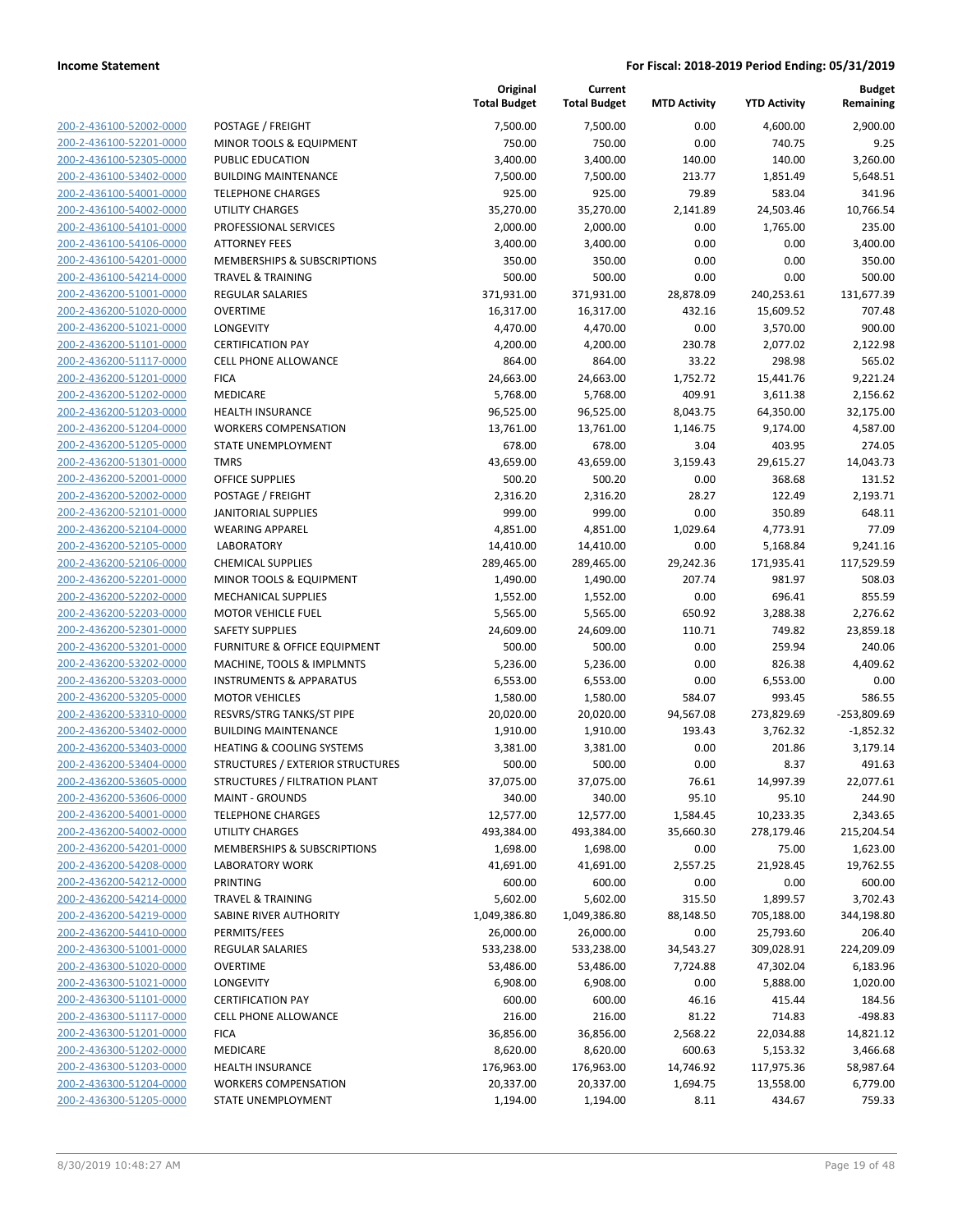| 200-2-436300-51301-0000        |
|--------------------------------|
| 200-2-436300-51401-0000        |
| 200-2-436300-52001-0000        |
| 200-2-436300-52002-0000        |
| 200-2-436300-52005-0000        |
| <u>200-2-436300-52103-0000</u> |
| 200-2-436300-52104-0000        |
| 200-2-436300-52106-0000        |
| <u>200-2-436300-52201-0000</u> |
| <u>200-2-436300-52203-0000</u> |
| 200-2-436300-52303-0000        |
| 200-2-436300-53201-0000        |
| 200-2-436300-53202-0000        |
| 200-2-436300-53205-0000        |
| <u>200-2-436300-53207-0000</u> |
| 200-2-436300-53210-0000        |
| 200-2-436300-53211-0000        |
| 200-2-436300-53306-0000        |
|                                |
| 200-2-436300-54001-0000        |
| <u>200-2-436300-54214-0000</u> |
| 200-2-437200-51001-0000        |
| 200-2-437200-51020-0000        |
| 200-2-437200-51021-0000        |
| 200-2-437200-51101-0000        |
| <u>200-2-437200-51117-0000</u> |
| 200-2-437200-51201-0000        |
| 200-2-437200-51202-0000        |
| 200-2-437200-51203-0000        |
| 200-2-437200-51204-0000        |
| 200-2-437200-51205-0000        |
| 200-2-437200-51301-0000        |
| 200-2-437200-51401-0000        |
| 200-2-437200-52001-0000        |
| 200-2-437200-52103-0000        |
| 200-2-437200-52104-0000        |
| 200-2-437200-52106-0000        |
| 200-2-437200-52107-0000        |
| 200-2-437200-52201-0000        |
| 200-2-437200-52203-0000        |
| 200-2-437200-52303-0000        |
| 200-2-437200-53202-0000        |
| <u>200-2-437200-53205-0000</u> |
|                                |
| 200-2-437200-53207-0000        |
| 200-2-437200-53309-0000        |
| <u>200-2-437200-53311-0000</u> |
| 200-2-437200-54001-0000        |
| 200-2-437200-54002-0000        |
| 200-2-437200-54214-0000        |
| 200-2-437300-51001-0000        |
| <u>200-2-437300-51020-0000</u> |
| 200-2-437300-51021-0000        |
| 200-2-437300-51101-0000        |
| 200-2-437300-51117-0000        |
| 200-2-437300-51201-0000        |
| <u>200-2-437300-51202-0000</u> |
| <u>200-2-437300-51203-0000</u> |
| 200-2-437300-51204-0000        |
| 200-2-437300-51205-0000        |
| 200-2-437300-51301-0000        |
|                                |

|                         |                              | Original<br><b>Total Budget</b> | Current<br><b>Total Budget</b> | <b>MTD Activity</b> | <b>YTD Activity</b> | <b>Budget</b><br>Remaining |
|-------------------------|------------------------------|---------------------------------|--------------------------------|---------------------|---------------------|----------------------------|
| 200-2-436300-51301-0000 | <b>TMRS</b>                  | 65,775.00                       | 65,775.00                      | 4,639.43            | 40,805.15           | 24,969.85                  |
| 200-2-436300-51401-0000 | <b>CONTRA - SALARIES</b>     | 0.00                            | 0.00                           | 0.00                | $-126.18$           | 126.18                     |
| 200-2-436300-52001-0000 | <b>OFFICE SUPPLIES</b>       | 300.00                          | 300.00                         | 0.00                | 95.57               | 204.43                     |
| 200-2-436300-52002-0000 | POSTAGE / FREIGHT            | 50.00                           | 50.00                          | 0.00                | 1.05                | 48.95                      |
| 200-2-436300-52005-0000 | PRINTED MATERIALS            | 100.00                          | 100.00                         | 0.00                | 0.00                | 100.00                     |
| 200-2-436300-52103-0000 | <b>MEETING SUPPLIES</b>      | 0.00                            | 0.00                           | 0.00                | 101.93              | $-101.93$                  |
| 200-2-436300-52104-0000 | <b>WEARING APPAREL</b>       | 15,000.00                       | 15,000.00                      | 2,531.35            | 10,535.95           | 4,464.05                   |
| 200-2-436300-52106-0000 | <b>CHEMICAL SUPPLIES</b>     | 500.00                          | 500.00                         | 0.00                | 0.00                | 500.00                     |
| 200-2-436300-52201-0000 | MINOR TOOLS & EQUIPMENT      | 11,847.00                       | 11,847.00                      | 0.00                | 11,557.35           | 289.65                     |
| 200-2-436300-52203-0000 | <b>MOTOR VEHICLE FUEL</b>    | 27,578.00                       | 27,578.00                      | 3,570.74            | 19,010.36           | 8,567.64                   |
| 200-2-436300-52303-0000 | <b>TRAINING SUPPLIES</b>     | 300.00                          | 300.00                         | 0.00                | 0.00                | 300.00                     |
| 200-2-436300-53201-0000 | FURNITURE & OFFICE EQUIPMENT | 100.00                          | 100.00                         | 0.00                | 157.80              | $-57.80$                   |
| 200-2-436300-53202-0000 | MACHINE, TOOLS & IMPLMNTS    | 3,988.00                        | 3,988.00                       | 0.00                | 3,449.04            | 538.96                     |
| 200-2-436300-53205-0000 | <b>MOTOR VEHICLES</b>        | 26,010.00                       | 26,010.00                      | 4,463.44            | 11,714.27           | 14,295.73                  |
| 200-2-436300-53207-0000 | RADIO/COMMUNICATIONS         | 4,500.00                        | 4,500.00                       | 0.00                | 3,943.50            | 556.50                     |
| 200-2-436300-53210-0000 | <b>FIRE HYDRANTS</b>         | 8,000.00                        | 8,000.00                       | 0.00                | 8,920.97            | -920.97                    |
| 200-2-436300-53211-0000 | <b>METERS &amp; SETTINGS</b> | 70,000.00                       | 70,000.00                      | 93.61               | 18,241.31           | 51,758.69                  |
| 200-2-436300-53306-0000 | <b>WATER MAINS</b>           | 165,000.00                      | 165,000.00                     | 14,964.52           | 85,828.19           | 79,171.81                  |
| 200-2-436300-54001-0000 | <b>TELEPHONE CHARGES</b>     | 1,678.00                        | 1,678.00                       | 111.09              | 1,111.47            | 566.53                     |
| 200-2-436300-54214-0000 | <b>TRAVEL &amp; TRAINING</b> | 4,000.00                        | 4,000.00                       | 0.00                | 2,224.39            | 1,775.61                   |
| 200-2-437200-51001-0000 | <b>REGULAR SALARIES</b>      | 376,305.00                      | 376,305.00                     | 29,219.82           | 265,753.27          | 110,551.73                 |
| 200-2-437200-51020-0000 | <b>OVERTIME</b>              | 55,995.00                       | 55,995.00                      | 5,050.34            | 43,356.22           | 12,638.78                  |
| 200-2-437200-51021-0000 | LONGEVITY                    | 15,158.00                       | 15,158.00                      | 0.00                | 14,276.00           | 882.00                     |
| 200-2-437200-51101-0000 | <b>CERTIFICATION PAY</b>     | 1,200.00                        | 1,200.00                       | 92.30               | 830.70              | 369.30                     |
| 200-2-437200-51117-0000 | <b>CELL PHONE ALLOWANCE</b>  | 2,352.00                        | 2,352.00                       | 81.20               | 730.80              | 1,621.20                   |
| 200-2-437200-51201-0000 | <b>FICA</b>                  | 27,963.00                       | 27,963.00                      | 2,089.69            | 19,665.62           | 8,297.38                   |
| 200-2-437200-51202-0000 | MEDICARE                     | 6,540.00                        | 6,540.00                       | 488.72              | 4,599.22            | 1,940.78                   |
| 200-2-437200-51203-0000 | <b>HEALTH INSURANCE</b>      | 112,613.00                      | 112,613.00                     | 9,384.42            | 75,075.36           | 37,537.64                  |
| 200-2-437200-51204-0000 | <b>WORKERS COMPENSATION</b>  | 11,598.00                       | 11,598.00                      | 966.50              | 7,732.00            | 3,866.00                   |
| 200-2-437200-51205-0000 | STATE UNEMPLOYMENT           | 748.00                          | 748.00                         | 0.44                | 622.96              | 125.04                     |
| 200-2-437200-51301-0000 | <b>TMRS</b>                  | 49,710.00                       | 49,710.00                      | 3,759.91            | 36,478.57           | 13,231.43                  |
| 200-2-437200-51401-0000 | <b>CONTRA - SALARIES</b>     | 0.00                            | 0.00                           | 0.00                | $-1,163.28$         | 1,163.28                   |
| 200-2-437200-52001-0000 | <b>OFFICE SUPPLIES</b>       | 300.00                          | 300.00                         | 0.00                | 299.41              | 0.59                       |
| 200-2-437200-52103-0000 | <b>MEETING SUPPLIES</b>      | 0.00                            | 0.00                           | 0.00                | 97.93               | $-97.93$                   |
| 200-2-437200-52104-0000 | <b>WEARING APPAREL</b>       | 15,000.00                       | 15,000.00                      | 1,409.57            | 6,431.55            | 8,568.45                   |
| 200-2-437200-52106-0000 | <b>CHEMICAL SUPPLIES</b>     | 2,400.00                        | 2,400.00                       | 0.00                | 0.00                | 2,400.00                   |
| 200-2-437200-52107-0000 | <b>BOTANICAL SUPPLIES</b>    | 400.00                          | 400.00                         | 0.00                | 0.00                | 400.00                     |
| 200-2-437200-52201-0000 | MINOR TOOLS & EQUIPMENT      | 10,847.00                       | 10,847.00                      | 114.03              | 2,526.69            | 8,320.31                   |
| 200-2-437200-52203-0000 | <b>MOTOR VEHICLE FUEL</b>    | 24,580.00                       | 24,580.00                      | 2,075.01            | 11,643.53           | 12,936.47                  |
| 200-2-437200-52303-0000 | <b>TRAINING SUPPLIES</b>     | 300.00                          | 300.00                         | 0.00                | 0.00                | 300.00                     |
| 200-2-437200-53202-0000 | MACHINE, TOOLS & IMPLMNTS    | 4,965.00                        | 4,965.00                       | 367.95              | 533.35              | 4,431.65                   |
| 200-2-437200-53205-0000 | <b>MOTOR VEHICLES</b>        | 23,627.00                       | 23,627.00                      | 2,058.80            | 7,605.33            | 16,021.67                  |
| 200-2-437200-53207-0000 | RADIO/COMMUNICATIONS         | 3,000.00                        | 3,000.00                       | 0.00                | 3,000.00            | 0.00                       |
| 200-2-437200-53309-0000 | SANITARY SEWER & TCEQ SSO    | 69,000.00                       | 69,000.00                      | 9,818.81            | 34,845.47           | 34,154.53                  |
| 200-2-437200-53311-0000 | <b>LIFT STATIONS</b>         | 22,500.00                       | 22,500.00                      | 522.32              | 13,262.09           | 9,237.91                   |
| 200-2-437200-54001-0000 | <b>TELEPHONE CHARGES</b>     | 4,404.00                        | 4,404.00                       | 380.32              | 3,183.90            | 1,220.10                   |
| 200-2-437200-54002-0000 | <b>UTILITY CHARGES</b>       | 30,052.00                       | 30,052.00                      | 2,739.93            | 22,013.34           | 8,038.66                   |
| 200-2-437200-54214-0000 | <b>TRAVEL &amp; TRAINING</b> | 3,000.00                        | 3,000.00                       | 228.24              | 2,412.24            | 587.76                     |
| 200-2-437300-51001-0000 | REGULAR SALARIES             | 500,782.00                      | 500,782.00                     | 37,965.41           | 339,505.35          | 161,276.65                 |
| 200-2-437300-51020-0000 | <b>OVERTIME</b>              | 36,443.00                       | 36,443.00                      | 2,082.49            | 23,284.39           | 13,158.61                  |
| 200-2-437300-51021-0000 | LONGEVITY                    | 16,464.00                       | 16,464.00                      | 0.00                | 14,870.83           | 1,593.17                   |
| 200-2-437300-51101-0000 | <b>CERTIFICATION PAY</b>     | 10,200.00                       | 10,200.00                      | 507.70              | 4,984.64            | 5,215.36                   |
| 200-2-437300-51117-0000 | CELL PHONE ALLOWANCE         | 1,296.00                        | 1,296.00                       | 33.22               | 298.98              | 997.02                     |
| 200-2-437300-51201-0000 | <b>FICA</b>                  | 35,041.00                       | 35,041.00                      | 2,437.74            | 24,104.74           | 10,936.26                  |
| 200-2-437300-51202-0000 | MEDICARE                     | 8,195.00                        | 8,195.00                       | 570.11              | 5,637.41            | 2,557.59                   |
| 200-2-437300-51203-0000 | <b>HEALTH INSURANCE</b>      | 128,700.00                      | 128,700.00                     | 10,725.00           | 85,800.00           | 42,900.00                  |
| 200-2-437300-51204-0000 | <b>WORKERS COMPENSATION</b>  | 12,233.00                       | 12,233.00                      | 1,019.42            | 8,155.36            | 4,077.64                   |
| 200-2-437300-51205-0000 | STATE UNEMPLOYMENT           | 824.00                          | 824.00                         | 2.27                | 759.35              | 64.65                      |
| 200-2-437300-51301-0000 | <b>TMRS</b>                  | 63,417.00                       | 63,417.00                      | 4,489.12            | 46,295.25           | 17,121.75                  |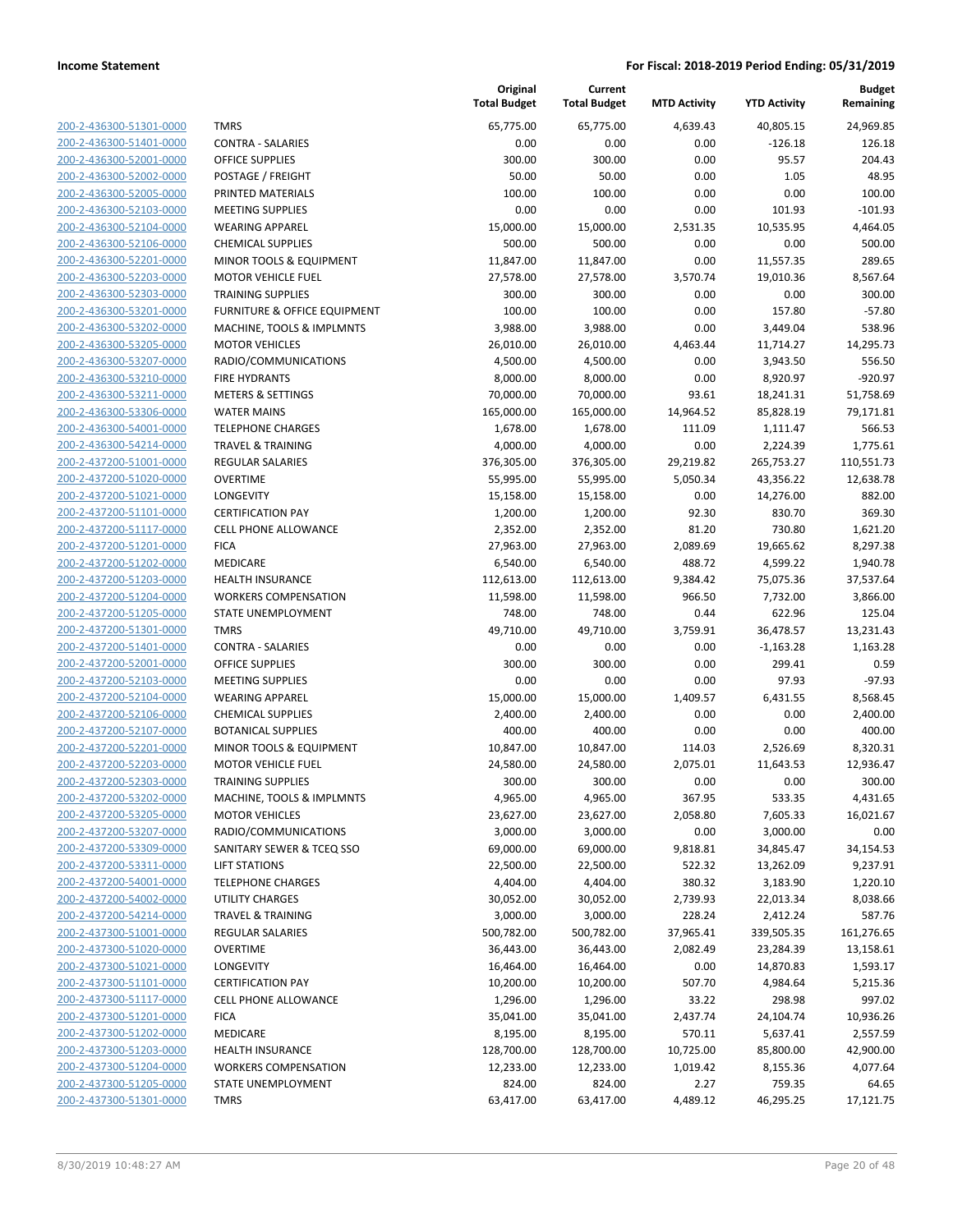|                         |                                                                  |                       | Original<br><b>Total Budget</b> | Current<br><b>Total Budget</b> | <b>MTD Activity</b> | <b>YTD Activity</b> | <b>Budget</b><br>Remaining |
|-------------------------|------------------------------------------------------------------|-----------------------|---------------------------------|--------------------------------|---------------------|---------------------|----------------------------|
| 200-2-437300-52001-0000 | <b>OFFICE SUPPLIES</b>                                           |                       | 600.00                          | 600.00                         | 98.19               | 134.97              | 465.03                     |
| 200-2-437300-52002-0000 | POSTAGE / FREIGHT                                                |                       | 600.00                          | 600.00                         | 37.83               | 336.57              | 263.43                     |
| 200-2-437300-52005-0000 | PRINTED MATERIALS                                                |                       | 1,200.00                        | 1,200.00                       | 0.00                | 0.00                | 1,200.00                   |
| 200-2-437300-52101-0000 | <b>JANITORIAL SUPPLIES</b>                                       |                       | 1,650.00                        | 1,650.00                       | 386.72              | 2,142.48            | $-492.48$                  |
| 200-2-437300-52102-0000 | <b>REFERENCE SUPPLIES</b>                                        |                       | 500.00                          | 500.00                         | 0.00                | 0.00                | 500.00                     |
| 200-2-437300-52104-0000 | <b>WEARING APPAREL</b>                                           |                       | 11,000.00                       | 11,000.00                      | 1,152.36            | 4,740.52            | 6,259.48                   |
| 200-2-437300-52105-0000 | <b>LABORATORY</b>                                                |                       | 15,000.00                       | 15,000.00                      | 4,933.41            | 10,343.14           | 4,656.86                   |
| 200-2-437300-52106-0000 | <b>CHEMICAL SUPPLIES</b>                                         |                       | 54,000.00                       | 54,000.00                      | 660.00              | 23,790.72           | 30,209.28                  |
| 200-2-437300-52107-0000 | <b>BOTANICAL SUPPLIES</b>                                        |                       | 900.00                          | 900.00                         | 0.00                | 0.00                | 900.00                     |
| 200-2-437300-52201-0000 | MINOR TOOLS & EQUIPMENT                                          |                       | 6,300.00                        | 6,300.00                       | 128.84              | 3,109.18            | 3,190.82                   |
| 200-2-437300-52202-0000 | <b>MECHANICAL SUPPLIES</b>                                       |                       | 18,400.00                       | 18,400.00                      | 1,604.59            | 11,117.61           | 7,282.39                   |
| 200-2-437300-52203-0000 | <b>MOTOR VEHICLE FUEL</b>                                        |                       | 5,490.00                        | 5,490.00                       | 575.85              | 3,274.25            | 2,215.75                   |
| 200-2-437300-52301-0000 | <b>SAFETY SUPPLIES</b>                                           |                       | 2,300.00                        | 2,300.00                       | 0.00                | 968.92              | 1,331.08                   |
| 200-2-437300-53202-0000 | MACHINE, TOOLS & IMPLMNTS                                        |                       | 70,000.00                       | 70,000.00                      | 0.00                | 39,618.04           | 30,381.96                  |
| 200-2-437300-53203-0000 | <b>INSTRUMENTS &amp; APPARATUS</b>                               |                       | 6,000.00                        | 6,000.00                       | 1,414.00            | 1,620.74            | 4,379.26                   |
| 200-2-437300-53205-0000 | <b>MOTOR VEHICLES</b>                                            |                       | 5,301.00                        | 5,301.00                       | 601.08              | 3,023.46            | 2,277.54                   |
| 200-2-437300-53402-0000 | <b>BUILDING MAINTENANCE</b>                                      |                       | 6,500.00                        | 6,500.00                       | 49.50               | 1,982.29            | 4,517.71                   |
| 200-2-437300-54001-0000 | <b>TELEPHONE CHARGES</b>                                         |                       | 5,102.00                        | 5,102.00                       | 464.24              | 3,282.60            | 1,819.40                   |
| 200-2-437300-54002-0000 | <b>UTILITY CHARGES</b>                                           |                       | 385,584.00                      | 385,584.00                     | 32,623.29           | 280,345.61          | 105,238.39                 |
| 200-2-437300-54201-0000 | MEMBERSHIPS & SUBSCRIPTIONS                                      |                       | 12,500.00                       | 12,500.00                      | 319.79              | 7,727.08            | 4,772.92                   |
| 200-2-437300-54208-0000 | <b>LABORATORY WORK</b>                                           |                       | 12,400.00                       | 12,400.00                      | 457.00              | 9,023.20            | 3,376.80                   |
| 200-2-437300-54214-0000 | <b>TRAVEL &amp; TRAINING</b>                                     |                       | 4,500.00                        | 4,500.00                       | 0.00                | 2,062.70            | 2,437.30                   |
| 200-2-437300-54403-0000 | <b>DISPOSAL CHARGES</b>                                          |                       | 750.00                          | 750.00                         | 0.00                | 88,037.24           | $-87,287.24$               |
| 200-2-437300-54410-0000 | PERMITS/FEES                                                     |                       | 74,000.00                       | 74,000.00                      | 0.00                | 37,625.32           | 36,374.68                  |
| 200-2-471100-56507-0000 | 08 REV BONDS - PRINCIPAL                                         |                       | 0.00                            | 0.00                           | 0.00                | 950,000.00          | $-950,000.00$              |
| 200-2-471100-56508-0000 | 09 TWDP REV BOND - PRINC                                         |                       | 15,000.00                       | 15,000.00                      | 0.00                | 15,000.00           | 0.00                       |
| 200-2-471200-56607-0000 | 08 REV BONDS - INTEREST                                          |                       | 305,330.00                      | 305,330.00                     | 0.00                | 157,771.25          | 147,558.75                 |
| 200-2-475100-56002-0000 | MISCELLANEOUS DEBT EXP / AGENT FEE                               |                       | 750.00                          | 750.00                         | 0.00                | 750.00              | 0.00                       |
| 200-2-475100-56005-0000 | ARBITRAGE                                                        |                       | 1,750.00                        | 1,750.00                       | 0.00                | 0.00                | 1,750.00                   |
| 200-2-480000-52003-0000 | <b>COPIER CHARGES</b>                                            |                       | 10,600.00                       | 10,600.00                      | 1,067.76            | 5,210.62            | 5,389.38                   |
| 200-2-480000-52006-0000 | <b>COPIER PAPER</b>                                              |                       | 500.00                          | 500.00                         | 0.00                | 138.69              | 361.31                     |
| 200-2-480000-54002-0000 | <b>UTILITY CHARGES</b>                                           |                       | 12,626.00                       | 12,626.00                      | 1,064.28            | 9,144.85            | 3,481.15                   |
| 200-2-480000-54226-0000 | <b>INSURANCE EXPENSE</b>                                         |                       | 41,657.00                       | 41,657.00                      | 0.00                | 62,887.16           | $-21,230.16$               |
| 200-2-480000-57002-0000 | <b>BAD DEBT EXPENSE</b>                                          |                       | 27,000.00                       | 27,000.00                      | 0.00                | 0.00                | 27,000.00                  |
| 200-2-480000-57005-0000 | <b>ACCRUED VAC &amp; SICK PAY</b>                                |                       | 30,000.00                       | 30,000.00                      | 0.00                | 38,088.60           | $-8,088.60$                |
| 200-2-480000-57008-0000 | <b>BANK CHARGES</b>                                              |                       | 30,000.00                       | 30,000.00                      | 4,702.82            | 21,458.59           | 8,541.41                   |
| 200-2-480000-57015-0000 | <b>CONTINGENCY EXPENSE</b>                                       |                       | 150,000.00                      | 150,000.00                     | 0.00                | 0.00                | 150,000.00                 |
| 200-2-491000-58001-0000 | <b>XFR - GENERAL FUND</b>                                        |                       | 0.00                            | 0.00                           | 106,458.22          | 851,539.58          | $-851,539.58$              |
| 200-2-491000-58037-0000 | <b>XFR - DEBT SERVICE FUND</b>                                   |                       | 0.00                            | 0.00                           | 127,637.64          | 1,021,101.12        | $-1,021,101.12$            |
| 200-2-491000-58120-0000 | XFR - UTILITY CIP FUND                                           |                       | 1,624,829.00                    | 1,624,829.00                   | 135,406.58          | 1,083,252.64        | 541,576.36                 |
| 200-2-495000-58580-0000 | CA - GENERAL FUND - GENERAL GOVERNMENT                           |                       | 406,798.00                      | 406,798.00                     | 33,899.83           | 271,198.64          | 135,599.36                 |
| 200-2-495000-58581-0000 | CA - GENERAL FUND - PUBLIC WORKS                                 |                       | 155,979.00                      | 155,979.00                     | 12,998.25           | 103,986.00          | 51,993.00                  |
| 200-2-495000-58701-0000 | CA - CENTRAL SERVICE FUND                                        |                       | 194,904.00                      | 194,904.00                     | 16,242.00           | 129,936.00          | 64,968.00                  |
| 200-2-495000-58710-0000 | CA - INSURANCE FUND                                              |                       | 88,697.00                       | 88,697.00                      | 7,391.42            | 59,131.36           | 29,565.64                  |
| 200-2-495000-58720-0000 | CA - MIS FUN                                                     |                       | 126,693.00                      | 126,693.00                     | 10,557.75           | 84,462.00           | 42,231.00                  |
| 200-2-495000-58900-0000 | <b>CA - ELECTRIC FUND</b>                                        |                       | 587,723.00                      | 587,723.00                     | 48,976.92           | 391,815.36          | 195,907.64                 |
|                         |                                                                  | <b>Expense Total:</b> | 10,253,810.20                   | 10,253,810.20                  | 1,085,911.49        | 9,690,999.30        | 562,810.90                 |
|                         | Fund: 200 - WATER / WASTEWATER FUND Surplus (Deficit):           |                       | 4,186,873.80                    | 4,186,873.80                   | $-5,314.59$         | -721,418.40         |                            |
|                         | Fund: 212 - TX COMMUNITY DEV SWR SYSTEM IMPROV PROG GRANT        |                       |                                 |                                |                     |                     |                            |
| Revenue                 |                                                                  |                       |                                 |                                |                     |                     |                            |
| 212-2-310001-43105-0000 | MISCELLANEOUS / GRANTS                                           |                       | 0.00                            | 0.00                           | 0.00                | 7,407.85            | $-7,407.85$                |
|                         |                                                                  | <b>Revenue Total:</b> | 0.00                            | 0.00                           | 0.00                | 7,407.85            | -7,407.85                  |
| Expense                 |                                                                  |                       |                                 |                                |                     |                     |                            |
| 212-2-436300-55007-0000 | ENG/ARCHITECTS/MGMT                                              |                       | 0.00                            | 0.00                           | 1,800.00            | 9,300.00            | $-9,300.00$                |
| 212-2-436300-55012-0000 | <b>CONSTRUCTION</b>                                              |                       | 0.00                            | 0.00                           | 0.00                | 0.00                | 0.00                       |
|                         |                                                                  | <b>Expense Total:</b> | 0.00                            | 0.00                           | 1,800.00            | 9,300.00            | $-9,300.00$                |
|                         | Fund: 212 - TX COMMUNITY DEV SWR SYSTEM IMPROV PROG GRANT Surplu |                       | 0.00                            | 0.00                           | $-1,800.00$         | $-1,892.15$         |                            |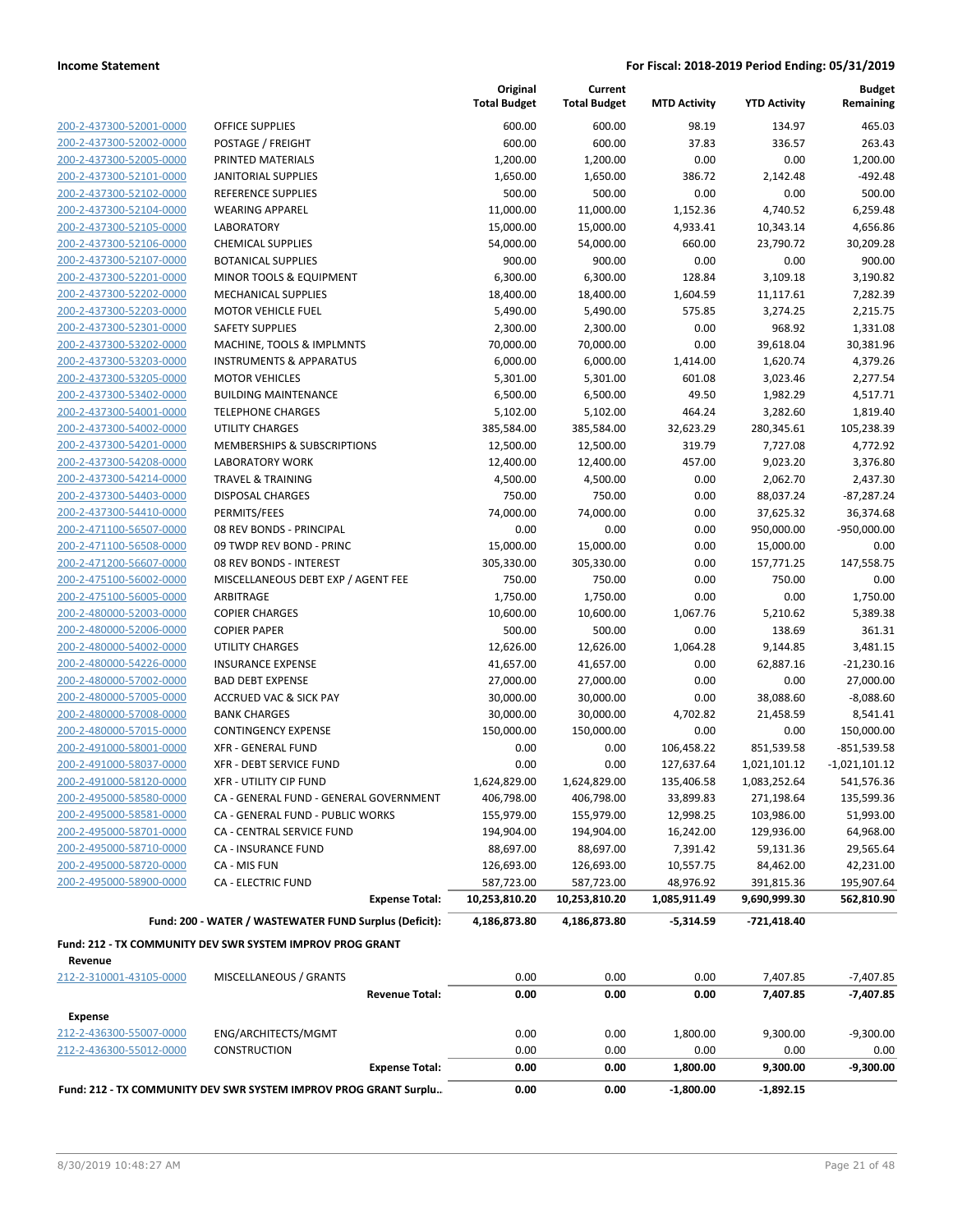| <b>Income Statement</b>                        |                                                            |                     |                     |                     | For Fiscal: 2018-2019 Period Ending: 05/31/2019 |                 |
|------------------------------------------------|------------------------------------------------------------|---------------------|---------------------|---------------------|-------------------------------------------------|-----------------|
|                                                |                                                            | Original            | Current             |                     |                                                 | <b>Budget</b>   |
|                                                |                                                            | <b>Total Budget</b> | <b>Total Budget</b> | <b>MTD Activity</b> | <b>YTD Activity</b>                             | Remaining       |
| Fund: 216 - UTILIITY CIP FUND                  |                                                            |                     |                     |                     |                                                 |                 |
| Revenue<br>216-2-319001-45401-0000             | <b>INTEREST REVENUES</b>                                   | 20,089.00           | 20,089.00           | 41,547.42           | 67,099.53                                       | $-47,010.53$    |
| 216-2-319001-47221-0000                        | <b>BOND PROCEEDS</b>                                       | 20,000,000.00       | 20,000,000.00       | 0.00                | 20,253,436.28                                   | -253,436.28     |
| 216-2-323001-46100-0000                        | <b>XFR - UTILITY FUND</b>                                  | 1,624,879.00        | 1,624,879.00        | 135,406.58          | 1,083,252.64                                    | 541,626.36      |
|                                                | <b>Revenue Total:</b>                                      | 21,644,968.00       | 21,644,968.00       | 176,954.00          | 21,403,788.45                                   | 241,179.55      |
| <b>Expense</b>                                 |                                                            |                     |                     |                     |                                                 |                 |
| 216-2-436200-53310-0000                        | RESVRS/STRG TANKS/ST PIPE                                  | 6,643,503.00        | 6,643,503.00        | 0.00                | 0.00                                            | 6,643,503.00    |
| 216-2-436200-53312-0000                        | <b>WATER LINE EASEMENTS</b>                                | 100,000.00          | 100,000.00          | 0.00                | 12,700.00                                       | 87,300.00       |
| 216-2-436200-55002-0000                        | <b>IMPROVEMENTS</b>                                        | 11,900,000.00       | 11,900,000.00       | 17,675.00           | 714,418.95                                      | 11,185,581.05   |
| 216-2-436200-55201-0000                        | <b>EQUIPMENT PURCHASES</b>                                 | 1,000,000.00        | 1,000,000.00        | 62,517.78           | 163,310.24                                      | 836,689.76      |
| 216-2-436300-55105-0000                        | <b>WATER MAINS</b>                                         | 2,201,145.00        | 2,201,145.00        | 870,591.72          | 1,320,524.02                                    | 880,620.98      |
| 216-2-436300-55201-0000                        | <b>EQUIPMENT PURCHASES</b>                                 | 75,999.00           | 75,999.00           | 0.00                | 355.00                                          | 75,644.00       |
| 216-2-437200-55002-0000                        | <b>IMPROVEMENTS</b>                                        | 135,000.00          | 135,000.00          | -469,991.50         | 43,127.52                                       | 91,872.48       |
| 216-2-437200-55201-0000                        | <b>EQUIPMENT PURCHASES</b>                                 | 223,830.00          | 223,830.00          | 0.00                | 82,700.50                                       | 141,129.50      |
| 216-2-437300-55002-0000                        | <b>IMPROVEMENTS</b>                                        | 0.00                | 0.00                | 1,549.56            | 17,984.56                                       | $-17,984.56$    |
| 216-2-437300-55110-0000                        | <b>LIFT STATIONS</b>                                       | 0.00                | 0.00                | 154,893.98          | 1,689,222.93                                    | $-1,689,222.93$ |
| 216-2-480000-54101-0000                        | PROFESSIONAL SERVICES                                      | 200,000.00          | 200,000.00          | 0.00                | 0.00                                            | 200,000.00      |
| 216-2-480000-55499-0000                        | <b>CAPITAL OUTLAY</b>                                      | 0.00                | 0.00                | 0.00                | -286,779.40                                     | 286,779.40      |
| 216-2-480000-57008-0000                        | <b>BANK CHARGES</b>                                        | 2,500.00            | 2,500.00            | 0.00                | 0.00                                            | 2,500.00        |
|                                                | <b>Expense Total:</b>                                      | 22,481,977.00       | 22,481,977.00       | 637,236.54          | 3,757,564.32                                    | 18,724,412.68   |
|                                                | Fund: 216 - UTILIITY CIP FUND Surplus (Deficit):           | -837,009.00         | -837,009.00         | -460,282.54         | 17,646,224.13                                   |                 |
| <b>Fund: 217 - WASTEWATER RECLAMATION FUND</b> |                                                            |                     |                     |                     |                                                 |                 |
| Revenue                                        |                                                            |                     |                     |                     |                                                 |                 |
| 217-2-319001-45401-0000                        | <b>INTEREST REVENUES</b>                                   | 12,281.00           | 12,281.00           | 1,563.94            | 11,812.18                                       | 468.82          |
|                                                | <b>Revenue Total:</b>                                      | 12,281.00           | 12,281.00           | 1,563.94            | 11,812.18                                       | 468.82          |
| <b>Expense</b>                                 |                                                            |                     |                     |                     |                                                 |                 |
| 217-2-437300-55012-0000                        | <b>CONSTRUCTION</b>                                        | 410,000.00          | 410,000.00          | 0.00                | 20,619.30                                       | 389,380.70      |
|                                                | <b>Expense Total:</b>                                      | 410,000.00          | 410,000.00          | 0.00                | 20,619.30                                       | 389,380.70      |
|                                                | Fund: 217 - WASTEWATER RECLAMATION FUND Surplus (Deficit): | -397,719.00         | -397,719.00         | 1,563.94            | $-8,807.12$                                     |                 |
|                                                |                                                            |                     |                     |                     |                                                 |                 |
| Fund: 300 - AIRPORT FUND                       |                                                            |                     |                     |                     |                                                 |                 |
| Revenue<br>300-2-310001-43102-0000             | AIRPORT GRANT REVENUE                                      | 0.00                | 0.00                | 0.00                | $-14,960.00$                                    | 14,960.00       |
| 300-2-319001-44315-0000                        | <b>AIRPORT FUEL FEES</b>                                   | 1,000.00            | 1,000.00            | 0.00                | 364.08                                          | 635.92          |
| 300-2-319001-44316-0000                        | PARKING & TIE DOWN/MISC.                                   | 1,000.00            | 1,000.00            | 0.00                | 0.00                                            | 1,000.00        |
| 300-2-319001-45401-0000                        | <b>INTEREST REVENUES</b>                                   | 1,000.00            | 1,000.00            | 345.45              | 18,047.82                                       | $-17,047.82$    |
| 300-2-321001-45507-0000                        | L-3 COMM LEASE                                             | 639,217.00          | 639,217.00          | 53,268.08           | 426,144.64                                      | 213,072.36      |
| 300-2-321001-45508-0000                        | AIR EVAC HANGAR FEES                                       | 8,191.00            | 8,191.00            | 675.09              | 6,075.81                                        | 2,115.19        |
| 300-2-321001-45509-0000                        | BLUE SKY T-HANGAR & LA ND LEASES                           | 4,768.50            | 4,768.50            | 0.00                | 0.00                                            | 4,768.50        |
| 300-2-321001-45510-0000                        | ARKOMA - HORIZONS AHEAD LEASE                              | 48,096.00           | 48,096.00           | 4,008.00            | 32,064.00                                       | 16,032.00       |
| 300-2-321001-45513-0000                        | MAJORS FLYING CLUB LAND LEASE                              | 1,396.00            | 1,396.00            | 116.33              | 930.64                                          | 465.36          |
| 300-2-321001-45515-0000                        | TEXSAN AVIATION LAND LEASE                                 | 1,080.00            | 1,080.00            | 0.00                | 1,080.00                                        | 0.00            |
| 300-2-321001-45516-0000                        | MFC PARTNERS LAND LEASE                                    | 1,260.00            | 1,260.00            | 0.00                | 1,260.00                                        | 0.00            |
| 300-2-321001-45517-0000                        | <b>INNOVATION FIRST MAINT HANGAR</b>                       | 17,618.00           | 17,618.00           | 0.00                | 0.00                                            | 17,618.00       |
|                                                | <b>Revenue Total:</b>                                      | 724,626.50          | 724,626.50          | 58,412.95           | 471,006.99                                      | 253,619.51      |
| <b>Expense</b>                                 |                                                            |                     |                     |                     |                                                 |                 |
| 300-2-438100-51001-0000                        | REGULAR SALARIES                                           | 49,453.00           | 49,453.00           | 3,804.80            | 34,169.68                                       | 15,283.32       |
| 300-2-438100-51021-0000                        | LONGEVITY                                                  | 222.00              | 222.00              | 0.00                | 222.00                                          | 0.00            |
| 300-2-438100-51117-0000                        | <b>CELL PHONE ALLOWANCE</b>                                | 960.00              | 960.00              | 33.24               | 299.16                                          | 660.84          |
| 300-2-438100-51201-0000                        | <b>FICA</b>                                                | 3,139.00            | 3,139.00            | 237.96              | 2,150.84                                        | 988.16          |
| 300-2-438100-51202-0000                        | MEDICARE                                                   | 734.00              | 734.00              | 55.66               | 503.09                                          | 230.91          |
| 300-2-438100-51203-0000                        | <b>HEALTH INSURANCE</b>                                    | 10,725.00           | 10,725.00           | 893.75              | 7,150.00                                        | 3,575.00        |
| 300-2-438100-51204-0000                        | <b>WORKERS COMPENSATION</b>                                | 1,025.00            | 1,025.00            | 85.42               | 683.36                                          | 341.64          |

300-2-438100-51205-0000 STATE UNEMPLOYMENT 137.00 137.00 0.00 -9.29 146.29 300-2-438100-51301-0000 TMRS 5,671.00 5,671.00 424.48 3,912.83 1,758.17 300-2-438100-51401-0000 CONTRA - SALARIES 15,000.00 15,000.00 0.00 0.00 15,000.00 300-2-438100-52001-0000 OFFICE SUPPLIES 400.00 400.00 0.00 0.00 400.00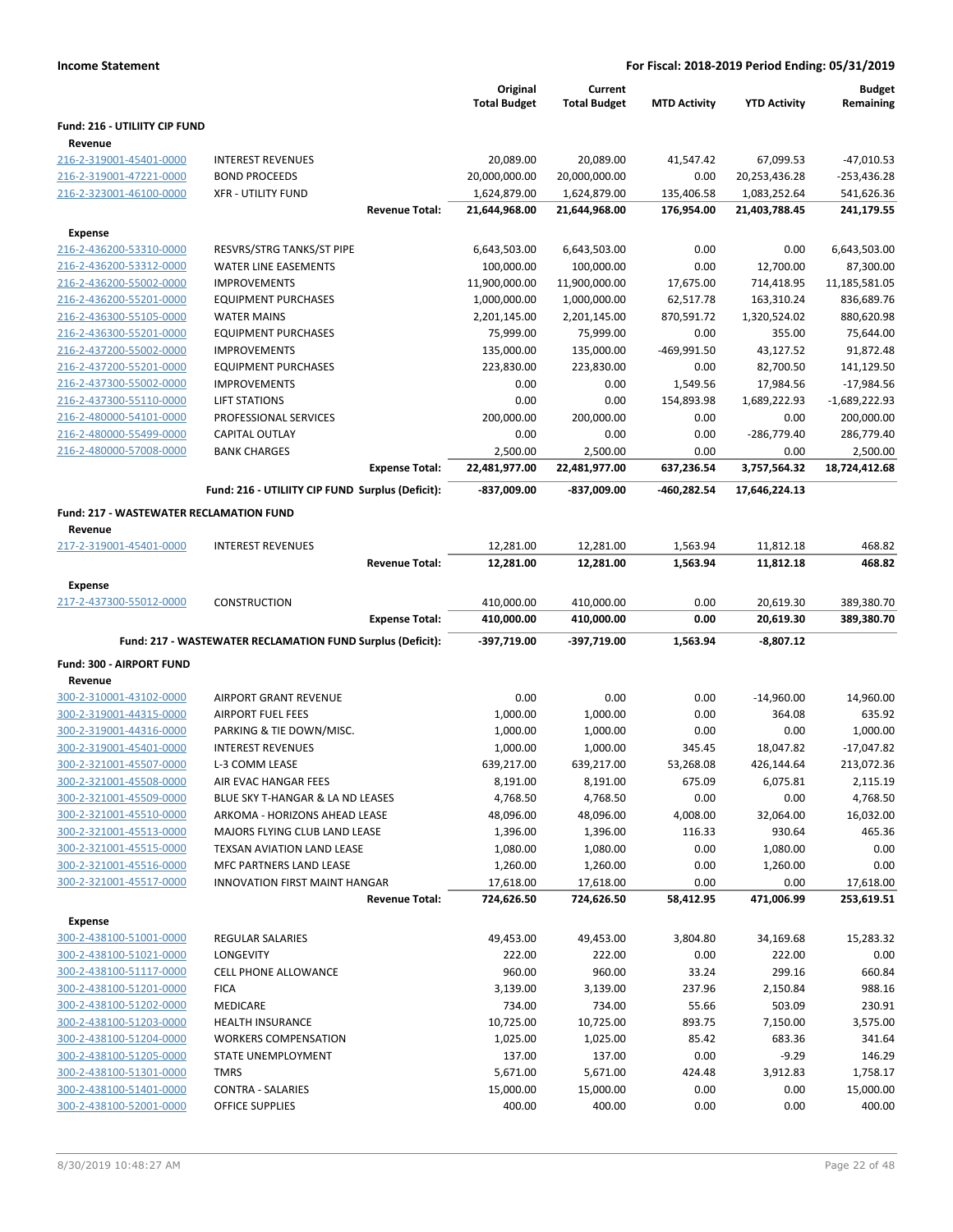|                                                    |                                                     | Original<br><b>Total Budget</b> | Current<br><b>Total Budget</b> | <b>MTD Activity</b> | <b>YTD Activity</b> | <b>Budget</b><br>Remaining |
|----------------------------------------------------|-----------------------------------------------------|---------------------------------|--------------------------------|---------------------|---------------------|----------------------------|
| 300-2-438100-52002-0000                            | POSTAGE / FREIGHT                                   | 100.00                          | 100.00                         | 0.00                | 0.00                | 100.00                     |
| 300-2-438100-52201-0000                            | MINOR TOOLS & EQUIPMENT                             | 150.00                          | 150.00                         | 0.00                | 0.00                | 150.00                     |
| 300-2-438100-53202-0000                            | MACHINE, TOOLS & IMPLMNTS                           | 1,500.00                        | 1,405.00                       | 0.00                | 1,197.22            | 207.78                     |
| 300-2-438100-53205-0000                            | <b>MOTOR VEHICLES</b>                               | 1,022.00                        | 1,022.00                       | 0.00                | 322.39              | 699.61                     |
| 300-2-438100-53303-0000                            | MAINT - STREET / ALLEY/APRN/RNWY                    | 2,500.00                        | 2,500.00                       | 0.00                | 0.00                | 2,500.00                   |
| 300-2-438100-53402-0000                            | <b>BUILDING MAINTENANCE</b>                         | 12,500.00                       | 12,500.00                      | 210.15              | 4,318.80            | 8,181.20                   |
| 300-2-438100-54001-0000                            | <b>TELEPHONE CHARGES</b>                            | 1,926.00                        | 1,926.00                       | 166.09              | 1,193.77            | 732.23                     |
| 300-2-438100-54002-0000                            | <b>UTILITY CHARGES</b>                              | 15,000.00                       | 15,000.00                      | 1,276.49            | 9,373.93            | 5,626.07                   |
| 300-2-438100-54105-0000                            | <b>MARKETING</b>                                    | 6,104.00                        | 6,004.47                       | 0.00                | 4,626.98            | 1,377.49                   |
| 300-2-438100-54201-0000                            | <b>MEMBERSHIPS &amp; SUBSCRIPTIONS</b>              | 465.00                          | 465.00                         | 90.00               | 465.00              | 0.00                       |
| 300-2-438100-54214-0000                            | <b>TRAVEL &amp; TRAINING</b>                        | 1,000.00                        | 1,099.53                       | 855.52              | 1,024.53            | 75.00                      |
| 300-2-438100-54408-0000                            | OTHER / INSURANCE EXPENSE                           | 13,000.00                       | 13,000.00                      | 0.00                | 6,740.64            | 6,259.36                   |
| 300-2-438100-54410-0000                            | PERMITS/FEES                                        | 1,276.00                        | 1,371.00                       | 0.00                | 1,371.00            | 0.00                       |
| 300-2-480000-52003-0000                            | <b>COPIER CHARGES</b><br><b>COPIER PAPER</b>        | 1,524.00                        | 1,524.00                       | 153.26              | 968.97              | 555.03<br>71.82            |
| 300-2-480000-52006-0000<br>300-2-480000-57008-0000 | <b>BANK CHARGES</b>                                 | 71.82<br>2,000.00               | 71.82<br>2,000.00              | 0.00<br>5.23        | 0.00<br>468.99      | 1,531.01                   |
| 300-2-491000-58035-0000                            | XFR - DEBT SERVICE FUND                             | 23,239.00                       | 23,239.00                      | 1,936.58            | 15,492.64           | 7,746.36                   |
| 300-2-491000-58127-0000                            | <b>AIRPORT CIP FUND</b>                             | 10,000.00                       | 10,000.00                      | 0.00                | 2,499.99            | 7,500.01                   |
|                                                    | <b>Expense Total:</b>                               | 180,843.82                      | 180,843.82                     | 10,228.63           | 99,146.52           | 81,697.30                  |
|                                                    | Fund: 300 - AIRPORT FUND Surplus (Deficit):         | 543,782.68                      | 543,782.68                     | 48,184.32           | 371,860.47          |                            |
| Fund: 360 - AIRPORT CAPITAL FUND                   |                                                     |                                 |                                |                     |                     |                            |
| Revenue                                            |                                                     |                                 |                                |                     |                     |                            |
| 360-2-319001-44315-0000                            | <b>AIRPORT - FUEL FEES</b>                          | 50,000.00                       | 50,000.00                      | 0.00                | 0.00                | 50,000.00                  |
| 360-2-319001-45401-0000                            | <b>INTEREST REVENUES</b>                            | 25,000.00                       | 25,000.00                      | 11,017.11           | 53,621.73           | $-28,621.73$               |
| 360-2-323001-46107-0000                            | <b>XFR - AIRPORT FUND</b>                           | 0.00                            | 0.00                           | 0.00                | 2,499.99            | $-2,499.99$                |
|                                                    | <b>Revenue Total:</b>                               | 75,000.00                       | 75,000.00                      | 11,017.11           | 56,121.72           | 18,878.28                  |
| <b>Expense</b>                                     |                                                     |                                 |                                |                     |                     |                            |
| 360-2-438100-55099-0000                            | <b>PROJ BUDGET - NO EXPENSES</b>                    | 10,000.00                       | 10,000.00                      | 0.00                | 25,992.00           | $-15,992.00$               |
| 360-2-480000-57008-0000                            | <b>BANK CHARGES</b>                                 | 2,000.00                        | 2,000.00                       | 196.19              | 1,257.54            | 742.46                     |
|                                                    | <b>Expense Total:</b>                               | 12,000.00                       | 12,000.00                      | 196.19              | 27,249.54           | $-15,249.54$               |
|                                                    | Fund: 360 - AIRPORT CAPITAL FUND Surplus (Deficit): | 63,000.00                       | 63,000.00                      | 10,820.92           | 28,872.18           |                            |
| Fund: 362 - AIRPORT FBO FUEL                       |                                                     |                                 |                                |                     |                     |                            |
| Revenue                                            |                                                     |                                 |                                |                     |                     |                            |
| 362-2-319001-44315-0000                            | <b>AIRPORT - FUEL FEES</b>                          | 0.00                            | 0.00                           | 30,500.05           | 258,766.16          | $-258,766.16$              |
| 362-2-319001-44316-0000                            | AIRPORT - PARKING, TIE DOWNS, & RAMP FE             | 0.00                            | 0.00                           | 92.95               | 1,931.65            | $-1,931.65$                |
| 362-2-319001-44320-0000                            | AIRPORT - OIL                                       | 0.00                            | 0.00                           | 567.24              | 2,171.04            | $-2,171.04$                |
| 362-2-319001-44322-0000                            | <b>AIRPORT - PILOT SUPPLIES</b>                     | 0.00                            | 0.00                           | 0.00                | 110.12              | $-110.12$                  |
| 362-2-319001-45401-0000                            | <b>INTEREST REVENUES</b><br><b>Revenue Total:</b>   | 0.00                            | 0.00                           | 162.03              | 968.61              | $-968.61$                  |
|                                                    |                                                     | 0.00                            | 0.00                           | 31,322.27           | 263,947.58          | -263,947.58                |
| <b>Expense</b>                                     |                                                     |                                 |                                |                     |                     |                            |
| 362-2-438100-52221-0000                            | <b>AIRPORT - FUEL FEES</b>                          | 0.00                            | 0.00                           | 0.00                | 65,975.84           | $-65,975.84$               |
| 362-2-438100-52222-0000                            | AIRPORT - OIL                                       | 0.00                            | 0.00                           | 0.00                | 1,105.46            | $-1,105.46$                |
| 362-2-438100-52422-0000                            | AIRPORT - PILOT SUPPLIES                            | 0.00                            | 0.00                           | 0.00                | 435.27              | $-435.27$                  |
| 362-2-438100-57003-0000                            | <b>CREDIT CARD FEES</b>                             | 0.00                            | 0.00                           | 983.05              | 8,397.91            | $-8,397.91$                |
| 362-2-480000-57008-0000                            | <b>BANK CHARGES</b><br><b>Expense Total:</b>        | 0.00<br>0.00                    | 0.00<br>0.00                   | 3.61<br>986.66      | 24.27<br>75,938.75  | $-24.27$<br>$-75,938.75$   |
|                                                    | Fund: 362 - AIRPORT FBO FUEL Surplus (Deficit):     | 0.00                            | 0.00                           | 30,335.61           | 188,008.83          |                            |
|                                                    |                                                     |                                 |                                |                     |                     |                            |
| Fund: 400 - GOLF FUND<br>Revenue                   |                                                     |                                 |                                |                     |                     |                            |
| 400-2-319001-45604-0000                            | OTHER REVENUE / OVER/SHORT                          | 50.00                           | 50.00                          | 0.08                | 5.18                | 44.82                      |
| 400-2-319005-44510-0000                            | <b>GREENS FEES</b>                                  | 109,304.00                      | 109,304.00                     | 8,620.00            | 41,868.00           | 67,436.00                  |
| 400-2-319006-45308-0000                            | PRO SHOP CONCESSIONS                                | 9,186.00                        | 9,186.00                       | 910.50              | 4,579.03            | 4,606.97                   |
| 400-2-319007-45309-0000                            | <b>MERCHANDISE SALES</b>                            | 9,688.00                        | 9,688.00                       | 943.45              | 3,843.06            | 5,844.94                   |
| 400-2-319008-45511-0000                            | <b>CART RENTALS</b>                                 | 67,162.00                       | 67,162.00                      | 4,364.72            | 23,682.25           | 43,479.75                  |
| 400-2-319009-45512-0000                            | <b>GOLF LEASES / MEMBERSHIPS</b>                    | 52,725.00                       | 52,725.00                      | 3,729.83            | 20,534.32           | 32,190.68                  |
|                                                    | <b>Revenue Total:</b>                               | 248,115.00                      | 248,115.00                     | 18,568.58           | 94,511.84           | 153,603.16                 |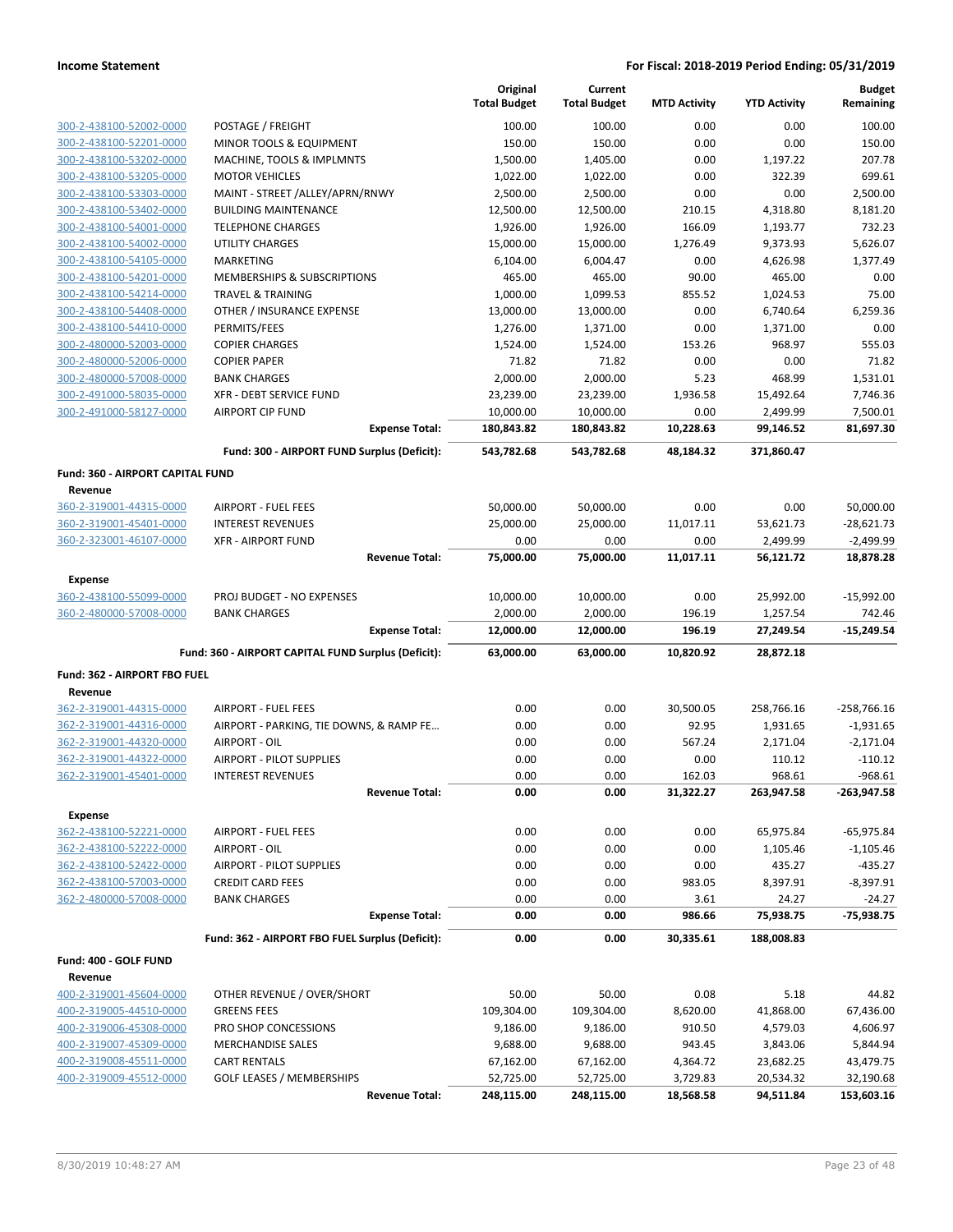|                                                    |                                                        | Original<br><b>Total Budget</b> | Current<br><b>Total Budget</b> | <b>MTD Activity</b> | <b>YTD Activity</b> | <b>Budget</b><br>Remaining |
|----------------------------------------------------|--------------------------------------------------------|---------------------------------|--------------------------------|---------------------|---------------------|----------------------------|
| <b>Expense</b>                                     |                                                        |                                 |                                |                     |                     |                            |
| 400-2-451250-51001-0000                            | <b>REGULAR SALARIES</b>                                | 108,334.00                      | 110,334.00                     | 8,439.18            | 71,253.74           | 39,080.26                  |
| 400-2-451250-51020-0000                            | <b>OVERTIME</b>                                        | 5,183.00                        | 5,183.00                       | 400.83              | 1,813.33            | 3,369.67                   |
| 400-2-451250-51021-0000                            | LONGEVITY                                              | 6,122.00                        | 6,122.00                       | 0.00                | 6,074.00            | 48.00                      |
| 400-2-451250-51101-0000                            | <b>CERTIFICATION PAY</b>                               | 600.00                          | 600.00                         | 46.16               | 415.44              | 184.56                     |
| 400-2-451250-51117-0000                            | <b>CELL PHONE ALLOWANCE</b>                            | 696.00                          | 696.00                         | 53.54               | 481.86              | 214.14                     |
| 400-2-451250-51201-0000                            | <b>FICA</b>                                            | 7,498.00                        | 7,498.00                       | 547.61              | 4,852.96            | 2,645.04                   |
| 400-2-451250-51202-0000                            | MEDICARE                                               | 1,754.00                        | 1,754.00                       | 128.07              | 1,134.95            | 619.05                     |
| 400-2-451250-51203-0000                            | <b>HEALTH INSURANCE</b>                                | 10,725.00                       | 10,725.00                      | 893.75              | 7,150.00            | 3.575.00                   |
| 400-2-451250-51204-0000                            | <b>WORKERS COMPENSATION</b>                            | 3,471.00                        | 3,471.00                       | 289.25              | 2,314.00            | 1,157.00                   |
| 400-2-451250-51205-0000                            | STATE UNEMPLOYMENT                                     | 386.00                          | 386.00                         | 3.78                | $-17.68$            | 403.68                     |
| 400-2-451250-51301-0000                            | <b>TMRS</b>                                            | 10,892.00                       | 10,892.00                      | 793.86              | 7,609.82            | 3,282.18                   |
| 400-2-451250-52001-0000                            | <b>OFFICE SUPPLIES</b>                                 | 450.00                          | 450.00                         | 14.97               | 161.63              | 288.37                     |
| 400-2-451250-52101-0000                            | <b>JANITORIAL SUPPLIES</b>                             | 600.00                          | 600.00                         | 54.00               | 143.22              | 456.78                     |
| 400-2-451250-52104-0000                            | <b>WEARING APPAREL</b>                                 | 500.00                          | 500.00                         | 0.00                | 389.90              | 110.10                     |
| 400-2-451250-52107-0000                            | <b>BOTANICAL SUPPLIES</b><br>MINOR TOOLS & EQUIPMENT   | 8,600.00                        | 6,600.00                       | 0.00                | 2,706.19            | 3,893.81                   |
| 400-2-451250-52201-0000<br>400-2-451250-52203-0000 | <b>MOTOR VEHICLE FUEL</b>                              | 600.00                          | 600.00                         | 199.00<br>222.33    | 346.58<br>647.93    | 253.42<br>1,452.07         |
| 400-2-451250-52401-0000                            | RECREATIONAL SUPPLIES                                  | 2,100.00<br>500.00              | 2,100.00<br>500.00             | 0.00                | 274.00              | 226.00                     |
| 400-2-451250-52403-0000                            | <b>RESALE ITEMS</b>                                    | 15,000.00                       | 15,000.00                      | 3,309.44            | 8,428.04            | 6,571.96                   |
| 400-2-451250-52404-0000                            | RESALE ITEMS - PRO SHOP                                | 0.00                            | 0.00                           | 0.00                | 2,883.00            | $-2,883.00$                |
| 400-2-451250-53202-0000                            | MACHINE, TOOLS & IMPLMNTS                              | 6,000.00                        | 6,000.00                       | 838.63              | 1,740.08            | 4,259.92                   |
| 400-2-451250-53205-0000                            | <b>MOTOR VEHICLES</b>                                  | 400.00                          | 400.00                         | 34.98               | 34.98               | 365.02                     |
| 400-2-451250-53307-0000                            | <b>IRRIGATION</b>                                      | 1,500.00                        | 1,500.00                       | 0.00                | 0.00                | 1,500.00                   |
| 400-2-451250-53402-0000                            | <b>BUILDING MAINTENANCE</b>                            | 1,450.00                        | 1,450.00                       | 0.00                | 858.89              | 591.11                     |
| 400-2-451250-54001-0000                            | <b>TELEPHONE CHARGES</b>                               | 722.00                          | 722.00                         | 63.93               | 455.38              | 266.62                     |
| 400-2-451250-54002-0000                            | <b>UTILITY CHARGES</b>                                 | 11,000.00                       | 11,000.00                      | 969.93              | 7,084.51            | 3,915.49                   |
| 400-2-451250-54201-0000                            | MEMBERSHIPS & SUBSCRIPTIONS                            | 785.00                          | 785.00                         | 0.00                | 195.00              | 590.00                     |
| 400-2-451250-54214-0000                            | <b>TRAVEL &amp; TRAINING</b>                           | 2,100.00                        | 2,100.00                       | 0.00                | 0.00                | 2,100.00                   |
| 400-2-451250-54226-0000                            | <b>INSURANCE EXPENSE</b>                               | 500.00                          | 500.00                         | 0.00                | 2,680.94            | $-2,180.94$                |
| 400-2-451250-54909-0000                            | <b>GOLF CART LEASE EXPENSE</b>                         | 31,000.00                       | 31,000.00                      | 2,250.00            | 15,949.32           | 15,050.68                  |
| 400-2-480000-52003-0000                            | <b>COPIER CHARGES</b>                                  | 1,525.00                        | 1,525.00                       | 126.47              | 885.29              | 639.71                     |
| 400-2-480000-57008-0000                            | <b>BANK CHARGES</b>                                    | 3,500.00                        | 3,500.00                       | 343.83              | 1,590.38            | 1,909.62                   |
|                                                    | <b>Expense Total:</b>                                  | 244,493.00                      | 244,493.00                     | 20,023.54           | 150,537.68          | 93,955.32                  |
|                                                    | Fund: 400 - GOLF FUND Surplus (Deficit):               | 3,622.00                        | 3,622.00                       | $-1,454.96$         | -56,025.84          |                            |
| <b>Fund: 500 - SANITATION FUND</b>                 |                                                        |                                 |                                |                     |                     |                            |
| Revenue                                            |                                                        |                                 |                                |                     |                     |                            |
| 500-2-318001-44314-0000                            | <b>LATE CHARGES</b>                                    | 87,677.00                       | 87,677.00                      | 12,019.28           | 81,834.47           | 5,842.53                   |
| 500-2-319001-45401-0000                            | <b>INTEREST REVENUES</b>                               | 6,897.00                        | 6,897.00                       | 2,641.84            | 28,845.39           | $-21,948.39$               |
| 500-2-319020-44313-0000                            | <b>FUEL SURCHARGE</b>                                  | 86,073.00                       | 86,073.00                      | 6,512.15            | 54,068.77           | 32,004.23                  |
| 500-2-319020-45107-0000                            | <b>COLLECTION CHARGES</b>                              | 4,692,306.00                    | 4,692,306.00                   | 354,142.46          | 2,915,755.51        | 1,776,550.49               |
| 500-2-319021-45108-0000                            | <b>DISPOSAL CHARGES</b>                                | 0.00                            | 0.00                           | 34,275.13           | 282,325.84          | $-282,325.84$              |
| 500-2-319021-45109-0000                            | RECYCLING CHARGES                                      | 278,880.00                      | 278,880.00                     | 0.00                | 0.00                | 278,880.00                 |
| 500-2-319022-45612-0000                            | REG HH HAZ WASTE COL CTR                               | 12,103.00                       | 12,103.00                      | 0.00                | 15,840.35           | $-3,737.35$                |
| 500-2-324001-46612-0000                            | CA - SANITATION FD COL & FUEL<br><b>Revenue Total:</b> | 210,696.68<br>5,374,632.68      | 210,696.68                     | 15,027.28           | 125,770.90          | 84,925.78                  |
|                                                    |                                                        |                                 | 5,374,632.68                   | 424,618.14          | 3,504,441.23        | 1,870,191.45               |
| <b>Expense</b>                                     |                                                        |                                 |                                |                     |                     |                            |
| 500-2-432300-54412-0000                            | <b>COLLECTION CHARGES</b>                              | 4,369,510.00                    | 4,369,510.00                   | 365,795.20          | 2,880,305.54        | 1,489,204.46               |
| 500-2-432400-54403-0000                            | <b>DISPOSAL CHARGES</b>                                | 0.00                            | 0.00                           | 0.00                | 180.84              | $-180.84$                  |
| 500-2-432500-51401-0000                            | <b>CONTRA - SALARIES</b>                               | 8,000.00                        | 8,000.00                       | 0.00                | 0.00                | 8,000.00                   |
| 500-2-432500-54002-0000                            | UTILITY CHARGES                                        | 2,371.00                        | 2,371.00                       | 192.95              | 1,541.42            | 829.58                     |
| 500-2-432500-54403-0000                            | <b>DISPOSAL CHARGES</b>                                | 20,000.00                       | 20,000.00                      | 0.00                | 11,327.08           | 8,672.92                   |
| 500-2-442200-51001-0000                            | <b>REGULAR SALARIES</b>                                | 146,211.00                      | 146,211.00                     | 9,551.66            | 85,716.09           | 60,494.91                  |
| 500-2-442200-51020-0000                            | <b>OVERTIME</b>                                        | 0.00                            | 0.00                           | 0.00                | 5.73                | $-5.73$                    |
| 500-2-442200-51021-0000                            | LONGEVITY                                              | 2,714.00                        | 2,714.00                       | 0.00                | 2,264.00            | 450.00                     |
| 500-2-442200-51101-0000                            | <b>CERTIFICATION PAY</b>                               | 1,200.00                        | 1,200.00                       | 92.30               | 830.70              | 369.30                     |
| 500-2-442200-51117-0000<br>500-2-442200-51201-0000 | CELL PHONE ALLOWANCE<br><b>FICA</b>                    | 600.00<br>9,345.00              | 600.00<br>9,345.00             | 0.00<br>597.70      | 23.08<br>5,504.70   | 576.92<br>3,840.30         |
|                                                    |                                                        |                                 |                                |                     |                     |                            |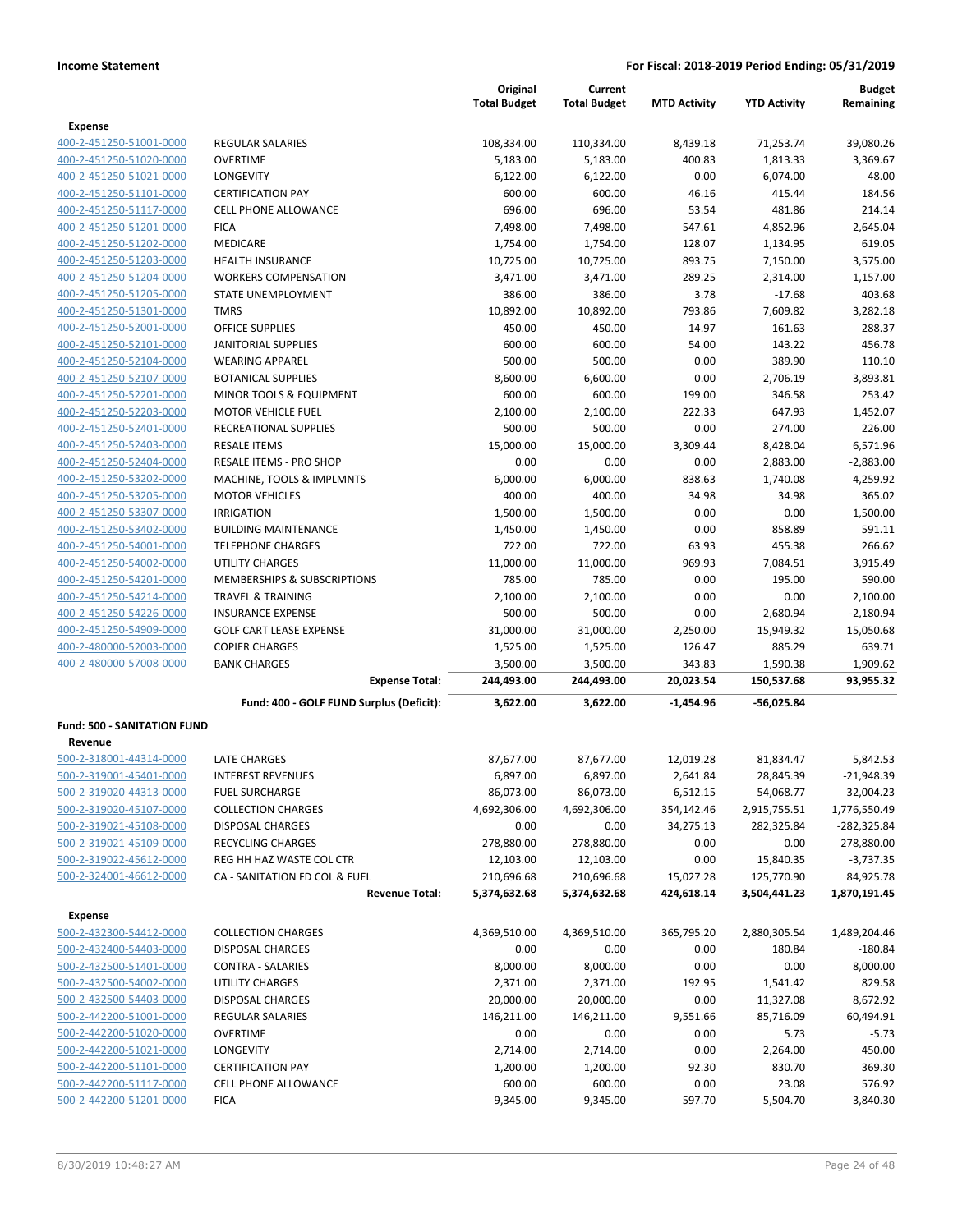|                                  |                                                    | Original<br><b>Total Budget</b> | Current<br><b>Total Budget</b> | <b>MTD Activity</b>   | <b>YTD Activity</b>    | <b>Budget</b><br>Remaining |
|----------------------------------|----------------------------------------------------|---------------------------------|--------------------------------|-----------------------|------------------------|----------------------------|
| 500-2-442200-51202-0000          | <b>MEDICARE</b>                                    | 2,186.00                        | 2,186.00                       | 139.79                | 1,287.41               | 898.59                     |
| 500-2-442200-51203-0000          | <b>HEALTH INSURANCE</b>                            | 10,725.00                       | 10,725.00                      | 893.75                | 7,150.00               | 3,575.00                   |
| 500-2-442200-51204-0000          | <b>WORKERS COMPENSATION</b>                        | 3,858.00                        | 3,858.00                       | 321.50                | 2,572.00               | 1,286.00                   |
| 500-2-442200-51205-0000          | <b>STATE UNEMPLOYMENT</b>                          | 549.00                          | 549.00                         | 5.79                  | $-66.21$               | 615.21                     |
| 500-2-442200-51301-0000          | <b>TMRS</b>                                        | 16,881.00                       | 16,881.00                      | 1,066.59              | 10,022.42              | 6,858.58                   |
| 500-2-442200-52203-0000          | <b>MOTOR VEHICLE FUEL</b>                          | 2,929.00                        | 2,929.00                       | 302.56                | 1,490.35               | 1,438.65                   |
| 500-2-442200-53202-0000          | MACHINE, TOOLS & IMPLMNTS                          | 6,200.00                        | 6,200.00                       | 469.29                | 2,496.89               | 3,703.11                   |
| 500-2-442200-53205-0000          | <b>MOTOR VEHICLES</b>                              | 1,205.00                        | 1,205.00                       | 94.00                 | 608.02                 | 596.98                     |
| 500-2-442200-55201-0000          | <b>EQUIPMENT PURCHASES</b>                         | 500.00                          | 500.00                         | 0.00                  | 76.94                  | 423.06                     |
| 500-2-480000-54413-0000          | <b>BULK WASTE PICK-UP</b>                          | 75,000.00                       | 75,000.00                      | 13,475.00             | 13,475.00              | 61,525.00                  |
| 500-2-480000-54901-0000          | <b>RENTALS / LEASES</b>                            | 32,250.00                       | 32,250.00                      | 0.00                  | 32,249.19              | 0.81                       |
| 500-2-480000-57007-0000          | <b>COMMUNITY SERVICES</b>                          | 42,020.00                       | 42,020.00                      | 500.00                | 9,277.40               | 32,742.60                  |
| 500-2-480000-57008-0000          | <b>BANK CHARGES</b>                                | 10,000.00                       | 10,000.00                      | 1,854.24              | 8,198.20               | 1,801.80                   |
| 500-2-491000-58001-0000          | <b>XFR - GENERAL FUND</b>                          | 316,045.02                      | 316,045.02                     | 22,540.91             | 188,656.32             | 127,388.70                 |
| 500-2-495000-58501-0000          | CA - GENERAL FUND                                  | 41,607.00                       | 41,607.00                      | 3,467.25              | 27,738.00              | 13,869.00                  |
| 500-2-495000-58701-0000          | CA - CENTRAL SERVICE FUND                          | 5,187.00                        | 5,187.00                       | 432.25                | 3,458.00               | 1,729.00                   |
| 500-2-495000-58710-0000          | CA - INSURANCE FUND                                | 3,374.00                        | 3,374.00                       | 281.17                | 2,249.36               | 1,124.64                   |
| 500-2-495000-58720-0000          | CA - MIS FUN                                       | 6,843.00                        | 6,843.00                       | 570.25                | 4,562.00               | 2,281.00                   |
| 500-2-495000-58900-0000          | <b>CA - ELECTRIC FUND</b>                          | 104,268.00                      | 104,268.00                     | 8,689.00              | 69,512.00              | 34,756.00                  |
|                                  | <b>Expense Total:</b>                              | 5,241,578.02                    | 5,241,578.02                   | 431,333.15            | 3,372,712.47           | 1,868,865.55               |
|                                  | Fund: 500 - SANITATION FUND Surplus (Deficit):     | 133,054.66                      | 133,054.66                     | $-6,715.01$           | 131,728.76             |                            |
| Fund: 601 - CENTRAL SERVICE FUND |                                                    |                                 |                                |                       |                        |                            |
| Revenue                          |                                                    |                                 |                                |                       |                        |                            |
| 601-2-324001-46501-0000          | CA - GENERAL FUND                                  | 571,310.00                      | 571,310.00                     | 47,609.17             | 380,873.36             | 190,436.64                 |
| 601-2-324001-46506-0000          | CA - RECREATION FUND                               | 611.00                          | 611.00                         | 50.92                 | 407.36                 | 203.64                     |
| 601-2-324001-46509-0000          | CA - VENUE MGMT FUND                               | 564.00                          | 564.00                         | 0.00                  | 329.00                 | 235.00                     |
| 601-2-324001-46611-0000          | <b>CA - UTILITY FUND</b>                           | 194,904.00                      | 194,904.00                     | 16,242.00             | 129,936.00             | 64,968.00                  |
| 601-2-324001-46614-0000          | CA - SANITATION FUND COLLECTION                    | 5,187.00                        | 5,187.00                       | 432.25                | 3,458.00               | 1,729.00                   |
| 601-2-324009-46901-0000          | <b>CA - ELECTRIC UTILITY</b>                       | 78,024.00                       | 78,024.00                      | 6,502.00              | 52,016.00              | 26,008.00                  |
| 601-2-324009-46906-0000          | <b>CA - CABLE UTILITY</b><br><b>Revenue Total:</b> | 14,767.00<br>865,367.00         | 14,767.00<br>865,367.00        | 1,230.58<br>72,066.92 | 9,844.64<br>576,864.36 | 4,922.36<br>288,502.64     |
| <b>Expense</b>                   |                                                    |                                 |                                |                       |                        |                            |
| 601-2-461100-51001-0000          | <b>REGULAR SALARIES</b>                            | 246,199.00                      | 246,199.00                     | 18,128.95             | 162,932.75             | 83,266.25                  |
| 601-2-461100-51020-0000          | <b>OVERTIME</b>                                    | 8,000.00                        | 8,000.00                       | 1,389.51              | 7,559.65               | 440.35                     |
| 601-2-461100-51021-0000          | <b>LONGEVITY</b>                                   | 5,512.00                        | 5,512.00                       | 0.00                  | 4,768.00               | 744.00                     |
| 601-2-461100-51101-0000          | <b>CERTIFICATION PAY</b>                           | 1,200.00                        | 1,200.00                       | 92.32                 | 830.88                 | 369.12                     |
| 601-2-461100-51117-0000          | <b>CELL PHONE ALLOWANCE</b>                        | 432.00                          | 432.00                         | 33.22                 | 298.98                 | 133.02                     |
| 601-2-461100-51201-0000          | <b>FICA</b>                                        | 16,328.00                       | 16,328.00                      | 1,175.35              | 10,385.52              | 5,942.48                   |
| 601-2-461100-51202-0000          | MEDICARE                                           | 3,819.00                        | 3,819.00                       | 274.89                | 2,428.90               | 1,390.10                   |
| 601-2-461100-51203-0000          | <b>HEALTH INSURANCE</b>                            | 80,438.00                       | 80,438.00                      | 6,703.17              | 53,625.36              | 26,812.64                  |
| 601-2-461100-51204-0000          | <b>WORKERS COMPENSATION</b>                        | 8,396.00                        | 8,396.00                       | 699.67                | 5,597.36               | 2,798.64                   |
| 601-2-461100-51205-0000          | STATE UNEMPLOYMENT                                 | 652.00                          | 652.00                         | 2.24                  | 93.84                  | 558.16                     |
| 601-2-461100-51301-0000          | TMRS                                               | 26,745.00                       | 26,745.00                      | 2,043.40              | 18,758.42              | 7,986.58                   |
| 601-2-461100-51401-0000          | <b>CONTRA - SALARIES</b>                           | $-15,000.00$                    | -15,000.00                     | $-826.94$             | $-2,958.34$            | $-12,041.66$               |
| 601-2-461100-52001-0000          | OFFICE SUPPLIES                                    | 200.00                          | 200.00                         | 0.00                  | 36.25                  | 163.75                     |
| 601-2-461100-52002-0000          | POSTAGE / FREIGHT                                  | 20.00                           | 20.00                          | 0.00                  | 0.00                   | 20.00                      |
| 601-2-461100-52101-0000          | JANITORIAL/CLEANING                                | 15,000.00                       | 15,000.00                      | 1,283.23              | 7,698.96               | 7,301.04                   |
| 601-2-461100-52104-0000          | <b>WEARING APPAREL</b>                             | 4,200.00                        | 4,200.00                       | 1,436.88              | 4,275.08               | $-75.08$                   |
| 601-2-461100-52201-0000          | MINOR TOOLS & EQUIPMENT                            | 1,500.00                        | 1,500.00                       | 0.00                  | 1,071.97               | 428.03                     |
| 601-2-461100-52203-0000          | <b>MOTOR VEHICLE FUEL</b>                          | 2,400.00                        | 2,400.00                       | 339.32                | 1,808.31               | 591.69                     |
| 601-2-461100-53201-0000          | FURNITURE & OFFICE EQUIPMENT                       | 500.00                          | 500.00                         | 0.00                  | 0.00                   | 500.00                     |
| 601-2-461100-53205-0000          | <b>MOTOR VEHICLES</b>                              | 1,016.00                        | 1,016.00                       | 265.96                | 797.94                 | 218.06                     |
| 601-2-461100-53302-0000          | <b>WALKS &amp; PARKING LOTS</b>                    | 2,500.00                        | 2,500.00                       | 57.80                 | 716.16                 | 1,783.84                   |
| 601-2-461100-53406-0000          | <b>CITY HALL</b>                                   | 28,000.00                       | 28,000.00                      | 2,115.55              | 25,892.62              | 2,107.38                   |
| 601-2-461100-53407-0000          | ANIMAL SHELTER                                     | 4,000.00                        | 4,000.00                       | 268.75                | 3,066.49               | 933.51                     |
| 601-2-461100-53408-0000          | <b>FLEET MAINTENANCE</b>                           | 5,000.00                        | 5,000.00                       | 0.00                  | 130.00                 | 4,870.00                   |
| 601-2-461100-53501-0000          | POLICE & COURTS BLDG                               | 26,000.00                       | 26,000.00                      | 3,979.89              | 43,180.98              | $-17,180.98$               |
| 601-2-461100-53503-0000          | FIRE ADMINISTRATION                                | 500.00                          | 500.00                         | 34.95                 | 637.24                 | $-137.24$                  |
|                                  |                                                    |                                 |                                |                       |                        |                            |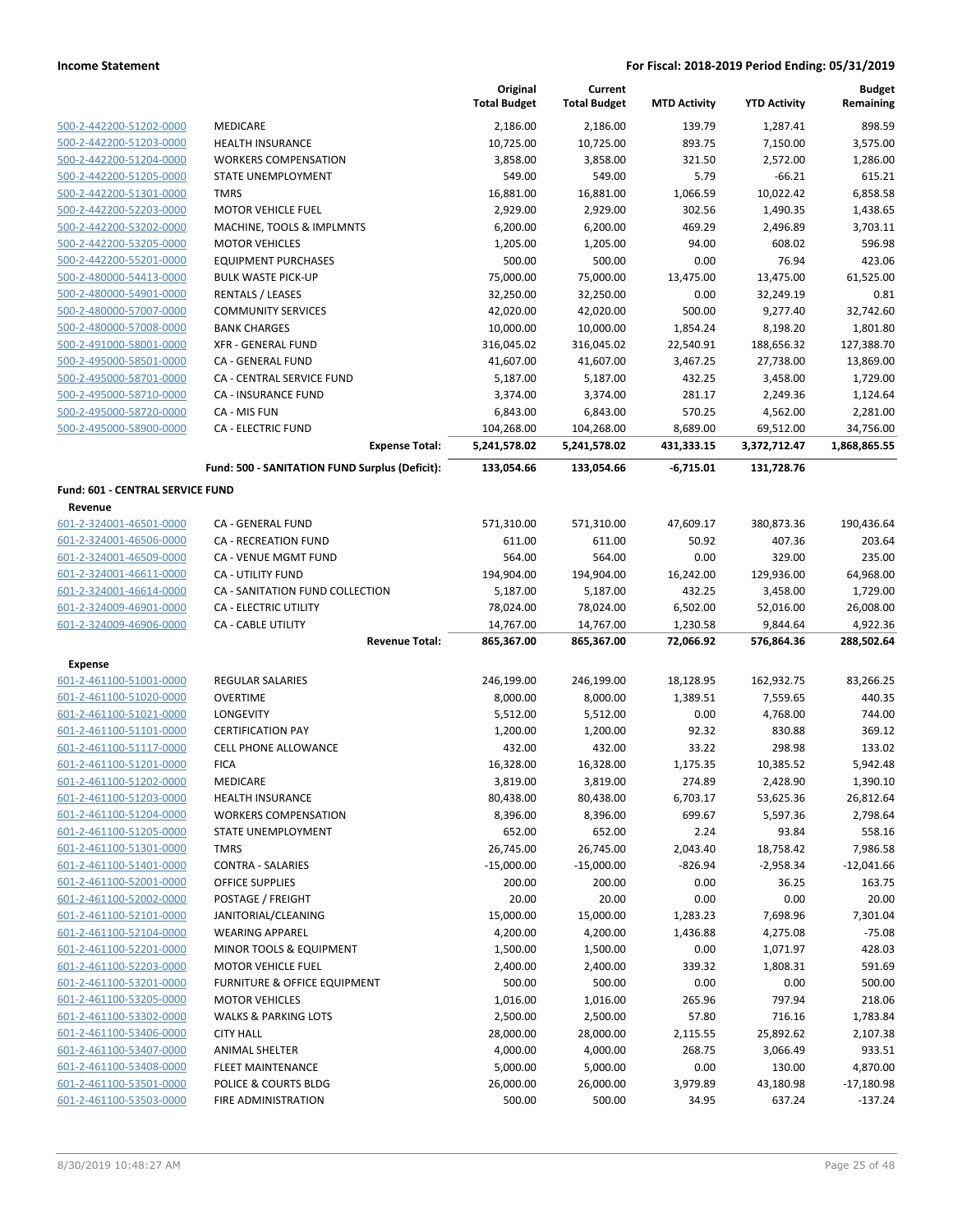| 601-2-461100-53504-0000         |
|---------------------------------|
| 601-2-461100-53505-0000         |
| 601-2-461100-53506-0000         |
| 601-2-461100-53507-0000         |
| 601-2-461100-53601-0000         |
| 601-2-461100-53602-0000         |
| 601-2-461100-53603-0000         |
| 601-2-461100-53701-0000         |
| 601-2-461100-53703-0000         |
| 601-2-461100-53706-0000         |
| 601-2-461100-54001-0000         |
| 601-2-461100-54002-0000         |
| 601-2-461100-54112-0000         |
| 601-2-461200-51001-0000         |
| 601-2-461200-51020-0000         |
| 601-2-461200-51021-0000         |
| 601-2-461200-51101-0000         |
| 601-2-461200-51117-0000         |
| 601-2-461200-51201-0000         |
| 601-2-461200-51202-0000         |
| 601-2-461200-51203-0000         |
| 601-2-461200-51204-0000         |
| 601-2-461200-51205-0000         |
| 601-2-461200-51301-0000         |
| -2-461200-52001-0000<br>$601 -$ |
| 601-2-461200-52002-0000         |
| 601-2-461200-52104-0000         |
| 601-2-461200-52106-0000         |
| 601-2-461200-52201-0000         |
| 601-2-461200-52202-0000         |
| 601-2-461200-52203-0000         |
| 601-2-461200-53202-0000         |
| 601-2-461200-53205-0000         |
| 601-2-461200-53402-0000         |
| 601-2-461200-54001-0000         |
| 601-2-461200-54002-0000         |
| 601-2-461200-54201-0000         |
| 601-2-461200-54214-0000         |
| 601-2-480000-52006-0000         |
| 601-2-480000-57004-0000         |

|                                                    |                                                     | Original<br><b>Total Budget</b> | Current<br><b>Total Budget</b> | <b>MTD Activity</b> | <b>YTD Activity</b>  | <b>Budget</b><br>Remaining |
|----------------------------------------------------|-----------------------------------------------------|---------------------------------|--------------------------------|---------------------|----------------------|----------------------------|
| 601-2-461100-53504-0000                            | FIRE STATION 1                                      | 500.00                          | 500.00                         | 34.95               | 690.58               | $-190.58$                  |
| 601-2-461100-53505-0000                            | <b>FIRE STATION 2</b>                               | 2,500.00                        | 2,500.00                       | 98.94               | 2,773.07             | $-273.07$                  |
| 601-2-461100-53506-0000                            | <b>FIRE STATION 3</b>                               | 2,500.00                        | 2,500.00                       | 92.75               | 5,176.84             | $-2,676.84$                |
| 601-2-461100-53507-0000                            | <b>FIRE STATION 4</b>                               | 2,500.00                        | 2,500.00                       | 34.95               | 701.60               | 1,798.40                   |
| 601-2-461100-53601-0000                            | <b>ANNEX</b>                                        | 2,000.00                        | 2,000.00                       | 103.95              | 804.97               | 1,195.03                   |
| 601-2-461100-53602-0000                            | SERVICE CENTER                                      | 0.00                            | 0.00                           | 34.95               | 1,689.98             | $-1,689.98$                |
| 601-2-461100-53603-0000                            | WATER TREATMENT BLDG                                | 0.00                            | 0.00                           | 0.00                | 25.74                | $-25.74$                   |
| 601-2-461100-53701-0000                            | <b>LIBRARY</b>                                      | 5,000.00                        | 5,000.00                       | 896.03              | 7,917.23             | $-2,917.23$                |
| 601-2-461100-53703-0000                            | REECY DAVIS REC CENTER                              | 12,000.00                       | 12,000.00                      | 2,550.36            | 10,630.53            | 1,369.47                   |
| 601-2-461100-53706-0000                            | SPORTSPARK                                          | 1,200.00                        | 1,200.00                       | 117.80              | 4,121.69             | $-2,921.69$                |
| 601-2-461100-54001-0000                            | <b>TELEPHONE CHARGES</b>                            | 4,134.00                        | 4,134.00                       | 458.96              | 2,912.35             | 1,221.65                   |
| 601-2-461100-54002-0000                            | UTILITY CHARGES                                     | 107,425.00                      | 107,425.00                     | 6,617.13            | 68,043.14            | 39,381.86                  |
| 601-2-461100-54112-0000                            | <b>ALARM MONITOR SERVICE</b>                        | 3,000.00                        | 3,000.00                       | 0.00                | 0.00                 | 3,000.00                   |
| 601-2-461200-51001-0000                            | <b>REGULAR SALARIES</b>                             | 146,751.00                      | 146,751.00                     | 10,574.90           | 93,290.52            | 53,460.48                  |
| 601-2-461200-51020-0000                            | <b>OVERTIME</b>                                     | 6,106.00                        | 6,106.00                       | 1,566.21            | 7,198.37             | $-1,092.37$                |
| 601-2-461200-51021-0000                            | LONGEVITY                                           | 2,170.00                        | 2,170.00                       | 0.00                | 2,128.00             | 42.00                      |
| 601-2-461200-51101-0000                            | <b>CERTIFICATION PAY</b>                            | 2,400.00                        | 2,400.00                       | 138.48              | 1,430.92             | 969.08                     |
| 601-2-461200-51117-0000                            | <b>CELL PHONE ALLOWANCE</b>                         | 1,380.00                        | 1,380.00                       | 152.30              | 1,093.74             | 286.26                     |
| 601-2-461200-51201-0000<br>601-2-461200-51202-0000 | <b>FICA</b><br>MEDICARE                             | 9,846.00<br>2,303.00            | 9,846.00<br>2,303.00           | 739.11<br>172.86    | 6,108.13<br>1,428.51 | 3,737.87<br>874.49         |
| 601-2-461200-51203-0000                            | <b>HEALTH INSURANCE</b>                             | 42,900.00                       | 42,900.00                      | 3,575.00            | 28,600.00            | 14,300.00                  |
| 601-2-461200-51204-0000                            | <b>WORKERS COMPENSATION</b>                         | 7,637.00                        | 7,637.00                       | 636.42              | 5,091.36             | 2,545.64                   |
| 601-2-461200-51205-0000                            | <b>STATE UNEMPLOYMENT</b>                           | 275.00                          | 275.00                         | 0.00                | 113.06               | 161.94                     |
| 601-2-461200-51301-0000                            | <b>TMRS</b>                                         | 17,786.00                       | 17,786.00                      | 1,374.97            | 11,860.93            | 5,925.07                   |
| 601-2-461200-52001-0000                            | OFFICE SUPPLIES                                     | 100.00                          | 100.00                         | 0.00                | 0.00                 | 100.00                     |
| 601-2-461200-52002-0000                            | POSTAGE / FREIGHT                                   | 50.00                           | 50.00                          | 0.00                | 0.00                 | 50.00                      |
| 601-2-461200-52104-0000                            | <b>WEARING APPAREL</b>                              | 3,000.00                        | 3,000.00                       | 770.51              | 3,222.99             | $-222.99$                  |
| 601-2-461200-52106-0000                            | <b>CHEMICAL SUPPLIES</b>                            | 500.00                          | 500.00                         | 0.00                | 0.00                 | 500.00                     |
| 601-2-461200-52201-0000                            | MINOR TOOLS & EQUIPMENT                             | 7,000.00                        | 7,000.00                       | 32.95               | 1,791.46             | 5,208.54                   |
| 601-2-461200-52202-0000                            | MECHANICAL SUPPLIES                                 | 10,000.00                       | 10,000.00                      | 1,699.49            | 8,151.41             | 1,848.59                   |
| 601-2-461200-52203-0000                            | <b>MOTOR VEHICLE FUEL</b>                           | 4,475.00                        | 4,475.00                       | 547.21              | 2,805.88             | 1,669.12                   |
| 601-2-461200-53202-0000                            | MACHINE, TOOLS & IMPLMNTS                           | 4,500.00                        | 4,500.00                       | 0.00                | 206.00               | 4,294.00                   |
| 601-2-461200-53205-0000                            | <b>MOTOR VEHICLES</b>                               | 2,300.00                        | 2,300.00                       | 0.00                | 332.63               | 1,967.37                   |
| 601-2-461200-53402-0000                            | <b>BUILDING MAINTENANCE</b>                         | 500.00                          | 500.00                         | 0.00                | 0.00                 | 500.00                     |
| 601-2-461200-54001-0000                            | <b>TELEPHONE CHARGES</b>                            | 1,447.00                        | 1,447.00                       | 129.98              | 948.45               | 498.55                     |
| 601-2-461200-54002-0000                            | UTILITY CHARGES                                     | 15,605.00                       | 15,605.00                      | 771.66              | 8,231.33             | 7,373.67                   |
| 601-2-461200-54201-0000                            | MEMBERSHIPS & SUBSCRIPTIONS                         | 1,500.00                        | 1,500.00                       | 0.00                | 0.00                 | 1,500.00                   |
| 601-2-461200-54214-0000                            | <b>TRAVEL &amp; TRAINING</b>                        | 4,000.00                        | 4,000.00                       | 0.00                | 181.87               | 3,818.13                   |
| 601-2-480000-52006-0000                            | <b>COPIER PAPER</b>                                 | 100.00                          | 100.00                         | 0.00                | 138.51               | $-38.51$                   |
| 601-2-480000-57004-0000                            | INVENTORY LOSS/GAIN                                 | 0.00                            | 0.00                           | $-1,445.20$         | $-6,356.90$          | 6,356.90                   |
|                                                    | <b>Expense Total:</b>                               | 910,947.00                      | 910,947.00                     | 71,975.73           | 637,118.21           | 273,828.79                 |
|                                                    | Fund: 601 - CENTRAL SERVICE FUND Surplus (Deficit): | $-45,580.00$                    | $-45,580.00$                   | 91.19               | $-60,253.85$         |                            |
| Fund: 602 - INSURANCE FUND                         |                                                     |                                 |                                |                     |                      |                            |
| Revenue                                            |                                                     |                                 |                                |                     |                      |                            |
| 602-2-319001-43211-0000                            | PRIOR YEAR INS REIMB                                | 5,000.00                        | 5,000.00                       | 0.00                | 4,168.00             | 832.00                     |
| 602-2-319001-45401-0000                            | <b>INTEREST REVENUES</b>                            | 0.00                            | 0.00                           | 407.52              | 5,485.17             | $-5,485.17$                |
| 602-2-322001-43201-0000                            | <b>EMPLOYEE PORTION</b>                             | 485,000.00                      | 485,000.00                     | 23,612.49           | 363,418.09           | 121,581.91                 |
| 602-2-322001-43202-0000                            | <b>CITY PORTION-HEALTH</b>                          | 2,700,757.00                    | 2,700,757.00                   | 233,768.03          | 1,869,649.87         | 831,107.13                 |
| 602-2-322001-43203-0000                            | <b>CITY PORTION-WORK COMP</b>                       | 308,551.00                      | 308,551.00                     | 29,366.88           | 234,935.12           | 73,615.88                  |
| 602-2-322001-43204-0000                            | <b>CITY PORTION-TWC FUTA</b>                        | 231.00                          | 231.00                         | 19.26               | 154.08               | 76.92                      |
| 602-2-322001-43205-0000                            | <b>GEUS EMPLOYEE PORTION</b>                        | 312,923.00                      | 312,923.00                     | 11,230.99           | 181,670.76           | 131,252.24                 |
| 602-2-322001-43206-0000                            | <b>GEUS PORTION-HEALTH</b>                          | 1,372,806.00                    | 1,372,806.00                   | 118,621.99          | 948,975.92           | 423,830.08                 |
| 602-2-322001-43207-0000                            | <b>GEUS PORTION-WORK COMP</b>                       | 79,005.00                       | 79,005.00                      | 10,690.35           | 85,522.90            | $-6,517.90$                |
| 602-2-322001-48610-0000                            | OTHER REV / CITY EMPL-DEPENDENT CARE                | 24,000.00                       | 24,000.00                      | 2,120.36            | 16,389.13            | 7,610.87                   |
| 602-2-324001-46501-0000                            | CA - GENERAL FUND                                   | 154,045.00                      | 154,045.00                     | 12,837.08           | 102,696.64           | 51,348.36                  |
| 602-2-324001-46506-0000                            | CA - RECREATION FUND                                | 229.00                          | 229.00                         | 19.08               | 152.64               | 76.36                      |
| 602-2-324001-46509-0000                            | CA - VENUE MGMT FUND                                | 233.00                          | 233.00                         | 19.42               | 155.36               | 77.64                      |
| 602-2-324001-46611-0000                            | CA - UTILITY FUND                                   | 88,697.00                       | 88,697.00                      | 7,391.42            | 59,131.36            | 29,565.64                  |
| 602-2-324001-46614-0000                            | CA - SANITATION FUND COLLECTION                     | 3,374.00                        | 3,374.00                       | 281.17              | 2,249.36             | 1,124.64                   |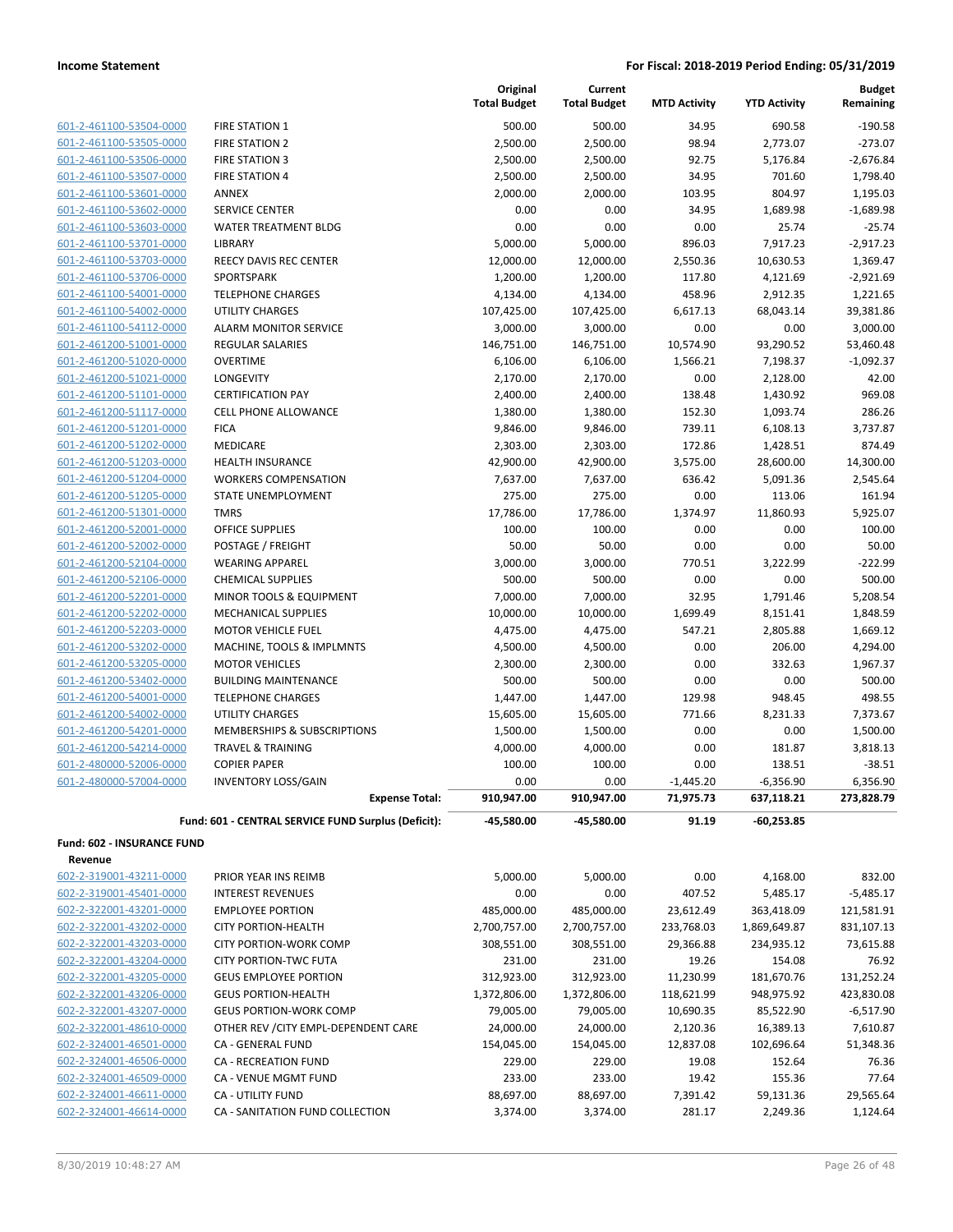|                         |                                               | Original<br><b>Total Budget</b> | Current<br><b>Total Budget</b> | <b>MTD Activity</b> | <b>YTD Activity</b> | <b>Budget</b><br>Remaining |
|-------------------------|-----------------------------------------------|---------------------------------|--------------------------------|---------------------|---------------------|----------------------------|
| 602-2-324009-46612-0000 | <b>CA - ELECTRIC UTILITY</b>                  | 23,955.00                       | 23,955.00                      | 1,996.25            | 15,970.00           | 7,985.00                   |
| 602-2-324009-46613-0000 | <b>CA - CABLE UTILITY</b>                     | 4,843.00                        | 4,843.00                       | 403.58              | 3,228.67            | 1,614.33                   |
|                         | <b>Revenue Total:</b>                         | 5,563,649.00                    | 5,563,649.00                   | 452,785.87          | 3,893,953.07        | 1,669,695.93               |
| <b>Expense</b>          |                                               |                                 |                                |                     |                     |                            |
| 602-2-462100-54101-0000 | PROFESSIONAL SERVICES                         | 25,000.00                       | 25,000.00                      | 5,569.00            | 27,940.25           | $-2,940.25$                |
| 602-2-462100-54801-0000 | <b>WELLNESS PROGRAM</b>                       | 10,000.00                       | 10,000.00                      | 0.00                | 8,085.00            | 1,915.00                   |
| 602-2-462100-54809-0000 | HEALTH AND DENTAL / PREMIUMS                  | 4,328,596.00                    | 4,328,596.00                   | 710,828.40          | 3,134,979.75        | 1,193,616.25               |
| 602-2-462100-54810-0000 | RETIREE INSURANCE PREMIUM                     | 100,000.00                      | 100,000.00                     | 2,092.00            | 19,334.71           | 80,665.29                  |
| 602-2-462100-54812-0000 | LONG TERM DISABILITY                          | 55,000.00                       | 55,000.00                      | 7,832.56            | 35,261.13           | 19,738.87                  |
| 602-2-462100-54813-0000 | LIFE / AD & D INSURANCE                       | 28,000.00                       | 28,000.00                      | 2,283.96            | 15,327.99           | 12,672.01                  |
| 602-2-462100-54820-0000 | AIR EVAC PREMIUMS                             | 20,000.00                       | 20,000.00                      | 174.00              | 20,146.00           | $-146.00$                  |
| 602-2-462100-54821-0000 | <b>WORKERS' COMPENSATION</b>                  | 454,641.00                      | 454,641.00                     | 0.00                | 445,648.59          | 8,992.41                   |
| 602-2-462100-54822-0000 | STATE UNEMPLOYMENT INS.                       | 0.00                            | 0.00                           | 0.01                | $-0.38$             | 0.38                       |
| 602-2-462100-54823-0000 | HEALTH CARE-125 FLEX PLAN & HSA               | 16,000.00                       | 16,000.00                      | 2,857.28            | 19,420.26           | $-3,420.26$                |
| 602-2-480000-54101-0000 | PROFESSIONAL SERVICES                         | 100,000.00                      | 100,000.00                     | 1,838.76            | 47,008.74           | 52,991.26                  |
| 602-2-480000-54226-0000 | PROP INSURANCE EXP                            | 245,000.00                      | 245,000.00                     | 0.00                | 272,147.12          | $-27,147.12$               |
| 602-2-480000-57008-0000 | <b>BANK CHARGES</b>                           | 150.00                          | 150.00                         | 11.00               | 110.82              | 39.18                      |
|                         | <b>Expense Total:</b>                         | 5,382,387.00                    | 5,382,387.00                   | 733,486.97          | 4,045,409.98        | 1,336,977.02               |
|                         | Fund: 602 - INSURANCE FUND Surplus (Deficit): | 181,262.00                      | 181,262.00                     | -280,701.10         | -151,456.91         |                            |
| Fund: 604 - MIS FUND    |                                               |                                 |                                |                     |                     |                            |
| Revenue                 |                                               |                                 |                                |                     |                     |                            |
| 604-2-324001-46501-0000 | CA - GENERAL FUND                             | 296,669.00                      | 296,669.00                     | 24,722.42           | 197,779.36          | 98,889.64                  |
| 604-2-324001-46506-0000 | <b>CA - RECREATION FUND</b>                   | 4,085.00                        | 4,085.00                       | 340.42              | 2,723.36            | 1,361.64                   |
| 604-2-324001-46509-0000 | CA - VENUE MGMT FUND                          | 3,973.00                        | 3,973.00                       | 331.08              | 2,648.64            | 1,324.36                   |
| 604-2-324001-46611-0000 | <b>CA - UTILITY FUND</b>                      | 126,693.00                      | 126,693.00                     | 10,557.75           | 84,462.00           | 42,231.00                  |
| 604-2-324001-46614-0000 | CA - SANITATION FUND COLLECTION               | 6,843.00                        | 6,843.00                       | 570.25              | 4,562.00            | 2,281.00                   |
| 604-2-324009-46901-0000 | <b>CA - ELECTRIC UTILITY</b>                  | 78,653.00                       | 78,653.00                      | 6,554.42            | 52,435.36           | 26,217.64                  |
| 604-2-324009-46906-0000 | CA - CABLE UTILITY                            | 12,363.00                       | 12,363.00                      | 1,030.25            | 8,242.00            | 4,121.00                   |
|                         | <b>Revenue Total:</b>                         | 529,279.00                      | 529,279.00                     | 44,106.59           | 352,852.72          | 176,426.28                 |
| <b>Expense</b>          |                                               |                                 |                                |                     |                     |                            |
| 604-2-441400-53209-0000 | HARDWARE/SOFTWARE                             | 0.00                            | 0.00                           | 0.00                | 124.44              | $-124.44$                  |
| 604-2-441400-54001-0000 | <b>TELEPHONE CHARGES</b>                      | 361.00                          | 361.00                         | 35.91               | 231.64              | 129.36                     |
| 604-2-441400-54002-0000 | <b>UTILITY CHARGES</b>                        | 1,391.00                        | 1,391.00                       | 71.13               | 688.80              | 702.20                     |
| 604-2-465100-51001-0000 | <b>REGULAR SALARIES</b>                       | 236,565.00                      | 236,565.00                     | 16,566.45           | 136,302.75          | 100,262.25                 |
| 604-2-465100-51020-0000 | <b>OVERTIME</b>                               | 5,749.00                        | 5,749.00                       | 1,226.43            | 13,177.97           | $-7,428.97$                |
| 604-2-465100-51021-0000 | <b>LONGEVITY</b>                              | 4,708.00                        | 4,708.00                       | 0.00                | 4,579.00            | 129.00                     |
| 604-2-465100-51116-0000 | <b>CAR ALLOWANCE</b>                          | 3,600.00                        | 3,600.00                       | 276.92              | 2,492.28            | 1,107.72                   |
| 604-2-465100-51117-0000 | <b>CELL PHONE ALLOWANCE</b>                   | 2,880.00                        | 2,880.00                       | 221.52              | 1,772.16            | 1,107.84                   |
| 604-2-465100-51201-0000 | <b>FICA</b>                                   | 15,717.00                       | 15,717.00                      | 1,091.84            | 10,995.59           | 4,721.41                   |
| 604-2-465100-51202-0000 | <b>MEDICARE</b>                               | 3,676.00                        | 3,676.00                       | 255.35              | 2,571.54            | 1,104.46                   |
| 604-2-465100-51203-0000 | HEALTH INSURANCE                              | 32,175.00                       | 32,175.00                      | 2,681.25            | 21,450.00           | 10,725.00                  |
| 604-2-465100-51204-0000 | <b>WORKERS COMPENSATION</b>                   | 694.00                          | 694.00                         | 57.83               | 462.64              | 231.36                     |
| 604-2-465100-51205-0000 | STATE UNEMPLOYMENT                            | 231.00                          | 231.00                         | 0.00                | 133.08              | 97.92                      |
| 604-2-465100-51301-0000 | <b>TMRS</b>                                   | 28,392.00                       | 28,392.00                      | 2,023.03            | 20,912.95           | 7,479.05                   |
| 604-2-465100-52001-0000 | <b>OFFICE SUPPLIES</b>                        | 300.00                          | 300.00                         | 0.00                | 144.36              | 155.64                     |
| 604-2-465100-52002-0000 | POSTAGE / FREIGHT                             | 50.00                           | 50.00                          | 0.00                | 0.00                | 50.00                      |
| 604-2-465100-52004-0000 | <b>COMPUTER SUPPLIES</b>                      | 2,500.00                        | 0.00                           | 0.00                | 0.00                | 0.00                       |
| 604-2-465100-52201-0000 | MINOR TOOLS & EQUIPMENT                       | 750.00                          | 750.00                         | 0.00                | 0.00                | 750.00                     |
| 604-2-465100-52203-0000 | <b>MOTOR VEHICLE FUEL</b>                     | 344.00                          | 344.00                         | 48.54               | 175.49              | 168.51                     |
| 604-2-465100-53205-0000 | <b>MOTOR VEHICLES</b>                         | 313.00                          | 313.00                         | 0.00                | 550.41              | $-237.41$                  |
| 604-2-465100-53209-0000 | HARDWARE/SOFTWARE                             | 303,755.00                      | 311,144.43                     | 8,465.44            | 212,376.21          | 98,768.22                  |
| 604-2-465100-54001-0000 | <b>TELEPHONE CHARGES</b>                      | 9,165.00                        | 9,165.00                       | 838.71              | 6,494.51            | 2,670.49                   |
| 604-2-465100-54101-0000 | PROFESSIONAL SERVICES                         | 8,000.00                        | 8,000.00                       | 0.00                | 1,528.95            | 6,471.05                   |
| 604-2-465100-54201-0000 | MEMBERSHIPS & SUBSCRIPTIONS                   | 0.00                            | 0.00                           | 0.00                | 1,200.00            | $-1,200.00$                |
| 604-2-465100-54214-0000 | TRAVEL & TRAINING                             | 5,000.00                        | 1,581.57                       | 48.78               | 283.68              | 1,297.89                   |
| 604-2-465100-54901-0000 | <b>RENTALS / LEASES</b>                       | 25,000.00                       | 25,000.00                      | 1,794.53            | 14,356.24           | 10,643.76                  |
| 604-2-465100-54908-0000 | LEASE PURCHASE PAYMENTS                       | 20,468.00                       | 20,468.00                      | 0.00                | 23,701.13           | $-3,233.13$                |
| 604-2-465100-55205-0000 | COMPUTER EQUIPMENT / SOFTWARE                 | 8,250.75                        | 8,250.75                       | 0.00                | 4,608.68            | 3,642.07                   |
|                         |                                               |                                 |                                |                     |                     |                            |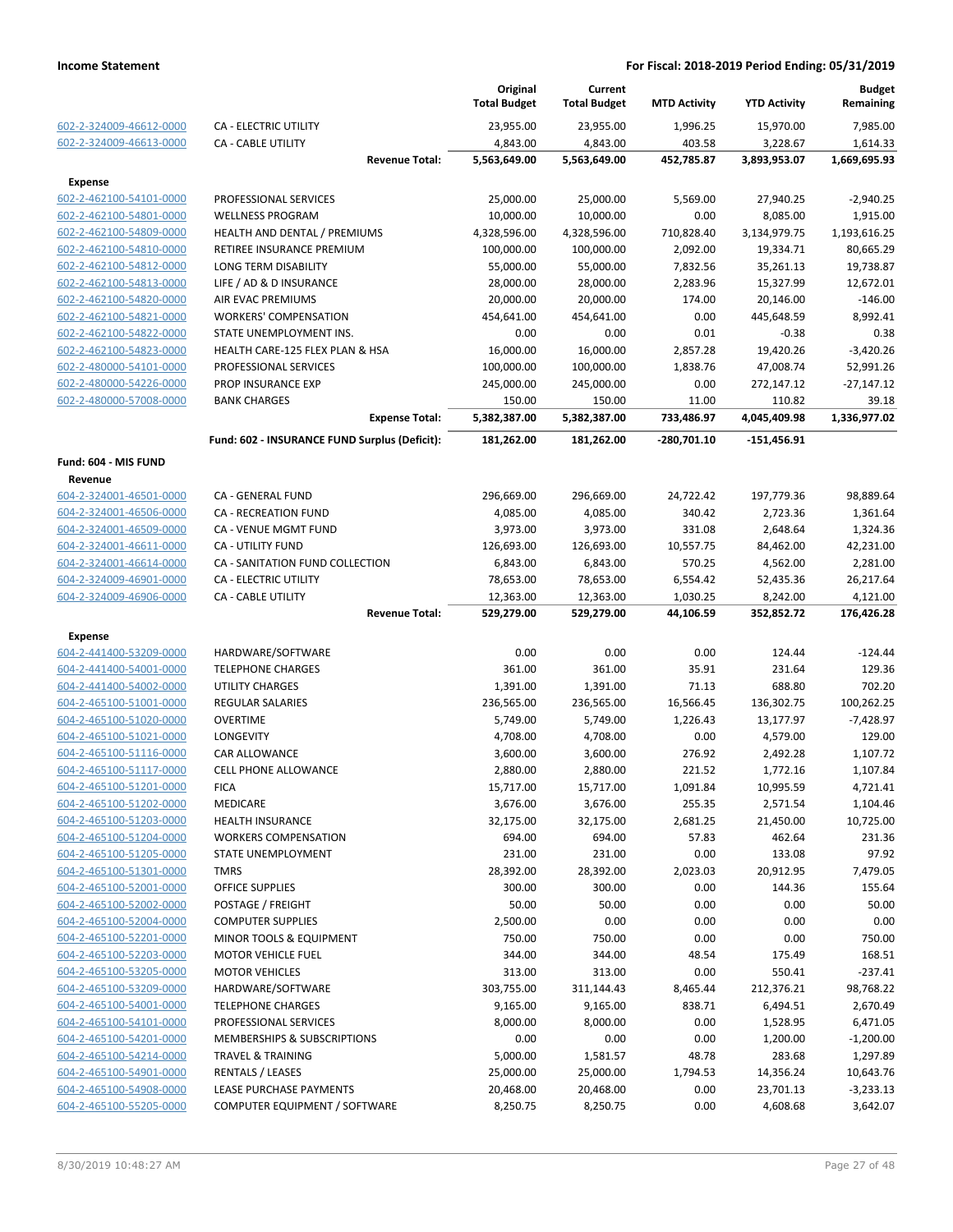|                                         |                                                         |                       | Original<br><b>Total Budget</b> | Current<br><b>Total Budget</b> | <b>MTD Activity</b> | <b>YTD Activity</b> | <b>Budget</b><br>Remaining |
|-----------------------------------------|---------------------------------------------------------|-----------------------|---------------------------------|--------------------------------|---------------------|---------------------|----------------------------|
| 604-2-480000-55205-0000                 | <b>COMPUTER EQUIPMENT</b>                               |                       | 60,000.00                       | 58,529.00                      | 0.00                | 35,689.30           | 22,839.70                  |
| 604-2-480000-57005-0000                 | <b>ACCRUED VAC &amp; SICK PAY</b>                       |                       | 0.00                            | 0.00                           | 0.00                | 26,393.86           | $-26,393.86$               |
|                                         |                                                         | <b>Expense Total:</b> | 780,034.75                      | 780,034.75                     | 35,703.66           | 543,397.66          | 236,637.09                 |
|                                         | Fund: 604 - MIS FUND Surplus (Deficit):                 |                       | $-250,755.75$                   | -250,755.75                    | 8.402.93            | -190,544.94         |                            |
| Fund: 660 - VEHICLE REPLACEMENT FUND    |                                                         |                       |                                 |                                |                     |                     |                            |
| Revenue                                 |                                                         |                       |                                 |                                |                     |                     |                            |
| 660-2-319001-45401-0000                 | <b>INTEREST REVENUES</b>                                |                       | 13,000.00                       | 13,000.00                      | 1,820.20            | 13,744.42           | $-744.42$                  |
| 660-2-322001-47205-0000                 | <b>EQUIPMENT LEASES / GENERAL FUND</b>                  |                       | 65,036.00                       | 65,036.00                      | 5,419.72            | 43,357.76           | 21,678.24                  |
| 660-2-323001-46001-0000                 | <b>XFR - GENERAL FUND</b>                               |                       | 615,357.00                      | 615,357.00                     | 51,279.75           | 410,238.00          | 205,119.00                 |
|                                         |                                                         | <b>Revenue Total:</b> | 693,393.00                      | 693,393.00                     | 58,519.67           | 467,340.18          | 226,052.82                 |
| <b>Expense</b>                          |                                                         |                       |                                 |                                |                     |                     |                            |
| 660-2-421210-55202-0000                 | <b>VEHICLES</b>                                         |                       | 24,520.00                       | 24,520.00                      | 0.00                | 0.00                | 24,520.00                  |
| 660-2-421230-55202-0000                 | <b>VEHICLES</b>                                         |                       | 151,629.00                      | 151,629.00                     | 0.00                | 146,504.47          | 5,124.53                   |
| 660-2-422200-54908-0000                 | LEASE PURCHASE PAYMENTS                                 |                       | 65,073.00                       | 65,073.00                      | 5,419.72            | 43,357.76           | 21,715.24                  |
| 660-2-422200-55202-0000                 | <b>VEHICLES</b>                                         |                       | 836,066.00                      | 836,066.00                     | 0.00                | 35,972.49           | 800,093.51                 |
| 660-2-422300-55202-0000                 | <b>VEHICLES</b>                                         |                       | 41,321.00                       | 41,321.00                      | 1,420.28            | 37,890.24           | 3,430.76                   |
| 660-2-431200-55201-0000                 | <b>EQUIPMENT PURCHASES</b>                              |                       | 0.00                            | 0.00                           | 0.00                | 158,804.00          | $-158,804.00$              |
| 660-2-431200-55202-0000                 | <b>VEHICLES</b>                                         |                       | 187,804.00                      | 187,804.00                     | 0.00                | 0.00                | 187,804.00                 |
| 660-2-431600-55202-0000                 | <b>VEHICLES</b>                                         |                       | 85,220.00                       | 85,220.00                      | 0.00                | 0.00                | 85,220.00                  |
| 660-2-442200-55201-0000                 | <b>EQUIPMENT PURCHASES</b>                              |                       | 0.00                            | 0.00                           | 0.00                | 29,211.00           | $-29,211.00$               |
| 660-2-451100-55202-0000                 | <b>VEHICLES</b>                                         |                       | 55,184.00                       | 55,184.00                      | 0.00                | 27,592.00           | 27,592.00                  |
| 660-2-480000-57008-0000                 | <b>BANK CHARGES</b>                                     |                       | 15.00                           | 15.00                          | 0.00                | 0.03                | 14.97                      |
|                                         |                                                         | <b>Expense Total:</b> | 1,446,832.00                    | 1,446,832.00                   | 6,840.00            | 479,331.99          | 967,500.01                 |
|                                         | Fund: 660 - VEHICLE REPLACEMENT FUND Surplus (Deficit): |                       | -753,439.00                     | -753,439.00                    | 51,679.67           | $-11,991.81$        |                            |
| Fund: 800 - SPENCE FUND                 |                                                         |                       |                                 |                                |                     |                     |                            |
| Revenue                                 |                                                         |                       |                                 |                                |                     |                     |                            |
| 800-3-319001-45401-0000                 | <b>INTEREST REVENUES</b>                                |                       | 6,000.00                        | 6,000.00                       | 1,210.59            | 9,143.42            | $-3,143.42$                |
|                                         |                                                         | <b>Revenue Total:</b> | 6,000.00                        | 6,000.00                       | 1,210.59            | 9,143.42            | $-3,143.42$                |
| Expense                                 |                                                         |                       |                                 |                                |                     |                     |                            |
| 800-3-495000-58501-0000                 | CA - GENERAL FUND                                       |                       | 600.00                          | 600.00                         | 50.00               | 400.00              | 200.00                     |
|                                         |                                                         | <b>Expense Total:</b> | 600.00                          | 600.00                         | 50.00               | 400.00              | 200.00                     |
|                                         | Fund: 800 - SPENCE FUND Surplus (Deficit):              |                       | 5,400.00                        | 5,400.00                       | 1.160.59            | 8,743.42            |                            |
| <b>Fund: 801 - JONES LIBRARY TRUST</b>  |                                                         |                       |                                 |                                |                     |                     |                            |
| Revenue<br>801-3-319001-45401-0000      | <b>INTEREST REVENUES</b>                                |                       | 0.00                            | 0.00                           | 21.83               | 204.59              | $-204.59$                  |
|                                         |                                                         | <b>Revenue Total:</b> | 0.00                            | 0.00                           | 21.83               | 204.59              | $-204.59$                  |
|                                         |                                                         |                       |                                 |                                |                     |                     |                            |
| <b>Expense</b>                          |                                                         |                       |                                 |                                |                     |                     |                            |
| 801-3-480000-57008-0000                 | <b>BANK CHARGES</b>                                     |                       | 0.00                            | 0.00                           | 0.39                | 4.69                | $-4.69$                    |
|                                         |                                                         | <b>Expense Total:</b> | 0.00                            | 0.00                           | 0.39                | 4.69                | $-4.69$                    |
|                                         | Fund: 801 - JONES LIBRARY TRUST Surplus (Deficit):      |                       | 0.00                            | 0.00                           | 21.44               | 199.90              |                            |
| Fund: 809 - GREENVILLE IDC (L-3)        |                                                         |                       |                                 |                                |                     |                     |                            |
| Revenue                                 |                                                         |                       |                                 |                                |                     |                     |                            |
| 809-3-319001-45609-0000                 | INTERGOVERNMENTAL / IDC GREENVILLE                      |                       | 0.00                            | 0.00                           | 478,453.96          | 2,130,143.03        | $-2,130,143.03$            |
|                                         |                                                         | <b>Revenue Total:</b> | 0.00                            | 0.00                           | 478,453.96          | 2,130,143.03        | -2,130,143.03              |
| Expense                                 |                                                         |                       |                                 |                                |                     |                     |                            |
| 809-3-438100-55320-0000                 | <b>CONSTRUCTION PROJECTS</b>                            |                       | 0.00                            | 0.00                           | 532,260.45          | 2,130,142.03        | $-2,130,142.03$            |
|                                         |                                                         | <b>Expense Total:</b> | 0.00                            | 0.00                           | 532,260.45          | 2,130,142.03        | $-2,130,142.03$            |
|                                         | Fund: 809 - GREENVILLE IDC (L-3) Surplus (Deficit):     |                       | 0.00                            | 0.00                           | -53,806.49          | 1.00                |                            |
| Fund: 810 - SEIZURE FUNDS - STATE RULES |                                                         |                       |                                 |                                |                     |                     |                            |
| Revenue                                 |                                                         |                       |                                 |                                |                     |                     |                            |
| 810-3-319001-45401-0000                 | <b>INTEREST REVENUES</b>                                |                       | 200.00                          | 200.00                         | 408.68              | 3,645.00            | $-3,445.00$                |
| 810-3-322001-46802-0000                 | HB65 SEIZURES-CONTRIBUTNS                               |                       | 0.00                            | 0.00                           | 0.00                | 791.70              | $-791.70$                  |
|                                         |                                                         | <b>Revenue Total:</b> | 200.00                          | 200.00                         | 408.68              | 4,436.70            | -4,236.70                  |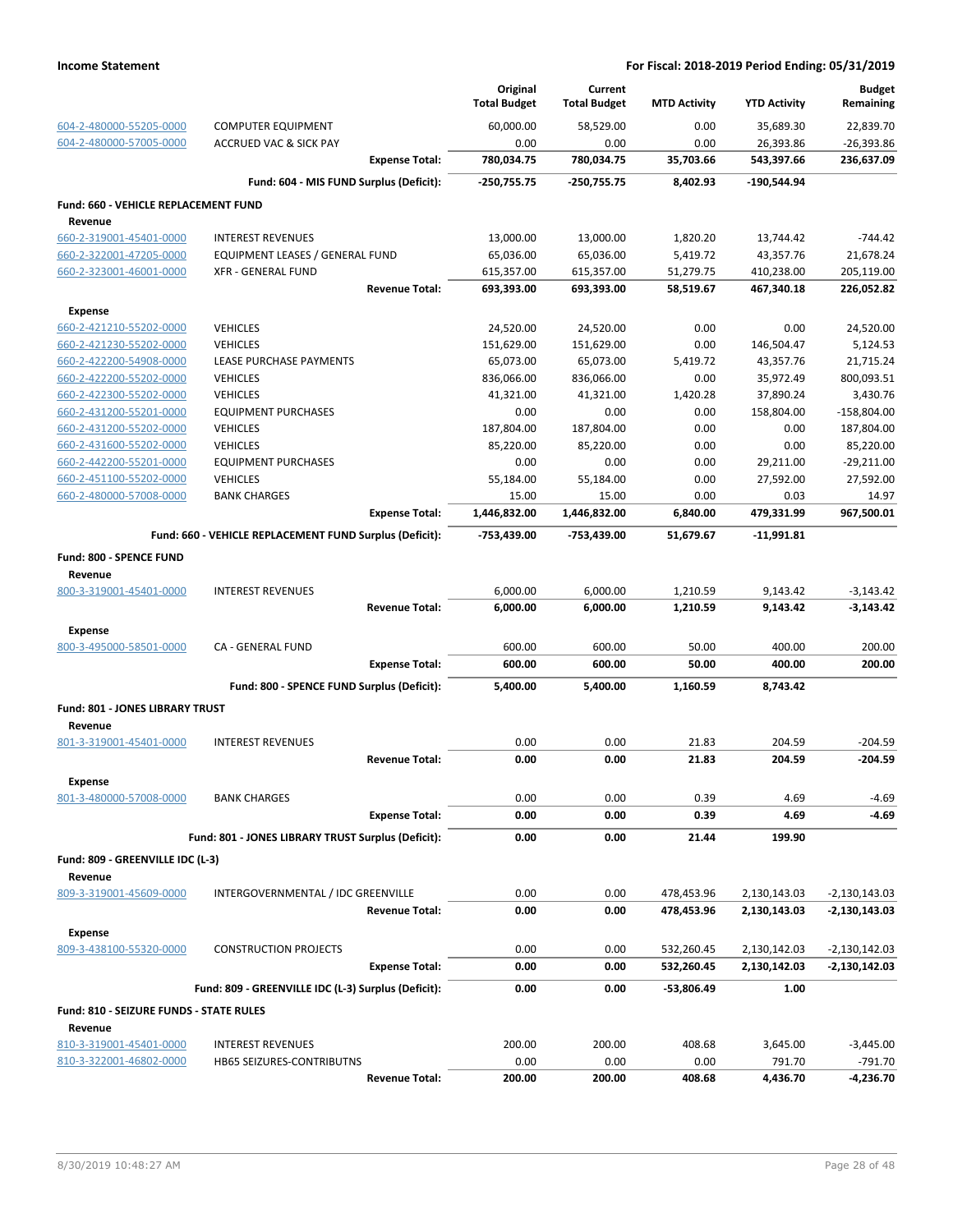|                                                       |                                                                            | Original<br><b>Total Budget</b> | Current<br><b>Total Budget</b> | <b>MTD Activity</b>    | <b>YTD Activity</b>      | <b>Budget</b><br>Remaining  |
|-------------------------------------------------------|----------------------------------------------------------------------------|---------------------------------|--------------------------------|------------------------|--------------------------|-----------------------------|
| <b>Expense</b>                                        |                                                                            |                                 |                                |                        |                          |                             |
| 810-3-421230-55501-0000                               | <b>SERVICE ANIMALS</b>                                                     | 0.00                            | 0.00                           | 15,000.00              | 15,000.00                | $-15,000.00$                |
| 810-3-480000-57008-0000                               | <b>BANK CHARGES</b>                                                        | 250.00                          | 250.00                         | 7.30                   | 83.70                    | 166.30                      |
|                                                       | <b>Expense Total:</b>                                                      | 250.00                          | 250.00                         | 15,007.30              | 15,083.70                | $-14,833.70$                |
|                                                       | Fund: 810 - SEIZURE FUNDS - STATE RULES Surplus (Deficit):                 | $-50.00$                        | $-50.00$                       | $-14,598.62$           | -10,647.00               |                             |
| Fund: 811 - SEIZURE FUNDS - FED RULES                 |                                                                            |                                 |                                |                        |                          |                             |
| Revenue                                               |                                                                            |                                 |                                |                        |                          |                             |
| 811-3-319001-45401-0000                               | <b>INTEREST REVENUES</b>                                                   | 225.00                          | 225.00                         | 417.90                 | 3,926.87                 | $-3.701.87$                 |
|                                                       | <b>Revenue Total:</b>                                                      | 225.00                          | 225.00                         | 417.90                 | 3,926.87                 | $-3,701.87$                 |
| <b>Expense</b>                                        |                                                                            |                                 |                                |                        |                          |                             |
| 811-3-421210-55201-0000                               | <b>EQUIPMENT PURCHASES</b>                                                 | 0.00                            | 0.00                           | 0.00                   | 1,650.00                 | $-1,650.00$                 |
| 811-3-421230-55201-0000                               | <b>EQUIPMENT PURCHASES</b>                                                 | 0.00                            | 0.00                           | 0.00                   | 0.00                     | 0.00                        |
| 811-3-480000-57008-0000                               | <b>BANK CHARGES</b>                                                        | 100.00                          | 100.00                         | 7.46                   | 90.08                    | 9.92                        |
|                                                       | <b>Expense Total:</b>                                                      | 100.00                          | 100.00                         | 7.46                   | 1,740.08                 | $-1,640.08$                 |
|                                                       | Fund: 811 - SEIZURE FUNDS - FED RULES Surplus (Deficit):                   | 125.00                          | 125.00                         | 410.44                 | 2,186.79                 |                             |
|                                                       | Fund: 820 - TIRZ FUND (Tax Increment Reinvestment Zone)                    |                                 |                                |                        |                          |                             |
| Revenue<br>820-3-311001-41101-0000                    | REAL PROPERTY TAXES - CITY                                                 | 473,633.00                      | 460,356.10                     | 4,555.94               | 438,751.04               | 21,605.06                   |
| 820-3-311001-41111-0000                               | REAL PROPERTY TAXES - COUNTY                                               | 154,000.00                      | 180,672.77                     | 0.00                   | 168,688.36               | 11,984.41                   |
| 820-3-311001-41112-0000                               | REAL PROPERTY TAXES - HOSPITAL                                             | 60,000.00                       | 85,264.72                      | 0.00                   | 0.00                     | 85,264.72                   |
| 820-3-311002-41102-0000                               | <b>DELINQUENT TAXES</b>                                                    | 2,000.00                        | 2,000.00                       | 35.05                  | 9,652.50                 | $-7,652.50$                 |
| 820-3-319001-45401-0000                               | <b>INTEREST REVENUES</b>                                                   | 6,400.00                        | 6,400.00                       | 3,050.12               | 24,991.03                | $-18,591.03$                |
|                                                       | <b>Revenue Total:</b>                                                      | 696,033.00                      | 734,693.59                     | 7,641.11               | 642,082.93               | 92,610.66                   |
| <b>Expense</b>                                        |                                                                            |                                 |                                |                        |                          |                             |
| 820-3-416100-54101-0000                               | PROFESSIONAL SERVICES                                                      | 6,635.00                        | 6,635.00                       | 0.00                   | 8,250.00                 | $-1,615.00$                 |
| 820-3-416100-55002-0000                               | <b>IMPROVEMENTS</b>                                                        | 114,822.00                      | 114,822.00                     | 0.00                   | 0.00                     | 114,822.00                  |
| 820-3-480000-57008-0000                               | <b>BANK CHARGES</b>                                                        | 718.00                          | 718.00                         | 54.73                  | 557.37                   | 160.63                      |
|                                                       | <b>Expense Total:</b>                                                      | 122,175.00                      | 122,175.00                     | 54.73                  | 8,807.37                 | 113,367.63                  |
|                                                       | Fund: 820 - TIRZ FUND (Tax Increment Reinvestment Zone) Surplus (Deficit): | 573,858.00                      | 612,518.59                     | 7,586.38               | 633,275.56               |                             |
| Fund: 899 - POOLED CASH                               |                                                                            |                                 |                                |                        |                          |                             |
| Revenue                                               |                                                                            |                                 |                                |                        |                          |                             |
| 899-8-319001-45401-0000                               | <b>INTEREST REVENUES</b><br><b>Revenue Total:</b>                          | 0.00<br>0.00                    | 0.00<br>0.00                   | 0.01<br>0.01           | 0.00<br>0.00             | 0.00<br>0.00                |
|                                                       |                                                                            |                                 |                                |                        |                          |                             |
|                                                       | Fund: 899 - POOLED CASH Total:                                             | 0.00                            | 0.00                           | 0.01                   | 0.00                     |                             |
| <b>Fund: 910 - ELECTRIC OPERATING FUND</b><br>Revenue |                                                                            |                                 |                                |                        |                          |                             |
| 910-9-000000-49001-4400                               | METERED SALES - RESIDENTIAL                                                | 12,110,950.00                   | 12,110,950.00                  | 660,165.49             | 7,268,167.05             | 4,842,782.95                |
| 910-9-000000-49010-4421                               | METERED SALES - GS-NO DEMAND                                               | 830,452.00                      | 830,452.00                     | 54,650.65              | 482,222.50               | 348,229.50                  |
| 910-9-000000-49020-4422                               | METERED SALES - GS-DEMAND                                                  | 18,158,217.00                   | 18,158,217.00                  | 1,328,993.22           | 11,085,381.45            | 7,072,835.55                |
| 910-9-000000-49030-4424                               | METERED SALES - GS-PRIMARY                                                 | 397,304.00                      | 397,304.00                     | 25,982.49              | 224,194.07               | 173,109.93                  |
| 910-9-000000-49040-4440                               | METERED SALES - STREET LIGHTS                                              | 228,556.00                      | 228,556.00                     | 18,906.01              | 152,183.95               | 76,372.05                   |
| 910-9-000000-49050-4400                               | <b>FUEL ADJUSTMENT</b>                                                     | 17,704,350.00                   | 17,704,350.00                  | 1,113,635.27           | 10,027,317.83            | 7,677,032.17                |
| 910-9-000000-49057-4490                               | POWER COST RECOVERY                                                        | 0.00                            | 0.00                           | 9.77                   | $-872.36$                | 872.36                      |
| 910-9-000000-49058-4400<br>910-9-000000-49140-4490    | <b>REGULATORY CHARGE</b><br><b>VAPOR LIGHT REVENUES</b>                    | 790,834.00                      | 790,834.00<br>156,698.00       | 50,104.59<br>13,118.63 | 473,672.09<br>105,631.57 | 317,161.91<br>51,066.43     |
| 910-9-000000-49201-4510                               | LATE CHARGES                                                               | 156,698.00<br>287,848.00        | 287,848.00                     | 15,830.50              | 141,839.68               | 146,008.32                  |
| 910-9-000000-49209-4511                               | SERVICE CHARGES - CLEARING                                                 | 423.00                          | 423.00                         | 0.00                   | 0.00                     | 423.00                      |
| 910-9-000000-49210-4511                               | <b>ELECTRIC SERVICE CHARGES</b>                                            | 80,374.00                       | 80,374.00                      | 7,440.53               | 47,799.41                | 32,574.59                   |
| 910-9-000000-49211-4511                               | VAPOR LIGHT SERVICE CHARGES                                                | 470.00                          | 470.00                         | 0.00                   | 150.00                   | 320.00                      |
| 910-9-000000-49212-4511                               | SAW POLES SERVICE CHARGES                                                  | 1,461.00                        | 1,461.00                       | 0.00                   | 120.00                   | 1,341.00                    |
| 910-9-000000-49213-4511                               | AMPY SERVICE CHARGES                                                       | 39,074.00                       | 39,074.00                      | 1,287.49               | 24,144.38                | 14,929.62                   |
| 910-9-000000-49220-4512                               | <b>RE-READ CHARGES</b>                                                     | 31.00                           | 31.00                          | 0.00                   | 30.00                    | 1.00                        |
| 910-9-000000-49301-4490                               | METERED SALES - 5% XFER to GENERAL FUND                                    | 2,776,548.00                    | 2,776,548.00                   | 163,237.67             | 1,490,348.64             | 1,286,199.36                |
| 910-9-000000-49307-4490                               | METERED SALES - 1% XFER to GBOD                                            | 555,310.00                      | 555,310.00                     | 32,650.24              | 298,089.26               | 257,220.74                  |
| 910-9-000000-49410-4564<br>910-9-000000-49420-4564    | <b>CUSTOMER AID TO CONSTRUCTION</b><br>UNDERGROUND SERVICE                 | 36,443.00<br>18,155.00          | 36,443.00<br>18,155.00         | 31,650.70<br>3,388.00  | 91,349.00<br>21,203.00   | $-54,906.00$<br>$-3,048.00$ |
|                                                       |                                                                            |                                 |                                |                        |                          |                             |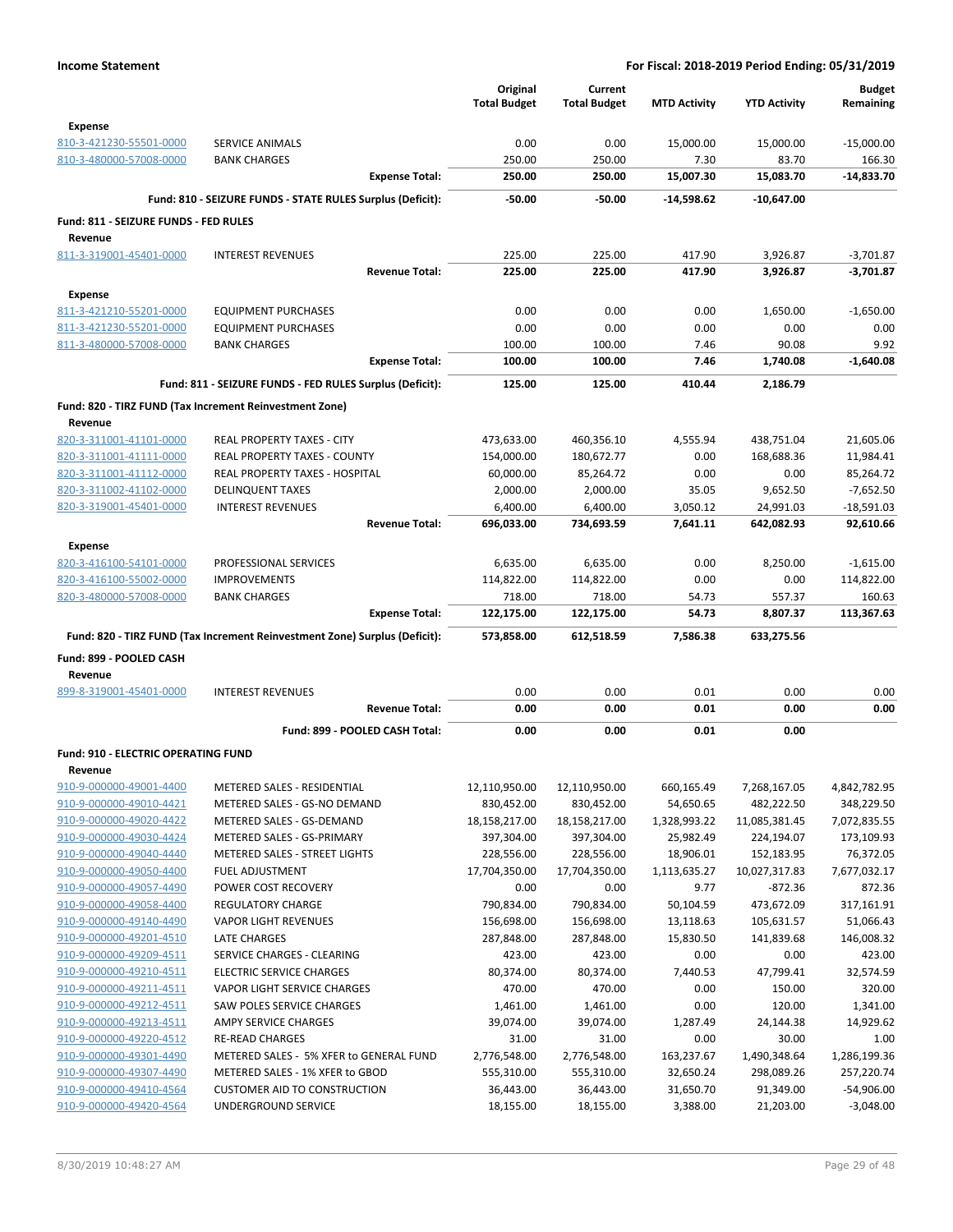|                                                    |                                                    | Original<br><b>Total Budget</b> | Current<br><b>Total Budget</b> | <b>MTD Activity</b> | <b>YTD Activity</b> | <b>Budget</b><br>Remaining |
|----------------------------------------------------|----------------------------------------------------|---------------------------------|--------------------------------|---------------------|---------------------|----------------------------|
| 910-9-000000-49430-4564                            | <b>RELOCATION OF SERVICE</b>                       | 7,308.00                        | 7,308.00                       | 0.00                | 400.00              | 6,908.00                   |
| 910-9-000000-49450-4564                            | <b>ACCIDENTS</b>                                   | 24,721.00                       | 24,721.00                      | 2,049.54            | 4,225.47            | 20,495.53                  |
| 910-9-000000-49455-4564                            | <b>INSURANCE REIMBURSEMENTS</b>                    | 0.00                            | 0.00                           | 0.00                | 230,295.95          | -230,295.95                |
| 910-9-000000-49460-4564                            | <b>METER DAMAGE</b>                                | 175.00                          | 175.00                         | 35.00               | 35.00               | 140.00                     |
| 910-9-000000-49470-4564                            | OTHER REIMBURSEMENTS                               | 7,423.00                        | 7,423.00                       | $-195.00$           | 6,349.91            | 1,073.09                   |
| 910-9-000000-49480-4564                            | <b>METER BASES</b>                                 | 4,240.00                        | 4,240.00                       | 0.00                | 1,326.64            | 2,913.36                   |
| 910-9-000000-49490-4564                            | <b>MATERIAL SALES</b>                              | 14,732.00                       | 14,732.00                      | 7,778.00            | 11,826.53           | 2,905.47                   |
| 910-9-000000-49520-4470                            | <b>ENERGY SALES</b>                                | 4,048,688.00                    | 4,048,688.00                   | 537,370.89          | 2,916,289.39        | 1,132,398.61               |
| 910-9-000000-49521-4470                            | <b>RUC REVENUES</b>                                | 2,444.00                        | 2,444.00                       | 157.61              | 599.10              | 1,844.90                   |
| 910-9-000000-49523-4470                            | Renewable Energy Credits                           | 0.00                            | 0.00                           | 0.00                | 42,358.22           | -42,358.22                 |
| 910-9-000000-49530-4572                            | TCR AUCTION PROCEEDS                               | 442,053.00                      | 442,053.00                     | 81,018.96           | 444,010.29          | $-1,957.29$                |
| 910-9-000000-49540-4572                            | <b>BLACK START REVENUES</b>                        | 513,231.00                      | 513,231.00                     | 43,650.14           | 341,816.52          | 171,414.48                 |
| 910-9-000000-49560-4571                            | <b>TCOS REVENUES</b>                               | 557,751.00                      | 557,751.00                     | 13,536.59           | 305,536.15          | 252,214.85                 |
| 910-9-000000-49601-4540                            | POLE USE REVENUES                                  | 46,870.00                       | 46,870.00                      | 0.00                | 77,418.54           | $-30,548.54$               |
| 910-9-000000-49602-4118                            | EPA ALLOWANCE SALES                                | 1.00                            | 1.00                           | 0.00                | 0.00                | 1.00                       |
| 910-9-000000-49699-4116                            | OTHER GAINS/LOSSES                                 | 10,220.00                       | 10,220.00                      | 0.00                | 0.00                | 10,220.00                  |
| 910-9-000000-49701-4567                            | XFER FROM COG - GEN FUND                           | 721,622.00                      | 721,622.00                     | 57,665.92           | 461,327.36          | 260,294.64                 |
| 910-9-000000-49754-4994                            | XFER FROM 950 - BILLING                            | 77,382.00                       | 77,382.00                      | 6,448.50            | 51,588.00           | 25,794.00                  |
| 910-9-000000-49755-4995                            | XFER FROM 950 - CASHIERS                           | 56,077.00                       | 56,077.00                      | 4,673.08            | 37,384.64           | 18,692.36                  |
| 910-9-000000-49759-4545                            | XFER FROM 950 FOR POLE USE                         | 18,800.00                       | 18,800.00                      | 0.00                | 18,800.00           | 0.00                       |
| 910-9-000000-49801-4190                            | <b>INTEREST INCOME</b>                             | 56,678.00                       | 56,678.00                      | 29,101.85           | 277,201.64          | $-220,523.64$              |
| 910-9-000000-49809-4190                            | INTEREST ON ERCOT COLLATERAL                       | 61.00                           | 61.00                          | 0.00                | 1,882.27            | $-1,821.27$                |
|                                                    | <b>Revenue Total:</b>                              | 60,783,975.00                   | 60,783,975.00                  | 4,304,342.33        | 37,163,643.14       | 23,620,331.86              |
| <b>Expense</b>                                     |                                                    |                                 |                                |                     |                     |                            |
| 910-9-901000-51001-5000                            | REGULAR SALARIES                                   | 536,015.00                      | 486,015.00                     | 33,157.53           | 334,242.15          | 151,772.85                 |
| 910-9-901000-51020-5000                            | <b>OVERTIME</b>                                    | 51,498.00                       | 51,498.00                      | 2,651.58            | 39,424.70           | 12,073.30                  |
| 910-9-901000-51115-5000                            | <b>CLOTHING ALLOWANCE</b>                          | 2,052.00                        | 2,052.00                       | 0.00                | 1,413.33            | 638.67                     |
| 910-9-901000-51116-5000                            | CAR ALLOWANCE                                      | 1,950.00                        | 1,950.00                       | 150.00              | 2,025.00            | $-75.00$                   |
| 910-9-901000-51117-5000                            | <b>CELL PHONE ALLOWANCE</b>                        | 623.00                          | 623.00                         | 47.92               | 481.14              | 141.86                     |
| 910-9-901000-51201-5000                            | <b>FICA</b>                                        | 36,432.00                       | 36,432.00                      | 2,084.48            | 24,081.70           | 12,350.30                  |
| 910-9-901000-51202-5000                            | MEDICARE                                           | 7,827.00                        | 7,827.00                       | 487.50              | 5,632.02            | 2,194.98                   |
| 910-9-901000-51203-5000                            | <b>HEALTH INSURANCE</b>                            | 78,300.00                       | 78,300.00                      | 6,525.00            | 52,200.00           | 26,100.00                  |
| 910-9-901000-51204-5000                            | <b>WORKERS COMPENSATION</b>                        | 8,706.00                        | 8,706.00                       | 725.50              | 5,804.00            | 2,902.00                   |
| 910-9-901000-51205-5000                            | <b>UNEMPLOYMENT</b>                                | 1,314.00                        | 1,314.00                       | 0.00                | $-161.81$           | 1,475.81                   |
| 910-9-901000-51301-5000                            | <b>TMRS</b>                                        | 60,432.00                       | 60,432.00                      | 3,982.39            | 48,211.30           | 12,220.70                  |
| 910-9-901001-59020-5010                            | <b>NATURAL GAS</b>                                 | 435,480.00                      | 235,480.00                     | 14,756.54           | 17,365.54           | 218,114.46                 |
| 910-9-901008-59110-5080                            | <b>GEUS OPERATIONS</b>                             | 23,250.00                       | 23,250.00                      | 2,749.92            | 17,766.39           | 5,483.61                   |
| 910-9-901008-59112-5080                            | <b>SAFETY</b>                                      | 7,000.00                        | 7,000.00                       | 0.00                | 1,728.97            | 5,271.03                   |
| 910-9-901008-59121-5080                            | MECHANICAL SUPPLIES                                | 20,500.00                       | 20,500.00                      | 812.48              | 7,690.91            | 12,809.09                  |
| 910-9-901008-59125-5080                            | <b>CHEMICAL &amp; LABORATORY SUPPLIES</b>          | 50,000.00                       | 50,000.00                      | -896.32             | 14,051.94           | 35,948.06                  |
| 910-9-901008-59141-5080                            | <b>UTILITY BILLS</b>                               | 300,000.00                      | 300,000.00                     | 6,704.39            | 142,923.57          | 157,076.43                 |
| 910-9-901008-59144-5080                            | MISCELLANEOUS SERVICES                             | 201,900.00                      | 201,900.00                     | 10,213.60           | 195,682.17          | 6,217.83                   |
| 910-9-901008-59145-5080                            | <b>ENVIRONMENTAL SERVICES</b>                      | 0.00                            | 0.00                           | 0.00                | 50.00               | $-50.00$                   |
| 910-9-901008-59146-5080                            | TRAINING AND/OR TRAVEL                             | 6,500.00                        | 6,500.00                       | 0.00                | 4,932.41            | 1,567.59                   |
| 910-9-901015-51001-5150<br>910-9-901015-51020-5150 | REGULAR SALARIES                                   | 385,803.00<br>23,816.00         | 310,803.00                     | 18,138.40           | 216,344.80          | 94,458.20                  |
| 910-9-901015-51115-5150                            | <b>OVERTIME</b>                                    |                                 | 23,816.00                      | 3,146.26            | 8,279.92            | 15,536.08                  |
| 910-9-901015-51116-5150                            | <b>CLOTHING ALLOWANCE</b>                          | 2,269.00                        | 2,269.00                       | 0.00                | 420.33              | 1,848.67<br>$-300.00$      |
| 910-9-901015-51117-5150                            | CAR ALLOWANCE                                      | 1,950.00                        | 1,950.00                       | 150.00              | 2,250.00            |                            |
| 910-9-901015-51201-5150                            | CELL PHONE ALLOWANCE<br><b>FICA</b>                | 0.00                            | 0.00<br>25,571.00              | 16.62               | 33.24               | $-33.24$                   |
|                                                    |                                                    | 25,571.00                       |                                | 1,255.94            | 15,786.74           | 9,784.26                   |
| 910-9-901015-51202-5150                            | MEDICARE                                           | 5,636.00                        | 5,636.00                       | 293.73              | 3,692.06            | 1,943.94                   |
| 910-9-901015-51203-5150                            | <b>HEALTH INSURANCE</b>                            | 75,082.00                       | 75,082.00                      | 6,256.83            | 50,054.64           | 25,027.36                  |
| 910-9-901015-51204-5150<br>910-9-901015-51205-5150 | <b>WORKERS COMPENSATION</b><br><b>UNEMPLOYMENT</b> | 6,266.00                        | 6,266.00                       | 522.17              | 4,177.36            | 2,088.64                   |
| 910-9-901015-51301-5150                            | <b>TMRS</b>                                        | 1,260.00                        | 1,260.00                       | 0.69                | $-557.27$           | 1,817.27                   |
|                                                    |                                                    | 43,523.00                       | 43,523.00                      | 2,372.51            | 31,395.06           | 12,127.94                  |
| 910-9-901015-59201-5150                            | <b>BUILDING MAINTENANCE</b>                        | 15,000.00                       | 15,000.00                      | 754.00              | 6,860.01            | 8,139.99                   |
| 910-9-901015-59205-5150<br>910-9-901015-59290-5150 | <b>EQUIPMENT MAINTENANCE</b>                       | 3,500.00                        | 3,500.00                       | 281.75              | 434.76              | 3,065.24                   |
| 910-9-901015-59291-5150                            | GENERAL PLANT EQUIPMENT MAINTENANCE                | 29,100.00                       | 29,100.00                      | 145.65              | 15,767.87           | 13,332.13                  |
|                                                    | UNIT 1 MAINTENANCE                                 | 91,800.00                       | 19,981.00                      | 0.00                | 2,605.41            | 17,375.59                  |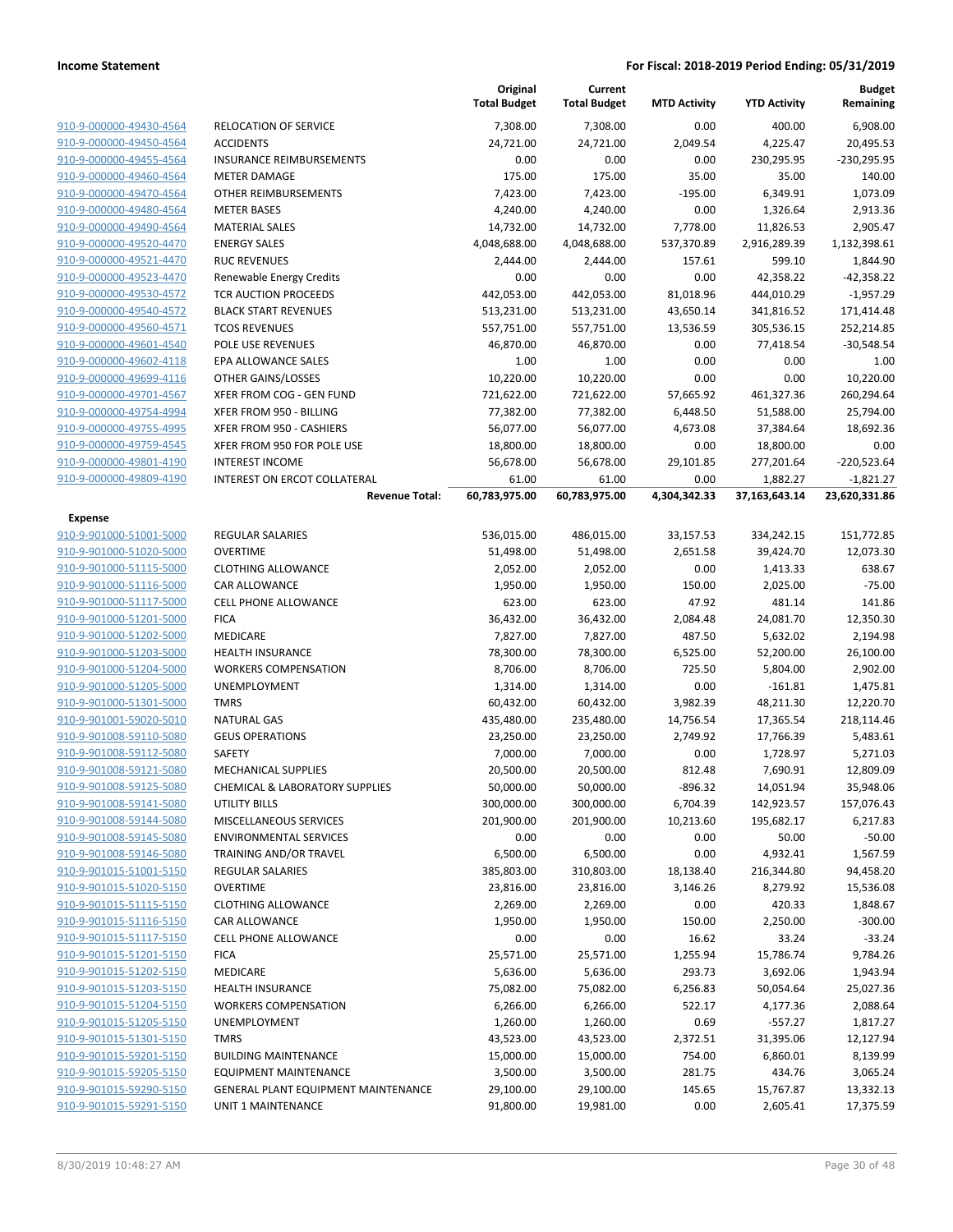|                         |                                     | Original<br><b>Total Budget</b> | Current<br><b>Total Budget</b> | <b>MTD Activity</b> | <b>YTD Activity</b> | Budget<br>Remaining |
|-------------------------|-------------------------------------|---------------------------------|--------------------------------|---------------------|---------------------|---------------------|
| 910-9-901015-59292-5150 | <b>UNIT 2 MAINTENANCE</b>           | 115,300.00                      | 115,300.00                     | 19,972.90           | 48,812.50           | 66,487.50           |
| 910-9-901015-59293-5150 | <b>UNIT 3 MAINTENANCE</b>           | 114,300.00                      | 114,300.00                     | 18,030.98           | 56,501.33           | 57,798.67           |
| 910-9-901090-59312-9900 | <b>BOILER PLANT EQUIPMENT</b>       | 0.00                            | 1,491,600.00                   | 0.00                | 548,938.31          | 942,661.69          |
| 910-9-901090-59315-9900 | <b>ACCESSORY ELECTRIC EQUIPMENT</b> | 0.00                            | 0.00                           | 10,000.00           | 10,000.00           | $-10,000.00$        |
| 910-9-901146-51001-5460 | <b>REGULAR SALARIES</b>             | 536,015.00                      | 486,015.00                     | 33,157.53           | 332,002.43          | 154,012.57          |
| 910-9-901146-51020-5460 | <b>OVERTIME</b>                     | 51,498.00                       | 51,498.00                      | 2,651.55            | 39,128.27           | 12,369.73           |
| 910-9-901146-51115-5460 | <b>CLOTHING ALLOWANCE</b>           | 2,056.00                        | 2,056.00                       | 0.00                | 1,265.33            | 790.67              |
| 910-9-901146-51116-5460 | CAR ALLOWANCE                       | 1,950.00                        | 1,950.00                       | 0.00                | 0.00                | 1,950.00            |
| 910-9-901146-51117-5460 | <b>CELL PHONE ALLOWANCE</b>         | 623.00                          | 623.00                         | 47.88               | 480.84              | 142.16              |
| 910-9-901146-51201-5460 | <b>FICA</b>                         | 36,432.00                       | 36,432.00                      | 2,223.13            | 22,967.34           | 13,464.66           |
| 910-9-901146-51202-5460 | MEDICARE                            | 7,827.00                        | 7,827.00                       | 519.92              | 5,384.59            | 2,442.41            |
| 910-9-901146-51203-5460 | <b>HEALTH INSURANCE</b>             | 78,300.00                       | 78,300.00                      | 6,525.00            | 52,200.00           | 26,100.00           |
| 910-9-901146-51204-5460 | <b>WORKERS COMPENSATION</b>         | 8,706.00                        | 8,706.00                       | 725.50              | 5,804.00            | 2,902.00            |
| 910-9-901146-51205-5460 | <b>UNEMPLOYMENT</b>                 | 1,314.00                        | 1,314.00                       | 0.00                | $-406.44$           | 1,720.44            |
| 910-9-901146-51301-5460 | <b>TMRS</b>                         | 60,432.00                       | 60,432.00                      | 3,965.79            | 41,986.87           | 18,445.13           |
| 910-9-901147-59020-5470 | <b>NATURAL GAS</b>                  | 953,816.00                      | 953,816.00                     | 78,500.34           | 624,656.32          | 329,159.68          |
| 910-9-901151-59110-5501 | <b>GEUS OPERATIONS</b>              | 2,000.00                        | 2,000.00                       | 0.00                | 1,383.23            | 616.77              |
| 910-9-901151-59112-5501 | <b>SAFETY PROGRAM</b>               | 600.00                          | 600.00                         | 0.00                | 2,644.47            | $-2,044.47$         |
| 910-9-901151-59121-5501 | <b>MECHANICAL SUPPLIES</b>          | 5,000.00                        | 5,000.00                       | 0.00                | 1,650.11            | 3,349.89            |
| 910-9-901151-59125-5501 | <b>CHEMICAL &amp; LABORATORY</b>    | 4,000.00                        | 4,000.00                       | 2,840.00            | 7,270.85            | $-3,270.85$         |
| 910-9-901151-59141-5501 | UTILITY BILLS                       | 1,500.00                        | 1,500.00                       | 9.02                | 62.71               | 1,437.29            |
| 910-9-901151-59144-5501 | MISCELLANEOUS SERVICES              | 52,500.00                       | 52,500.00                      | 8,191.50            | 54,415.94           | $-1,915.94$         |
| 910-9-901151-59146-5501 | <b>TRAINING AND/OR TRAVEL</b>       | 2,500.00                        | 2,500.00                       | 1,074.05            | 15,823.65           | $-13,323.65$        |
| 910-9-901154-51001-5541 | <b>REGULAR SALARIES</b>             | 385,803.00                      | 327,803.00                     | 18,138.40           | 215,944.80          | 111,858.20          |
| 910-9-901154-51020-5541 | <b>OVERTIME</b>                     | 23,816.00                       | 23,816.00                      | 3,146.24            | 8,279.90            | 15,536.10           |
| 910-9-901154-51115-5541 | <b>CLOTHING ALLOWANCE</b>           | 2,266.00                        | 2,266.00                       | 0.00                | 2,110.33            | 155.67              |
| 910-9-901154-51116-5541 | CAR ALLOWANCE                       | 1,950.00                        | 1,950.00                       | 0.00                | 0.00                | 1,950.00            |
| 910-9-901154-51117-5541 | <b>CELL PHONE ALLOWANCE</b>         | 0.00                            | 0.00                           | 16.60               | 33.20               | $-33.20$            |
| 910-9-901154-51201-5541 | <b>FICA</b>                         | 25,571.00                       | 25,571.00                      | 1,320.68            | 13,980.02           | 11,590.98           |
| 910-9-901154-51202-5541 | MEDICARE                            | 5,636.00                        | 5,636.00                       | 308.87              | 3,269.54            | 2,366.46            |
| 910-9-901154-51203-5541 | <b>HEALTH INSURANCE</b>             | 75,082.00                       | 75,082.00                      | 6,256.83            | 50,054.64           | 25,027.36           |
| 910-9-901154-51204-5541 | <b>WORKERS COMPENSATION</b>         | 6,266.00                        | 6,266.00                       | 522.17              | 4,177.36            | 2,088.64            |
| 910-9-901154-51205-5541 | UNEMPLOYMENT                        | 1,260.00                        | 1,260.00                       | 0.00                | $-723.82$           | 1,983.82            |
| 910-9-901154-51301-5541 | <b>TMRS</b>                         | 43,523.00                       | 43,523.00                      | 2,355.91            | 25,528.22           | 17,994.78           |
| 910-9-901154-59201-5541 | <b>BUILDINGS MAINTENANCE</b>        | 6,000.00                        | 6,000.00                       | 920.00              | 1,045.68            | 4,954.32            |
| 910-9-901154-59205-5541 | EQUIPMENT MAINTENANCE               | 1,000.00                        | 1,000.00                       | 180.00              | 300.34              | 699.66              |
| 910-9-901154-59290-5541 | GENERAL PLANT EQUIPMENT MAINTENANCE | 18,000.00                       | 18,000.00                      | 0.00                | 4,154.35            | 13,845.65           |
| 910-9-901154-59291-5541 | UNIT 1 MAINTENANCE                  | 59,250.00                       | 59,250.00                      | 0.00                | 17,826.01           | 41,423.99           |
| 910-9-901154-59292-5541 | <b>UNIT 2 MAINTENANCE</b>           | 59,250.00                       | 59,250.00                      | 5,343.17            | 32,366.75           | 26,883.25           |
| 910-9-901154-59293-5541 | <b>UNIT 3 MAINTENANCE</b>           | 59,250.00                       | 59,250.00                      | 1,188.27            | 12,733.62           | 46,516.38           |
| 910-9-901190-59344-9900 | <b>ENGINE PLANT GENERATORS</b>      | 1,039,600.00                    | 0.00                           | 0.00                | 0.00                | 0.00                |
| 910-9-901190-59345-9900 | EP ACCESSORY ELEC EQUIPMENT         | 309,907.00                      | 362,726.00                     | 0.00                | 0.00                | 362,726.00          |
| 910-9-901190-59346-9900 | EP MISCELLANEOUS POWER PLANT EQUIPM | 30,000.00                       | 30,000.00                      | 0.00                | 0.00                | 30,000.00           |
| 910-9-901500-59040-5550 | TMPA FIXED COST                     | 2,924,849.00                    | 2,924,849.00                   | 60,415.08           | 488,820.31          | 2,436,028.69        |
| 910-9-901500-59050-5550 | DUKE WIND ENERGY                    | 3,129,447.00                    | 3,129,447.00                   | 391,753.00          | 2,041,406.78        | 1,088,040.22        |
| 910-9-901500-59051-5550 | SOLAR ENERGY                        | 1,321,375.00                    | 1,321,375.00                   | 132,075.27          | 798,908.29          | 522,466.71          |
| 910-9-901500-59052-5550 | OFF-SYSTEM NET PURCHASES            | 6,663,548.00                    | 6,663,548.00                   | 1,335,505.00        | 7,512,370.60        | $-848,822.60$       |
| 910-9-901500-59053-5550 | <b>ERCOT BALANCING ENERGY</b>       | 8,702,603.00                    | 8,702,603.00                   | 232,653.71          | 2,605,926.53        | 6,096,676.47        |
| 910-9-901500-59054-5550 | <b>ANCILLARY SERVICES</b>           | 235,990.00                      | 235,990.00                     | 8,005.45            | 291,930.41          | $-55,940.41$        |
| 910-9-901500-59055-5550 | <b>CONTROL CENTER COSTS</b>         | 306,445.00                      | 306,445.00                     | 19,750.00           | 154,250.00          | 152,195.00          |
| 910-9-901500-59057-5550 | <b>ERCOT UPLIFT</b>                 | 513,274.00                      | 513,274.00                     | 32,552.45           | 256,505.56          | 256,768.44          |
| 910-9-901500-59059-5550 | EILS                                | 88,374.00                       | 88,374.00                      | 0.00                | 0.00                | 88,374.00           |
| 910-9-901500-59063-5550 | <b>ERCOT CONGESTION RIGHTS</b>      | $-743,173.00$                   | $-743,173.00$                  | 8,666.28            | 28,196.81           | $-771,369.81$       |
| 910-9-901500-59099-5550 | <b>GARLAND CLEARING ACCOUNT</b>     | 5,596.00                        | 5,596.00                       | 347,799.32          | 388,711.88          | $-383,115.88$       |
| 910-9-901600-51001-5750 | REGULAR SALARIES                    | 197,329.00                      | 197,329.00                     | 15,996.80           | 151,276.80          | 46,052.20           |
| 910-9-901600-51020-5750 | <b>OVERTIME</b>                     | 4,000.00                        | 4,000.00                       | 0.00                | 0.00                | 4,000.00            |
| 910-9-901600-51116-5750 | CAR ALLOWANCE                       | 1,950.00                        | 1,950.00                       | 150.00              | 1,350.00            | 600.00              |
| 910-9-901600-51117-5750 | <b>CELL PHONE ALLOWANCE</b>         | 1,068.00                        | 1,068.00                       | 82.14               | 739.26              | 328.74              |
| 910-9-901600-51201-5750 | <b>FICA</b>                         | 11,920.00                       | 11,920.00                      | 918.86              | 8,113.54            | 3,806.46            |
|                         |                                     |                                 |                                |                     |                     |                     |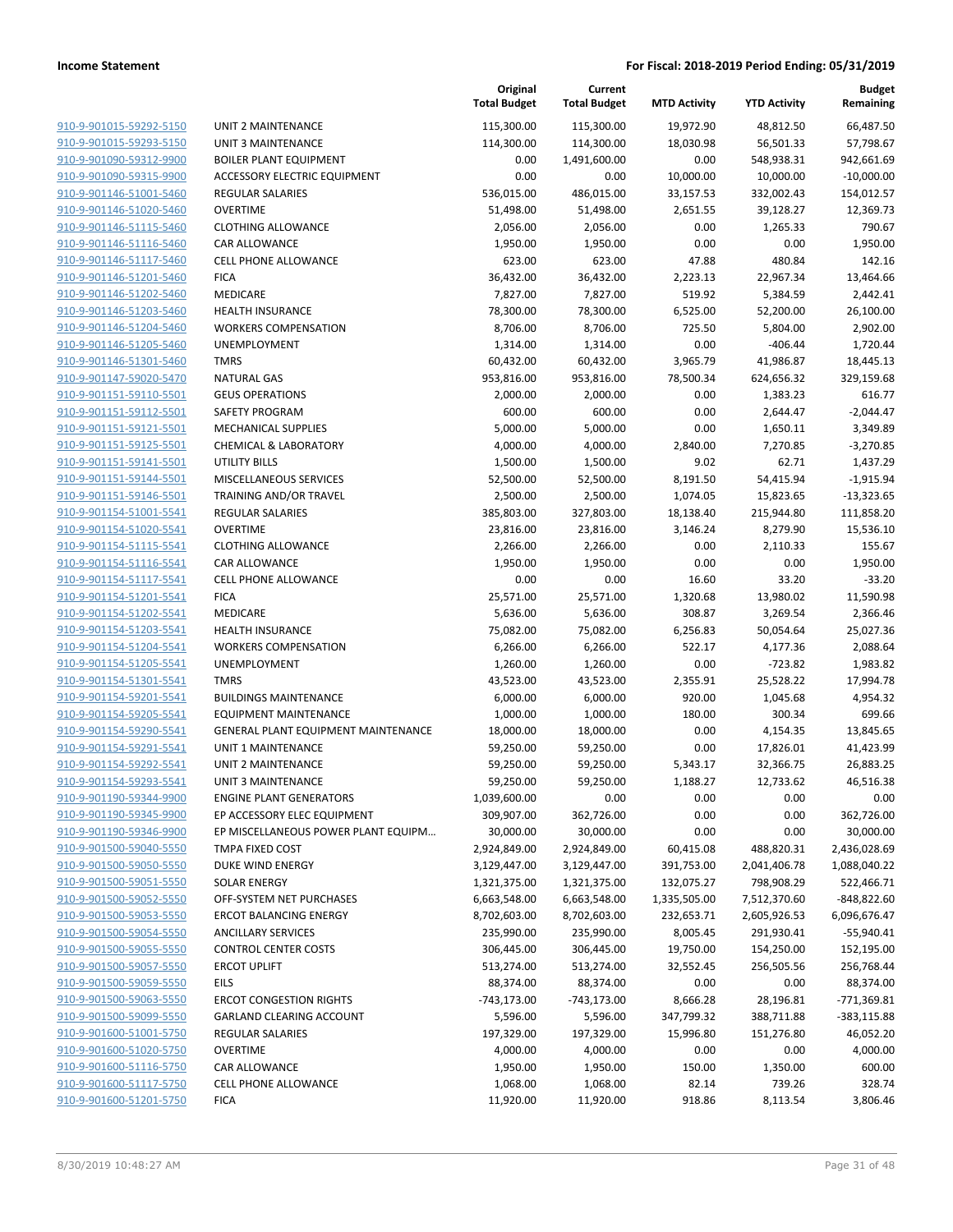**Current**

**Original**

**Budget Remaining**

|                         |                                      | <b>Total Budget</b> | <b>Total Budget</b> | <b>MTD Activity</b> | <b>YTD Activity</b> | Remaining  |
|-------------------------|--------------------------------------|---------------------|---------------------|---------------------|---------------------|------------|
| 910-9-901600-51202-5750 | MEDICARE                             | 2,905.00            | 2,905.00            | 214.90              | 1,897.55            | 1,007.45   |
| 910-9-901600-51203-5750 | <b>HEALTH INSURANCE</b>              | 21,450.00           | 21,450.00           | 1,787.50            | 14,300.00           | 7,150.00   |
| 910-9-901600-51204-5750 | <b>WORKERS COMPENSATION</b>          | 3,204.00            | 3,204.00            | 267.00              | 2,136.00            | 1,068.00   |
| 910-9-901600-51205-5750 | <b>UNEMPLOYMENT</b>                  | 360.00              | 360.00              | 0.41                | 122.42              | 237.58     |
| 910-9-901600-51301-5750 | <b>TMRS</b>                          | 22,439.00           | 22,439.00           | 1,688.74            | 15,480.44           | 6,958.56   |
| 910-9-901600-59110-5750 | <b>GEUS OPERATIONS</b>               | 74,900.00           | 74,900.00           | 3,434.56            | 29,465.22           | 45,434.78  |
| 910-9-901600-59146-5750 | TRAINING AND/OR TRAVEL               | 3,000.00            | 3,000.00            | 0.00                | 1,032.86            | 1,967.14   |
| 910-9-910120-51001-9200 | <b>REGULAR SALARIES</b>              | 392,632.00          | 392,632.00          | 18,036.08           | 211,017.81          | 181,614.19 |
| 910-9-910120-51020-9200 | <b>OVERTIME</b>                      | 429.00              | 429.00              | 0.00                | 5.42                | 423.58     |
| 910-9-910120-51115-9200 | <b>CLOTHING ALLOWANCE</b>            | 256.00              | 256.00              | 0.00                | 350.10              | $-94.10$   |
| 910-9-910120-51116-9200 | CAR ALLOWANCE                        | 7,550.00            | 7,550.00            | 538.46              | 5,521.14            | 2,028.86   |
| 910-9-910120-51117-9200 | <b>CELL PHONE ALLOWANCE</b>          | 1,686.00            | 1,686.00            | 80.72               | 946.62              | 739.38     |
| 910-9-910120-51201-9200 | <b>FICA</b>                          | 19,915.00           | 19,915.00           | 1,127.16            | 11,230.94           | 8,684.06   |
| 910-9-910120-51202-9200 | MEDICARE                             | 5,829.00            | 5,829.00            | 263.61              | 3,078.88            | 2,750.12   |
| 910-9-910120-51203-9200 | <b>HEALTH INSURANCE</b>              | 39,146.00           | 39,146.00           | 3,262.17            | 26,097.36           | 13,048.64  |
| 910-9-910120-51204-9200 | <b>WORKERS COMPENSATION</b>          | 6,374.00            | 6,374.00            | 531.17              | 4,249.36            | 2,124.64   |
| 910-9-910120-51205-9200 | UNEMPLOYMENT                         | 657.00              | 657.00              | 0.00                | $-186.83$           | 843.83     |
| 910-9-910120-51301-9200 | <b>TMRS</b>                          | 45,024.00           | 45,024.00           | 2,063.29            | 25,298.53           | 19,725.47  |
| 910-9-910121-59110-9210 | <b>GEUS OPERATIONS</b>               | 7,000.00            | 7,000.00            | 989.65              | 5,374.97            | 1,625.03   |
| 910-9-910121-59116-9210 | <b>BUILDING OPERATIONS</b>           | 4,500.00            | 4,500.00            | 975.82              | 2,574.72            | 1,925.28   |
| 910-9-910121-59141-9210 | <b>UTILITY BILLS</b>                 | 81,000.00           | 81,000.00           | 4,776.52            | 50,347.60           | 30,652.40  |
| 910-9-910121-59143-9210 | PROFESSIONAL SERVICES                | 217,000.00          | 217,000.00          | 11,495.00           | 93,826.41           | 123,173.59 |
| 910-9-910121-59144-9210 | MISCELLANEOUS SERVICES               | 15,000.00           | 15,000.00           | 1,676.86            | 11,982.60           | 3,017.40   |
| 910-9-910121-59193-9210 | <b>GEUS INTERNET SERVICE</b>         | 38,000.00           | 38,000.00           | 0.00                | 38,000.00           | 0.00       |
| 910-9-910121-59198-9210 | <b>COLOCATION CHARGES</b>            | 9,979.00            | 9,979.00            | 0.00                | 9,979.00            | 0.00       |
| 910-9-910132-59110-9302 | <b>GEUS OPERATIONS</b>               | 10,000.00           | 10,000.00           | 758.29              | 7,754.96            | 2,245.04   |
| 910-9-910132-59142-9302 | <b>MEMBERSHIP FEES</b>               | 58,000.00           | 58,000.00           | 0.00                | 5,995.00            | 52,005.00  |
| 910-9-910132-59146-9302 | TRAINING AND/OR TRAVEL               | 4,000.00            | 4,000.00            | 825.00              | 825.00              | 3,175.00   |
| 910-9-910135-59200-9350 | LANDSCAPING MAINTENANCE              | 18,500.00           | 18,500.00           | 800.00              | 7,841.83            | 10,658.17  |
| 910-9-910135-59201-9350 | <b>BUILDING MAINTENANCE</b>          | 40,000.00           | 50,000.00           | 386.69              | 19,527.87           | 30,472.13  |
| 910-9-910135-59205-9350 | <b>EQUIPMENT MAINTENANCE</b>         | 1,000.00            | 1,000.00            | 0.00                | 669.35              | 330.65     |
| 910-9-910190-59390-9900 | <b>STRUCTURES &amp; IMPROVEMENTS</b> | 115,000.00          | 105,000.00          | 3,300.00            | 3,300.00            | 101,700.00 |
| 910-9-910190-59391-9900 | FURNITURE & OFFICE EQUIPMENT         | 8,000.00            | 8,000.00            | 0.00                | 7,256.59            | 743.41     |
| 910-9-910190-59392-9900 | <b>TRANSPORTATION EQUIPMENT</b>      | 21,000.00           | 21,000.00           | 0.00                | 20,975.00           | 25.00      |
| 910-9-911120-51001-9201 | <b>REGULAR SALARIES</b>              | 366,878.00          | 366,878.00          | 27,645.77           | 241,878.84          | 124,999.16 |
| 910-9-911120-51020-9201 | <b>OVERTIME</b>                      | 508.00              | 508.00              | 0.00                | 289.49              | 218.51     |
| 910-9-911120-51102-9201 | <b>BILINGUAL PAY</b>                 | 510.00              | 510.00              | 46.16               | 415.44              | 94.56      |
| 910-9-911120-51115-9201 | <b>CLOTHING ALLOWANCE</b>            | 409.00              | 409.00              | 0.00                | 409.70              | $-0.70$    |
| 910-9-911120-51117-9201 | <b>CELL PHONE ALLOWANCE</b>          | 1,435.00            | 1,435.00            | 110.38              | 993.57              | 441.43     |
| 910-9-911120-51201-9201 | <b>FICA</b>                          | 22,912.00           | 22,912.00           | 1,683.33            | 15,063.42           | 7,848.58   |
| 910-9-911120-51202-9201 | MEDICARE                             | 5,351.00            | 5,351.00            | 393.68              | 3,522.89            | 1,828.11   |
| 910-9-911120-51203-9201 | <b>HEALTH INSURANCE</b>              | 67,030.00           | 67,030.00           | 5,585.83            | 44,686.64           | 22,343.36  |
| 910-9-911120-51204-9201 | <b>WORKERS COMPENSATION</b>          | 5,956.00            | 5,956.00            | 496.33              | 3,970.64            | 1,985.36   |
| 910-9-911120-51205-9201 | <b>UNEMPLOYMENT</b>                  | 1,125.00            | 1,125.00            | 0.00                | $-304.11$           | 1,429.11   |
| 910-9-911120-51301-9201 | <b>TMRS</b>                          | 41,335.00           | 41,335.00           | 3,074.93            | 28,471.97           | 12,863.03  |
| 910-9-911121-59110-9211 | <b>GEUS OPERATIONS</b>               | 42,700.00           | 42,700.00           | 1,286.04            | 29,960.99           | 12,739.01  |
| 910-9-911121-59111-9211 | MISCELLANEOUS OFFICE EXPENSES        | 0.00                | 0.00                | $-348.14$           | 0.00                | 0.00       |
| 910-9-911121-59117-9211 | TO OUTSIDE ENTITIES                  | 0.00                | 0.00                | 0.00                | $-7.67$             | 7.67       |
| 910-9-911121-59187-9211 | <b>EMPLOYEE RELATIONS</b>            | 25,000.00           | 25,000.00           | 1,249.88            | 15,780.68           | 9,219.32   |
| 910-9-911135-59205-9351 | <b>EQUIPMENT MAINTENANCE</b>         | 6,500.00            | 6,500.00            | 197.65              | 2,211.93            | 4,288.07   |
| 910-9-911190-59393-9900 | <b>WAREHOUSE EQUIPMENT</b>           | 15,000.00           | 15,000.00           | 0.00                | 14,960.00           | 40.00      |
| 910-9-913101-51001-9301 | <b>REGULAR SALARIES</b>              | 210,433.00          | 210,433.00          | 16,187.20           | 145,500.03          | 64,932.97  |
| 910-9-913101-51020-9301 | <b>OVERTIME</b>                      | 0.00                | 0.00                | 0.00                | 55.05               | $-55.05$   |
| 910-9-913101-51115-9301 | <b>CLOTHING ALLOWANCE</b>            | 0.00                | 0.00                | 137.84              | 318.02              | $-318.02$  |
| 910-9-913101-51117-9301 | <b>CELL PHONE ALLOWANCE</b>          | 1,272.00            | 1,272.00            | 97.84               | 880.56              | 391.44     |
| 910-9-913101-51201-9301 | <b>FICA</b>                          | 13,125.00           | 13,125.00           | 976.39              | 8,681.02            | 4,443.98   |
| 910-9-913101-51202-9301 | MEDICARE                             | 3,069.00            | 3,069.00            | 228.35              | 2,030.26            | 1,038.74   |
| 910-9-913101-51203-9301 | <b>HEALTH INSURANCE</b>              | 32,175.00           | 32,175.00           | 2,681.25            | 21,450.00           | 10,725.00  |
| 910-9-913101-51204-9301 | <b>WORKERS COMPENSATION</b>          | 3,416.00            | 3,416.00            | 284.67              | 2,277.36            | 1,138.64   |
|                         |                                      |                     |                     |                     |                     |            |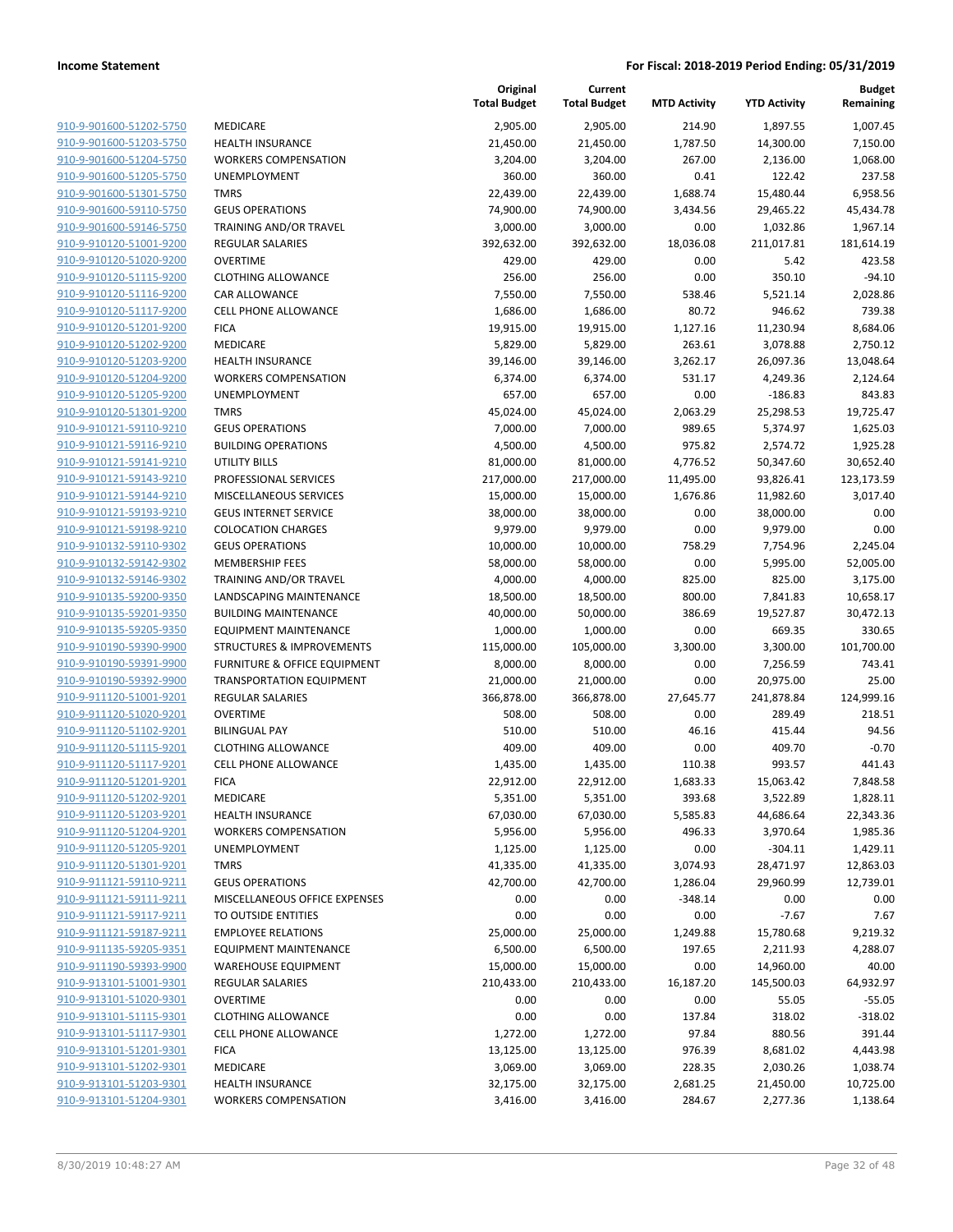| <u>910-9-913101-51205-9301</u>                     |
|----------------------------------------------------|
| 910-9-913101-51301-9301                            |
| 910-9-913101-59110-9301                            |
| 910-9-913101-59131-9301                            |
| 910-9-913101-59160-9301                            |
| 910-9-913101-59164-9301                            |
| 910-9-913101-59167-9301                            |
| 910-9-913101-59195-9301                            |
| 910-9-913102-51001-9020                            |
| 910-9-913102-51020-9020                            |
| 910-9-913102-51115-9020                            |
| 910-9-913102-51117-9020                            |
| 910-9-913102-51201-9020                            |
| 910-9-913102-51202-9020                            |
| 910-9-913102-51203-9020                            |
| <u>910-9-913102-51204-9020</u>                     |
| 910-9-913102-51205-9020                            |
| 910-9-913102-51301-9020                            |
| 910-9-913102-51401-9020                            |
| 910-9-913102-59110-9020                            |
| 910-9-913102-59169-9020                            |
| 910-9-913130-51001-9030                            |
| 910-9-913130-51010-9030                            |
| 910-9-913130-51020-9030                            |
| 910-9-913130-51102-9030                            |
| 910-9-913130-51201-9030                            |
| 910-9-913130-51202-9030                            |
| 910-9-913130-51203-9030                            |
| 910-9-913130-51204-9030                            |
| 910-9-913130-51205-9030                            |
| <u>910-9-913130-51301-9030</u>                     |
| 910-9-913130-59110-9030                            |
| 910-9-913130-59166-9030                            |
| 910-9-913131-51001-9031                            |
| <u>910-9-913131-51020-9031</u>                     |
| <u>910-9-913131-51102-9031</u>                     |
| 910-9-913131-51201-9031                            |
| 910-9-913131-51202-9031                            |
| 910-9-913131-51203-9031                            |
|                                                    |
|                                                    |
| 910-9-913131-51204-9031                            |
| <u>910-9-913131-51205-9031</u>                     |
| <u>910-9-913131-51301-9031</u>                     |
| <u>910-9-913131-59110-9031</u>                     |
| 910-9-913134-51001-9034                            |
| 910-9-913134-51020-9034                            |
| 910-9-913134-51201-9034                            |
| <u>910-9-913134-51202-9034</u>                     |
| <u>910-9-913134-51203-9034</u>                     |
| 910-9-913134-51204-9034                            |
| 910-9-913134-51205-9034                            |
| 910-9-913134-51301-9034                            |
| <u>910-9-913134-59110-9034</u>                     |
| 910-9-913135-51001-9035                            |
| 910-9-913135-51020-9035                            |
| <u>910-9-913135-51102-9035</u>                     |
| 910-9-913135-51201-9035                            |
| <u>910-9-913135-51202-9035</u>                     |
| 910-9-913135-51203-9035<br>910-9-913135-51204-9035 |

|                                                    |                                     | Original<br><b>Total Budget</b> | Current<br><b>Total Budget</b> | <b>MTD Activity</b> | <b>YTD Activity</b>   | Budget<br>Remaining |
|----------------------------------------------------|-------------------------------------|---------------------------------|--------------------------------|---------------------|-----------------------|---------------------|
| 910-9-913101-51205-9301                            | <b>UNEMPLOYMENT</b>                 | 540.00                          | 540.00                         | 0.00                | $-152.63$             | 692.63              |
| 910-9-913101-51301-9301                            | <b>TMRS</b>                         | 23,711.00                       | 23,711.00                      | 1,801.12            | 16,513.90             | 7,197.10            |
| 910-9-913101-59110-9301                            | <b>GEUS OPERATIONS</b>              | 22,100.00                       | 22,100.00                      | 1,717.80            | 11,957.96             | 10,142.04           |
| 910-9-913101-59131-9301                            | NON-BAD DEBT WRITE OFFS             | 3,000.00                        | 3,000.00                       | 0.00                | 88.21                 | 2,911.79            |
| 910-9-913101-59160-9301                            | ADVERTISING                         | 38,000.00                       | 38,000.00                      | 6,323.57            | 29,036.10             | 8,963.90            |
| 910-9-913101-59164-9301                            | <b>CONSUMER INFORMATION</b>         | 3,500.00                        | 3,500.00                       | 0.00                | 0.00                  | 3,500.00            |
| 910-9-913101-59167-9301                            | <b>ENERGY EFFICIENCY OPERATIONS</b> | 25,000.00                       | 25,000.00                      | 0.00                | 1,188.07              | 23,811.93           |
| 910-9-913101-59195-9301                            | PUBLIC SERVICE BY GEUS C/I          | 15,000.00                       | 15,000.00                      | 0.00                | 15,000.00             | 0.00                |
| 910-9-913102-51001-9020                            | <b>REGULAR SALARIES</b>             | 302,145.00                      | 302,145.00                     | 21,642.20           | 202,414.70            | 99,730.30           |
| 910-9-913102-51020-9020                            | <b>OVERTIME</b>                     | 20,924.00                       | 20,924.00                      | 2,194.39            | 15,644.95             | 5,279.05            |
| 910-9-913102-51115-9020                            | <b>CLOTHING ALLOWANCE</b>           | 3,255.00                        | 3,255.00                       | 0.00                | 2,997.10              | 257.90              |
| 910-9-913102-51117-9020                            | <b>CELL PHONE ALLOWANCE</b>         | 1,296.00                        | 1,296.00                       | 99.66               | 896.94                | 399.06              |
| 910-9-913102-51201-9020                            | <b>FICA</b>                         | 20,111.00                       | 20,111.00                      | 1,408.77            | 12,414.84             | 7,696.16            |
| 910-9-913102-51202-9020                            | MEDICARE                            | 4,400.00                        | 4,400.00                       | 329.47              | 2,903.46              | 1,496.54            |
| 910-9-913102-51203-9020                            | <b>HEALTH INSURANCE</b>             | 87,945.00                       | 87,945.00                      | 7,328.75            | 58,630.00             | 29,315.00           |
| 910-9-913102-51204-9020                            | <b>WORKERS COMPENSATION</b>         | 4,905.00                        | 4,905.00                       | 408.75              | 3,270.00              | 1,635.00            |
| 910-9-913102-51205-9020                            | <b>UNEMPLOYMENT</b>                 | 1,476.00                        | 1,476.00                       | 1.70                | $-677.27$             | 2,153.27            |
| 910-9-913102-51301-9020                            | <b>TMRS</b>                         | 33,985.00                       | 33,985.00                      | 2,647.35            | 24,700.66             | 9,284.34            |
| 910-9-913102-51401-9020                            | <b>CONTRA - SALARIES</b>            | 0.00                            | 0.00                           | 0.00                | $-962.79$             | 962.79              |
| 910-9-913102-59110-9020                            | <b>GEUS OPERATIONS</b>              | 46,200.00                       | 46,200.00                      | $-416.55$           | 30,564.71             | 15,635.29           |
| 910-9-913102-59169-9020                            | PRE PAID METER COSTS                | 10,700.00                       | 10,700.00                      | 2,499.42            | 8,217.96              | 2,482.04            |
| 910-9-913130-51001-9030                            | <b>REGULAR SALARIES</b>             | 281,738.00                      | 281,738.00                     | 21,506.26           | 181,708.78            | 100,029.22          |
| 910-9-913130-51010-9030                            | PART TIME REGULAR                   | 29,339.00                       | 29,339.00                      | 0.00                | 0.00                  | 29,339.00           |
| 910-9-913130-51020-9030                            | <b>OVERTIME</b>                     | 1,302.00                        | 1,302.00                       | 13.92               | 490.14                | 811.86              |
| 910-9-913130-51102-9030                            | <b>BILINGUAL PAY</b>                | 3,600.00                        | 3,600.00                       | 230.80              | 2,077.20              | 1,522.80            |
| 910-9-913130-51201-9030                            | <b>FICA</b>                         | 19,591.00                       | 19,591.00                      | 1,300.91            | 10,836.62             | 8,754.38            |
| 910-9-913130-51202-9030                            | MEDICARE                            | 4,564.00                        | 4,564.00                       | 304.25              | 2,534.40              | 2,029.60            |
| 910-9-913130-51203-9030                            | HEALTH INSURANCE                    | 107,250.00                      | 107,250.00                     | 8,937.50            | 71,500.00             | 35,750.00           |
| 910-9-913130-51204-9030                            | <b>WORKERS COMPENSATION</b>         | 5,051.00                        | 5,051.00                       | 420.92              | 3,367.38              | 1,683.62            |
| 910-9-913130-51205-9030                            | UNEMPLOYMENT                        | 1,800.00                        | 1,800.00                       | 2.42                | $-1,127.82$           | 2,927.82            |
| 910-9-913130-51301-9030                            | <b>TMRS</b>                         | 35,244.00                       | 35,244.00                      | 2,405.68            | 20,761.42             | 14,482.58           |
| 910-9-913130-59110-9030                            | <b>GEUS OPERATIONS</b>              | 22,400.00                       | 22,400.00                      | 1,515.13            | 10,052.32             | 12,347.68           |
| 910-9-913130-59166-9030                            | LOW INCOME ASSISTANCE               | 15,000.00                       | 15,000.00                      | 1,875.00            | 7,900.00              | 7,100.00            |
| 910-9-913131-51001-9031                            | <b>REGULAR SALARIES</b>             | 45,760.00                       | 45,760.00                      | 3,520.00            | 31,615.30             | 14,144.70           |
| 910-9-913131-51020-9031                            | <b>OVERTIME</b>                     | 99.00                           | 99.00                          | 0.00                | 8.36                  | 90.64               |
| 910-9-913131-51102-9031                            | <b>BILINGUAL PAY</b>                | 600.00                          | 600.00                         | 46.16               | 415.29                | 184.71              |
| 910-9-913131-51201-9031                            | <b>FICA</b>                         | 2,880.00                        | 2,880.00                       | 217.43              | 1,902.13              | 977.87              |
| 910-9-913131-51202-9031                            | MEDICARE                            | 672.00                          | 672.00                         | 50.85               | 444.88                | 227.12              |
| 910-9-913131-51203-9031                            | <b>HEALTH INSURANCE</b>             | 10,725.00                       | 10,725.00                      | 893.75              | 7,150.00              | 3,575.00            |
| 910-9-913131-51204-9031                            | <b>WORKERS COMPENSATION</b>         | 743.00                          | 743.00                         | 61.92               | 495.36                | 247.64              |
| 910-9-913131-51205-9031                            | <b>UNEMPLOYMENT</b>                 | 180.00                          | 180.00                         | 0.00                | $-65.16$              | 245.16              |
| 910-9-913131-51301-9031                            | <b>TMRS</b>                         | 5,192.00                        | 5,192.00                       | 394.42              | 3,613.07              | 1,578.93            |
| 910-9-913131-59110-9031                            | <b>GEUS OPERATIONS</b>              | 22,900.00                       | 22,900.00                      | 1,380.21            | 6,154.83              | 16,745.17           |
| 910-9-913134-51001-9034                            | REGULAR SALARIES                    | 116,601.00                      | 116,601.00                     | 8,418.88            | 72,067.42             | 44,533.58           |
| 910-9-913134-51020-9034                            | <b>OVERTIME</b>                     | 1,310.00                        | 1,310.00                       | 112.22              | 1,442.15              | $-132.15$           |
| 910-9-913134-51201-9034                            | <b>FICA</b>                         | 7,310.00                        | 7,310.00                       | 517.66              | 4,240.95              | 3,069.05            |
| 910-9-913134-51202-9034                            | MEDICARE                            | 1,692.00                        | 1,692.00                       | 121.07              | 991.82                | 700.18              |
| 910-9-913134-51203-9034                            | <b>HEALTH INSURANCE</b>             | 24,668.00                       | 24,668.00                      | 2,055.67            | 16,445.36             | 8,222.64            |
| 910-9-913134-51204-9034                            | <b>WORKERS COMPENSATION</b>         | 1,894.00                        | 1,894.00                       | 157.83              | 1,262.64<br>$-171.38$ | 631.36              |
| 910-9-913134-51205-9034                            | UNEMPLOYMENT<br><b>TMRS</b>         | 414.00                          | 414.00                         | 4.83                |                       | 585.38              |
| 910-9-913134-51301-9034                            |                                     | 13,060.00                       | 13,060.00                      | 943.54              | 8,338.72              | 4,721.28            |
| 910-9-913134-59110-9034                            | <b>GEUS OPERATIONS</b>              | 109,379.69                      | 109,379.69                     | 7,719.58            | 52,386.50             | 56,993.19           |
| 910-9-913135-51001-9035<br>910-9-913135-51020-9035 | REGULAR SALARIES<br><b>OVERTIME</b> | 156,686.00                      | 156,686.00                     | 12,052.81           | 108,358.88            | 48,327.12           |
| 910-9-913135-51102-9035                            | <b>BILINGUAL PAY</b>                | 4,441.00<br>600.00              | 4,441.00<br>600.00             | 207.71<br>46.16     | 2,679.95<br>415.44    | 1,761.05<br>184.56  |
| 910-9-913135-51201-9035                            | <b>FICA</b>                         | 10,027.00                       | 10,027.00                      | 725.82              | 6,313.56              | 3,713.44            |
| 910-9-913135-51202-9035                            | MEDICARE                            | 2,281.00                        | 2,281.00                       | 169.75              | 1,476.55              | 804.45              |
| 910-9-913135-51203-9035                            | <b>HEALTH INSURANCE</b>             | 42,900.00                       | 42,900.00                      | 3,575.00            | 28,600.00             | 14,300.00           |
| 910-9-913135-51204-9035                            | <b>WORKERS COMPENSATION</b>         | 2,543.00                        | 2,543.00                       | 211.92              | 1,695.36              | 847.64              |
|                                                    |                                     |                                 |                                |                     |                       |                     |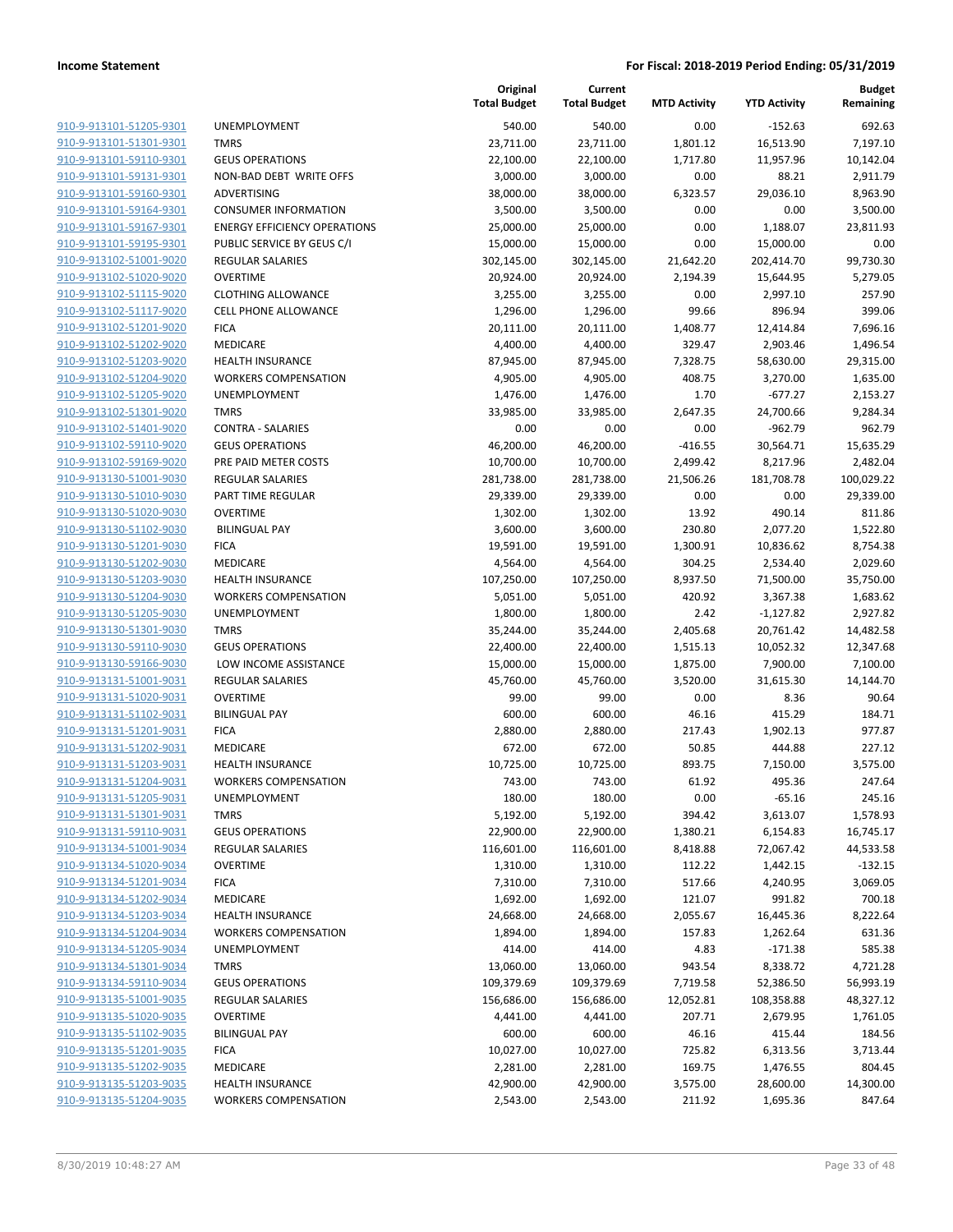| 910-9-913135-51205-9035        |
|--------------------------------|
| 910-9-913135-51301-9035        |
| 910-9-913135-59170-9035        |
| 910-9-913135-59172-9035        |
| 910-9-913135-59173-9035        |
| 910-9-913135-59174-9035        |
| 910-9-913135-59175-9035        |
| 910-9-913136-51001-9036        |
| 910-9-913136-51020-9036        |
| 910-9-913136-51115-9036        |
| 910-9-913136-51201-9036        |
| 910-9-913136-51202-9036        |
| 910-9-913136-51203-9036        |
| 910-9-913136-51204-9036        |
| 910-9-913136-51205-9036        |
| <u>910-9-913136-51301-9036</u> |
| 910-9-913136-59110-9036        |
| 910-9-913136-59141-9036        |
| 910-9-913139-59780-9240        |
| 910-9-913139-59781-9250        |
| 910-9-913139-59902-9301        |
| 910-9-913139-59926-9301        |
| 910-9-913139-59927-9301        |
| 910-9-913139-59928-9301        |
| 910-9-913159-59200-9353        |
| 910-9-913159-59201-9353        |
|                                |
| 910-9-913159-59205-9353        |
| 910-9-913190-59390-9900        |
| 910-9-913190-59391-9900        |
| 910-9-930000-59060-5650        |
| <u>910-9-930000-59110-5600</u> |
| <u>910-9-930161-51001-5610</u> |
| 910-9-930161-51020-5610        |
| 910-9-930161-51116-5610        |
| 910-9-930161-51117-5610        |
| 910-9-930161-51201-5610        |
| 910-9-930161-51202-5610        |
| 910-9-930161-51203-5610        |
| 910-9-930161-51204-5610        |
| 910-9-930161-51205-5610        |
| 910-9-930161-51301-5610        |
| <u>910-9-930161-59110-5610</u> |
| 910-9-930161-59146-5610        |
| 910-9-930181-51001-5810        |
| 910-9-930181-51020-5810        |
| <u>910-9-930181-51201-5810</u> |
| <u>910-9-930181-51202-5810</u> |
| 910-9-930181-51203-5810        |
| 910-9-930181-51204-5810        |
| 910-9-930181-51205-5810        |
| <u>910-9-930181-51301-5810</u> |
| <u>910-9-930181-59110-5810</u> |
| <u>910-9-930190-59391-9900</u> |
| 910-9-931080-51001-5800        |
| <u>910-9-931080-51011-5800</u> |
| <u>910-9-931080-51020-5800</u> |
| <u>910-9-931080-51115-5800</u> |
| 910-9-931080-51116-5800        |
| 910-9-931080-51117-5800        |
|                                |

|                                                    |                                                     | Original<br><b>Total Budget</b> | Current<br><b>Total Budget</b> | <b>MTD Activity</b> | <b>YTD Activity</b> | <b>Budget</b><br>Remaining |
|----------------------------------------------------|-----------------------------------------------------|---------------------------------|--------------------------------|---------------------|---------------------|----------------------------|
| 910-9-913135-51205-9035                            | <b>UNEMPLOYMENT</b>                                 | 720.00                          | 720.00                         | 0.00                | $-320.86$           | 1,040.86                   |
| 910-9-913135-51301-9035                            | <b>TMRS</b>                                         | 17,616.00                       | 17,616.00                      | 1,361.13            | 12,568.79           | 5,047.21                   |
| 910-9-913135-59170-9035                            | <b>CREDIT CARD FEES</b>                             | 90,000.00                       | 90,000.00                      | 15,168.48           | 69,616.55           | 20,383.45                  |
| 910-9-913135-59172-9035                            | LOCKBOX OVER/SHORT                                  | 500.00                          | 500.00                         | 0.00                | 0.00                | 500.00                     |
| 910-9-913135-59173-9035                            | <b>ONLINE PAYMENT OVER/SHORT</b>                    | 500.00                          | 500.00                         | 0.00                | 0.00                | 500.00                     |
| 910-9-913135-59174-9035                            | <b>BANK RECS OVER/SHORT</b>                         | 100.00                          | 100.00                         | 23,772.55           | 8,816.86            | $-8,716.86$                |
| 910-9-913135-59175-9035                            | <b>CASHIERS OVER/SHORT</b>                          | 100.00                          | 100.00                         | 2.84                | 9.45                | 90.55                      |
| 910-9-913136-51001-9036                            | <b>REGULAR SALARIES</b>                             | 31,554.00                       | 31,554.00                      | 2,427.20            | 21,820.81           | 9,733.19                   |
| 910-9-913136-51020-9036                            | <b>OVERTIME</b>                                     | 114.00                          | 114.00                         | 0.00                | 0.00                | 114.00                     |
| 910-9-913136-51115-9036                            | <b>CLOTHING ALLOWANCE</b>                           | 256.00                          | 256.00                         | 0.00                | 178.80              | 77.20                      |
| 910-9-913136-51201-9036                            | <b>FICA</b>                                         | 1,972.00                        | 1,972.00                       | 133.36              | 1,115.61            | 856.39                     |
| 910-9-913136-51202-9036                            | MEDICARE                                            | 460.00                          | 460.00                         | 31.19               | 260.92              | 199.08                     |
| 910-9-913136-51203-9036                            | <b>HEALTH INSURANCE</b>                             | 10,725.00                       | 10,725.00                      | 893.75              | 7,150.00            | 3,575.00                   |
| 910-9-913136-51204-9036                            | <b>WORKERS COMPENSATION</b>                         | 512.00                          | 512.00                         | 42.67               | 341.36              | 170.64                     |
| 910-9-913136-51205-9036                            | <b>UNEMPLOYMENT</b>                                 | 180.00                          | 180.00                         | 0.00                | $-103.98$           | 283.98                     |
| 910-9-913136-51301-9036                            | <b>TMRS</b>                                         | 3,550.00                        | 3,550.00                       | 268.44              | 2,460.77            | 1,089.23                   |
| 910-9-913136-59110-9036                            | <b>GEUS OPERATIONS</b>                              | 20,277.00                       | 20,277.00                      | 1,416.83            | 13,588.97           | 6,688.03                   |
| 910-9-913136-59141-9036                            | <b>UTILITY BILLS</b>                                | 50,400.00                       | 50,400.00                      | 3,960.78            | 32,481.75           | 17,918.25                  |
| 910-9-913139-59780-9240                            | PROPERTY INSURANCE                                  | 10,000.00                       | 10,000.00                      | 0.00                | 9,190.21            | 809.79                     |
| 910-9-913139-59781-9250                            | <b>LIABILITY INSURANCE</b>                          | 3,800.00                        | 3,800.00                       | 0.00                | 4,425.68            | $-625.68$                  |
| 910-9-913139-59902-9301                            | XFER to COG - ADMIN EXPENSES                        | 109,003.00                      | 109,003.00                     | 9,083.58            | 72,668.68           | 36,334.32                  |
| 910-9-913139-59926-9301                            | XFER to COG - GARAGE                                | 9,001.00                        | 9,001.00                       | 750.08              | 6,000.64            | 3,000.36                   |
| 910-9-913139-59927-9301                            | XFER to COG - INSURANCE                             | 6,192.00                        | 6,192.00                       | 516.00              | 4,127.96            | 2,064.04                   |
| 910-9-913139-59928-9301                            | XFER to COG - IT                                    | 60,840.00                       | 60,840.00                      | 5,070.00            | 40,560.00           | 20,280.00                  |
| 910-9-913159-59200-9353                            | LANDSCAPING MAINTENANCE                             | 3,000.00                        | 3,000.00                       | 192.00              | 1,651.01            | 1,348.99                   |
| 910-9-913159-59201-9353                            | <b>BUILDINGS MAINTNANCE</b>                         | 19,500.00                       | 19,500.00                      | 233.00              | 7,166.76            | 12,333.24                  |
| 910-9-913159-59205-9353                            | <b>EQUIPMENT MAINTENANCE</b>                        | 5,000.00                        | 5,000.00                       | 60.88               | 1,168.69            | 3,831.31                   |
| 910-9-913190-59390-9900                            | STRUCTURES & IMPROVEMENTS                           | 41,000.00                       | 41,000.00                      | 0.00                | 6,365.00            | 34,635.00                  |
| 910-9-913190-59391-9900                            | <b>FURNITURE &amp; OFFICE EQUIPMENT</b>             | 7,000.00                        | 7,000.00                       | 6,553.49            | 6,553.49            | 446.51                     |
| 910-9-930000-59060-5650                            | <b>TRANSMISSION COSTS</b>                           | 1,348,585.00                    | 1,348,585.00                   | 488,941.05          | 1,149,711.43        | 198,873.57                 |
| 910-9-930000-59110-5600                            | <b>GEUS OPERATIONS</b>                              | 100,000.00                      | 100,000.00                     | 5,363.12            | 50,782.20           | 49,217.80                  |
| 910-9-930161-51001-5610                            | <b>REGULAR SALARIES</b>                             | 257,214.00                      | 257,214.00                     | 19,066.35           | 171,858.13          | 85,355.87                  |
| 910-9-930161-51020-5610                            | <b>OVERTIME</b>                                     | 28,664.00                       | 28,664.00                      | 1,513.24            | 20,929.18           | 7,734.82                   |
| 910-9-930161-51116-5610<br>910-9-930161-51117-5610 | <b>CAR ALLOWANCE</b><br><b>CELL PHONE ALLOWANCE</b> | 1,950.00<br>432.00              | 1,950.00<br>432.00             | 150.00<br>33.22     | 1,350.00<br>299.13  | 600.00<br>132.87           |
| 910-9-930161-51201-5610                            | <b>FICA</b>                                         | 17,871.00                       | 17,871.00                      | 1,226.17            | 11,238.31           | 6,632.69                   |
| 910-9-930161-51202-5610                            | MEDICARE                                            | 3,763.00                        | 3,763.00                       | 286.76              | 2,628.30            | 1,134.70                   |
| 910-9-930161-51203-5610                            | <b>HEALTH INSURANCE</b>                             | 36,195.00                       | 36,195.00                      | 3,016.25            | 24,130.00           | 12,065.00                  |
| 910-9-930161-51204-5610                            | <b>WORKERS COMPENSATION</b>                         | 4,176.00                        | 4,176.00                       | 348.00              | 2,784.00            | 1,392.00                   |
| 910-9-930161-51205-5610                            | UNEMPLOYMENT                                        | 610.00                          | 610.00                         | 0.00                | $-90.38$            | 700.38                     |
| 910-9-930161-51301-5610                            | <b>TMRS</b>                                         | 29,075.00                       | 29,075.00                      | 2,296.38            | 21,925.85           | 7,149.15                   |
| 910-9-930161-59110-5610                            | <b>GEUS OPERATIONS</b>                              | 76,450.00                       | 76,450.00                      | 313.82              | 8,635.63            | 67,814.37                  |
| 910-9-930161-59146-5610                            | TRAINING AND/OR TRAVEL                              | 42,000.00                       | 42,000.00                      | 1,575.47            | 19,019.81           | 22,980.19                  |
| 910-9-930181-51001-5810                            | <b>REGULAR SALARIES</b>                             | 150,228.00                      | 150,228.00                     | 11,070.19           | 100,009.47          | 50,218.53                  |
| 910-9-930181-51020-5810                            | <b>OVERTIME</b>                                     | 28,664.00                       | 28,664.00                      | 1,513.24            | 20,929.18           | 7,734.82                   |
| 910-9-930181-51201-5810                            | <b>FICA</b>                                         | 11,090.00                       | 11,090.00                      | 780.17              | 7,498.21            | 3,591.79                   |
| 910-9-930181-51202-5810                            | MEDICARE                                            | 2,177.00                        | 2,177.00                       | 182.46              | 1,753.61            | 423.39                     |
| 910-9-930181-51203-5810                            | <b>HEALTH INSURANCE</b>                             | 25,470.00                       | 25,470.00                      | 2,122.50            | 16,980.00           | 8,490.00                   |
| 910-9-930181-51204-5810                            | <b>WORKERS COMPENSATION</b>                         | 2,439.00                        | 2,439.00                       | 203.25              | 1,626.00            | 813.00                     |
| 910-9-930181-51205-5810                            | <b>UNEMPLOYMENT</b>                                 | 430.00                          | 430.00                         | 0.00                | $-105.58$           | 535.58                     |
| 910-9-930181-51301-5810                            | <b>TMRS</b>                                         | 16,826.00                       | 16,826.00                      | 1,391.74            | 13,637.32           | 3,188.68                   |
| 910-9-930181-59110-5810                            | <b>GEUS OPERATIONS</b>                              | 16,450.00                       | 16,450.00                      | 266.85              | 5,616.89            | 10,833.11                  |
| 910-9-930190-59391-9900                            | <b>FURNITURE &amp; OFFICE EQUIP</b>                 | 0.00                            | 11,449.00                      | 0.00                | 0.00                | 11,449.00                  |
| 910-9-931080-51001-5800                            | <b>REGULAR SALARIES</b>                             | 534,240.00                      | 534,240.00                     | 38,249.69           | 341,693.51          | 192,546.49                 |
| 910-9-931080-51011-5800                            | PART TIME TEMPORARY                                 | 74,010.00                       | 74,010.00                      | 0.00                | 0.00                | 74,010.00                  |
| 910-9-931080-51020-5800                            | <b>OVERTIME</b>                                     | 1,936.00                        | 1,936.00                       | 0.00                | 0.00                | 1,936.00                   |
| 910-9-931080-51115-5800                            | <b>CLOTHING ALLOWANCE</b>                           | 513.00                          | 513.00                         | 0.00                | 27.49               | 485.51                     |
| 910-9-931080-51116-5800                            | CAR ALLOWANCE                                       | 3,900.00                        | 3,900.00                       | 300.00              | 2,700.00            | 1,200.00                   |
| 910-9-931080-51117-5800                            | CELL PHONE ALLOWANCE                                | 4,070.00                        | 4,070.00                       | 215.24              | 1,937.16            | 2,132.84                   |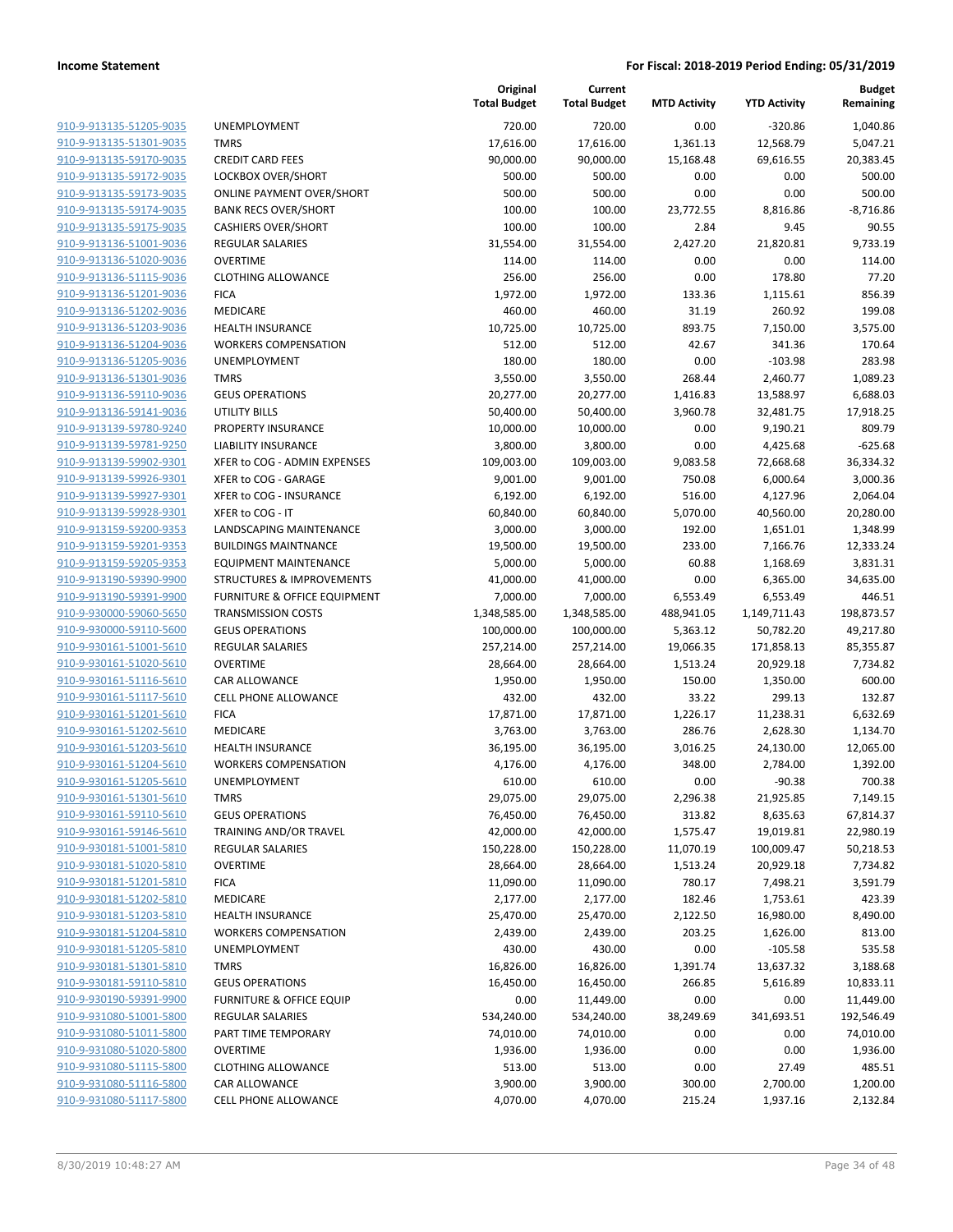| 910-9-931080-51201-5800 | <b>FICA</b>                     |
|-------------------------|---------------------------------|
| 910-9-931080-51202-5800 | <b>MEDICARE</b>                 |
| 910-9-931080-51203-5800 | <b>HEALTH INSURANCE</b>         |
| 910-9-931080-51204-5800 | <b>WORKERS COMPENSATION</b>     |
| 910-9-931080-51205-5800 | <b>UNEMPLOYMENT</b>             |
| 910-9-931080-51301-5800 | <b>TMRS</b>                     |
| 910-9-931080-59110-5800 | <b>GEUS OPERATIONS</b>          |
| 910-9-931080-59205-5800 | EQUIPMENT MAINTENANCE           |
| 910-9-931088-51001-5880 | <b>REGULAR SALARIES</b>         |
| 910-9-931088-51201-5880 | <b>FICA</b>                     |
| 910-9-931088-51202-5880 | <b>MEDICARE</b>                 |
| 910-9-931088-51203-5880 | <b>HEALTH INSURANCE</b>         |
| 910-9-931088-51204-5880 | <b>WORKERS COMPENSATION</b>     |
| 910-9-931088-51205-5880 | <b>UNEMPLOYMENT</b>             |
| 910-9-931088-51301-5880 | <b>TMRS</b>                     |
| 910-9-931088-59110-5880 | <b>GEUS OPERATIONS</b>          |
| 910-9-931092-51001-9202 | <b>REGULAR SALARIES</b>         |
| 910-9-931092-51117-9202 | <b>CELL PHONE ALLOWANCE</b>     |
| 910-9-931092-51201-9202 | <b>FICA</b>                     |
| 910-9-931092-51202-9202 | <b>MEDICARE</b>                 |
| 910-9-931092-51203-9202 | <b>HEALTH INSURANCE</b>         |
| 910-9-931092-51204-9202 | <b>WORKERS COMPENSATION</b>     |
| 910-9-931092-51205-9202 | <b>UNEMPLOYMENT</b>             |
| 910-9-931092-51301-9202 | <b>TMRS</b>                     |
| 910-9-931092-59110-9212 | <b>GEUS OPERATIONS</b>          |
| 910-9-931092-59130-9212 | PHONE MANAGEMENT SERVICE        |
| 910-9-931092-59133-9212 | REDUNDANT EXCHANGE SERVICES     |
| 910-9-931093-59205-9352 | EQUIPMENT MAINTENANCE - IT      |
| 910-9-931099-59392-9900 | <b>TRANSPORTATION EQUIPMENT</b> |
| 910-9-931462-51001-5620 | <b>REGULAR SALARIES</b>         |
| 910-9-931462-51115-5620 | <b>CLOTHING ALLOWANCE</b>       |
| 910-9-931462-51117-5620 | <b>CELL PHONE ALLOWANCE</b>     |
| 910-9-931462-51201-5620 | <b>FICA</b>                     |
| 910-9-931462-51202-5620 | MEDICARE                        |
| 910-9-931462-51203-5620 | <b>HEALTH INSURANCE</b>         |
| 910-9-931462-51204-5620 | <b>WORKERS COMPENSATION</b>     |
| 910-9-931462-51205-5620 | <b>UNEMPLOYMENT</b>             |
| 910-9-931462-51301-5620 | <b>TMRS</b>                     |
| 910-9-931462-59110-5620 | <b>GEUS OPERATIONS</b>          |
| 910-9-931462-59198-5620 | <b>COLOCATION CHARGES</b>       |
| 910-9-931462-59199-5620 | LEASE OF DARK FIBER             |
| 910-9-931470-51001-5700 | <b>REGULAR SALARIES</b>         |
| 910-9-931470-51020-5700 | <b>OVERTIME</b>                 |
| 910-9-931470-51115-5700 | <b>CLOTHING ALLOWANCE</b>       |
| 910-9-931470-51117-5700 | <b>CELL PHONE ALLOWANCE</b>     |
| 910-9-931470-51201-5700 | <b>FICA</b>                     |
| 910-9-931470-51202-5700 | <b>MEDICARE</b>                 |
| 910-9-931470-51203-5700 | <b>HEALTH INSURANCE</b>         |
| 910-9-931470-51204-5700 | <b>WORKERS COMPENSATION</b>     |
| 910-9-931470-51205-5700 | UNEMPLOYMENT                    |
| 910-9-931470-51301-5700 | <b>TMRS</b>                     |
| 910-9-931470-59205-5700 | <b>EQUIPMENT MAINTENANCE</b>    |
| 910-9-931470-59253-5700 | TRANSMISSION SUBSTATION MAINT   |
| 910-9-931490-59353-9900 | <b>TRANSMISSION SUBSTATIONS</b> |
| 910-9-931490-59392-9900 | <b>TRANSPORTATION EQUIPMENT</b> |
| 910-9-931490-59396-9900 | POWER OPERATED EQUIPMENT        |
| 910-9-931491-51001-9911 | <b>REGULAR SALARIES</b>         |
| 910-9-931491-51201-9911 | FICA                            |
|                         |                                 |

|                                                    |                                                        | Original<br><b>Total Budget</b> | Current<br><b>Total Budget</b> | <b>MTD Activity</b> | <b>YTD Activity</b>  | Budget<br>Remaining  |
|----------------------------------------------------|--------------------------------------------------------|---------------------------------|--------------------------------|---------------------|----------------------|----------------------|
| 910-9-931080-51201-5800                            | <b>FICA</b>                                            | 36,410.00                       | 36,410.00                      | 2,336.47            | 19,706.96            | 16,703.04            |
| 910-9-931080-51202-5800                            | MEDICARE                                               | 8,940.00                        | 8,940.00                       | 546.43              | 4,775.00             | 4,165.00             |
| 910-9-931080-51203-5800                            | <b>HEALTH INSURANCE</b>                                | 79,365.00                       | 79,365.00                      | 6,613.75            | 52,910.00            | 26,455.00            |
| 910-9-931080-51204-5800                            | <b>WORKERS COMPENSATION</b>                            | 9,874.00                        | 9,874.00                       | 822.83              | 6,582.68             | 3,291.32             |
| 910-9-931080-51205-5800                            | <b>UNEMPLOYMENT</b>                                    | 1,332.00                        | 1,332.00                       | 0.00                | $-622.27$            | 1,954.27             |
| 910-9-931080-51301-5800                            | <b>TMRS</b>                                            | 69,060.00                       | 69,060.00                      | 3,938.50            | 36,218.95            | 32,841.05            |
| 910-9-931080-59110-5800                            | <b>GEUS OPERATIONS</b>                                 | 25,100.00                       | 25,100.00                      | 2,252.21            | 20,157.90            | 4,942.10             |
| 910-9-931080-59205-5800                            | <b>EQUIPMENT MAINTENANCE</b>                           | 3,050.00                        | 3,050.00                       | 373.48              | 1,063.24             | 1,986.76             |
| 910-9-931088-51001-5880                            | <b>REGULAR SALARIES</b>                                | 85,488.00                       | 85,488.00                      | 6,576.00            | 59,080.81            | 26,407.19            |
| 910-9-931088-51201-5880                            | <b>FICA</b>                                            | 5,300.00                        | 5,300.00                       | 380.97              | 3,284.56             | 2,015.44             |
| 910-9-931088-51202-5880                            | MEDICARE                                               | 1,239.00                        | 1,239.00                       | 89.10               | 768.14               | 470.86               |
| 910-9-931088-51203-5880                            | <b>HEALTH INSURANCE</b>                                | 21,450.00                       | 21,450.00                      | 1,787.50            | 14,300.00            | 7,150.00             |
| 910-9-931088-51204-5880                            | <b>WORKERS COMPENSATION</b>                            | 1,388.00                        | 1,388.00                       | 115.67              | 925.36               | 462.64               |
| 910-9-931088-51205-5880                            | <b>UNEMPLOYMENT</b>                                    | 360.00                          | 360.00                         | 0.00                | $-149.36$            | 509.36               |
| 910-9-931088-51301-5880                            | <b>TMRS</b>                                            | 9,575.00                        | 9,575.00                       | 727.30              | 6,662.64             | 2,912.36             |
| 910-9-931088-59110-5880                            | <b>GEUS OPERATIONS</b>                                 | 10,060.00                       | 10,060.00                      | 1,618.45            | 8,237.65             | 1,822.35             |
| 910-9-931092-51001-9202                            | REGULAR SALARIES                                       | 117,926.00                      | 117,926.00                     | 9,395.04            | 82,067.36            | 35,858.64            |
| 910-9-931092-51117-9202                            | <b>CELL PHONE ALLOWANCE</b>                            | 1,632.00                        | 1,632.00                       | 125.54              | 1,129.86             | 502.14               |
| 910-9-931092-51201-9202                            | <b>FICA</b>                                            | 7,413.00                        | 7,413.00                       | 570.19              | 4,858.32             | 2,554.68             |
| 910-9-931092-51202-9202                            | <b>MEDICARE</b>                                        | 1,733.00                        | 1,733.00                       | 133.35              | 1,136.21             | 596.79               |
| 910-9-931092-51203-9202                            | <b>HEALTH INSURANCE</b>                                | 18,233.00                       | 18,233.00                      | 1,519.42            | 12,155.36            | 6,077.64             |
| 910-9-931092-51204-9202                            | <b>WORKERS COMPENSATION</b>                            | 1,914.00                        | 1,914.00                       | 159.50              | 1,276.00             | 638.00               |
| 910-9-931092-51205-9202                            | <b>UNEMPLOYMENT</b>                                    | 306.00                          | 306.00                         | 0.00                | $-62.85$             | 368.85               |
| 910-9-931092-51301-9202                            | <b>TMRS</b>                                            | 13,391.00                       | 13,391.00                      | 1,052.98            | 9,378.84             | 4,012.16             |
| 910-9-931092-59110-9212                            | <b>GEUS OPERATIONS</b>                                 | 12,800.00                       | 14,000.00                      | 372.65              | 11,369.77            | 2,630.23             |
| 910-9-931092-59130-9212                            | PHONE MANAGEMENT SERVICE                               | 66,900.00                       | 66,900.00                      | 48.95               | 39,164.75            | 27,735.25            |
| 910-9-931092-59133-9212                            | REDUNDANT EXCHANGE SERVICES                            | 10,920.00                       | 10,920.00                      | 6,448.50            | 12,668.00            | $-1,748.00$          |
| 910-9-931093-59205-9352                            | EQUIPMENT MAINTENANCE - IT                             | 6,500.00                        | 5,300.00                       | 0.00                | 4,769.53             | 530.47               |
| 910-9-931099-59392-9900                            | <b>TRANSPORTATION EQUIPMENT</b>                        | 30,000.00                       | 30,000.00                      | 0.00                | 29,644.00            | 356.00               |
| 910-9-931462-51001-5620                            | <b>REGULAR SALARIES</b>                                | 95,566.00                       | 95,566.00                      | 5,002.92            | 44,977.22            | 50,588.78            |
| 910-9-931462-51115-5620                            | <b>CLOTHING ALLOWANCE</b>                              | 154.00                          | 154.00                         | 0.00                | 226.17               | $-72.17$             |
| 910-9-931462-51117-5620                            | CELL PHONE ALLOWANCE                                   | 480.00                          | 480.00                         | 36.92               | 332.28               | 147.72               |
| 910-9-931462-51201-5620                            | <b>FICA</b>                                            | 5,883.00                        | 5,883.00                       | 276.96              | 2,436.94             | 3,446.06             |
| 910-9-931462-51202-5620                            | MEDICARE                                               | 1,394.00                        | 1,394.00                       | 64.77               | 569.96               | 824.04               |
| 910-9-931462-51203-5620                            | <b>HEALTH INSURANCE</b><br><b>WORKERS COMPENSATION</b> | 10,726.00                       | 10,726.00                      | 893.83              | 7,150.64             | 3,575.36             |
| 910-9-931462-51204-5620                            |                                                        | 1,577.00                        | 1,577.00                       | 131.42              | 1,051.36             | 525.64               |
| 910-9-931462-51205-5620<br>910-9-931462-51301-5620 | UNEMPLOYMENT                                           | 180.00                          | 180.00                         | 0.00                | $-104.75$            | 284.75               |
| 910-9-931462-59110-5620                            | <b>TMRS</b><br><b>GEUS OPERATIONS</b>                  | 10,765.00<br>14,492.00          | 10,765.00<br>14,492.00         | 557.40<br>414.15    | 5,109.67             | 5,655.33<br>6,691.33 |
| 910-9-931462-59198-5620                            | COLOCATION CHARGES                                     | 9,979.00                        | 9,979.00                       | 0.00                | 7,800.67<br>9,979.00 | 0.00                 |
| 910-9-931462-59199-5620                            | LEASE OF DARK FIBER                                    | 206,520.00                      | 206,520.00                     | 0.00                | 206,520.00           | 0.00                 |
| 910-9-931470-51001-5700                            | <b>REGULAR SALARIES</b>                                | 76,053.00                       | 76,053.00                      | 5,965.60            | 53,600.82            | 22,452.18            |
| 910-9-931470-51020-5700                            | <b>OVERTIME</b>                                        | 3,132.00                        | 3,132.00                       | 71.71               | 1,938.04             | 1,193.96             |
| 910-9-931470-51115-5700                            | <b>CLOTHING ALLOWANCE</b>                              | 525.00                          | 525.00                         | 0.00                | 129.75               | 395.25               |
| 910-9-931470-51117-5700                            | <b>CELL PHONE ALLOWANCE</b>                            | 432.00                          | 432.00                         | 33.24               | 299.16               | 132.84               |
| 910-9-931470-51201-5700                            | <b>FICA</b>                                            | 4,937.00                        | 4,937.00                       | 328.94              | 2,947.40             | 1,989.60             |
| 910-9-931470-51202-5700                            | MEDICARE                                               | 1,109.00                        | 1,109.00                       | 76.93               | 689.30               | 419.70               |
| 910-9-931470-51203-5700                            | <b>HEALTH INSURANCE</b>                                | 10,726.00                       | 10,726.00                      | 893.83              | 7,150.64             | 3,575.36             |
| 910-9-931470-51204-5700                            | <b>WORKERS COMPENSATION</b>                            | 1,259.00                        | 1,259.00                       | 104.92              | 839.36               | 419.64               |
| 910-9-931470-51205-5700                            | <b>UNEMPLOYMENT</b>                                    | 180.00                          | 180.00                         | 0.00                | $-9.38$              | 189.38               |
| 910-9-931470-51301-5700                            | <b>TMRS</b>                                            | 8,567.00                        | 8,567.00                       | 671.39              | 6,296.53             | 2,270.47             |
| 910-9-931470-59205-5700                            | <b>EQUIPMENT MAINTENANCE</b>                           | 5,550.00                        | 5,550.00                       | 2,845.49            | 5,285.60             | 264.40               |
| 910-9-931470-59253-5700                            | TRANSMISSION SUBSTATION MAINT                          | 17,500.00                       | 17,500.00                      | 683.46              | 3,269.71             | 14,230.29            |
| 910-9-931490-59353-9900                            | <b>TRANSMISSION SUBSTATIONS</b>                        | 284,950.00                      | 284,950.00                     | 0.00                | 36,590.51            | 248,359.49           |
| 910-9-931490-59392-9900                            | <b>TRANSPORTATION EQUIPMENT</b>                        | 30,000.00                       | 29,644.00                      | 0.00                | 29,644.00            | 0.00                 |
| 910-9-931490-59396-9900                            | POWER OPERATED EQUIPMENT                               | 0.00                            | 4,100.00                       | 0.00                | 4,100.00             | 0.00                 |
| 910-9-931491-51001-9911                            | REGULAR SALARIES                                       | 3,000.00                        | 3,000.00                       | 0.00                | 0.00                 | 3,000.00             |
| 910-9-931491-51201-9911                            | <b>FICA</b>                                            | 186.00                          | 186.00                         | 0.00                | 0.00                 | 186.00               |
| 910-9-931491-51202-9911                            | MEDICARE                                               | 44.00                           | 44.00                          | 0.00                | 0.00                 | 44.00                |
|                                                    |                                                        |                                 |                                |                     |                      |                      |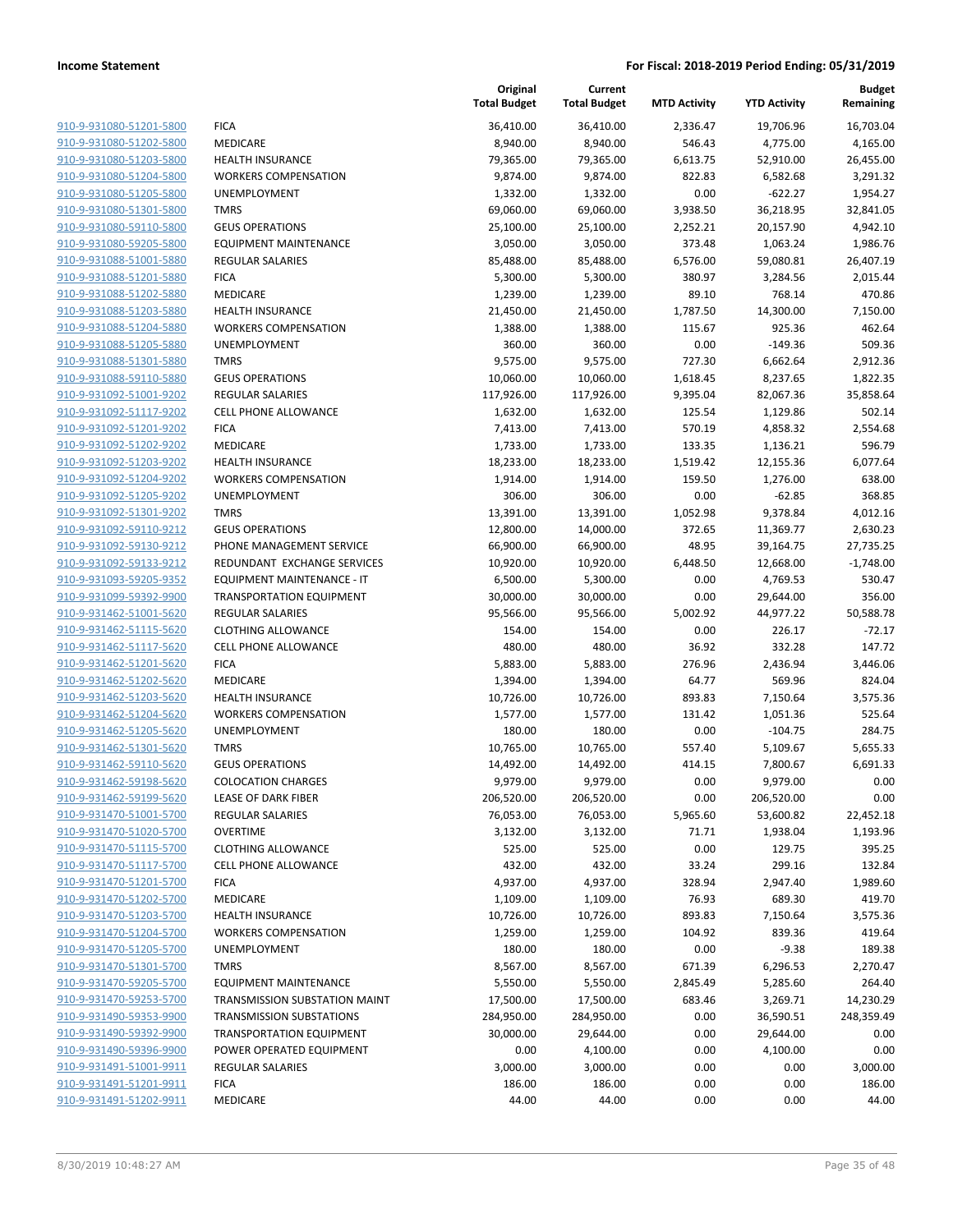|                                                    |                                                            | Original<br><b>Total Budget</b> | Current<br><b>Total Budget</b> | <b>MTD Activity</b> | <b>YTD Activity</b> | <b>Budget</b><br>Remaining |
|----------------------------------------------------|------------------------------------------------------------|---------------------------------|--------------------------------|---------------------|---------------------|----------------------------|
| 910-9-931491-51301-9911                            | <b>TMRS</b>                                                | 336.00                          | 336.00                         | 0.00                | 0.00                | 336.00                     |
| 910-9-931528-51001-5820                            | <b>REGULAR SALARIES</b>                                    | 95,816.00                       | 95,816.00                      | 5,002.92            | 44,977.22           | 50,838.78                  |
| 910-9-931528-51115-5820                            | <b>CLOTHING ALLOWANCE</b>                                  | 154.00                          | 154.00                         | 0.00                | 0.00                | 154.00                     |
| 910-9-931528-51117-5820                            | <b>CELL PHONE ALLOWANCE</b>                                | 480.00                          | 480.00                         | 36.92               | 332.28              | 147.72                     |
| 910-9-931528-51201-5820                            | <b>FICA</b>                                                | 5,898.00                        | 5,898.00                       | 312.48              | 2,809.27            | 3,088.73                   |
| 910-9-931528-51202-5820                            | MEDICARE                                                   | 1,397.00                        | 1,397.00                       | 73.08               | 657.01              | 739.99                     |
| 910-9-931528-51203-5820                            | <b>HEALTH INSURANCE</b>                                    | 10,726.00                       | 10,726.00                      | 893.83              | 7,150.64            | 3,575.36                   |
| 910-9-931528-51204-5820                            | <b>WORKERS COMPENSATION</b>                                | 1,577.00                        | 1,577.00                       | 131.42              | 1,051.36            | 525.64                     |
| 910-9-931528-51205-5820                            | UNEMPLOYMENT                                               | 180.00                          | 180.00                         | 0.00                | $-124.19$           | 304.19                     |
| 910-9-931528-51301-5820                            | <b>TMRS</b>                                                | 10,793.00                       | 10,793.00                      | 557.40              | 5,109.67            | 5,683.33                   |
| 910-9-931528-59110-5820                            | <b>GEUS OPERATIONS</b>                                     | 15,900.00                       | 15,900.00                      | 259.20              | 8,294.28            | 7,605.72                   |
| 910-9-931529-51001-5920                            | <b>REGULAR SALARIES</b>                                    | 76,305.00                       | 76,305.00                      | 5,965.60            | 53,600.82           | 22,704.18                  |
| 910-9-931529-51020-5920                            | <b>OVERTIME</b>                                            | 3,132.00                        | 3,132.00                       | 71.71               | 1,938.04            | 1,193.96                   |
| 910-9-931529-51115-5920                            | <b>CLOTHING ALLOWANCE</b>                                  | 525.00                          | 525.00                         | 0.00                | 636.78              | $-111.78$                  |
| 910-9-931529-51117-5920                            | <b>CELL PHONE ALLOWANCE</b>                                | 432.00                          | 432.00                         | 33.20               | 298.80              | 133.20                     |
| 910-9-931529-51201-5920<br>910-9-931529-51202-5920 | <b>FICA</b><br>MEDICARE                                    | 4,952.00                        | 4,952.00<br>1,112.00           | 376.37<br>88.02     | 3,461.91<br>809.65  | 1,490.09<br>302.35         |
| 910-9-931529-51203-5920                            | <b>HEALTH INSURANCE</b>                                    | 1,112.00<br>10,726.00           | 10,726.00                      | 893.83              | 7,150.64            | 3,575.36                   |
| 910-9-931529-51204-5920                            | <b>WORKERS COMPENSATION</b>                                | 1,259.00                        | 1,259.00                       | 104.92              | 839.36              | 419.64                     |
| 910-9-931529-51205-5920                            | UNEMPLOYMENT                                               | 180.00                          | 180.00                         | 0.00                | $-57.56$            | 237.56                     |
| 910-9-931529-51301-5920                            | <b>TMRS</b>                                                | 8,595.00                        | 8,595.00                       | 671.39              | 6,296.51            | 2,298.49                   |
| 910-9-931529-59205-5920                            | <b>EQUIPMENT MAINTENANCE</b>                               | 6,950.00                        | 6,950.00                       | 2,655.54            | 4,862.58            | 2,087.42                   |
| 910-9-931529-59262-5920                            | DISTRIBUTION SUBSTATION MAINTENANCE                        | 21,500.00                       | 21,500.00                      | 2,337.27            | 12,294.47           | 9,205.53                   |
| 910-9-931590-59362-9900                            | <b>DISTRIBUTION SUBSTATIONS</b>                            | 1,386,000.00                    | 1,386,000.00                   | 0.00                | 564,704.02          | 821,295.98                 |
| 910-9-931590-59392-9900                            | <b>TRANSPORTATION EQUIPMENT</b>                            | 65,000.00                       | 59,024.00                      | 0.00                | 0.00                | 59,024.00                  |
| 910-9-931590-59396-9900                            | POWER OPERATED EQUIPMENT                                   | 0.00                            | 4,100.00                       | 0.00                | 4,100.00            | 0.00                       |
| 910-9-931591-51001-9912                            | <b>REGULAR SALARIES</b>                                    | 2,500.00                        | 2,500.00                       | 0.00                | 0.00                | 2,500.00                   |
| 910-9-931591-51201-9912                            | <b>FICA</b>                                                | 155.00                          | 155.00                         | 0.00                | 0.00                | 155.00                     |
| 910-9-931591-51202-9912                            | MEDICARE                                                   | 37.00                           | 37.00                          | 0.00                | 0.00                | 37.00                      |
| 910-9-931591-51301-9912                            | <b>TMRS</b>                                                | 280.00                          | 280.00                         | 0.00                | 0.00                | 280.00                     |
| 910-9-932467-51001-5671                            | <b>REGULAR SALARIES</b>                                    | 40,530.00                       | 40,530.00                      | 6,917.86            | 48,049.03           | $-7,519.03$                |
| 910-9-932467-51011-5671                            | PART TIME TEMPORARY                                        | 36,930.00                       | 36,930.00                      | 0.00                | 0.00                | 36,930.00                  |
| 910-9-932467-51020-5671                            | <b>OVERTIME</b>                                            | 6,233.00                        | 6,233.00                       | 2,832.57            | 4,248.86            | 1,984.14                   |
| 910-9-932467-51115-5671                            | <b>CLOTHING ALLOWANCE</b>                                  | 578.00                          | 578.00                         | 0.00                | 464.10              | 113.90                     |
| 910-9-932467-51201-5671                            | <b>FICA</b>                                                | 5,189.00                        | 5,189.00                       | 587.09              | 2,992.68            | 2,196.32                   |
| 910-9-932467-51202-5671                            | MEDICARE                                                   | 1,122.00                        | 1,122.00                       | 137.30              | 699.90              | 422.10                     |
| 910-9-932467-51203-5671                            | <b>HEALTH INSURANCE</b>                                    | 21,450.00                       | 21,450.00                      | 1,787.50            | 14,300.00           | 7,150.00                   |
| 910-9-932467-51204-5671                            | <b>WORKERS COMPENSATION</b>                                | 1,769.00                        | 1,769.00                       | 147.42              | 1,179.36            | 589.64                     |
| 910-9-932467-51205-5671                            | UNEMPLOYMENT                                               | 360.00                          | 360.00                         | 1.70                | $-156.71$           | 516.71                     |
| 910-9-932467-51301-5671                            | TMRS                                                       | 8,675.00                        | 8,675.00                       | 806.41              | 4,121.23            | 4,553.77                   |
| 910-9-932467-59110-5671                            | <b>GEUS OPERATIONS</b>                                     | 14,000.00                       | 14,000.00                      | 590.44              | 8,207.66            | 5,792.34                   |
| 910-9-932474-51001-5740                            | REGULAR SALARIES                                           | 32,855.00                       | 32,855.00                      | 3,217.76            | 25,486.26           | 7,368.74                   |
| 910-9-932474-51020-5740                            | <b>OVERTIME</b>                                            | 6,497.00                        | 6,497.00                       | 2,088.45            | 4,981.56            | 1,515.44                   |
| 910-9-932474-51115-5740                            | <b>CLOTHING ALLOWANCE</b>                                  | 578.00                          | 578.00                         | 0.00                | 514.70              | 63.30                      |
| 910-9-932474-51201-5740                            | <b>FICA</b>                                                | 2,440.00                        | 2,440.00                       | 316.96              | 1,734.42            | 705.58                     |
| 910-9-932474-51202-5740                            | MEDICARE                                                   | 476.00                          | 476.00                         | 74.12               | 405.61              | 70.39                      |
| 910-9-932474-51203-5740                            | <b>HEALTH INSURANCE</b>                                    | 10,725.00                       | 10,725.00                      | 893.75              | 7,150.00            | 3,575.00                   |
| 910-9-932474-51204-5740                            | <b>WORKERS COMPENSATION</b>                                | 1,045.00                        | 1,045.00                       | 87.08               | 696.64              | 348.36                     |
| 910-9-932474-51205-5740                            | UNEMPLOYMENT                                               | 180.00                          | 180.00                         | 0.00                | $-84.71$            | 264.71                     |
| 910-9-932474-51301-5740                            | <b>TMRS</b>                                                | 3,680.00                        | 3,680.00                       | 586.87              | 3,428.78            | 251.22                     |
| 910-9-932474-59205-5740                            | <b>EQUIPMENT MAINTENANCE</b>                               | 0.00                            | 0.00                           | 0.00                | 832.21              | $-832.21$                  |
| 910-9-932474-59257-5740                            | TRANSMISSION LINE MAINTENANCE                              | 41,700.00                       | 41,700.00                      | 3,439.12            | 19,615.60           | 22,084.40                  |
| 910-9-932490-59356-9900<br>910-9-932490-59392-9900 | <b>GEUS TRANSMISSION LINES</b>                             | 175,000.00                      | 175,000.00                     | 16,835.89           | 100,847.74          | 74,152.26                  |
| 910-9-932491-51001-9913                            | <b>TRANSPORTATION EQUIPMENT</b><br><b>REGULAR SALARIES</b> | 0.00<br>63,000.00               | 27,000.00<br>63,000.00         | 0.00<br>2,516.72    | 0.00<br>27,096.06   | 27,000.00<br>35,903.94     |
| 910-9-932491-51201-9913                            | <b>FICA</b>                                                | 3,906.00                        | 3,906.00                       | 156.13              | 1,743.93            | 2,162.07                   |
| 910-9-932491-51202-9913                            | MEDICARE                                                   | 914.00                          | 914.00                         | 36.51               | 407.86              | 506.14                     |
| 910-9-932491-51301-9913                            | <b>TMRS</b>                                                | 7,056.00                        | 7,056.00                       | 278.35              | 3,280.09            | 3,775.91                   |
| 910-9-932500-51001-5801                            | REGULAR SALARIES                                           | 126,339.00                      | 126,339.00                     | 9,718.40            | 87,329.60           | 39,009.40                  |
|                                                    |                                                            |                                 |                                |                     |                     |                            |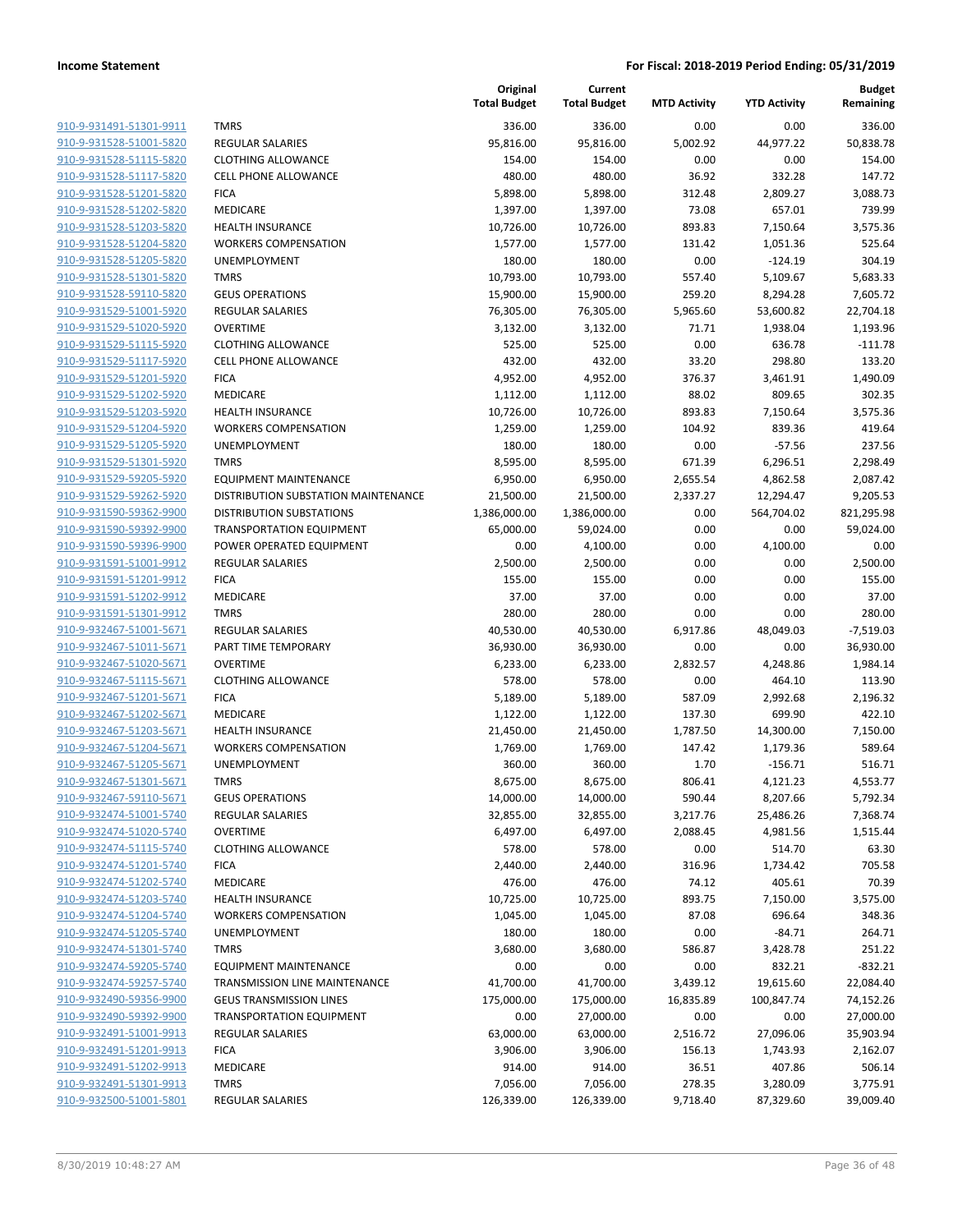| 910-9-932500-51115-5801        |
|--------------------------------|
| 910-9-932500-51117-5801        |
| 910-9-932500-51201-5801        |
| 910-9-932500-51202-5801        |
| <u>910-9-932500-51203-5801</u> |
| 910-9-932500-51204-5801        |
| 910-9-932500-51205-5801        |
| 910-9-932500-51301-5801        |
| 910-9-932500-59110-5801        |
| <u>910-9-932500-59112-5801</u> |
| 910-9-932500-59146-5801        |
| 910-9-932503-51001-5830        |
| 910-9-932503-51020-5830        |
| 910-9-932503-51115-5830        |
| <u>910-9-932503-51117-5830</u> |
| 910-9-932503-51201-5830        |
| 910-9-932503-51202-5830        |
| 910-9-932503-51203-5830        |
| 910-9-932503-51204-5830        |
| <u>910-9-932503-51205-5830</u> |
| 910-9-932503-51301-5830        |
| 910-9-932503-59110-5830        |
| 910-9-932504-51001-5840        |
| 910-9-932504-51020-5840        |
| 910-9-932504-51115-5840        |
| 910-9-932504-51117-5840        |
| 910-9-932504-51201-5840        |
| 910-9-932504-51202-5840        |
| 910-9-932504-51203-5840        |
| <u>910-9-932504-51204-5840</u> |
| 910-9-932504-51205-5840        |
| 910-9-932504-51301-5840        |
| 910-9-932504-59110-5840        |
| 910-9-932505-51001-5850        |
| <u>910-9-932505-51201-5850</u> |
| 910-9-932505-51202-5850        |
| 910-9-932505-51301-5850        |
| 910-9-932505-59110-5850        |
| 910-9-932506-51001-5860        |
| 910-9-932506-51020-5860        |
| 910-9-932506-51115-5860        |
| 910-9-932506-51117-5860        |
| 910-9-932506-51201-5860        |
| 910-9-932506-51202-5860        |
| <u>910-9-932506-51203-5860</u> |
| 910-9-932506-51204-5860        |
| 910-9-932506-51205-5860        |
| 910-9-932506-51301-5860        |
| 910-9-932506-59110-5860        |
| 910-9-932507-51001-5870        |
| 910-9-932507-51201-5870        |
| 910-9-932507-51202-5870        |
| 910-9-932507-51301-5870        |
| 910-9-932507-59110-5870        |
| <u>910-9-932509-59147-5890</u> |
| <u>910-9-932510-51001-5900</u> |
| 910-9-932510-51020-5900        |
| 910-9-932510-51102-5900        |
| 910-9-932510-51115-5900        |
|                                |

|                                                    |                                              | Original<br><b>Total Budget</b> | Current<br><b>Total Budget</b> | <b>MTD Activity</b> | <b>YTD Activity</b>  | <b>Budget</b><br>Remaining |
|----------------------------------------------------|----------------------------------------------|---------------------------------|--------------------------------|---------------------|----------------------|----------------------------|
| 910-9-932500-51115-5801                            | <b>CLOTHING ALLOWANCE</b>                    | 256.00                          | 256.00                         | 0.00                | 585.36               | $-329.36$                  |
| 910-9-932500-51117-5801                            | <b>CELL PHONE ALLOWANCE</b>                  | 636.00                          | 636.00                         | 48.92               | 440.28               | 195.72                     |
| 910-9-932500-51201-5801                            | <b>FICA</b>                                  | 7,881.00                        | 7,881.00                       | 586.30              | 5,171.95             | 2,709.05                   |
| 910-9-932500-51202-5801                            | <b>MEDICARE</b>                              | 1,843.00                        | 1,843.00                       | 137.12              | 1,209.57             | 633.43                     |
| 910-9-932500-51203-5801                            | <b>HEALTH INSURANCE</b>                      | 10,725.00                       | 10,725.00                      | 893.75              | 7,150.00             | 3,575.00                   |
| 910-9-932500-51204-5801                            | <b>WORKERS COMPENSATION</b>                  | 2,051.00                        | 2,051.00                       | 170.92              | 1,367.36             | 683.64                     |
| 910-9-932500-51205-5801                            | UNEMPLOYMENT                                 | 180.00                          | 180.00                         | 0.00                | $-33.47$             | 213.47                     |
| 910-9-932500-51301-5801                            | <b>TMRS</b>                                  | 14,237.00                       | 14,237.00                      | 1,080.26            | 9,897.99             | 4,339.01                   |
| 910-9-932500-59110-5801                            | <b>GEUS OPERATIONS</b>                       | 7,280.00                        | 7,280.00                       | 1,763.71            | 5,084.61             | 2,195.39                   |
| 910-9-932500-59112-5801                            | <b>SAFETY</b>                                | 52,170.00                       | 52,170.00                      | 1,293.14            | 32,354.28            | 19,815.72                  |
| 910-9-932500-59146-5801                            | TRAINING AND/OR TRAVEL                       | 16,200.00                       | 16,200.00                      | 2,679.59            | 12,320.45            | 3,879.55                   |
| 910-9-932503-51001-5830                            | <b>REGULAR SALARIES</b>                      | 121,031.00                      | 121,031.00                     | 11,653.21           | 88,987.44            | 32,043.56                  |
| 910-9-932503-51020-5830                            | <b>OVERTIME</b>                              | 10,259.00                       | 10,259.00                      | 4,416.27            | 8,646.41             | 1,612.59                   |
| 910-9-932503-51115-5830                            | <b>CLOTHING ALLOWANCE</b>                    | 1,257.00                        | 1,257.00                       | 0.00                | 1,493.90             | $-236.90$                  |
| 910-9-932503-51117-5830                            | <b>CELL PHONE ALLOWANCE</b>                  | 318.00                          | 318.00                         | 24.46               | 220.14               | 97.86                      |
| 910-9-932503-51201-5830                            | <b>FICA</b>                                  | 8,166.00                        | 8,166.00                       | 947.24              | 5,352.73             | 2,813.27                   |
| 910-9-932503-51202-5830                            | MEDICARE                                     | 1,761.00                        | 1,761.00                       | 221.53              | 1,251.84             | 509.16                     |
| 910-9-932503-51203-5830                            | <b>HEALTH INSURANCE</b>                      | 21,452.00                       | 21,452.00                      | 1,787.67            | 14,301.36            | 7,150.64                   |
| 910-9-932503-51204-5830                            | <b>WORKERS COMPENSATION</b>                  | 2,680.00                        | 2,680.00                       | 223.33              | 1,786.64             | 893.36                     |
| 910-9-932503-51205-5830                            | UNEMPLOYMENT                                 | 360.00                          | 360.00                         | 0.00                | -89.23               | 449.23                     |
| 910-9-932503-51301-5830                            | <b>TMRS</b>                                  | 13,599.00                       | 13,599.00                      | 1,780.01            | 11,019.09            | 2,579.91                   |
| 910-9-932503-59110-5830                            | <b>GEUS OPERATIONS</b>                       | 85,000.00                       | 73,551.00                      | 3,895.32            | 39,376.76            | 34,174.24                  |
| 910-9-932504-51001-5840<br>910-9-932504-51020-5840 | <b>REGULAR SALARIES</b>                      | 122,377.00                      | 122,377.00                     | 11,653.20           | 88,987.43            | 33,389.57                  |
|                                                    | <b>OVERTIME</b><br><b>CLOTHING ALLOWANCE</b> | 10,259.00<br>1,257.00           | 10,259.00                      | 4,416.26            | 8,646.40             | 1,612.60                   |
| 910-9-932504-51115-5840                            | <b>CELL PHONE ALLOWANCE</b>                  |                                 | 1,257.00                       | 0.00                | 0.00                 | 1,257.00                   |
| 910-9-932504-51117-5840<br>910-9-932504-51201-5840 |                                              | 318.00                          | 318.00                         | 24.46               | 220.14               | 97.86                      |
| 910-9-932504-51202-5840                            | <b>FICA</b><br>MEDICARE                      | 8,249.00<br>1,781.00            | 8,249.00<br>1,781.00           | 997.82<br>233.36    | 6,066.94<br>1,418.87 | 2,182.06<br>362.13         |
| 910-9-932504-51203-5840                            | <b>HEALTH INSURANCE</b>                      | 21,452.00                       | 21,452.00                      | 1,787.67            | 14,301.36            | 7,150.64                   |
| 910-9-932504-51204-5840                            | <b>WORKERS COMPENSATION</b>                  | 2,680.00                        | 2,680.00                       | 223.33              | 1,786.64             | 893.36                     |
| 910-9-932504-51205-5840                            | UNEMPLOYMENT                                 | 360.00                          | 360.00                         | 0.00                | $-154.86$            | 514.86                     |
| 910-9-932504-51301-5840                            | <b>TMRS</b>                                  | 13,750.00                       | 13,750.00                      | 1,780.01            | 11,019.09            | 2,730.91                   |
| 910-9-932504-59110-5840                            | <b>GEUS OPERATIONS</b>                       | 68,000.00                       | 83,000.00                      | 4,382.85            | 40,877.23            | 42,122.77                  |
| 910-9-932505-51001-5850                            | <b>REGULAR SALARIES</b>                      | 708.00                          | 708.00                         | 0.00                | 0.00                 | 708.00                     |
| 910-9-932505-51201-5850                            | <b>FICA</b>                                  | 49.00                           | 49.00                          | 0.00                | 0.00                 | 49.00                      |
| 910-9-932505-51202-5850                            | MEDICARE                                     | 10.00                           | 10.00                          | 0.00                | 0.00                 | 10.00                      |
| 910-9-932505-51301-5850                            | <b>TMRS</b>                                  | 78.00                           | 78.00                          | 0.00                | 0.00                 | 78.00                      |
| 910-9-932505-59110-5850                            | <b>GEUS OPERATIONS</b>                       | 100.00                          | 100.00                         | 0.00                | 0.00                 | 100.00                     |
| 910-9-932506-51001-5860                            | <b>REGULAR SALARIES</b>                      | 114,400.00                      | 114,400.00                     | 6,433.60            | 57,808.83            | 56,591.17                  |
| 910-9-932506-51020-5860                            | OVERTIME                                     | 1,201.00                        | 1,201.00                       | 0.00                | 303.06               | 897.94                     |
| 910-9-932506-51115-5860                            | <b>CLOTHING ALLOWANCE</b>                    | 525.00                          | 525.00                         | 0.00                | 464.10               | 60.90                      |
| 910-9-932506-51117-5860                            | <b>CELL PHONE ALLOWANCE</b>                  | 399.00                          | 399.00                         | 33.22               | 298.98               | 100.02                     |
| 910-9-932506-51201-5860                            | <b>FICA</b>                                  | 7,191.00                        | 7,191.00                       | 400.40              | 3,596.66             | 3,594.34                   |
| 910-9-932506-51202-5860                            | <b>MEDICARE</b>                              | 1,665.00                        | 1,665.00                       | 93.64               | 841.17               | 823.83                     |
| 910-9-932506-51203-5860                            | <b>HEALTH INSURANCE</b>                      | 16,088.00                       | 16,088.00                      | 1,340.67            | 10,725.36            | 5,362.64                   |
| 910-9-932506-51204-5860                            | <b>WORKERS COMPENSATION</b>                  | 1,874.00                        | 1,874.00                       | 156.17              | 1,249.36             | 624.64                     |
| 910-9-932506-51205-5860                            | UNEMPLOYMENT                                 | 270.00                          | 270.00                         | 0.00                | $-131.20$            | 401.20                     |
| 910-9-932506-51301-5860                            | <b>TMRS</b>                                  | 12,857.00                       | 12,857.00                      | 715.24              | 6,587.53             | 6,269.47                   |
| 910-9-932506-59110-5860                            | <b>GEUS OPERATIONS</b>                       | 13,410.00                       | 13,410.00                      | 1,183.78            | 6,153.08             | 7,256.92                   |
| 910-9-932507-51001-5870                            | REGULAR SALARIES                             | 774.00                          | 774.00                         | 0.00                | 404.05               | 369.95                     |
| 910-9-932507-51201-5870                            | <b>FICA</b>                                  | 53.00                           | 53.00                          | 0.00                | 25.05                | 27.95                      |
| 910-9-932507-51202-5870                            | MEDICARE                                     | 10.00                           | 10.00                          | 0.00                | 5.86                 | 4.14                       |
| 910-9-932507-51301-5870                            | <b>TMRS</b>                                  | 86.00                           | 86.00                          | 0.00                | 44.68                | 41.32                      |
| 910-9-932507-59110-5870                            | <b>GEUS OPERATIONS</b>                       | 50.00                           | 50.00                          | 0.00                | 0.00                 | 50.00                      |
| 910-9-932509-59147-5890                            | <b>RENT</b>                                  | 161.00                          | 161.00                         | 0.00                | 0.00                 | 161.00                     |
| 910-9-932510-51001-5900                            | REGULAR SALARIES                             | 62,171.00                       | 62,171.00                      | 4,950.40            | 44,377.60            | 17,793.40                  |
| 910-9-932510-51020-5900                            | <b>OVERTIME</b>                              | 10,088.00                       | 10,088.00                      | 233.97              | 1,919.62             | 8,168.38                   |
| 910-9-932510-51102-5900                            | <b>BILINGUAL PAY</b>                         | 600.00                          | 600.00                         | 46.16               | 415.44               | 184.56                     |
| 910-9-932510-51115-5900                            | <b>CLOTHING ALLOWANCE</b>                    | 525.00                          | 525.00                         | 0.00                | 456.60               | 68.40                      |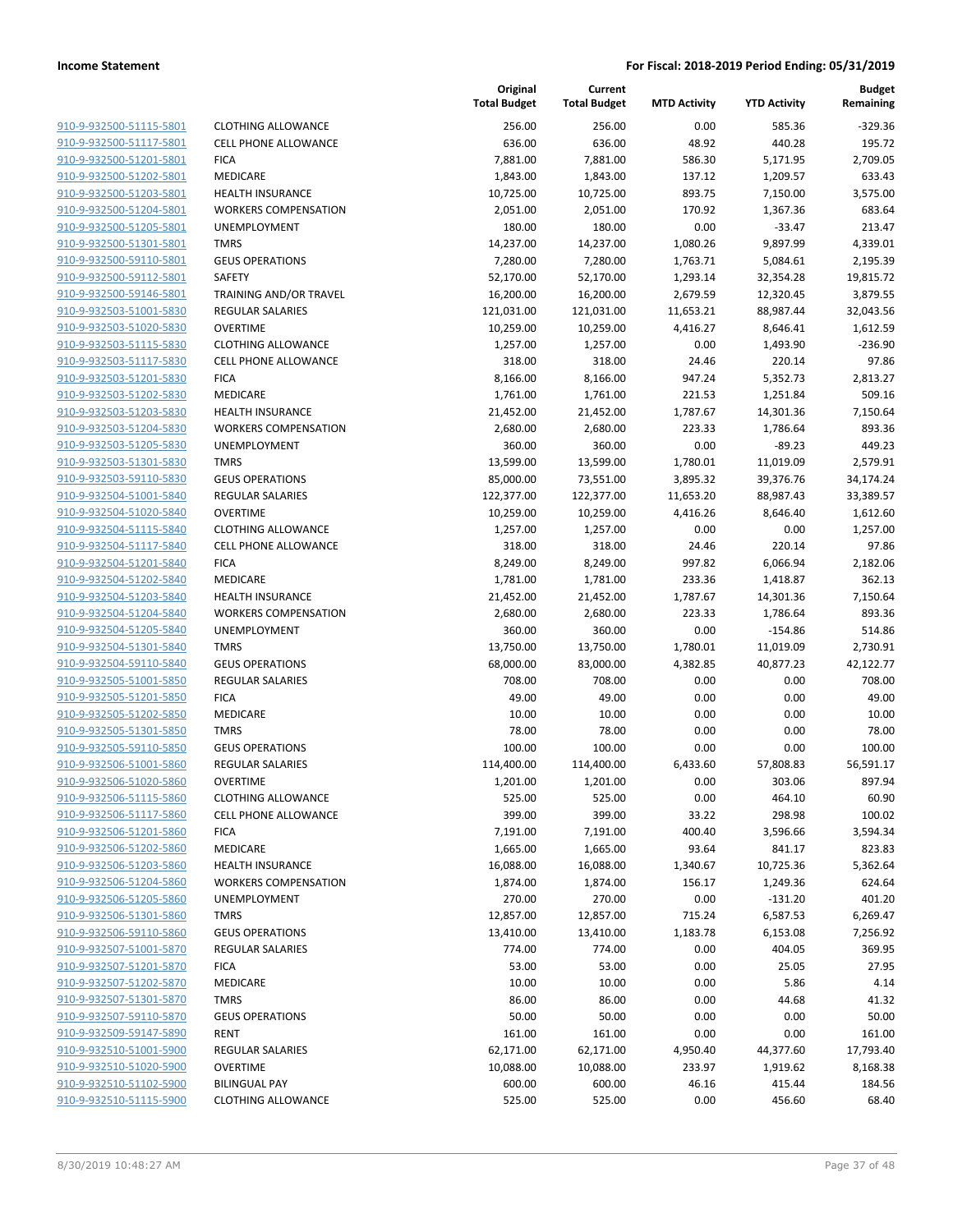|                                                    |                                                  | Original<br><b>Total Budget</b> | Current<br><b>Total Budget</b> | <b>MTD Activity</b> | <b>YTD Activity</b>   | Budget<br>Remaining   |
|----------------------------------------------------|--------------------------------------------------|---------------------------------|--------------------------------|---------------------|-----------------------|-----------------------|
| 910-9-932510-51201-5900                            | <b>FICA</b>                                      | 4,517.00                        | 4,517.00                       | 296.44              | 2,500.71              | 2,016.29              |
| 910-9-932510-51202-5900                            | MEDICARE                                         | 910.00                          | 910.00                         | 69.33               | 584.85                | 325.15                |
| 910-9-932510-51203-5900                            | <b>HEALTH INSURANCE</b>                          | 10,725.00                       | 10,725.00                      | 893.75              | 7,150.00              | 3,575.00              |
| 910-9-932510-51204-5900                            | <b>WORKERS COMPENSATION</b>                      | 1,009.00                        | 1,009.00                       | 84.08               | 672.64                | 336.36                |
| 910-9-932510-51205-5900                            | <b>UNEMPLOYMENT</b>                              | 180.00                          | 180.00                         | 0.00                | $-33.47$              | 213.47                |
| 910-9-932510-51301-5900                            | <b>TMRS</b>                                      | 7,030.00                        | 7,030.00                       | 578.50              | 5,270.98              | 1,759.02              |
| 910-9-932510-59205-5900                            | <b>EQUIPMENT MAINTENANCE</b>                     | 87,000.00                       | 72,000.00                      | 8,829.80            | 37,567.56             | 34,432.44             |
| 910-9-932514-51001-5941                            | <b>REGULAR SALARIES</b>                          | 492,457.00                      | 492,457.00                     | 35,053.89           | 279,587.34            | 212,869.66            |
| 910-9-932514-51020-5941                            | <b>OVERTIME</b>                                  | 53,651.00                       | 53,651.00                      | 13,525.50           | 35,023.99             | 18,627.01             |
| 910-9-932514-51102-5941                            | <b>BILINGUAL PAY</b>                             | 1,185.00                        | 1,185.00                       | 69.24               | 646.24                | 538.76                |
| 910-9-932514-51115-5941                            | <b>CLOTHING ALLOWANCE</b>                        | 5,775.00                        | 5,775.00                       | 0.00                | 5,097.60              | 677.40                |
| 910-9-932514-51201-5941                            | <b>FICA</b>                                      | 33,922.00                       | 33,922.00                      | 2,939.12            | 18,443.33             | 15,478.67             |
| 910-9-932514-51202-5941                            | MEDICARE                                         | 7,160.00                        | 7,160.00                       | 687.37              | 4,313.36              | 2,846.64              |
| 910-9-932514-51203-5941                            | <b>HEALTH INSURANCE</b>                          | 114,973.00                      | 114,973.00                     | 9,581.08            | 76,648.64             | 38,324.36             |
| 910-9-932514-51204-5941                            | <b>WORKERS COMPENSATION</b>                      | 8,051.00                        | 8,051.00                       | 670.92              | 5,367.40              | 2,683.60              |
| 910-9-932514-51205-5941                            | UNEMPLOYMENT                                     | 1,929.00                        | 1,929.00                       | 0.00                | -638.38               | 2,567.38              |
| 910-9-932514-51301-5941                            | <b>TMRS</b>                                      | 55,288.00                       | 55,288.00                      | 5,377.99            | 35,483.01             | 19,804.99             |
| 910-9-932514-59275-5941                            | POLES, OH, UG & SERVICES MAINTENANCE             | 204,000.00                      | 204,000.00                     | 19,757.34           | 119,342.74            | 84,657.26             |
| 910-9-932515-51001-5950                            | <b>REGULAR SALARIES</b>                          | 562.00                          | 562.00                         | 0.00                | 1,978.96              | $-1,416.96$           |
| 910-9-932515-51020-5950                            | <b>OVERTIME</b>                                  | 0.00                            | 0.00                           | 0.00                | 285.91                | $-285.91$             |
| 910-9-932515-51201-5950                            | <b>FICA</b>                                      | 39.00                           | 39.00                          | 0.00                | 140.43                | $-101.43$             |
| 910-9-932515-51202-5950                            | MEDICARE                                         | 8.00                            | 8.00                           | 0.00                | 32.84                 | $-24.84$              |
| 910-9-932515-51205-5950                            | UNEMPLOYMENT                                     | 0.00                            | 0.00                           | 0.00                | 0.49                  | $-0.49$               |
| 910-9-932515-51301-5950                            | <b>TMRS</b>                                      | 64.00                           | 64.00                          | 0.00                | 250.50                | $-186.50$             |
| 910-9-932515-59282-5950                            | <b>TRANSFORMERS MAINTENANCE</b>                  | 7,000.00                        | 7,000.00                       | 0.00                | 7,485.67              | $-485.67$             |
| 910-9-932516-51001-5960                            | <b>REGULAR SALARIES</b>                          | 12,231.00                       | 12,231.00                      | 308.40              | 6,266.69              | 5,964.31              |
| 910-9-932516-51020-5960                            | <b>OVERTIME</b>                                  | 1,337.00                        | 1,337.00                       | 276.93              | 1,165.76              | 171.24                |
| 910-9-932516-51201-5960                            | <b>FICA</b>                                      | 840.00                          | 840.00                         | 36.29               | 460.83                | 379.17                |
| 910-9-932516-51202-5960                            | MEDICARE                                         | 177.00                          | 177.00                         | 8.49                | 107.77                | 69.23                 |
| 910-9-932516-51205-5960                            | <b>UNEMPLOYMENT</b>                              | 40.00                           | 40.00                          | 0.00                | 17.06                 | 22.94                 |
| 910-9-932516-51301-5960<br>910-9-932516-59284-5960 | <b>TMRS</b><br>ST LIGHTING & SIGNALS MAINTENANCE | 1,369.00                        | 1,369.00                       | 64.73               | 841.29                | 527.71                |
| 910-9-932517-51001-5970                            | <b>REGULAR SALARIES</b>                          | 10,000.00<br>59,196.00          | 10,000.00<br>59,196.00         | 692.64<br>2,760.02  | 5,463.05<br>24,518.42 | 4,536.95<br>34,677.58 |
| 910-9-932517-51020-5970                            | <b>OVERTIME</b>                                  | 221.00                          | 221.00                         | 0.00                | 102.25                | 118.75                |
| 910-9-932517-51115-5970                            | <b>CLOTHING ALLOWANCE</b>                        | 525.00                          | 525.00                         | 0.00                | 905.36                | $-380.36$             |
| 910-9-932517-51201-5970                            | <b>FICA</b>                                      | 3,683.00                        | 3,683.00                       | 158.63              | 1,332.95              | 2,350.05              |
| 910-9-932517-51202-5970                            | MEDICARE                                         | 858.00                          | 858.00                         | 37.10               | 311.74                | 546.26                |
| 910-9-932517-51203-5970                            | <b>HEALTH INSURANCE</b>                          | 10,726.00                       | 10,726.00                      | 893.83              | 7,150.64              | 3,575.36              |
| 910-9-932517-51204-5970                            | <b>WORKERS COMPENSATION</b>                      | 997.00                          | 997.00                         | 83.08               | 664.64                | 332.36                |
| 910-9-932517-51205-5970                            | UNEMPLOYMENT                                     | 176.00                          | 176.00                         | 0.00                | $-89.41$              | 265.41                |
| 910-9-932517-51301-5970                            | <b>TMRS</b>                                      | 6,629.00                        | 6,629.00                       | 305.26              | 2,776.01              | 3,852.99              |
| 910-9-932517-59270-5970                            | <b>METERS MAINTENANCE</b>                        | 600.00                          | 600.00                         | 0.00                | 0.00                  | 600.00                |
| 910-9-932518-51001-5980                            | <b>REGULAR SALARIES</b>                          | 1,826.00                        | 1,826.00                       | 126.81              | 2,008.57              | $-182.57$             |
| 910-9-932518-51020-5980                            | <b>OVERTIME</b>                                  | 205.00                          | 205.00                         | 272.38              | 466.58                | $-261.58$             |
| 910-9-932518-51201-5980                            | <b>FICA</b>                                      | 126.00                          | 126.00                         | 24.75               | 153.46                | $-27.46$              |
| 910-9-932518-51202-5980                            | MEDICARE                                         | 26.00                           | 26.00                          | 5.78                | 35.88                 | $-9.88$               |
| 910-9-932518-51205-5980                            | <b>UNEMPLOYMENT</b>                              | 9.00                            | 9.00                           | 0.00                | 8.04                  | 0.96                  |
| 910-9-932518-51301-5980                            | <b>TMRS</b>                                      | 204.00                          | 204.00                         | 44.15               | 280.05                | $-76.05$              |
| 910-9-932518-59288-5980                            | <b>VAPOR LIGHTS MAINTENANCE</b>                  | 700.00                          | 700.00                         | 20.73               | 289.46                | 410.54                |
| 910-9-932519-51001-5990                            | REGULAR SALARIES                                 | 1,229.00                        | 1,229.00                       | 0.00                | 0.00                  | 1,229.00              |
| 910-9-932519-51201-5990                            | <b>FICA</b>                                      | 76.00                           | 76.00                          | 0.00                | 0.00                  | 76.00                 |
| 910-9-932519-51202-5990                            | MEDICARE                                         | 18.00                           | 18.00                          | 0.00                | 0.00                  | 18.00                 |
| 910-9-932519-51205-5990                            | UNEMPLOYMENT                                     | 4.00                            | 4.00                           | 0.00                | 0.00                  | 4.00                  |
| 910-9-932519-51301-5990                            | <b>TMRS</b>                                      | 138.00                          | 138.00                         | 0.00                | 0.00                  | 138.00                |
| 910-9-932590-59364-9900                            | <b>POLES</b>                                     | 160,000.00                      | 160,000.00                     | 8,253.32            | 81,946.71             | 78,053.29             |
| 910-9-932590-59365-9900                            | OH CONDUCTOR & DEVICES                           | 70,000.00                       | 70,000.00                      | 5,481.75            | 25,363.31             | 44,636.69             |
| 910-9-932590-59366-9900                            | <b>UG CONDUIT</b>                                | 75,000.00                       | 75,000.00                      | 2,226.03            | 15,665.06             | 59,334.94             |
| 910-9-932590-59367-9900                            | <b>UG CONDUCTOR &amp; DEVICES</b>                | 50,000.00                       | 50,000.00                      | 1,515.47            | 40,245.55             | 9,754.45              |
| 910-9-932590-59368-9900                            | <b>TRANSFORMERS &amp; CAPACITORS</b>             | 150,000.00                      | 150,000.00                     | 22,602.81           | 162,546.93            | $-12,546.93$          |
|                                                    |                                                  |                                 |                                |                     |                       |                       |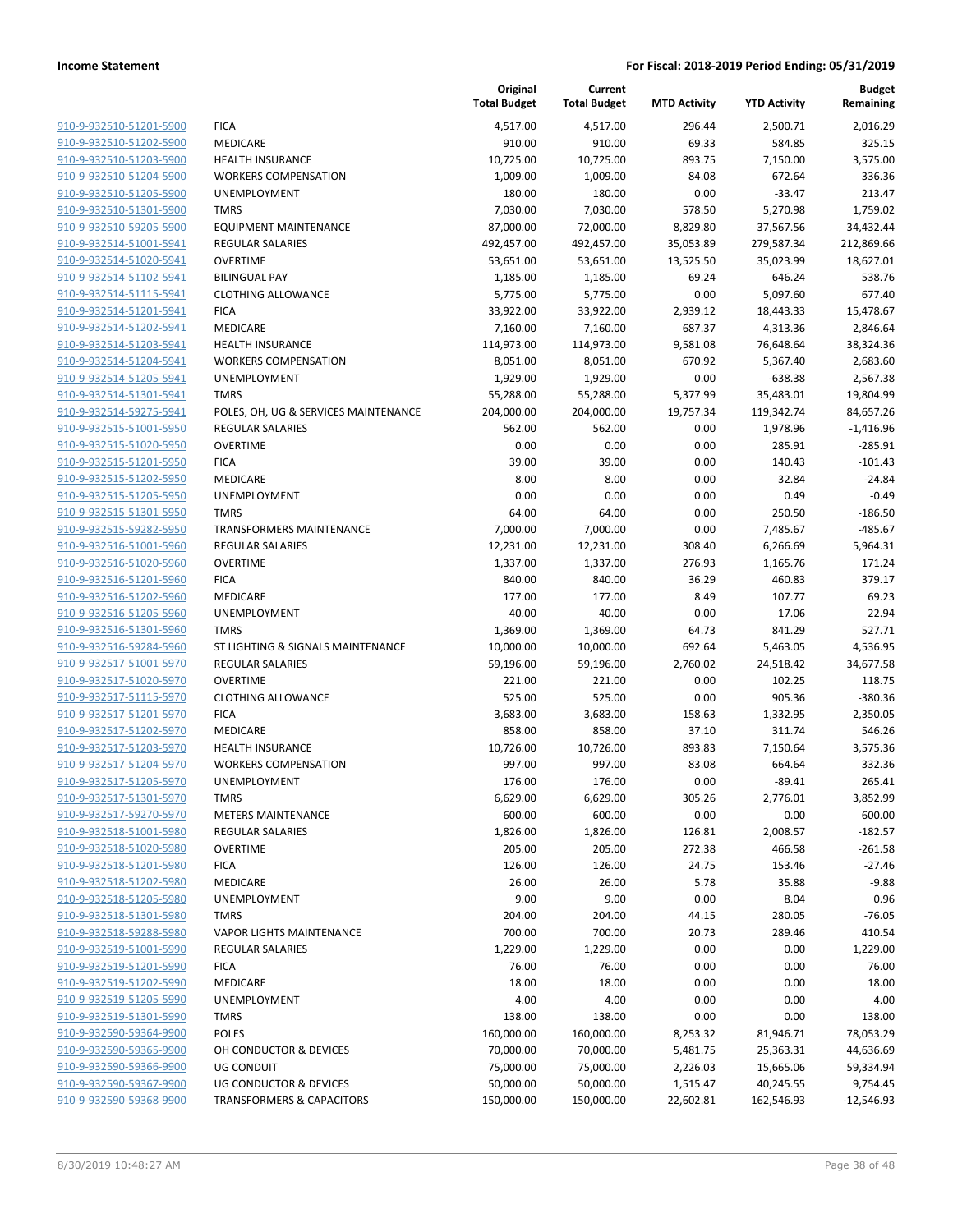|                         |                                 | Total Budget | Total Budget | MID ACTIVITY | Y I D ACTIVITY | Remaining    |
|-------------------------|---------------------------------|--------------|--------------|--------------|----------------|--------------|
| 910-9-932590-59369-9900 | SERVICE CONNECTIONS             | 45,000.00    | 7,088.00     | 0.00         | 18.28          | 7,069.72     |
| 910-9-932590-59370-9900 | <b>METERS</b>                   | 809,547.00   | 809,547.00   | 10,242.37    | 48,087.70      | 761,459.30   |
| 910-9-932590-59371-9900 | <b>VAPOR LIGHTS</b>             | 6,000.00     | 6,000.00     | 746.23       | 7,607.28       | $-1,607.28$  |
| 910-9-932590-59375-9900 | STREET LIGHTING & SIGNALS       | 20,000.00    | 20,000.00    | 69.30        | 2,087.93       | 17,912.07    |
| 910-9-932590-59392-9900 | <b>TRANSPORTATION EQUIPMENT</b> | 189,000.00   | 199,912.00   | 0.00         | 163,724.00     | 36,188.00    |
| 910-9-932590-59396-9900 | POWER OPERATED EQUIPMENT        | 120,000.00   | 118,132.00   | 0.00         | 116,919.54     | 1,212.46     |
| 910-9-932590-59398-9900 | MISCELLANEOUS EQUIPMENT         | 10,000.00    | 10,000.00    | 0.00         | 0.00           | 10,000.00    |
| 910-9-932591-51001-9914 | <b>REGULAR SALARIES</b>         | 19,515.00    | 19,515.00    | 2,270.98     | 41,042.23      | $-21,527.23$ |
| 910-9-932591-51020-9914 | <b>OVERTIME</b>                 | 0.00         | 0.00         | 513.87       | 2,117.73       | $-2,117.73$  |
| 910-9-932591-51201-9914 | <b>FICA</b>                     | 1,210.00     | 1,210.00     | 172.66       | 2,679.01       | $-1,469.01$  |
| 910-9-932591-51202-9914 | <b>MEDICARE</b>                 | 283.00       | 283.00       | 40.39        | 626.56         | $-343.56$    |
| 910-9-932591-51205-9914 | <b>UNEMPLOYMENT</b>             | 0.00         | 0.00         | 0.00         | 141.73         | $-141.73$    |
| 910-9-932591-51301-9914 | <b>TMRS</b>                     | 2,186.00     | 2,186.00     | 117.83       | 3,378.05       | $-1,192.05$  |
| 910-9-932592-51001-9915 | <b>REGULAR SALARIES</b>         | 24,513.00    | 24,513.00    | 4,326.40     | 64,200.76      | $-39,687.76$ |
| 910-9-932592-51020-9915 | <b>OVERTIME</b>                 | 0.00         | 0.00         | 3,754.24     | 12,525.32      | $-12,525.32$ |
| 910-9-932592-51201-9915 | <b>FICA</b>                     | 1,520.00     | 1,520.00     | 500.99       | 4,761.30       | $-3,241.30$  |
| 910-9-932592-51202-9915 | <b>MEDICARE</b>                 | 356.00       | 356.00       | 117.17       | 1,113.54       | $-757.54$    |
| 910-9-932592-51205-9915 | UNEMPLOYMENT                    | 0.00         | 0.00         | 0.00         | 199.33         | $-199.33$    |
| 910-9-932592-51301-9915 | <b>TMRS</b>                     | 2,746.00     | 2,746.00     | 711.84       | 7,310.88       | $-4,564.88$  |
| 910-9-932593-51001-9916 | <b>REGULAR SALARIES</b>         | 29,382.00    | 29,382.00    | 4,102.79     | 32,359.90      | $-2,977.90$  |
| 910-9-932593-51020-9916 | <b>OVERTIME</b>                 | 0.00         | 0.00         | 358.80       | 4,214.36       | $-4,214.36$  |
| 910-9-932593-51201-9916 | <b>FICA</b>                     | 1,822.00     | 1,822.00     | 276.62       | 2,271.98       | $-449.98$    |
| 910-9-932593-51202-9916 | <b>MEDICARE</b>                 | 426.00       | 426.00       | 64.69        | 531.36         | $-105.36$    |
| 910-9-932593-51205-9916 | UNEMPLOYMENT                    | 0.00         | 0.00         | 0.00         | 75.38          | $-75.38$     |
| 910-9-932593-51301-9916 | <b>TMRS</b>                     | 3,291.00     | 3,291.00     | 493.48       | 4,140.96       | $-849.96$    |
| 910-9-932594-51001-9917 | <b>REGULAR SALARIES</b>         | 13,300.00    | 13,300.00    | 1,203.39     | 24,012.43      | $-10,712.43$ |
| 910-9-932594-51020-9917 | <b>OVERTIME</b>                 | 0.00         | 0.00         | 358.80       | 4,663.79       | $-4,663.79$  |
| 910-9-932594-51201-9917 | <b>FICA</b>                     | 825.00       | 825.00       | 98.29        | 1,791.14       | $-966.14$    |
| 910-9-932594-51202-9917 | <b>MEDICARE</b>                 | 193.00       | 193.00       | 22.99        | 418.92         | $-225.92$    |
| 910-9-932594-51205-9917 | UNEMPLOYMENT                    | 0.00         | 0.00         | 0.00         | 114.87         | $-114.87$    |
| 910-9-932594-51301-9917 | <b>TMRS</b>                     | 1,490.00     | 1,490.00     | 175.34       | 3,280.41       | $-1,790.41$  |
| 910-9-932595-51001-9918 | <b>REGULAR SALARIES</b>         | 1,225.00     | 1,225.00     | 0.00         | 8,766.19       | $-7,541.19$  |
| 910-9-932595-51020-9918 | <b>OVERTIME</b>                 | 0.00         | 0.00         | 0.00         | 653.47         | $-653.47$    |
| 910-9-932595-51201-9918 | <b>FICA</b>                     | 76.00        | 76.00        | 0.00         | 584.02         | $-508.02$    |
| 910-9-932595-51202-9918 | MEDICARE                        | 18.00        | 18.00        | 0.00         | 136.58         | $-118.58$    |
| 910-9-932595-51205-9918 | UNEMPLOYMENT                    | 0.00         | 0.00         | 0.00         | 39.94          | $-39.94$     |
| 910-9-932595-51301-9918 | <b>TMRS</b>                     | 138.00       | 138.00       | 0.00         | 1,068.81       | $-930.81$    |
| 910-9-932596-51001-9919 | <b>REGULAR SALARIES</b>         | 615.00       | 615.00       | 645.20       | 2,498.57       | $-1,883.57$  |
| 910-9-932596-51020-9919 | <b>OVERTIME</b>                 | 0.00         | 0.00         | 0.00         | 139.67         | $-139.67$    |
| 910-9-932596-51201-9919 | <b>FICA</b>                     | 39.00        | 39.00        | 40.00        | 165.09         | $-126.09$    |
| 910-9-932596-51202-9919 | MEDICARE                        | 9.00         | 9.00         | 9.36         | 38.61          | $-29.61$     |
| 910-9-932596-51301-9919 | TMRS                            | 69.00        | 69.00        | 71.36        | 299.12         | $-230.12$    |
| 910-9-932597-51001-9920 | <b>REGULAR SALARIES</b>         | 2,040.00     | 2,040.00     | 438.24       | 2,756.25       | $-716.25$    |
| 910-9-932597-51020-9920 | <b>OVERTIME</b>                 | 0.00         | 0.00         | 168.89       | 390.17         | $-390.17$    |
| 910-9-932597-51201-9920 | <b>FICA</b>                     | 127.00       | 127.00       | 37.64        | 195.07         | $-68.07$     |
| 910-9-932597-51202-9920 | MEDICARE                        | 30.00        | 30.00        | 8.80         | 45.61          | $-15.61$     |
| 910-9-932597-51205-9920 | <b>UNEMPLOYMENT</b>             | 0.00         | 0.00         | 0.00         | 5.08           | $-5.08$      |
| 910-9-932597-51301-9920 | TMRS                            | 229.00       | 229.00       | 67.15        | 353.49         | $-124.49$    |
| 910-9-932598-51001-9921 | REGULAR SALARIES                | 145.00       | 145.00       | 0.00         | 474.85         | $-329.85$    |
| 910-9-932598-51020-9921 | <b>OVERTIME</b>                 | 0.00         | 0.00         | 0.00         | 178.71         | $-178.71$    |
| 910-9-932598-51201-9921 | <b>FICA</b>                     | 9.00         | 9.00         | 0.00         | 40.53          | $-31.53$     |
| 910-9-932598-51202-9921 | MEDICARE                        | 3.00         | 3.00         | 0.00         | 9.49           | $-6.49$      |
| 910-9-932598-51205-9921 | UNEMPLOYMENT                    | 0.00         | 0.00         | 0.00         | 1.37           | $-1.37$      |
| 910-9-932598-51301-9921 | <b>TMRS</b>                     | 17.00        | 17.00        | 0.00         | 73.51          | $-56.51$     |
| 910-9-932599-51001-9922 | REGULAR SALARIES                | 270.00       | 270.00       | 54.78        | 2,298.90       | $-2,028.90$  |
| 910-9-932599-51020-9922 | <b>OVERTIME</b>                 | 0.00         | 0.00         | 0.00         | 267.84         | $-267.84$    |
| 910-9-932599-51201-9922 | <b>FICA</b>                     | 17.00        | 17.00        | 3.40         | 159.14         | $-142.14$    |
| 910-9-932599-51202-9922 | MEDICARE                        | 4.00         | 4.00         | 0.79         | 37.21          | $-33.21$     |
| 910-9-932599-51205-9922 | UNEMPLOYMENT                    | 0.00         | 0.00         | 0.00         | 32.88          | $-32.88$     |
|                         |                                 |              |              |              |                |              |

|                         |                                      | Original<br><b>Total Budget</b> | Current<br><b>Total Budget</b> | <b>MTD Activity</b> | <b>YTD Activity</b> | <b>Budget</b><br>Remaining |
|-------------------------|--------------------------------------|---------------------------------|--------------------------------|---------------------|---------------------|----------------------------|
| 910-9-932590-59369-9900 | SERVICE CONNECTIONS                  | 45,000.00                       | 7,088.00                       | 0.00                | 18.28               | 7,069.72                   |
| 910-9-932590-59370-9900 | <b>METERS</b>                        | 809,547.00                      | 809,547.00                     | 10,242.37           | 48,087.70           | 761,459.30                 |
| 910-9-932590-59371-9900 | <b>VAPOR LIGHTS</b>                  | 6,000.00                        | 6,000.00                       | 746.23              | 7,607.28            | $-1,607.28$                |
| 910-9-932590-59375-9900 | <b>STREET LIGHTING &amp; SIGNALS</b> | 20,000.00                       | 20,000.00                      | 69.30               | 2,087.93            | 17,912.07                  |
| 910-9-932590-59392-9900 | <b>TRANSPORTATION EQUIPMENT</b>      | 189,000.00                      | 199,912.00                     | 0.00                | 163,724.00          | 36,188.00                  |
| 910-9-932590-59396-9900 | POWER OPERATED EQUIPMENT             | 120,000.00                      | 118,132.00                     | 0.00                | 116,919.54          | 1,212.46                   |
| 910-9-932590-59398-9900 | MISCELLANEOUS EQUIPMENT              | 10,000.00                       | 10,000.00                      | 0.00                | 0.00                | 10,000.00                  |
| 910-9-932591-51001-9914 | <b>REGULAR SALARIES</b>              | 19,515.00                       | 19,515.00                      | 2,270.98            | 41,042.23           | $-21,527.23$               |
| 910-9-932591-51020-9914 | <b>OVERTIME</b>                      | 0.00                            | 0.00                           | 513.87              | 2,117.73            | $-2,117.73$                |
| 910-9-932591-51201-9914 | <b>FICA</b>                          | 1,210.00                        | 1,210.00                       | 172.66              | 2,679.01            | $-1,469.01$                |
| 910-9-932591-51202-9914 | MEDICARE                             | 283.00                          | 283.00                         | 40.39               | 626.56              | $-343.56$                  |
| 910-9-932591-51205-9914 | <b>UNEMPLOYMENT</b>                  | 0.00                            | 0.00                           | 0.00                | 141.73              | $-141.73$                  |
| 910-9-932591-51301-9914 | <b>TMRS</b>                          | 2,186.00                        | 2,186.00                       | 117.83              | 3,378.05            | $-1,192.05$                |
| 910-9-932592-51001-9915 | <b>REGULAR SALARIES</b>              | 24,513.00                       | 24,513.00                      | 4,326.40            | 64,200.76           | $-39,687.76$               |
| 910-9-932592-51020-9915 | <b>OVERTIME</b>                      | 0.00                            | 0.00                           | 3,754.24            | 12,525.32           | $-12,525.32$               |
| 910-9-932592-51201-9915 | <b>FICA</b>                          | 1,520.00                        | 1,520.00                       | 500.99              | 4,761.30            | $-3,241.30$                |
| 910-9-932592-51202-9915 | MEDICARE                             | 356.00                          | 356.00                         | 117.17              | 1,113.54            | $-757.54$                  |
| 910-9-932592-51205-9915 | UNEMPLOYMENT                         | 0.00                            | 0.00                           | 0.00                | 199.33              | $-199.33$                  |
| 910-9-932592-51301-9915 | <b>TMRS</b>                          | 2,746.00                        | 2,746.00                       | 711.84              | 7,310.88            | $-4,564.88$                |
| 910-9-932593-51001-9916 | <b>REGULAR SALARIES</b>              | 29,382.00                       | 29,382.00                      | 4,102.79            | 32,359.90           | $-2,977.90$                |
| 910-9-932593-51020-9916 | <b>OVERTIME</b>                      | 0.00                            | 0.00                           | 358.80              | 4,214.36            | $-4,214.36$                |
| 910-9-932593-51201-9916 | <b>FICA</b>                          | 1,822.00                        | 1,822.00                       | 276.62              | 2,271.98            | -449.98                    |
| 910-9-932593-51202-9916 | MEDICARE                             | 426.00                          | 426.00                         | 64.69               | 531.36              | $-105.36$                  |
| 910-9-932593-51205-9916 | <b>UNEMPLOYMENT</b>                  | 0.00                            | 0.00                           | 0.00                | 75.38               | $-75.38$                   |
| 910-9-932593-51301-9916 | <b>TMRS</b>                          | 3,291.00                        | 3,291.00                       | 493.48              | 4,140.96            | $-849.96$                  |
| 910-9-932594-51001-9917 | <b>REGULAR SALARIES</b>              | 13,300.00                       | 13,300.00                      | 1,203.39            | 24,012.43           | $-10,712.43$               |
| 910-9-932594-51020-9917 | <b>OVERTIME</b>                      | 0.00                            | 0.00                           | 358.80              | 4,663.79            | $-4,663.79$                |
| 910-9-932594-51201-9917 | <b>FICA</b>                          | 825.00                          | 825.00                         | 98.29               | 1,791.14            | $-966.14$                  |
| 910-9-932594-51202-9917 | MEDICARE                             | 193.00                          | 193.00                         | 22.99               | 418.92              | $-225.92$                  |
| 910-9-932594-51205-9917 | <b>UNEMPLOYMENT</b>                  | 0.00                            | 0.00                           | 0.00                | 114.87              | $-114.87$                  |
| 910-9-932594-51301-9917 | <b>TMRS</b>                          | 1,490.00                        | 1,490.00                       | 175.34              | 3,280.41            | $-1,790.41$                |
| 910-9-932595-51001-9918 | <b>REGULAR SALARIES</b>              | 1,225.00                        | 1,225.00                       | 0.00                | 8,766.19            | $-7,541.19$                |
| 910-9-932595-51020-9918 | <b>OVERTIME</b>                      | 0.00                            | 0.00                           | 0.00                | 653.47              | $-653.47$                  |
| 910-9-932595-51201-9918 | <b>FICA</b>                          | 76.00                           | 76.00                          | 0.00                | 584.02              | $-508.02$                  |
| 910-9-932595-51202-9918 | MEDICARE                             | 18.00                           | 18.00                          | 0.00                | 136.58              | $-118.58$                  |
| 910-9-932595-51205-9918 | UNEMPLOYMENT                         | 0.00                            | 0.00                           | 0.00                | 39.94               | $-39.94$                   |
| 910-9-932595-51301-9918 | <b>TMRS</b>                          | 138.00                          | 138.00                         | 0.00                | 1,068.81            | $-930.81$                  |
| 910-9-932596-51001-9919 | <b>REGULAR SALARIES</b>              | 615.00                          | 615.00                         | 645.20              | 2,498.57            | $-1,883.57$                |
| 910-9-932596-51020-9919 | <b>OVERTIME</b>                      | 0.00                            | 0.00                           | 0.00                | 139.67              | $-139.67$                  |
| 910-9-932596-51201-9919 | <b>FICA</b>                          | 39.00                           | 39.00                          | 40.00               | 165.09              | $-126.09$                  |
| 910-9-932596-51202-9919 | MEDICARE                             | 9.00                            | 9.00                           | 9.36                | 38.61               | $-29.61$                   |
| 910-9-932596-51301-9919 | <b>TMRS</b>                          | 69.00                           | 69.00                          | 71.36               | 299.12              | $-230.12$                  |
| 910-9-932597-51001-9920 | REGULAR SALARIES                     | 2,040.00                        | 2,040.00                       | 438.24              | 2,756.25            | $-716.25$                  |
| 910-9-932597-51020-9920 | <b>OVERTIME</b>                      | 0.00                            | 0.00                           | 168.89              | 390.17              | $-390.17$                  |
| 910-9-932597-51201-9920 | <b>FICA</b>                          | 127.00                          | 127.00                         | 37.64               | 195.07              | $-68.07$                   |
| 910-9-932597-51202-9920 | MEDICARE                             | 30.00                           | 30.00                          | 8.80                | 45.61               | $-15.61$                   |
| 910-9-932597-51205-9920 | UNEMPLOYMENT                         | 0.00                            | 0.00                           | 0.00                | 5.08                | $-5.08$                    |
| 910-9-932597-51301-9920 | <b>TMRS</b>                          | 229.00                          | 229.00                         | 67.15               | 353.49              | $-124.49$                  |
| 910-9-932598-51001-9921 | <b>REGULAR SALARIES</b>              | 145.00                          | 145.00                         | 0.00                | 474.85              | $-329.85$                  |
| 910-9-932598-51020-9921 | <b>OVERTIME</b>                      | 0.00                            | 0.00                           | 0.00                | 178.71              | $-178.71$                  |
| 910-9-932598-51201-9921 | <b>FICA</b>                          | 9.00                            | 9.00                           | 0.00                | 40.53               | $-31.53$                   |
| 910-9-932598-51202-9921 | MEDICARE                             | 3.00                            | 3.00                           | 0.00                | 9.49                | $-6.49$                    |
| 910-9-932598-51205-9921 | UNEMPLOYMENT                         | 0.00                            | 0.00                           | 0.00                | 1.37                | $-1.37$                    |
| 910-9-932598-51301-9921 | <b>TMRS</b>                          | 17.00                           | 17.00                          | 0.00                | 73.51               | $-56.51$                   |
| 910-9-932599-51001-9922 | <b>REGULAR SALARIES</b>              | 270.00                          | 270.00                         | 54.78               | 2,298.90            | $-2,028.90$                |
| 910-9-932599-51020-9922 | <b>OVERTIME</b>                      | 0.00                            | 0.00                           | 0.00                | 267.84              | $-267.84$                  |
| 910-9-932599-51201-9922 | <b>FICA</b>                          | 17.00                           | 17.00                          | 3.40                | 159.14              | $-142.14$                  |
| 910-9-932599-51202-9922 | MEDICARE                             | 4.00                            | 4.00                           | 0.79                | 37.21               | $-33.21$                   |
|                         |                                      |                                 |                                |                     |                     |                            |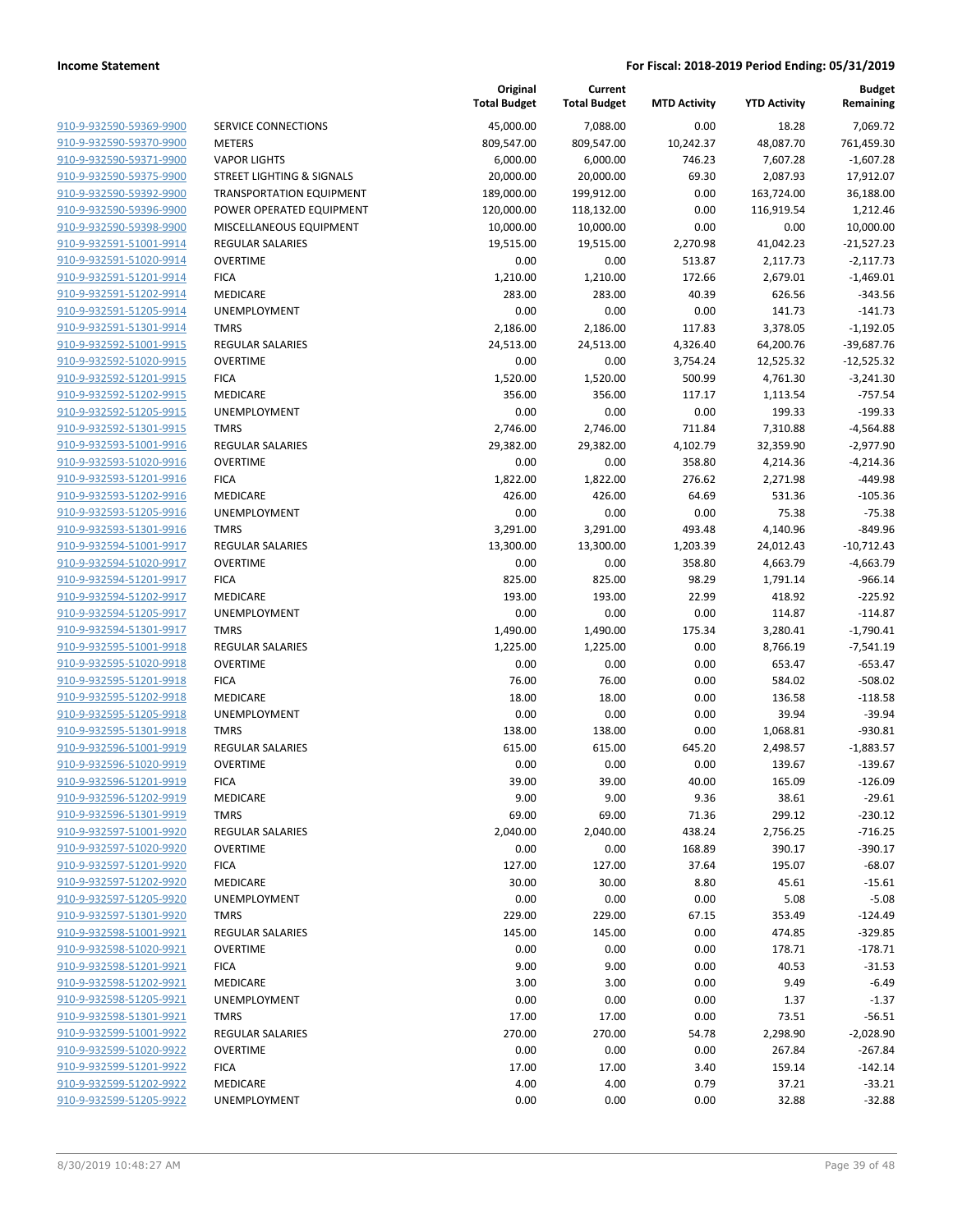|                                                    |                                                            |                       | Original<br><b>Total Budget</b> | Current<br><b>Total Budget</b> | <b>MTD Activity</b> | <b>YTD Activity</b>   | <b>Budget</b><br>Remaining |
|----------------------------------------------------|------------------------------------------------------------|-----------------------|---------------------------------|--------------------------------|---------------------|-----------------------|----------------------------|
|                                                    |                                                            |                       |                                 |                                |                     |                       |                            |
| 910-9-932599-51301-9922                            | <b>TMRS</b>                                                |                       | 31.00                           | 31.00                          | 6.06                | 283.86                | $-252.86$                  |
| 910-9-970000-59703-4030                            | <b>DEPRECIATION EXPENSE</b>                                |                       | 2,957,960.00                    | 2,957,960.00                   | 0.00                | 0.00                  | 2,957,960.00               |
| 910-9-970000-59720-9705<br>910-9-970000-59730-9250 | <b>BANK FEES</b>                                           |                       | 25,000.00                       | 25,000.00                      | 560.94              | 5,941.29<br>25,498.47 | 19,058.71<br>$-24,498.47$  |
| 910-9-970000-59731-9250                            | <b>INVENTORY LOSS/GAIN</b><br><b>GASOLINE LOSSES/GAINS</b> |                       | 1,000.00<br>500.00              | 1,000.00<br>500.00             | 26,315.02<br>0.00   | 203.34                | 296.66                     |
| 910-9-970000-59732-9250                            | FUEL OIL LOSSES/GAINS                                      |                       | 500.00                          | 500.00                         | 0.00                | 0.00                  | 500.00                     |
| 910-9-970000-59734-4210                            | ASSET DISPOSAL LOSSES/GAINS                                |                       | 1,000.00                        | 1,000.00                       | 0.00                | 0.00                  | 1,000.00                   |
| 910-9-970000-59750-9260                            | <b>ACCRUED PTO PAY</b>                                     |                       | 125,000.00                      | 125,000.00                     | 0.00                | 118,889.03            | 6,110.97                   |
| 910-9-970000-59770-9997                            | CONTINGENCY                                                |                       | 350,000.00                      | 350,000.00                     | 0.00                | 0.00                  | 350,000.00                 |
| 910-9-970000-59771-9997                            | PAYROLL CONTINGENCY                                        |                       | 125,488.00                      | 125,488.00                     | 0.00                | 0.00                  | 125,488.00                 |
| 910-9-970000-59780-9240                            | PROPERTY INSURANCE                                         |                       | 153,000.00                      | 153,000.00                     | 0.00                | 178,571.11            | $-25,571.11$               |
| 910-9-970000-59781-9250                            | <b>LIABILITY INSURANCE</b>                                 |                       | 67,500.00                       | 67,500.00                      | 0.00                | 79,347.42             | $-11,847.42$               |
| 910-9-980000-59841-4280                            | AMORTIZATION OF DISCOUNT                                   |                       | $-42,051.00$                    | $-42,051.00$                   | 0.00                | 0.00                  | $-42,051.00$               |
| 910-9-990000-59901-9270                            | XFER to COG - FRANCHISE FEES                               |                       | 2,776,548.00                    | 2,776,548.00                   | 0.00                | 1,240,134.56          | 1,536,413.44               |
| 910-9-990000-59902-9200                            | XFER to COG- ADMIN EXPENSES                                |                       | 261,772.00                      | 261,772.00                     | 21,814.33           | 174,514.64            | 87,257.36                  |
| 910-9-990000-59903-4082                            | XFER to COG - PILOT                                        |                       | 326,809.00                      | 326,809.00                     | 0.00                | 326,809.02            | $-0.02$                    |
| 910-9-990000-59912-9999                            | XFER TO 912 - DEBT SERVICE                                 |                       | 8,732,723.00                    | 8,732,723.00                   | 727,726.92          | 5,821,815.36          | 2,910,907.64               |
| 910-9-990000-59926-9330                            | XFER to COG - GARAGE                                       |                       | 69,686.00                       | 69,686.00                      | 5,807.17            | 46,457.36             | 23,228.64                  |
| 910-9-990000-59927-9200                            | XFER to COG - INSURANCE                                    |                       | 18,401.00                       | 18,401.00                      | 1,533.42            | 12,267.36             | 6,133.64                   |
| 910-9-990000-59928-9200                            | XFER to COG - IT                                           |                       | 26,049.00                       | 26,049.00                      | 2,165.50            | 17,324.00             | 8,725.00                   |
| 910-9-990000-59930-9270                            | XFER to GBOD                                               |                       | 555,310.00                      | 555,310.00                     | 0.00                | 248,026.91            | 307,283.09                 |
|                                                    |                                                            | <b>Expense Total:</b> | 61,602,181.69                   | 61,602,181.69                  | 5,014,800.70        | 35,357,889.34         | 26,244,292.35              |
|                                                    | Fund: 910 - ELECTRIC OPERATING FUND Surplus (Deficit):     |                       | $-818,206.69$                   | -818,206.69                    | -710,458.37         | 1,805,753.80          |                            |
| <b>Fund: 911 - ELECTRIC DEBT REDUCTION</b>         |                                                            |                       |                                 |                                |                     |                       |                            |
| Revenue                                            |                                                            |                       |                                 |                                |                     |                       |                            |
| 911-9-000000-49801-4190                            | <b>INTEREST INCOME</b>                                     |                       | 0.00                            | 0.00                           | 11.73               | 2,679.07              | $-2,679.07$                |
|                                                    |                                                            | <b>Revenue Total:</b> | 0.00                            | 0.00                           | 11.73               | 2,679.07              | -2,679.07                  |
|                                                    | Fund: 911 - ELECTRIC DEBT REDUCTION Total:                 |                       | 0.00                            | 0.00                           | 11.73               | 2,679.07              |                            |
| Fund: 912 - ELECTRIC DEBT SERVICE                  |                                                            |                       |                                 |                                |                     |                       |                            |
| Revenue                                            |                                                            |                       |                                 |                                |                     |                       |                            |
| 912-9-000000-49710-4999                            | TRANFSER FROM GEUS 910 - ELECTRIC OP                       |                       | 8,732,723.00                    | 8,732,723.00                   | 727,726.92          | 5,821,815.36          | 2,910,907.64               |
|                                                    |                                                            | <b>Revenue Total:</b> | 8,732,723.00                    | 8,732,723.00                   | 727,726.92          | 5,821,815.36          | 2,910,907.64               |
| <b>Expense</b>                                     |                                                            |                       |                                 |                                |                     |                       |                            |
| 912-9-980000-59801-9800                            | PAYING AGENT FEES                                          |                       | 1,000.00                        | 1,000.00                       | 0.00                | 400.00                | 600.00                     |
| 912-9-980000-59810-9800                            | ARBITRAGE                                                  |                       | 5,000.00                        |                                |                     |                       |                            |
| 912-9-980000-59811-9800                            | CONTINUING DISCLOSURE                                      |                       |                                 |                                |                     |                       |                            |
| 912-9-980000-59820-9800                            |                                                            |                       |                                 | 5,000.00                       | 0.00<br>0.00        | 4,775.00<br>0.00      | 225.00<br>1,000.00         |
| 912-9-980000-59852-9800                            | <b>SURETY BOND</b>                                         |                       | 1,000.00<br>800.00              | 1,000.00<br>800.00             | 0.00                | 1,600.00              | $-800.00$                  |
|                                                    | PRINCIPAL 2008 ISSUE                                       |                       | 515,000.00                      | 515,000.00                     | 0.00                | 515,000.00            | 0.00                       |
| 912-9-980000-59853-4270                            | INTEREST 2008 ISSUE                                        |                       | 648,169.00                      | 648,169.00                     | 169,926.67          | 499,482.93            | 148,686.07                 |
| 912-9-980000-59856-9800                            | PRINCIPAL 2010 ISSUE                                       |                       | 1,745,000.00                    | 1,745,000.00                   | 0.00                | 1,745,000.00          | 0.00                       |
| 912-9-980000-59857-4270                            | INTEREST 2010 ISSUE                                        |                       | 2,542,165.00                    | 2,542,165.00                   | 666,277.33          | 1,959,172.33          | 582,992.67                 |
| 912-9-980000-59858-9800                            | Principal on 2015 Tax-Exempt                               |                       | 2,447,000.00                    | 2,447,000.00                   | 0.00                | 0.00                  | 2,447,000.00               |
| 912-9-980000-59859-4270                            | Interest on 2015 Tax Exempt                                |                       | 20,922.00                       | 20,922.00                      | 0.00                | 0.00                  | 20,922.00                  |
| 912-9-980000-59860-9800                            | Principal on 2015 Taxable                                  |                       | 796,000.00                      | 796,000.00                     | 0.00                | 0.00                  | 796,000.00                 |
| 912-9-980000-59861-4270                            | Interest on 2015 Taxable                                   |                       | 10,667.00                       | 10,667.00                      | 0.00                | 0.00                  | 10,667.00                  |
|                                                    |                                                            | <b>Expense Total:</b> | 8,732,723.00                    | 8,732,723.00                   | 836,204.00          | 4,725,430.26          | 4,007,292.74               |
|                                                    | Fund: 912 - ELECTRIC DEBT SERVICE Surplus (Deficit):       |                       | 0.00                            | 0.00                           | $-108,477.08$       | 1,096,385.10          |                            |
| Fund: 913 - ELECTRIC CONSTRUCTION FUND             |                                                            |                       |                                 |                                |                     |                       |                            |
| Revenue                                            |                                                            |                       |                                 |                                |                     |                       |                            |
| 913-9-000000-49801-4190                            | <b>INTEREST INCOME</b>                                     |                       | 400.00                          | 400.00                         | 140.48              | 1,309.50              | $-909.50$                  |
|                                                    |                                                            | <b>Revenue Total:</b> | 400.00                          | 400.00                         | 140.48              | 1,309.50              | $-909.50$                  |
|                                                    | Fund: 913 - ELECTRIC CONSTRUCTION FUND Total:              |                       | 400.00                          | 400.00                         | 140.48              | 1,309.50              |                            |
| Fund: 950 - CABLE / INTERNET                       |                                                            |                       |                                 |                                |                     |                       |                            |
| Revenue                                            |                                                            |                       |                                 |                                |                     |                       |                            |
| 950-9-000000-48001-3950                            | <b>CABLE REVENUES</b>                                      |                       | 3,036,210.00                    | 3,036,210.00                   | 253,015.13          | 1,824,816.13          | 1,211,393.87               |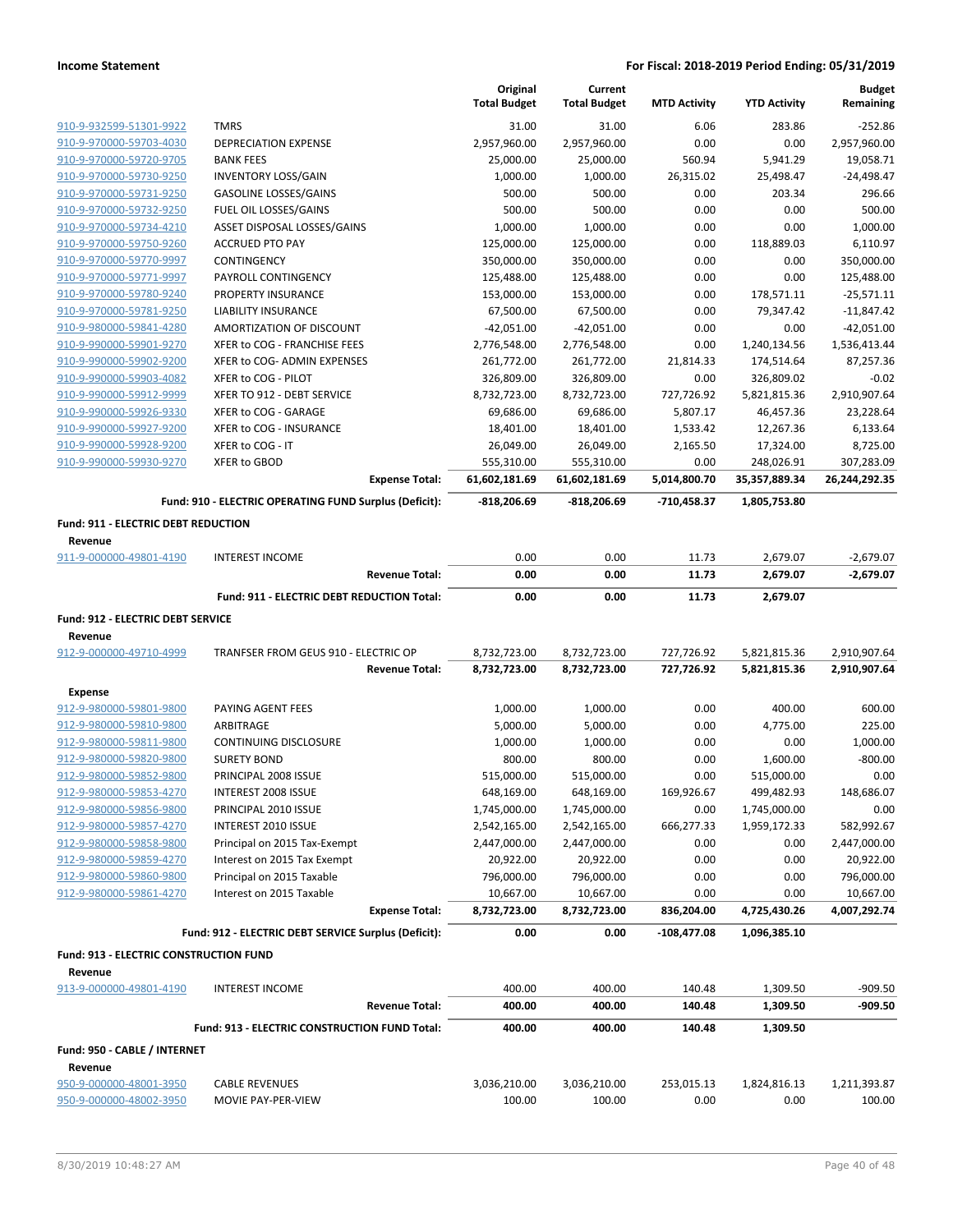|                         |                                                | Original<br><b>Total Budget</b> | Current<br><b>Total Budget</b> | <b>MTD Activity</b> | <b>YTD Activity</b> | <b>Budget</b><br>Remaining |
|-------------------------|------------------------------------------------|---------------------------------|--------------------------------|---------------------|---------------------|----------------------------|
| 950-9-000000-48003-3950 | SET-TOP                                        | 170,000.00                      | 170,000.00                     | 14,725.63           | 102,548.87          | 67,451.13                  |
| 950-9-000000-48030-3950 | <b>CONTRACT CHANNELS</b>                       | 9,600.00                        | 9,600.00                       | 800.00              | 6,400.00            | 3,200.00                   |
| 950-9-000000-48040-3950 | <b>BROADCASTS</b>                              | 600.00                          | 600.00                         | 200.00              | 900.00              | $-300.00$                  |
| 950-9-000000-48101-3950 | <b>INTERNET REVENUES</b>                       | 2,649,815.00                    | 2,649,815.00                   | 244,915.79          | 1,701,578.61        | 948,236.39                 |
| 950-9-000000-48201-3950 | <b>LATE CHARGES</b>                            | 75,000.00                       | 75,000.00                      | 5,755.83            | 43,659.23           | 31,340.77                  |
| 950-9-000000-48202-3950 | <b>SERVICE CHARGES</b>                         | 60,000.00                       | 60,000.00                      | 4,233.14            | 31,271.14           | 28,728.86                  |
| 950-9-000000-48203-3950 | LOST/DAMAGED EQUIPMENT                         | 30,000.00                       | 30,000.00                      | 3,100.00            | 19,575.00           | 10,425.00                  |
| 950-9-000000-48301-3950 | <b>TRANSFER TO COG</b>                         | 299,164.00                      | 299,164.00                     | 25,945.02           | 180,270.49          | 118,893.51                 |
| 950-9-000000-48307-3950 | <b>TRANSFER TO GBOD</b>                        | 59,833.00                       | 59,833.00                      | 5,190.38            | 36,059.80           | 23,773.20                  |
| 950-9-000000-48434-3950 | <b>CHANNEL 34</b>                              | 2,000.00                        | 2,000.00                       | 100.00              | 920.00              | 1,080.00                   |
| 950-9-000000-48488-3950 | <b>AD INSERTIONS</b>                           | 30,000.00                       | 30,000.00                      | 5,324.11            | 34,128.56           | $-4,128.56$                |
| 950-9-000000-48498-3950 | PRODUCTION REVENUES                            | 75.00                           | 75.00                          | 0.00                | 0.00                | 75.00                      |
| 950-9-000000-48501-3950 | <b>CUSTOMER AID TO CONSTRUCTION</b>            | 2,500.00                        | 2,500.00                       | 0.00                | 0.00                | 2,500.00                   |
| 950-9-000000-48502-3950 | OTHER REIMBURSEMENTS                           | 500.00                          | 500.00                         | 0.00                | 0.00                | 500.00                     |
| 950-9-000000-48503-3950 | FIBER MAINTENANCE FEES                         | 2,772.00                        | 2,772.00                       | 0.00                | 0.00                | 2,772.00                   |
| 950-9-000000-48801-4190 | <b>INTEREST INCOME</b>                         | 2,000.00                        | 2,000.00                       | 1,705.29            | 14,526.40           | $-12,526.40$               |
| 950-9-000000-48991-3950 | <b>GEUS ELECTRIC PAYMENT FOR INTERNET</b>      | 38,000.00                       | 38,000.00                      | 0.00                | 38,000.00           | 0.00                       |
| 950-9-000000-48993-3950 | GEUS ELECTRIC PAYMENT FOR PUBLIC SVC           | 15,000.00                       | 15,000.00                      | 0.00                | 15,000.00           | 0.00                       |
| 950-9-000000-48994-3950 | <b>LEASE OF DARK FIBER</b>                     | 206,520.00                      | 206,520.00                     | 0.00                | 206,520.00          | 0.00                       |
| 950-9-000000-48995-3950 | <b>COLOCATION FOR SCADA &amp; PHONE SYSTEM</b> | 20,000.00                       | 20,000.00                      | 0.00                | 19,958.00           | 42.00                      |
|                         | <b>Revenue Total:</b>                          | 6,709,689.00                    | 6,709,689.00                   | 565,010.32          | 4,276,132.23        | 2,433,556.77               |
| <b>Expense</b>          |                                                |                                 |                                |                     |                     |                            |
| 950-9-951050-51001-8500 | <b>REGULAR SALARIES</b>                        | 64,293.00                       | 64,293.00                      | 4,945.60            | 44,400.40           | 19,892.60                  |
| 950-9-951050-51115-8500 | <b>CLOTHING ALLOWANCE</b>                      | 123.00                          | 123.00                         | 0.00                | 752.38              | $-629.38$                  |
| 950-9-951050-51116-8500 | CAR ALLOWANCE                                  | 975.00                          | 975.00                         | 150.00              | 1,350.00            | $-375.00$                  |
| 950-9-951050-51117-8500 | <b>CELL PHONE ALLOWANCE</b>                    | 312.00                          | 312.00                         | 24.00               | 216.00              | 96.00                      |
| 950-9-951050-51201-8500 | <b>FICA</b>                                    | 4,071.00                        | 4,071.00                       | 288.56              | 2,401.68            | 1,669.32                   |
| 950-9-951050-51202-8500 | MEDICARE                                       | 952.00                          | 952.00                         | 67.49               | 561.70              | 390.30                     |
| 950-9-951050-51203-8500 | <b>HEALTH INSURANCE</b>                        | 6,436.00                        | 6,436.00                       | 536.33              | 4,290.64            | 2,145.36                   |
| 950-9-951050-51204-8500 | <b>WORKERS COMPENSATION</b>                    | 1,044.00                        | 1,044.00                       | 87.00               | 696.00              | 348.00                     |
| 950-9-951050-51205-8500 | UNEMPLOYMENT                                   | 108.00                          | 108.00                         | 0.00                | $-21.10$            | 129.10                     |
| 950-9-951050-51301-8500 | <b>TMRS</b>                                    | 7,353.00                        | 7,353.00                       | 566.24              | 5,183.62            | 2,169.38                   |
| 950-9-951050-59110-8500 | <b>GEUS OPERATIONS</b>                         | 115,000.00                      | 115,000.00                     | 2,588.56            | 42,966.44           | 72,033.56                  |
| 950-9-951050-59141-8500 | <b>UTILITY BILLS</b>                           | 69,600.00                       | 69,600.00                      | 7,112.37            | 54,769.38           | 14,830.62                  |
| 950-9-951050-59191-8500 | POLE USE                                       | 18,800.00                       | 18,800.00                      | 0.00                | 18,800.00           | 0.00                       |
| 950-9-951051-51001-8510 | <b>REGULAR SALARIES</b>                        | 68,204.00                       | 68,204.00                      | 4,792.06            | 46,251.95           | 21,952.05                  |
| 950-9-951051-51020-8510 | <b>OVERTIME</b>                                | 4,919.00                        | 4,919.00                       | 60.43               | 389.82              | 4,529.18                   |
| 950-9-951051-51117-8510 | <b>CELL PHONE ALLOWANCE</b>                    | 432.00                          | 432.00                         | 33.22               | 298.98              | 133.02                     |
| 950-9-951051-51201-8510 | <b>FICA</b>                                    | 4,561.00                        | 4,561.00                       | 299.45              | 2,837.52            | 1,723.48                   |
| 950-9-951051-51202-8510 | MEDICARE                                       | 996.00                          | 996.00                         | 70.04               | 663.63              | 332.37                     |
| 950-9-951051-51203-8510 | <b>HEALTH INSURANCE</b>                        | 21,450.00                       | 21,450.00                      | 1,787.50            | 14,300.00           | 7,150.00                   |
| 950-9-951051-51204-8510 | <b>WORKERS COMPENSATION</b>                    | 1,107.00                        | 1,107.00                       | 92.25               | 738.00              | 369.00                     |
| 950-9-951051-51205-8510 | <b>UNEMPLOYMENT</b>                            | 360.00                          | 360.00                         | 0.00                | $-194.57$           | 554.57                     |
| 950-9-951051-51301-8510 | <b>TMRS</b>                                    | 7,687.00                        | 7,687.00                       | 540.37              | 5,294.76            | 2,392.24                   |
| 950-9-951051-59110-8510 | <b>GEUS OPERATIONS</b>                         | 12,000.00                       | 12,000.00                      | 2,518.40            | 4,317.02            | 7,682.98                   |
| 950-9-951051-59151-8510 | <b>BASIC PROGRAM EXPENSE</b>                   | 2,891,854.00                    | 2,891,854.00                   | 214,345.77          | 1,490,362.48        | 1,401,491.52               |
| 950-9-951051-59152-8510 | PREMIUM PROGRAM EXPENSE                        | 78,842.00                       | 78,842.00                      | 6,309.97            | 45,402.10           | 33,439.90                  |
| 950-9-951051-59154-8510 | <b>TIVO Fees</b>                               | 37,907.00                       | 37,907.00                      | 2,613.30            | 19,955.40           | 17,951.60                  |
| 950-9-951051-59155-8510 | OTHER PROGRAM EXPENSE                          | 7,500.00                        | 7,500.00                       | 0.00                | 1,425.21            | 6,074.79                   |
| 950-9-951052-51001-8520 | <b>REGULAR SALARIES</b>                        | 66,363.00                       | 66,363.00                      | 5,185.76            | 46,080.24           | 20,282.76                  |
| 950-9-951052-51115-8520 | <b>CLOTHING ALLOWANCE</b>                      | 123.00                          | 123.00                         | 0.00                | 752.38              | $-629.38$                  |
| 950-9-951052-51116-8520 | <b>CAR ALLOWANCE</b>                           | 975.00                          | 975.00                         | 0.00                | 0.00                | 975.00                     |
| 950-9-951052-51117-8520 | <b>CELL PHONE ALLOWANCE</b>                    | 408.00                          | 408.00                         | 31.36               | 282.24              | 125.76                     |
| 950-9-951052-51201-8520 | <b>FICA</b>                                    | 4,205.00                        | 4,205.00                       | 323.46              | 2,874.46            | 1,330.54                   |
| 950-9-951052-51202-8520 | MEDICARE                                       | 983.00                          | 983.00                         | 75.64               | 672.25              | 310.75                     |
| 950-9-951052-51203-8520 | <b>HEALTH INSURANCE</b>                        | 7,508.00                        | 7,508.00                       | 625.67              | 5,005.36            | 2,502.64                   |
| 950-9-951052-51204-8520 | <b>WORKERS COMPENSATION</b>                    | 1,078.00                        | 1,078.00                       | 89.83               | 718.64              | 359.36                     |
| 950-9-951052-51205-8520 | UNEMPLOYMENT                                   | 126.00                          | 126.00                         | 0.00                | $-29.57$            | 155.57                     |
| 950-9-951052-51301-8520 | <b>TMRS</b>                                    | 7,596.00                        | 7,596.00                       | 577.02              | 5,227.80            | 2,368.20                   |
|                         |                                                |                                 |                                |                     |                     |                            |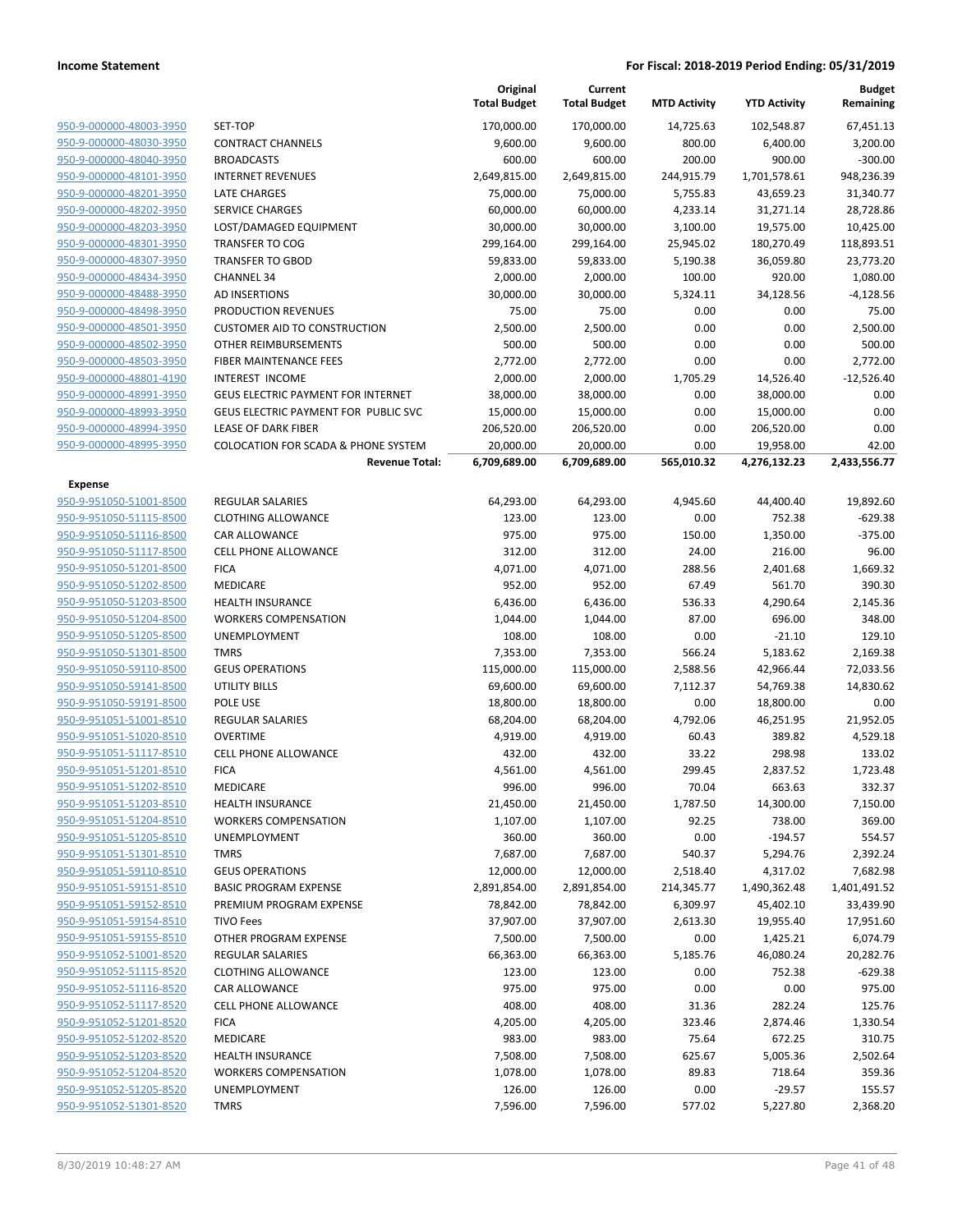| 950-9-951052-59110-8520        |
|--------------------------------|
| 950-9-951052-59150-8520        |
| 950-9-951053-51001-8530        |
| <u>950-9-951053-51020-8530</u> |
| 950-9-951053-51117-8530        |
| 950-9-951053-51201-8530        |
| 950-9-951053-51202-8530        |
| 950-9-951053-51203-8530        |
| 950-9-951053-51204-8530        |
| 950-9-951053-51205-8530        |
| 950-9-951053-51301-8530        |
| 950-9-951053-59110-8530        |
| 950-9-951053-59160-8530        |
| <u>950-9-951053-59164-8530</u> |
| 950-9-951054-51001-8540        |
| 950-9-951054-51020-8540        |
| 950-9-951054-51117-8540        |
|                                |
| 950-9-951054-51201-8540        |
| 950-9-951054-51202-8540        |
| 950-9-951054-51203-8540        |
| 950-9-951054-51204-8540        |
| 950-9-951054-51205-8540        |
| 950-9-951054-51301-8540        |
| 950-9-951054-59110-8540        |
| <u>950-9-951055-51001-8550</u> |
| 950-9-951055-51020-8550        |
| 950-9-951055-51102-8550        |
| 950-9-951055-51115-8550        |
| 950-9-951055-51116-8550        |
| <u>950-9-951055-51117-8550</u> |
| 950-9-951055-51201-8550        |
| 950-9-951055-51202-8550        |
| 950-9-951055-51203-8550        |
| 950-9-951055-51204-8550        |
| <u>950-9-951055-51205-8550</u> |
| 950-9-951055-51301-8550        |
| 950-9-951055-59110-8550        |
| 950-9-951055-59112-8550        |
|                                |
| <u>950-9-951055-59158-8550</u> |
| <u>950-9-951060-51001-8600</u> |
| 950-9-951060-51011-8600        |
| <u>950-9-951060-51020-8600</u> |
| 950-9-951060-51115-8600        |
| 950-9-951060-51116-8600        |
| <u>950-9-951060-51117-8600</u> |
| 950-9-951060-51201-8600        |
| 950-9-951060-51202-8600        |
| 950-9-951060-51203-8600        |
| <u>950-9-951060-51204-8600</u> |
| <u>950-9-951060-51205-8600</u> |
| <u>950-9-951060-51301-8600</u> |
| 950-9-951060-59201-8600        |
| 950-9-951060-59205-8600        |
| <u>950-9-951060-59231-8600</u> |
| <u>950-9-951060-59235-8600</u> |
| <u>950-9-951061-51001-8610</u> |
|                                |
| <u>950-9-951061-51011-8610</u> |
| 950-9-951061-51020-8610        |
| <u>950-9-951061-51115-8610</u> |

| <b>GEUS OPERATIONS</b>                             |
|----------------------------------------------------|
| <b>ISP SERVICE EXPENSE</b>                         |
| <b>REGULAR SALARIES</b>                            |
| <b>OVERTIME</b>                                    |
| <b>CELL PHONE ALLOWANCE</b>                        |
| <b>FICA</b>                                        |
| <b>MEDICARE</b>                                    |
| <b>HEALTH INSURANCE</b>                            |
| <b>WORKERS COMPENSATION</b>                        |
| <b>UNEMPLOYMENT</b>                                |
| <b>TMRS</b>                                        |
| <b>GEUS OPERATIONS</b>                             |
| <b>ADVERTISING</b>                                 |
| <b>CONSUMER INFORMATION</b>                        |
| <b>REGULAR SALARIES</b>                            |
| <b>OVERTIME</b>                                    |
| <b>CELL PHONE ALLOWANCE</b>                        |
| <b>FICA</b>                                        |
| <b>MEDICARE</b>                                    |
| <b>HEALTH INSURANCE</b>                            |
| <b>WORKERS COMPENSATION</b>                        |
| <b>UNEMPLOYMENT</b>                                |
| <b>TMRS</b>                                        |
| <b>GEUS OPERATIONS</b>                             |
| <b>REGULAR SALARIES</b><br><b>OVERTIME</b>         |
| <b>BILINGUAL PAY</b>                               |
| <b>CLOTHING ALLOWANCE</b>                          |
| <b>CAR ALLOWANCE</b>                               |
| <b>CELL PHONE ALLOWANCE</b>                        |
| <b>FICA</b>                                        |
| <b>MEDICARE</b>                                    |
| <b>HEALTH INSURANCE</b>                            |
| <b>WORKERS COMPENSATION</b>                        |
| <b>UNEMPLOYMENT</b>                                |
| <b>TMRS</b>                                        |
| <b>GEUS OPERATIONS</b>                             |
| SAFETY                                             |
| C/I BILLING                                        |
| <b>REGULAR SALARIES</b>                            |
| PART TIME TEMPORARY                                |
| <b>OVERTIME</b>                                    |
| <b>CLOTHING ALLOWANCE</b>                          |
| <b>CAR ALLOWANCE</b>                               |
| <b>CELL PHONE ALLOWANCE</b>                        |
| <b>FICA</b>                                        |
| <b>MEDICARE</b>                                    |
| <b>HEALTH INSURANCE</b>                            |
| <b>WORKERS COMPENSATION</b><br><b>UNEMPLOYMENT</b> |
| <b>TMRS</b>                                        |
| <b>BUILDINGS MAINTNANCE</b>                        |
| <b>EQUIPMENT MAINTENANCE</b>                       |
| <b>CABLE PLANT MAINTENANCE</b>                     |
| FIBER OPTICS PLANT MAINTENANCE                     |
| <b>REGULAR SALARIES</b>                            |
| PART TIME TEMPORARY                                |
| <b>OVERTIME</b>                                    |
| <b>CLOTHING ALLOWANCE</b>                          |

|                         |                                | Original<br><b>Total Budget</b> | Current<br><b>Total Budget</b> | <b>MTD Activity</b> | <b>YTD Activity</b> | <b>Budget</b><br>Remaining |
|-------------------------|--------------------------------|---------------------------------|--------------------------------|---------------------|---------------------|----------------------------|
| 950-9-951052-59110-8520 | <b>GEUS OPERATIONS</b>         | 120,000.00                      | 120,000.00                     | 4,765.57            | 26,654.77           | 93,345.23                  |
| 950-9-951052-59150-8520 | <b>ISP SERVICE EXPENSE</b>     | 722,640.00                      | 722,640.00                     | 59,092.79           | 488,454.69          | 234,185.31                 |
| 950-9-951053-51001-8530 | <b>REGULAR SALARIES</b>        | 49,587.00                       | 49,587.00                      | 3,808.44            | 34,027.49           | 15,559.51                  |
| 950-9-951053-51020-8530 | <b>OVERTIME</b>                | 3,576.00                        | 3,576.00                       | 9.02                | 150.86              | 3,425.14                   |
| 950-9-951053-51117-8530 | <b>CELL PHONE ALLOWANCE</b>    | 432.00                          | 432.00                         | 33.22               | 298.98              | 133.02                     |
| 950-9-951053-51201-8530 | <b>FICA</b>                    | 3,323.00                        | 3,323.00                       | 238.52              | 2,134.00            | 1,189.00                   |
| 950-9-951053-51202-8530 | MEDICARE                       | 725.00                          | 725.00                         | 55.79               | 499.07              | 225.93                     |
| 950-9-951053-51203-8530 | <b>HEALTH INSURANCE</b>        | 10,725.00                       | 10,725.00                      | 893.75              | 7,150.00            | 3,575.00                   |
| 950-9-951053-51204-8530 | <b>WORKERS COMPENSATION</b>    | 805.00                          | 805.00                         | 67.08               | 469.56              | 335.44                     |
| 950-9-951053-51205-8530 | UNEMPLOYMENT                   | 180.00                          | 180.00                         | 0.00                | 8.59                | 171.41                     |
| 950-9-951053-51301-8530 | <b>TMRS</b>                    | 5,602.00                        | 5,602.00                       | 425.88              | 3,888.31            | 1,713.69                   |
| 950-9-951053-59110-8530 | <b>GEUS OPERATIONS</b>         | 3,000.00                        | 3,000.00                       | 1.30                | 984.05              | 2,015.95                   |
| 950-9-951053-59160-8530 | ADVERTISING                    | 27,800.00                       | 27,800.00                      | 445.00              | 6,553.28            | 21,246.72                  |
| 950-9-951053-59164-8530 | <b>CONSUMER INFORMATION</b>    | 3,500.00                        | 3,500.00                       | 0.00                | 0.00                | 3,500.00                   |
| 950-9-951054-51001-8540 | REGULAR SALARIES               | 171,486.00                      | 171,486.00                     | 10,842.10           | 117,472.03          | 54,013.97                  |
| 950-9-951054-51020-8540 | <b>OVERTIME</b>                | 3,043.00                        | 3,043.00                       | 129.99              | 889.93              | 2,153.07                   |
| 950-9-951054-51117-8540 | <b>CELL PHONE ALLOWANCE</b>    | 216.00                          | 216.00                         | 16.62               | 149.58              | 66.42                      |
| 950-9-951054-51201-8540 | <b>FICA</b>                    | 10,834.00                       | 10,834.00                      | 653.48              | 6,970.77            | 3,863.23                   |
| 950-9-951054-51202-8540 | MEDICARE                       | 2,491.00                        | 2,491.00                       | 152.83              | 1,630.26            | 860.74                     |
| 950-9-951054-51203-8540 | <b>HEALTH INSURANCE</b>        | 48,263.00                       | 48,263.00                      | 4,021.92            | 32,175.36           | 16,087.64                  |
| 950-9-951054-51204-8540 | <b>WORKERS COMPENSATION</b>    | 2,785.00                        | 2,785.00                       | 232.08              | 1,856.64            | 928.36                     |
| 950-9-951054-51205-8540 | UNEMPLOYMENT                   | 810.00                          | 810.00                         | 0.00                | $-376.18$           | 1,186.18                   |
| 950-9-951054-51301-8540 | <b>TMRS</b>                    | 19,230.00                       | 19,230.00                      | 1,215.35            | 13,440.80           | 5,789.20                   |
| 950-9-951054-59110-8540 | <b>GEUS OPERATIONS</b>         | 8,000.00                        | 8,000.00                       | 937.55              | 5,276.82            | 2,723.18                   |
| 950-9-951055-51001-8550 | REGULAR SALARIES               | 126,422.00                      | 126,422.00                     | 9,630.63            | 85,549.10           | 40,872.90                  |
| 950-9-951055-51020-8550 | <b>OVERTIME</b>                | 3,145.00                        | 3,145.00                       | 158.87              | 2,252.65            | 892.35                     |
| 950-9-951055-51102-8550 | <b>BILINGUAL PAY</b>           | 90.00                           | 90.00                          | 0.00                | 0.00                | 90.00                      |
| 950-9-951055-51115-8550 | <b>CLOTHING ALLOWANCE</b>      | 42.00                           | 42.00                          | 0.00                | 0.00                | 42.00                      |
| 950-9-951055-51116-8550 | <b>CAR ALLOWANCE</b>           | 1,400.00                        | 1,400.00                       | 0.00                | 0.00                | 1,400.00                   |
| 950-9-951055-51117-8550 | CELL PHONE ALLOWANCE           | 503.00                          | 503.00                         | 38.70               | 348.30              | 154.70                     |
| 950-9-951055-51201-8550 | <b>FICA</b>                    | 7,402.00                        | 7,402.00                       | 609.34              | 4,943.04            | 2,458.96                   |
| 950-9-951055-51202-8550 | MEDICARE                       | 1,866.00                        | 1,866.00                       | 142.50              | 1,278.16            | 587.84                     |
| 950-9-951055-51203-8550 | <b>HEALTH INSURANCE</b>        | 19,842.00                       | 19,842.00                      | 1,653.50            | 13,228.00           | 6,614.00                   |
| 950-9-951055-51204-8550 | <b>WORKERS COMPENSATION</b>    | 2,053.00                        | 2,053.00                       | 171.08              | 1,368.64            | 684.36                     |
| 950-9-951055-51205-8550 | UNEMPLOYMENT                   | 333.00                          | 333.00                         | 0.00                | $-123.83$           | 456.83                     |
| 950-9-951055-51301-8550 | <b>TMRS</b>                    | 14,388.00                       | 14,388.00                      | 1,087.00            | 9,944.28            | 4,443.72                   |
| 950-9-951055-59110-8550 | <b>GEUS OPERATIONS</b>         | 7,200.00                        | 7,200.00                       | 692.32              | 4,154.05            | 3,045.95                   |
| 950-9-951055-59112-8550 | SAFETY                         | 2,000.00                        | 2,000.00                       | 0.00                | 0.00                | 2,000.00                   |
| 950-9-951055-59158-8550 | C/I BILLING                    | 42,500.00                       | 42,500.00                      | 0.00                | 42,027.96           | 472.04                     |
| 950-9-951060-51001-8600 | REGULAR SALARIES               | 197,614.00                      | 197,614.00                     | 14,952.38           | 134,500.41          | 63,113.59                  |
| 950-9-951060-51011-8600 | PART TIME TEMPORARY            | 4,028.00                        | 4,028.00                       | 0.00                | 0.00                | 4,028.00                   |
| 950-9-951060-51020-8600 | <b>OVERTIME</b>                | 12,725.00                       | 12,725.00                      | 868.07              | 4,946.65            | 7,778.35                   |
| 950-9-951060-51115-8600 | <b>CLOTHING ALLOWANCE</b>      | 2,079.00                        | 2,079.00                       | 0.00                | 516.66              | 1,562.34                   |
| 950-9-951060-51116-8600 | CAR ALLOWANCE                  | 1,950.00                        | 1,950.00                       | 300.00              | 2,700.00            | $-750.00$                  |
| 950-9-951060-51117-8600 | CELL PHONE ALLOWANCE           | 1,731.00                        | 1,731.00                       | 116.30              | 1,046.85            | 684.15                     |
| 950-9-951060-51201-8600 | <b>FICA</b>                    | 13,544.00                       | 13,544.00                      | 937.99              | 7,885.63            | 5,658.37                   |
| 950-9-951060-51202-8600 | MEDICARE                       | 2,984.00                        | 2,984.00                       | 219.37              | 1,844.22            | 1,139.78                   |
| 950-9-951060-51203-8600 | <b>HEALTH INSURANCE</b>        | 45,583.00                       | 45,583.00                      | 3,798.58            | 30,388.64           | 15,194.36                  |
| 950-9-951060-51204-8600 | <b>WORKERS COMPENSATION</b>    | 3,560.00                        | 3,560.00                       | 296.67              | 2,373.36            | 1,186.64                   |
| 950-9-951060-51205-8600 | <b>UNEMPLOYMENT</b>            | 768.00                          | 768.00                         | 0.52                | $-318.11$           | 1,086.11                   |
| 950-9-951060-51301-8600 | <b>TMRS</b>                    | 23,043.00                       | 23,043.00                      | 1,737.67            | 15,615.08           | 7,427.92                   |
| 950-9-951060-59201-8600 | <b>BUILDINGS MAINTNANCE</b>    | 23,000.00                       | 23,000.00                      | 240.00              | 17,257.66           | 5,742.34                   |
| 950-9-951060-59205-8600 | <b>EQUIPMENT MAINTENANCE</b>   | 10,000.00                       | 10,000.00                      | 7,152.30            | 15,425.68           | $-5,425.68$                |
| 950-9-951060-59231-8600 | <b>CABLE PLANT MAINTENANCE</b> | 30,000.00                       | 30,000.00                      | 255.00              | 2,900.42            | 27,099.58                  |
| 950-9-951060-59235-8600 | FIBER OPTICS PLANT MAINTENANCE | 20,000.00                       | 20,000.00                      | 0.00                | 4,789.60            | 15,210.40                  |
| 950-9-951061-51001-8610 | REGULAR SALARIES               | 197,614.00                      | 197,614.00                     | 14,951.86           | 134,499.39          | 63,114.61                  |
| 950-9-951061-51011-8610 | PART TIME TEMPORARY            | 12,083.00                       | 12,083.00                      | 0.00                | 0.00                | 12,083.00                  |
| 950-9-951061-51020-8610 | <b>OVERTIME</b>                | 12,725.00                       | 12,725.00                      | 867.35              | 4,941.77            | 7,783.23                   |
| 950-9-951061-51115-8610 | <b>CLOTHING ALLOWANCE</b>      | 2,079.00                        | 2,079.00                       | 0.00                | 516.67              | 1,562.33                   |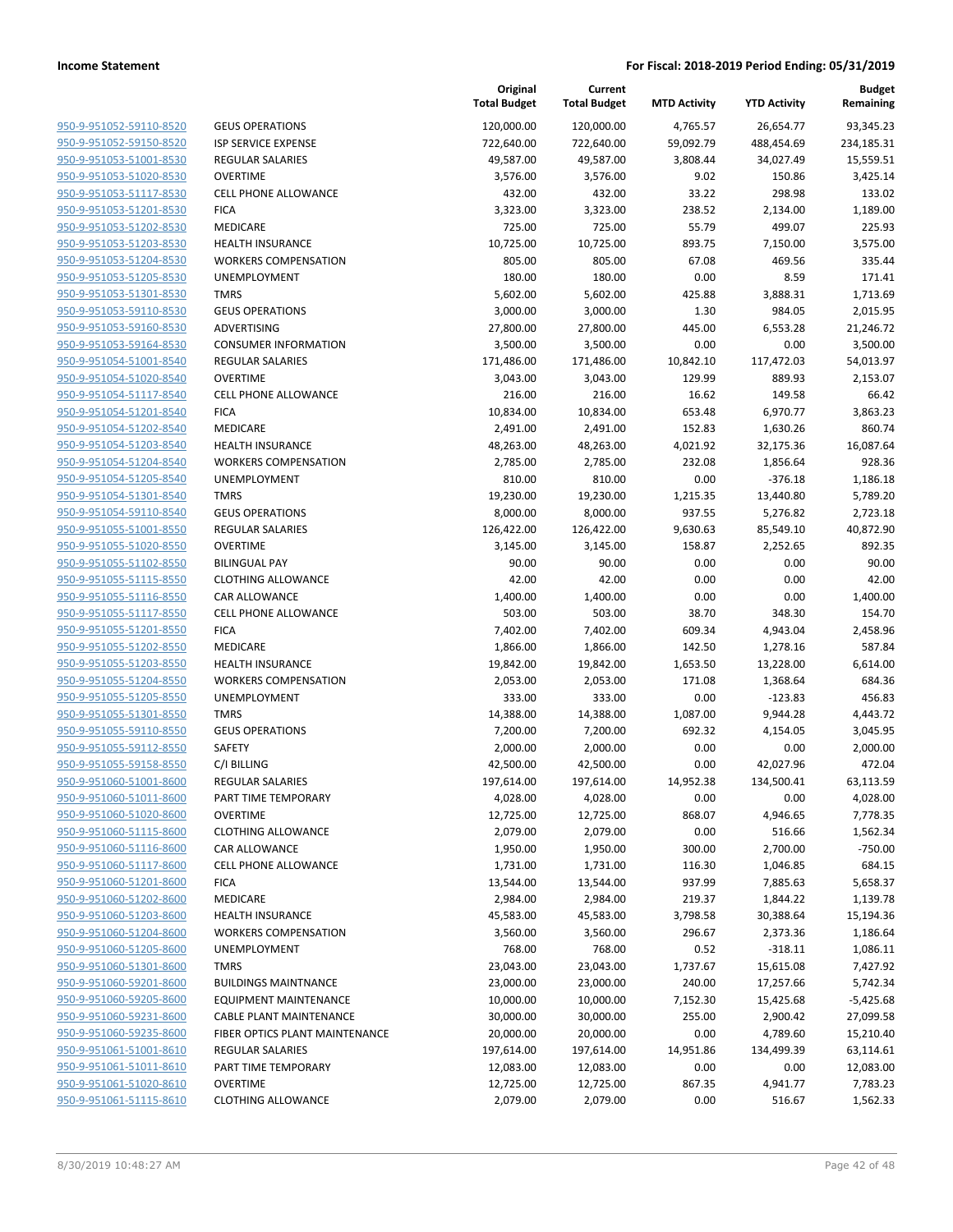|                         |                                                 | Original<br><b>Total Budget</b> | Current<br><b>Total Budget</b> | <b>MTD Activity</b> | <b>YTD Activity</b> | <b>Budget</b><br>Remaining |
|-------------------------|-------------------------------------------------|---------------------------------|--------------------------------|---------------------|---------------------|----------------------------|
| 950-9-951061-51116-8610 | CAR ALLOWANCE                                   | 1,950.00                        | 1,950.00                       | 0.00                | 0.00                | 1,950.00                   |
| 950-9-951061-51117-8610 | CELL PHONE ALLOWANCE                            | 1,731.00                        | 1,731.00                       | 116.24              | 1,046.16            | 684.84                     |
| 950-9-951061-51201-8610 | <b>FICA</b>                                     | 14,044.00                       | 14,044.00                      | 975.28              | 8,537.50            | 5,506.50                   |
| 950-9-951061-51202-8610 | <b>MEDICARE</b>                                 | 3,101.00                        | 3,101.00                       | 228.09              | 1,996.68            | 1,104.32                   |
| 950-9-951061-51203-8610 | <b>HEALTH INSURANCE</b>                         | 50,946.00                       | 50,946.00                      | 4,245.50            | 33,964.00           | 16,982.00                  |
| 950-9-951061-51204-8610 | <b>WORKERS COMPENSATION</b>                     | 3,691.00                        | 3,691.00                       | 307.58              | 2,460.64            | 1,230.36                   |
| 950-9-951061-51205-8610 | <b>UNEMPLOYMENT</b>                             | 858.00                          | 858.00                         | 0.52                | $-469.11$           | 1,327.11                   |
| 950-9-951061-51301-8610 | <b>TMRS</b>                                     | 23,945.00                       | 23,945.00                      | 1,704.34            | 15,309.80           | 8,635.20                   |
| 950-9-951061-59205-8610 | <b>EQUIPMENT MAINTENANCE</b>                    | 2,500.00                        | 2,500.00                       | 0.00                | 0.00                | 2,500.00                   |
| 950-9-951061-59233-8610 | <b>INTERNET PLANT MAINTENANCE</b>               | 6,000.00                        | 6,000.00                       | 0.00                | 0.00                | 6,000.00                   |
| 950-9-951090-59510-9900 | <b>HEADEND, TRUNK &amp; DISTRIBUTION SYSTEM</b> | 100,000.00                      | 100,000.00                     | 0.00                | 13,045.00           | 86,955.00                  |
| 950-9-951090-59511-9900 | <b>HEADEND EQUIPMENT</b>                        | 80,000.00                       | 80,000.00                      | 0.00                | 13,855.00           | 66,145.00                  |
| 950-9-951090-59512-9900 | <b>DROPS</b>                                    | 100,000.00                      | 100,000.00                     | 4,231.79            | 55,799.29           | 44,200.71                  |
| 950-9-951090-59521-9900 | CENTRAL INTERNET EQUIPMENT                      | 0.00                            | 198,255.60                     | 0.00                | 0.00                | 198,255.60                 |
| 950-9-951090-59590-9900 | <b>STRUCTURES &amp; IMPROVEMENTS</b>            | 0.00                            | 0.00                           | 0.00                | 77,244.50           | $-77,244.50$               |
| 950-9-951090-59595-9900 | <b>LABORATORY EQUIPMENT</b>                     | 15,000.00                       | 15,000.00                      | 0.00                | 10,201.96           | 4,798.04                   |
| 950-9-951091-51001-9958 | <b>REGULAR SALARIES</b>                         | 35,000.00                       | 35,000.00                      | 2,034.82            | 18,340.23           | 16,659.77                  |
| 950-9-951091-51020-9958 | <b>OVERTIME</b>                                 | 0.00                            | 0.00                           | 221.22              | 1,274.10            | $-1,274.10$                |
| 950-9-951091-51201-9958 | <b>FICA</b>                                     | 2,170.00                        | 2,170.00                       | 141.11              | 1,227.24            | 942.76                     |
| 950-9-951091-51202-9958 | <b>MEDICARE</b>                                 | 508.00                          | 508.00                         | 33.00               | 287.00              | 221.00                     |
| 950-9-951091-51205-9958 | UNEMPLOYMENT                                    | 0.00                            | 0.00                           | 0.00                | 79.79               | $-79.79$                   |
| 950-9-951091-51301-9958 | <b>TMRS</b>                                     | 3,920.00                        | 3,920.00                       | 251.72              | 2,232.09            | 1,687.91                   |
| 950-9-970000-59703-4030 | <b>DEPRECIATION EXPENSE</b>                     | 748,044.00                      | 748,044.00                     | 0.00                | 0.00                | 748,044.00                 |
| 950-9-970000-59720-9705 | <b>CREDIT CARD &amp; BANK FEES</b>              | 15,000.00                       | 15,000.00                      | 2,082.86            | 9,318.51            | 5,681.49                   |
| 950-9-970000-59730-9250 | <b>INVENTORY LOSS/GAIN</b>                      | 1,000.00                        | 1,000.00                       | 0.00                | 0.00                | 1,000.00                   |
| 950-9-970000-59734-4210 | ASSET DISPOSAL LOSSES/GAINS                     | 1,000.00                        | 1,000.00                       | 0.00                | 0.00                | 1,000.00                   |
| 950-9-970000-59750-9260 | <b>ACCRUED PTO PAY</b>                          | 5,000.00                        | 5,000.00                       | 0.00                | 607.55              | 4,392.45                   |
| 950-9-970000-59770-9970 | CONTINGENCY                                     | 50,000.00                       | 50,000.00                      | 0.00                | 0.00                | 50,000.00                  |
| 950-9-970000-59771-9970 | PAYROLL CONTINGENCY                             | 11,800.00                       | 11,800.00                      | 0.00                | 0.00                | 11,800.00                  |
| 950-9-970000-59780-9240 | <b>PROPERTY INSURANCE</b>                       | 14,000.00                       | 14,000.00                      | 0.00                | 14,758.58           | $-758.58$                  |
| 950-9-970000-59781-9250 | <b>LIABILITY INSURANCE</b>                      | 11,000.00                       | 11,000.00                      | 0.00                | 12,758.86           | $-1,758.86$                |
| 950-9-990000-59901-9270 | TRANSFER to COG - FRANCHISE FEES                | 299,165.00                      | 299,165.00                     | 0.00                | 142,132.60          | 157,032.40                 |
| 950-9-990000-59902-9200 | TRANSFER to COG - ADMIN EXPENSES                | 42,115.00                       | 42,115.00                      | 3,509.58            | 28,076.64           | 14,038.36                  |
| 950-9-990000-59903-4082 | TRANSFER to COG - PILOT                         | 41,465.00                       | 41,465.00                      | 0.00                | 41,465.13           | $-0.13$                    |
| 950-9-990000-59926-9330 | TRANSFER to COG - GARAGE                        | 14,104.00                       | 14,104.00                      | 1,175.33            | 9,402.64            | 4,701.36                   |
| 950-9-990000-59927-9200 | TRANSFER to COG - INSURANCE                     | 4,205.00                        | 4,205.00                       | 350.42              | 2,803.36            | 1,401.64                   |
| 950-9-990000-59928-9200 | XFER to COG - IT                                | 4,190.00                        | 4,190.00                       | 349.17              | 2,793.36            | 1,396.64                   |
| 950-9-990000-59930-9270 | <b>TRANSFER to GBOD</b>                         | 59,833.00                       | 59,833.00                      | 0.00                | 28,426.52           | 31,406.48                  |
| 950-9-990000-59954-8559 | <b>TRANSFER TO 910 - BILLING</b>                | 77,382.00                       | 77,382.00                      | 6,448.50            | 51,588.00           | 25,794.00                  |
| 950-9-990000-59955-8559 | TRANSFER TO 910 - CASHIERING                    | 56,077.00                       | 56,077.00                      | 4,673.08            | 37,384.64           | 18,692.36                  |
|                         | <b>Expense Total:</b>                           | 7,482,344.00                    | 7,680,599.60                   | 438,734.08          | 3,805,502.09        | 3,875,097.51               |
|                         | Fund: 950 - CABLE / INTERNET Surplus (Deficit): | -772,655.00                     | -970,910.60                    | 126,276.24          | 470,630.14          |                            |
|                         | <b>Total Surplus (Deficit):</b>                 | -172,802.37                     | -377,397.38                    | $-1,954,247.52$     | 23,121,740.18       |                            |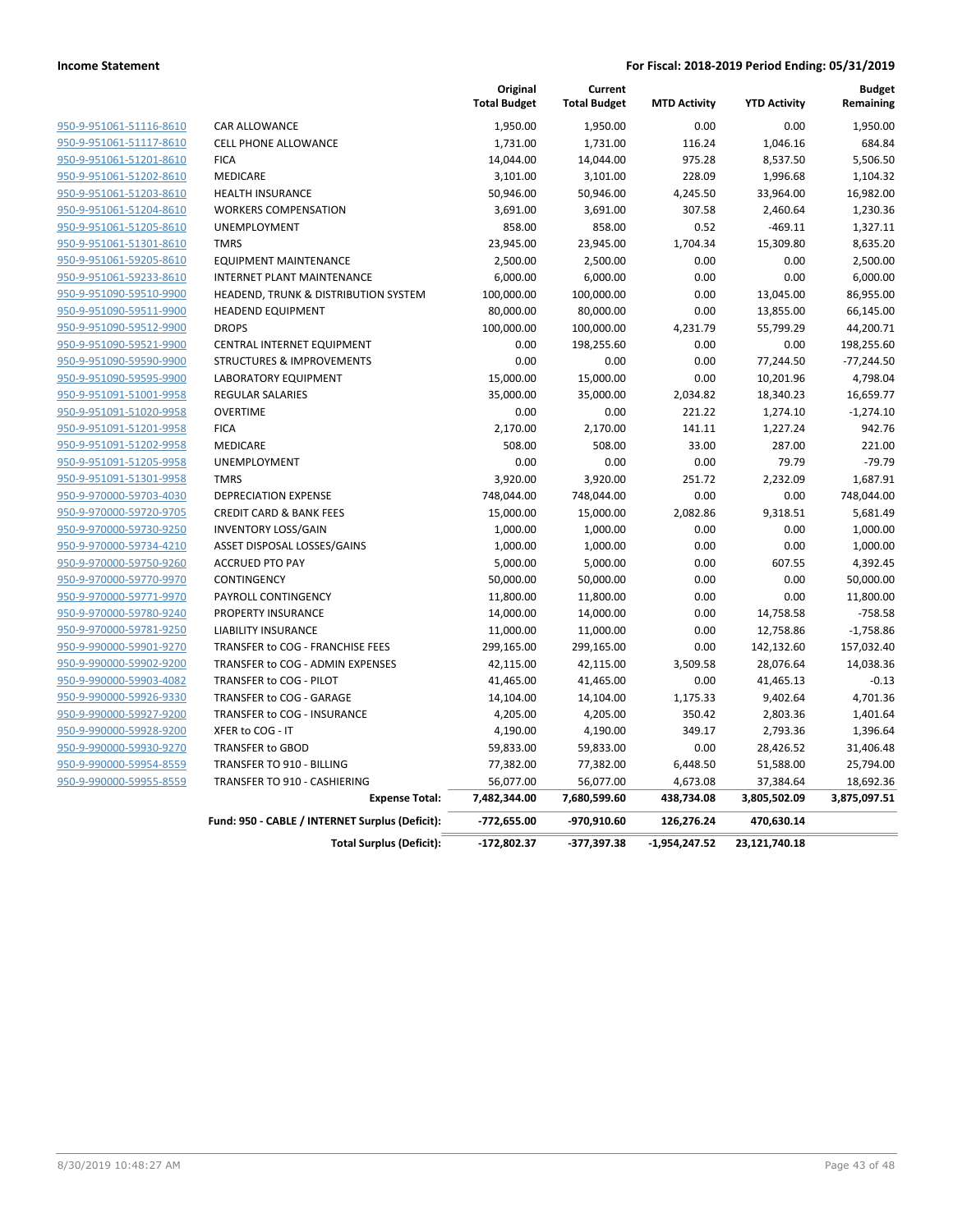# **Group Summary**

| <b>Account Type</b>                                                            | Original<br><b>Total Budget</b> | Current<br><b>Total Budget</b> | <b>MTD Activity</b>     | <b>YTD Activity</b>      | <b>Budget</b><br>Remaining |
|--------------------------------------------------------------------------------|---------------------------------|--------------------------------|-------------------------|--------------------------|----------------------------|
| <b>Fund: 100 - GENERAL FUND</b>                                                |                                 |                                |                         |                          |                            |
| Revenue                                                                        | 24,474,298.85                   | 24,474,298.85                  | 1,291,573.61            | 17,970,962.99            | 6,503,335.86               |
| Expense                                                                        | 26,032,854.92                   | 26,030,383.92                  | 2,081,866.11            | 17,210,423.06            | 8,819,960.86               |
| Fund: 100 - GENERAL FUND Surplus (Deficit):                                    | $-1,558,556.07$                 | $-1,556,085.07$                | -790,292.50             | 760,539.93               | $-2,316,625.00$            |
| <b>Fund: 101 - MUNICIPAL COURT BUILDING SECURITY FEES</b>                      |                                 |                                |                         |                          |                            |
| Revenue                                                                        | 0.00                            | 0.00                           | 464.35                  | 4,484.18                 | $-4,484.18$                |
| Expense                                                                        | 0.00                            | 0.00                           | 1.52                    | 17.63                    | $-17.63$                   |
| Fund: 101 - MUNICIPAL COURT BUILDING SECURITY FEES Surplus (Deficit):          | 0.00                            | 0.00                           | 462.83                  | 4.466.55                 | $-4,466.55$                |
| Fund: 102 - MUNICIPAL COURT TECH FUND                                          |                                 |                                |                         |                          |                            |
| Revenue                                                                        | 0.00                            | 0.00                           | 560.20                  | 5,426.45                 | $-5,426.45$                |
| Expense                                                                        | 0.00                            | 0.00                           | 0.97                    | 10.83                    | $-10.83$                   |
| Fund: 102 - MUNICIPAL COURT TECH FUND Surplus (Deficit):                       | 0.00                            | 0.00                           | 559.23                  | 5,415.62                 | $-5,415.62$                |
| Fund: 103 - MUNICIPAL COURT CHILD SAFETY FUND                                  |                                 |                                |                         |                          |                            |
| Revenue                                                                        | 28,616.00                       | 28,616.00                      | 42.85                   | 13,737.39                | 14,878.61                  |
| Expense                                                                        | 28,010.00                       | 28,010.00                      | 7,730.60                | 13,451.70                | 14,558.30                  |
| Fund: 103 - MUNICIPAL COURT CHILD SAFETY FUND Surplus (Deficit):               | 606.00                          | 606.00                         | $-7,687.75$             | 285.69                   | 320.31                     |
| Fund: 110 - EXCHANGE BUILDING FUND                                             |                                 |                                |                         |                          |                            |
| Expense                                                                        | 0.00                            | 0.00                           | 28.14                   | 28.14                    | $-28.14$                   |
| Fund: 110 - EXCHANGE BUILDING FUND Total:                                      | 0.00                            | 0.00                           | 28.14                   | 28.14                    | $-28.14$                   |
| <b>Fund: 111 - RECREATION ACTIVITIES FUND</b>                                  |                                 |                                |                         |                          |                            |
| Revenue                                                                        | 273,109.00                      | 273,109.00                     | 16,007.52               | 102,260.07               | 170,848.93                 |
| Expense                                                                        | 268,345.00                      | 268,345.00                     | 28,707.75               | 104,638.08               | 163,706.92                 |
| Fund: 111 - RECREATION ACTIVITIES FUND Surplus (Deficit):                      | 4,764.00                        | 4,764.00                       | $-12,700.23$            | $-2,378.01$              | 7,142.01                   |
|                                                                                |                                 |                                |                         |                          |                            |
| Fund: 112 - GUN RANGE FUND<br>Revenue                                          |                                 |                                | 160.00                  | 1,230.00                 | 820.00                     |
| Expense                                                                        | 2,050.00<br>1,010.00            | 2,050.00<br>1,010.00           | 0.00                    | 70.04                    | 939.96                     |
| Fund: 112 - GUN RANGE FUND Surplus (Deficit):                                  | 1,040.00                        | 1,040.00                       | 160.00                  | 1,159.96                 | $-119.96$                  |
|                                                                                |                                 |                                |                         |                          |                            |
| Fund: 113 - HOTEL / MOTEL OCCUPANCY TAX FUND                                   |                                 |                                |                         |                          |                            |
| Revenue                                                                        | 622,555.00<br>603,945.00        | 622,555.00<br>603,945.00       | 57,410.73<br>50,245.20  | 371,534.81<br>420,644.13 | 251,020.19<br>183,300.87   |
| Expense<br>Fund: 113 - HOTEL / MOTEL OCCUPANCY TAX FUND Surplus (Deficit):     | 18,610.00                       | 18,610.00                      | 7,165.53                | -49,109.32               | 67,719.32                  |
|                                                                                |                                 |                                |                         |                          |                            |
| Fund: 114 - VENUE MANAGEMENT FUND                                              |                                 |                                |                         |                          |                            |
| Revenue<br>Expense                                                             | 211,784.00<br>233,717.00        | 211,784.00<br>233,717.00       | 4,788.79<br>24,831.55   | 43,525.04<br>173,752.45  | 168,258.96<br>59,964.55    |
| Fund: 114 - VENUE MANAGEMENT FUND Surplus (Deficit):                           | -21,933.00                      | -21,933.00                     | -20,042.76              | $-130,227.41$            | 108,294.41                 |
|                                                                                |                                 |                                |                         |                          |                            |
| <b>Fund: 123 - PTRAIN - POLICE REIMBURSEMENT GRANTS &amp; CONT EDUCAT</b>      |                                 |                                |                         |                          |                            |
| Revenue                                                                        | 0.00                            | 0.00                           | 16.66                   | 4,596.35                 | $-4,596.35$                |
| Expense<br>Fund: 123 - PTRAIN - POLICE REIMBURSEMENT GRANTS & CONT EDUCAT Surp | 0.00<br>0.00                    | 0.00<br>0.00                   | 1,070.26<br>$-1,053.60$ | 6,640.64<br>$-2,044.29$  | $-6,640.64$<br>2.044.29    |
|                                                                                |                                 |                                |                         |                          |                            |
| <b>Fund: 124 - FIRE HAZMAT GRANT</b>                                           |                                 |                                |                         |                          |                            |
| Expense                                                                        | 0.00                            | 0.00                           | 67,365.11               | 67,365.11                | $-67,365.11$               |
| Fund: 124 - FIRE HAZMAT GRANT Total:                                           | 0.00                            | 0.00                           | 67,365.11               | 67,365.11                | $-67,365.11$               |
| <b>Fund: 125 - TRAINING &amp; HUMANITIES TEXAS GRANTS</b>                      |                                 |                                |                         |                          |                            |
| Expense                                                                        | 0.00                            | 0.00                           | 0.00                    | 97.30                    | $-97.30$                   |
| Fund: 125 - TRAINING & HUMANITIES TEXAS GRANTS Total:                          | 0.00                            | 0.00                           | 0.00                    | 97.30                    | $-97.30$                   |
| Fund: 140 - DEBT SERVICE FUND                                                  |                                 |                                |                         |                          |                            |
| Revenue                                                                        | 6,152,327.00                    | 6,152,327.00                   | 179,304.70              | 5,631,855.32             | 520,471.68                 |
| Expense                                                                        | 6,112,358.00                    | 6,112,358.00                   | 17.67                   | 5,552,431.04             | 559,926.96                 |
| Fund: 140 - DEBT SERVICE FUND Surplus (Deficit):                               | 39,969.00                       | 39,969.00                      | 179,287.03              | 79,424.28                | -39,455.28                 |
| Fund: 160 - GENERAL CAPITAL IMPROVEMENT FUND                                   |                                 |                                |                         |                          |                            |
| Revenue                                                                        | 3,483,144.00                    | 3,483,144.00                   | 291,401.57              | 2,391,759.95             | 1,091,384.05               |
| Expense                                                                        | 3,985,045.00                    | 4,032,516.00                   | 170,549.07              | 1,038,046.55             | 2,994,469.45               |
| Fund: 160 - GENERAL CAPITAL IMPROVEMENT FUND Surplus (Deficit):                | $-501,901.00$                   | -549,372.00                    | 120,852.50              | 1,353,713.40             | -1,903,085.40              |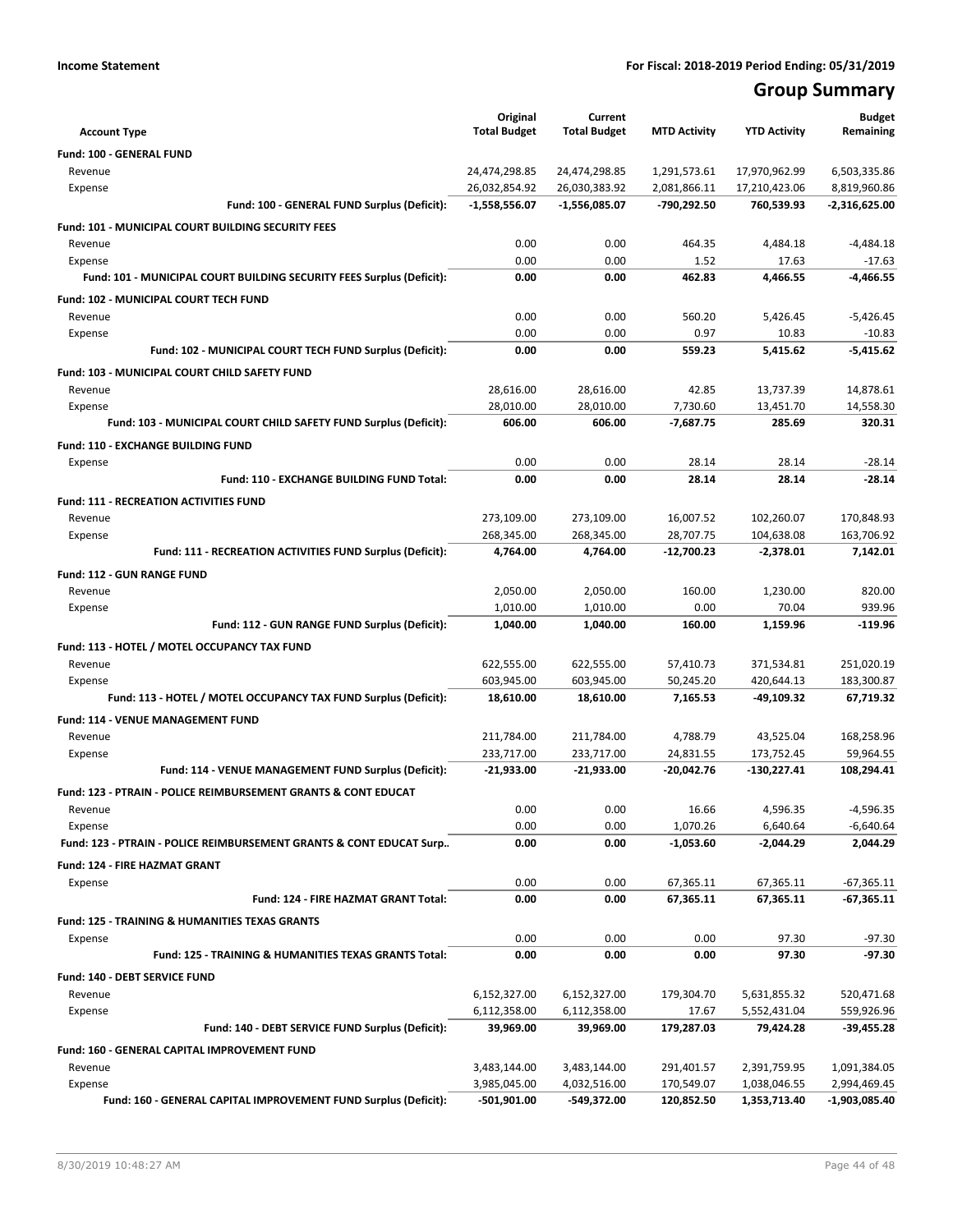| <b>Income Statement</b> |  |
|-------------------------|--|
|-------------------------|--|

| <b>Account Type</b>                                                   | Original<br><b>Total Budget</b> | Current<br><b>Total Budget</b> | <b>MTD Activity</b>      | <b>YTD Activity</b>           | <b>Budget</b><br>Remaining |
|-----------------------------------------------------------------------|---------------------------------|--------------------------------|--------------------------|-------------------------------|----------------------------|
| <b>Fund: 161 - STREET CONSTRUCTION FUND</b>                           |                                 |                                |                          |                               |                            |
| Revenue                                                               | 4,000.00                        | 4,000.00                       | 1,197.72                 | 11,223.04                     | $-7,223.04$                |
| Expense                                                               | 500.00                          | 500.00                         | 21.38                    | 248.93                        | 251.07                     |
| Fund: 161 - STREET CONSTRUCTION FUND Surplus (Deficit):               | 3,500.00                        | 3,500.00                       | 1,176.34                 | 10.974.11                     | $-7,474.11$                |
| Fund: 164 - 2013 CO CAPITAL FUND                                      |                                 |                                |                          |                               |                            |
| Revenue                                                               | 150.00                          | 150.00                         | 49.00                    | 451.55                        | $-301.55$                  |
| Expense                                                               | 15.00                           | 15.00                          | 0.80                     | 9.33                          | 5.67                       |
| Fund: 164 - 2013 CO CAPITAL FUND Surplus (Deficit):                   | 135.00                          | 135.00                         | 48.20                    | 442.22                        | $-307.22$                  |
| Fund: 165 - 2014 GO FUND                                              |                                 |                                |                          |                               |                            |
| Revenue                                                               | 25,000.00                       | 25,000.00                      | 1,612.12                 | 12,176.09                     | 12,823.91                  |
| <b>Fund: 165 - 2014 GO FUND Total:</b>                                | 25,000.00                       | 25,000.00                      | 1,612.12                 | 12,176.09                     | 12,823.91                  |
| Fund: 170 - LAW ENFORCEMENT GRANT - CAPITAL PURCHASES                 |                                 |                                |                          |                               |                            |
| Revenue                                                               | 0.00                            | 0.00                           | 0.00                     | 21,253.00                     | $-21,253.00$               |
| Expense                                                               | 0.00                            | 0.00                           | 0.00                     | 21,253.00                     | $-21,253.00$               |
| Fund: 170 - LAW ENFORCEMENT GRANT - CAPITAL PURCHASES Surplus (Defici | 0.00                            | 0.00                           | 0.00                     | 0.00                          | 0.00                       |
| Fund: 171 - MAIN STREET SPECIAL REVENUE                               |                                 |                                |                          |                               |                            |
| Expense                                                               | 0.00                            | 0.00                           | 3,600.00                 | 27,736.21                     | $-27,736.21$               |
| <b>Fund: 171 - MAIN STREET SPECIAL REVENUE Total:</b>                 | 0.00                            | 0.00                           | 3,600.00                 | 27,736.21                     | $-27.736.21$               |
| <b>Fund: 172 - MINOR GRANTS FUND</b>                                  |                                 |                                |                          |                               |                            |
| Revenue                                                               | 0.00                            | 0.00                           | 2,196.00                 | 15,624.00                     | $-15,624.00$               |
| Expense                                                               | 0.00                            | 0.00                           | 8,074.34                 | 11,056.51                     | $-11,056.51$               |
| Fund: 172 - MINOR GRANTS FUND Surplus (Deficit):                      | 0.00                            | 0.00                           | $-5,878.34$              | 4,567.49                      | $-4,567.49$                |
| Fund: 175 - JUSTICE ASSISTANCE GRANT - JAG                            |                                 |                                |                          |                               |                            |
| Revenue                                                               | 0.00                            | 0.00                           | 0.00                     | 1,360.00                      | $-1,360.00$                |
| Expense                                                               | 0.00                            | 0.00                           | 0.00                     | 8,620.00                      | $-8,620.00$                |
| Fund: 175 - JUSTICE ASSISTANCE GRANT - JAG Surplus (Deficit):         | 0.00                            | 0.00                           | 0.00                     | $-7,260.00$                   | 7,260.00                   |
| Fund: 200 - WATER / WASTEWATER FUND                                   |                                 |                                |                          |                               |                            |
| Revenue                                                               | 14,440,684.00                   | 14,440,684.00                  | 1,080,596.90             | 8,969,580.90                  | 5,471,103.10               |
| Expense                                                               | 10,253,810.20                   | 10,253,810.20                  | 1,085,911.49             | 9,690,999.30                  | 562,810.90                 |
| Fund: 200 - WATER / WASTEWATER FUND Surplus (Deficit):                | 4,186,873.80                    | 4,186,873.80                   | -5,314.59                | -721,418.40                   | 4,908,292.20               |
| Fund: 212 - TX COMMUNITY DEV SWR SYSTEM IMPROV PROG GRANT             |                                 |                                |                          |                               |                            |
| Revenue                                                               | 0.00                            | 0.00                           | 0.00                     | 7,407.85                      | $-7,407.85$                |
| Expense                                                               | 0.00                            | 0.00                           | 1,800.00                 | 9,300.00                      | $-9,300.00$                |
| Fund: 212 - TX COMMUNITY DEV SWR SYSTEM IMPROV PROG GRANT Surplus     | 0.00                            | 0.00                           | $-1,800.00$              | $-1,892.15$                   | 1,892.15                   |
|                                                                       |                                 |                                |                          |                               |                            |
| <b>Fund: 216 - UTILIITY CIP FUND</b>                                  |                                 |                                |                          |                               | 241.179.55                 |
| Revenue<br>Expense                                                    | 21,644,968.00<br>22,481,977.00  | 21,644,968.00<br>22,481,977.00 | 176,954.00<br>637,236.54 | 21,403,788.45<br>3,757,564.32 | 18,724,412.68              |
| Fund: 216 - UTILIITY CIP FUND Surplus (Deficit):                      | -837,009.00                     | -837,009.00                    | -460,282.54              | 17,646,224.13                 | $-18,483,233.13$           |
|                                                                       |                                 |                                |                          |                               |                            |
| <b>Fund: 217 - WASTEWATER RECLAMATION FUND</b><br>Revenue             | 12,281.00                       | 12,281.00                      | 1,563.94                 | 11,812.18                     | 468.82                     |
| Expense                                                               | 410,000.00                      | 410,000.00                     | 0.00                     | 20,619.30                     | 389,380.70                 |
| Fund: 217 - WASTEWATER RECLAMATION FUND Surplus (Deficit):            | -397,719.00                     | -397,719.00                    | 1,563.94                 | $-8,807.12$                   | $-388,911.88$              |
|                                                                       |                                 |                                |                          |                               |                            |
| Fund: 300 - AIRPORT FUND                                              |                                 |                                |                          |                               |                            |
| Revenue                                                               | 724,626.50<br>180,843.82        | 724,626.50<br>180,843.82       | 58,412.95<br>10,228.63   | 471,006.99<br>99,146.52       | 253,619.51<br>81,697.30    |
| Expense<br>Fund: 300 - AIRPORT FUND Surplus (Deficit):                | 543,782.68                      | 543,782.68                     | 48,184.32                | 371,860.47                    | 171,922.21                 |
|                                                                       |                                 |                                |                          |                               |                            |
| Fund: 360 - AIRPORT CAPITAL FUND                                      |                                 |                                |                          |                               |                            |
| Revenue                                                               | 75,000.00                       | 75,000.00                      | 11,017.11                | 56,121.72                     | 18,878.28                  |
| Expense<br>Fund: 360 - AIRPORT CAPITAL FUND Surplus (Deficit):        | 12,000.00<br>63,000.00          | 12,000.00<br>63,000.00         | 196.19<br>10,820.92      | 27,249.54<br>28,872.18        | $-15,249.54$<br>34,127.82  |
|                                                                       |                                 |                                |                          |                               |                            |
| Fund: 362 - AIRPORT FBO FUEL                                          |                                 |                                |                          |                               |                            |
| Revenue                                                               | 0.00                            | 0.00                           | 31,322.27                | 263,947.58                    | -263,947.58                |
| Expense<br>Fund: 362 - AIRPORT FBO FUEL Surplus (Deficit):            | 0.00                            | 0.00<br>0.00                   | 986.66                   | 75,938.75                     | -75,938.75                 |
|                                                                       | 0.00                            |                                | 30,335.61                | 188,008.83                    | -188,008.83                |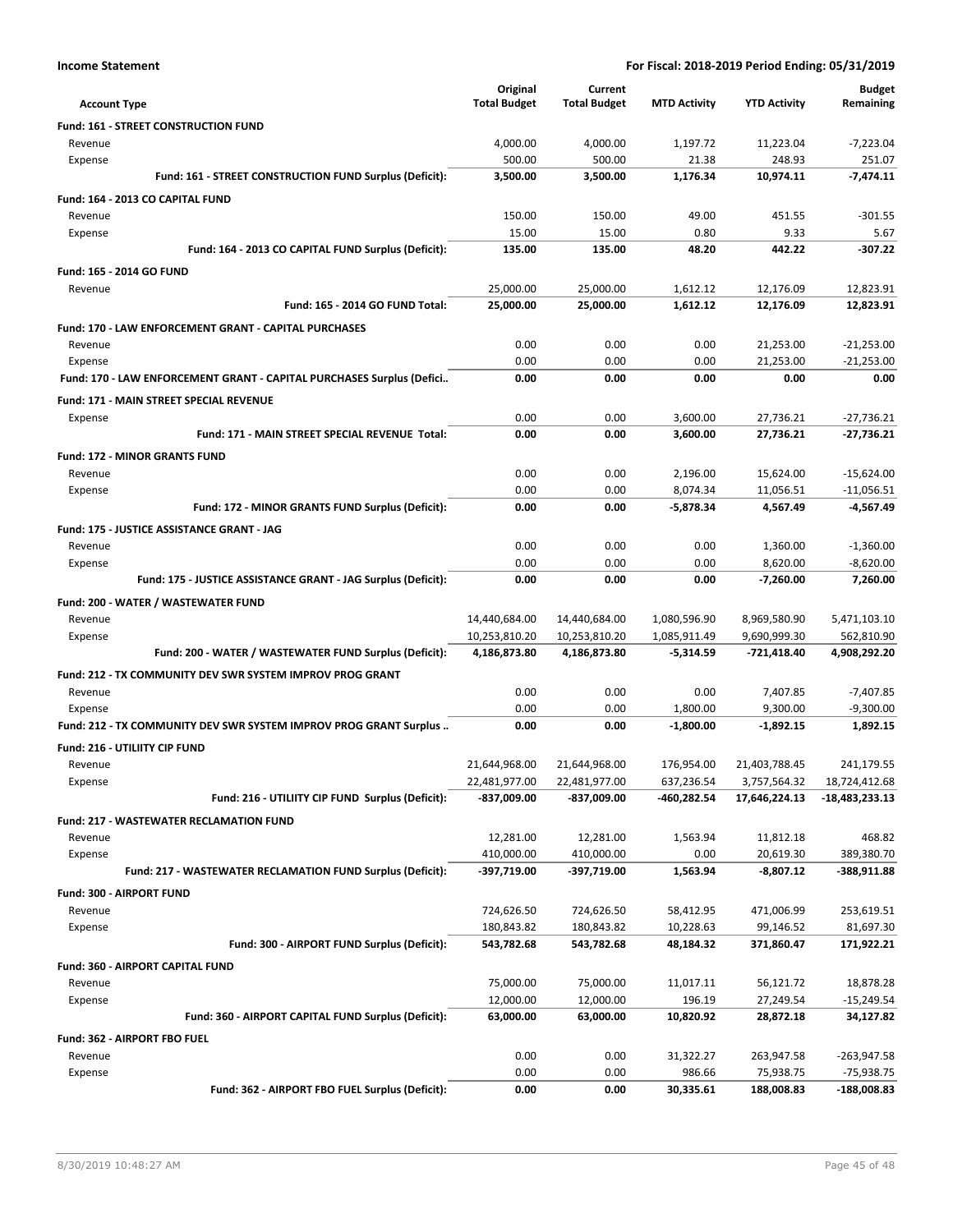| <b>Income Statement</b>                                                    | For Fiscal: 2018-2019 Period Ending: 05/31/2019 |                     |                          |                              |                                    |
|----------------------------------------------------------------------------|-------------------------------------------------|---------------------|--------------------------|------------------------------|------------------------------------|
|                                                                            | Original                                        | Current             |                          |                              | <b>Budget</b>                      |
| <b>Account Type</b>                                                        | <b>Total Budget</b>                             | <b>Total Budget</b> | <b>MTD Activity</b>      | <b>YTD Activity</b>          | Remaining                          |
| Fund: 400 - GOLF FUND                                                      |                                                 |                     |                          |                              |                                    |
| Revenue                                                                    | 248,115.00                                      | 248,115.00          | 18,568.58                | 94,511.84                    | 153,603.16                         |
| Expense                                                                    | 244,493.00                                      | 244,493.00          | 20,023.54                | 150,537.68                   | 93,955.32                          |
| Fund: 400 - GOLF FUND Surplus (Deficit):                                   | 3,622.00                                        | 3,622.00            | $-1,454.96$              | -56,025.84                   | 59,647.84                          |
| <b>Fund: 500 - SANITATION FUND</b>                                         |                                                 |                     |                          |                              |                                    |
| Revenue                                                                    | 5,374,632.68                                    | 5,374,632.68        | 424,618.14               | 3,504,441.23                 | 1,870,191.45                       |
| Expense                                                                    | 5,241,578.02                                    | 5,241,578.02        | 431,333.15               | 3,372,712.47                 | 1,868,865.55                       |
| Fund: 500 - SANITATION FUND Surplus (Deficit):                             | 133,054.66                                      | 133,054.66          | -6,715.01                | 131,728.76                   | 1,325.90                           |
| Fund: 601 - CENTRAL SERVICE FUND                                           |                                                 |                     |                          |                              |                                    |
| Revenue                                                                    | 865,367.00                                      | 865,367.00          | 72,066.92                | 576,864.36                   | 288,502.64                         |
| Expense                                                                    | 910,947.00                                      | 910,947.00          | 71,975.73                | 637,118.21                   | 273,828.79                         |
| Fund: 601 - CENTRAL SERVICE FUND Surplus (Deficit):                        | -45,580.00                                      | -45,580.00          | 91.19                    | -60,253.85                   | 14,673.85                          |
| Fund: 602 - INSURANCE FUND                                                 |                                                 |                     |                          |                              |                                    |
| Revenue                                                                    | 5,563,649.00                                    | 5,563,649.00        | 452,785.87               | 3,893,953.07                 | 1,669,695.93                       |
| Expense                                                                    | 5,382,387.00                                    | 5,382,387.00        | 733,486.97               | 4,045,409.98                 | 1,336,977.02                       |
| Fund: 602 - INSURANCE FUND Surplus (Deficit):                              | 181,262.00                                      | 181,262.00          | -280,701.10              | $-151,456.91$                | 332,718.91                         |
| Fund: 604 - MIS FUND                                                       |                                                 |                     |                          |                              |                                    |
| Revenue                                                                    | 529,279.00                                      | 529,279.00          | 44,106.59                | 352,852.72                   | 176,426.28                         |
| Expense                                                                    | 780,034.75                                      | 780,034.75          | 35,703.66                | 543,397.66                   | 236,637.09                         |
| Fund: 604 - MIS FUND Surplus (Deficit):                                    | -250,755.75                                     | -250,755.75         | 8,402.93                 | -190,544.94                  | $-60,210.81$                       |
| Fund: 660 - VEHICLE REPLACEMENT FUND                                       |                                                 |                     |                          |                              |                                    |
| Revenue                                                                    | 693,393.00                                      | 693,393.00          | 58,519.67                | 467,340.18                   | 226,052.82                         |
| Expense                                                                    | 1,446,832.00                                    | 1,446,832.00        | 6,840.00                 | 479,331.99                   | 967,500.01                         |
| Fund: 660 - VEHICLE REPLACEMENT FUND Surplus (Deficit):                    | -753,439.00                                     | -753,439.00         | 51,679.67                | $-11,991.81$                 | -741,447.19                        |
| Fund: 800 - SPENCE FUND                                                    |                                                 |                     |                          |                              |                                    |
| Revenue                                                                    | 6,000.00                                        | 6,000.00            | 1,210.59                 | 9,143.42                     | $-3,143.42$                        |
| Expense                                                                    | 600.00                                          | 600.00              | 50.00                    | 400.00                       | 200.00                             |
| Fund: 800 - SPENCE FUND Surplus (Deficit):                                 | 5,400.00                                        | 5,400.00            | 1,160.59                 | 8,743.42                     | -3,343.42                          |
|                                                                            |                                                 |                     |                          |                              |                                    |
| Fund: 801 - JONES LIBRARY TRUST<br>Revenue                                 | 0.00                                            | 0.00                | 21.83                    | 204.59                       | $-204.59$                          |
| Expense                                                                    | 0.00                                            | 0.00                | 0.39                     | 4.69                         | $-4.69$                            |
| Fund: 801 - JONES LIBRARY TRUST Surplus (Deficit):                         | 0.00                                            | 0.00                | 21.44                    | 199.90                       | $-199.90$                          |
|                                                                            |                                                 |                     |                          |                              |                                    |
| Fund: 809 - GREENVILLE IDC (L-3)<br>Revenue                                |                                                 |                     |                          |                              |                                    |
|                                                                            | 0.00<br>0.00                                    | 0.00<br>0.00        | 478,453.96<br>532,260.45 | 2,130,143.03<br>2,130,142.03 | $-2,130,143.03$<br>$-2,130,142.03$ |
| Expense<br>Fund: 809 - GREENVILLE IDC (L-3) Surplus (Deficit):             | 0.00                                            | 0.00                | -53,806.49               | 1.00                         | $-1.00$                            |
|                                                                            |                                                 |                     |                          |                              |                                    |
| <b>Fund: 810 - SEIZURE FUNDS - STATE RULES</b>                             |                                                 |                     |                          |                              |                                    |
| Revenue                                                                    | 200.00                                          | 200.00              | 408.68                   | 4,436.70                     | $-4,236.70$                        |
| Expense<br>Fund: 810 - SEIZURE FUNDS - STATE RULES Surplus (Deficit):      | 250.00<br>$-50.00$                              | 250.00<br>$-50.00$  | 15,007.30<br>-14,598.62  | 15,083.70<br>-10,647.00      | $-14,833.70$<br>10,597.00          |
|                                                                            |                                                 |                     |                          |                              |                                    |
| Fund: 811 - SEIZURE FUNDS - FED RULES                                      |                                                 |                     |                          |                              |                                    |
| Revenue                                                                    | 225.00                                          | 225.00              | 417.90                   | 3,926.87                     | $-3,701.87$                        |
| Expense                                                                    | 100.00                                          | 100.00<br>125.00    | 7.46<br>410.44           | 1,740.08                     | $-1,640.08$                        |
| Fund: 811 - SEIZURE FUNDS - FED RULES Surplus (Deficit):                   | 125.00                                          |                     |                          | 2,186.79                     | $-2,061.79$                        |
| Fund: 820 - TIRZ FUND (Tax Increment Reinvestment Zone)                    |                                                 |                     |                          |                              |                                    |
| Revenue                                                                    | 696,033.00                                      | 734,693.59          | 7,641.11                 | 642,082.93                   | 92,610.66                          |
| Expense                                                                    | 122,175.00                                      | 122,175.00          | 54.73                    | 8,807.37                     | 113,367.63                         |
| Fund: 820 - TIRZ FUND (Tax Increment Reinvestment Zone) Surplus (Deficit): | 573,858.00                                      | 612,518.59          | 7,586.38                 | 633,275.56                   | -20,756.97                         |
| Fund: 899 - POOLED CASH                                                    |                                                 |                     |                          |                              |                                    |
| Revenue                                                                    | 0.00                                            | 0.00                | 0.01                     | 0.00                         | 0.00                               |
| Fund: 899 - POOLED CASH Total:                                             | 0.00                                            | 0.00                | 0.01                     | 0.00                         | 0.00                               |
| <b>Fund: 910 - ELECTRIC OPERATING FUND</b>                                 |                                                 |                     |                          |                              |                                    |
| Revenue                                                                    | 60,783,975.00                                   | 60,783,975.00       | 4,304,342.33             | 37,163,643.14                | 23,620,331.86                      |
| Expense                                                                    | 61,602,181.69                                   | 61,602,181.69       | 5,014,800.70             | 35,357,889.34                | 26,244,292.35                      |
| Fund: 910 - ELECTRIC OPERATING FUND Surplus (Deficit):                     | $-818,206.69$                                   | -818,206.69         | -710,458.37              | 1,805,753.80                 | -2,623,960.49                      |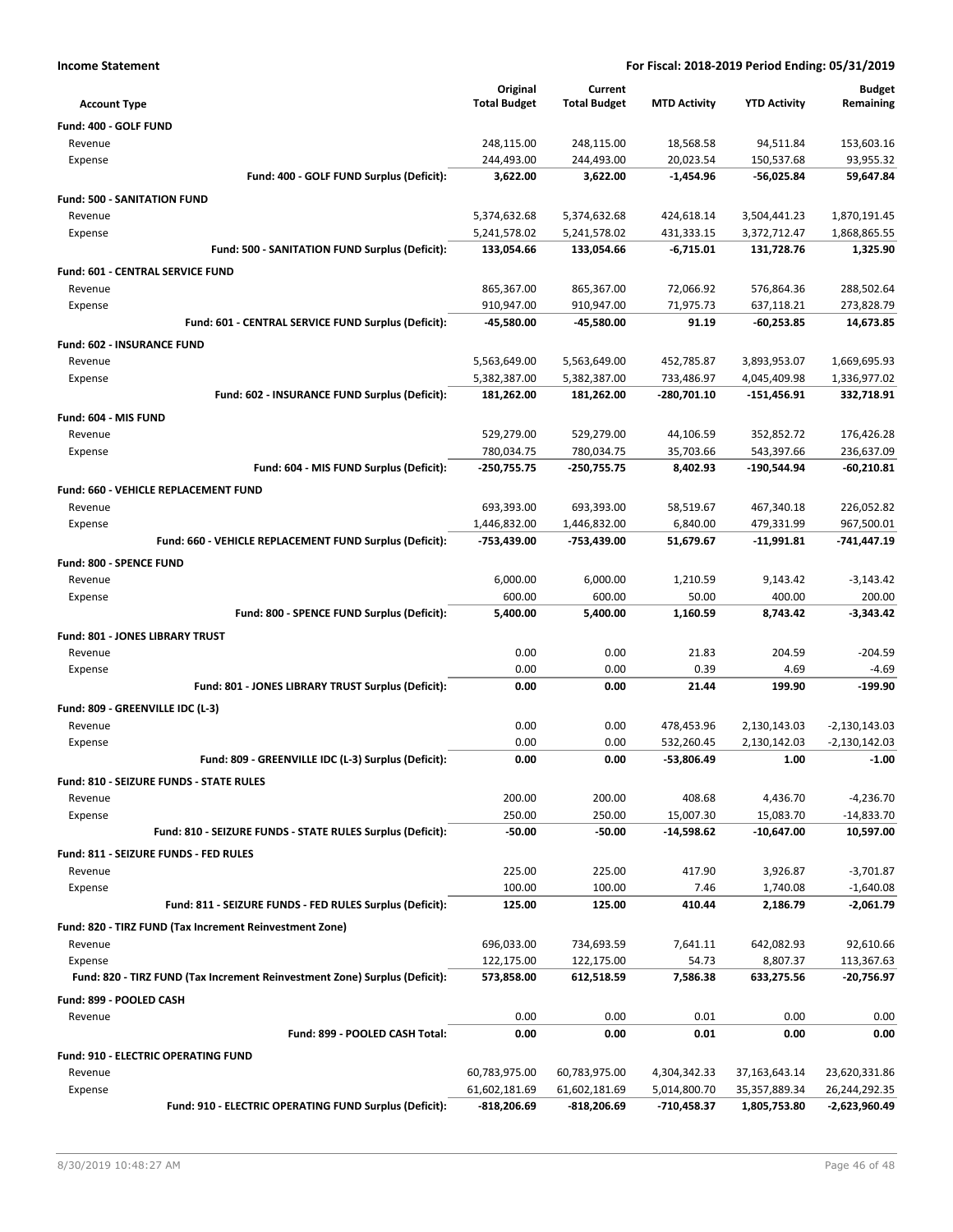| For Fiscal: 2018-2019 Period Ending: 05/31/2019 |
|-------------------------------------------------|
|-------------------------------------------------|

| <b>Account Type</b>                           |                                                      | Original<br><b>Total Budget</b> | Current<br><b>Total Budget</b> | <b>MTD Activity</b> | <b>YTD Activity</b> | <b>Budget</b><br>Remaining |
|-----------------------------------------------|------------------------------------------------------|---------------------------------|--------------------------------|---------------------|---------------------|----------------------------|
| <b>Fund: 911 - ELECTRIC DEBT REDUCTION</b>    |                                                      |                                 |                                |                     |                     |                            |
| Revenue                                       |                                                      | 0.00                            | 0.00                           | 11.73               | 2,679.07            | $-2,679.07$                |
|                                               | <b>Fund: 911 - ELECTRIC DEBT REDUCTION Total:</b>    | 0.00                            | 0.00                           | 11.73               | 2,679.07            | $-2,679.07$                |
| <b>Fund: 912 - ELECTRIC DEBT SERVICE</b>      |                                                      |                                 |                                |                     |                     |                            |
| Revenue                                       |                                                      | 8,732,723.00                    | 8,732,723.00                   | 727,726.92          | 5,821,815.36        | 2,910,907.64               |
| Expense                                       |                                                      | 8,732,723.00                    | 8,732,723.00                   | 836,204.00          | 4,725,430.26        | 4,007,292.74               |
|                                               | Fund: 912 - ELECTRIC DEBT SERVICE Surplus (Deficit): | 0.00                            | 0.00                           | $-108,477.08$       | 1,096,385.10        | $-1,096,385.10$            |
| <b>Fund: 913 - ELECTRIC CONSTRUCTION FUND</b> |                                                      |                                 |                                |                     |                     |                            |
| Revenue                                       |                                                      | 400.00                          | 400.00                         | 140.48              | 1,309.50            | $-909.50$                  |
|                                               | Fund: 913 - ELECTRIC CONSTRUCTION FUND Total:        | 400.00                          | 400.00                         | 140.48              | 1,309.50            | $-909.50$                  |
| Fund: 950 - CABLE / INTERNET                  |                                                      |                                 |                                |                     |                     |                            |
| Revenue                                       |                                                      | 6,709,689.00                    | 6,709,689.00                   | 565,010.32          | 4,276,132.23        | 2,433,556.77               |
| Expense                                       |                                                      | 7,482,344.00                    | 7,680,599.60                   | 438,734.08          | 3,805,502.09        | 3,875,097.51               |
|                                               | Fund: 950 - CABLE / INTERNET Surplus (Deficit):      | -772,655.00                     | -970,910.60                    | 126,276.24          | 470,630.14          | $-1,441,540.74$            |
|                                               | <b>Total Surplus (Deficit):</b>                      | -172,802.37                     | -377,397.38                    | -1,954,247.52       | 23,121,740.18       |                            |

**Income Statement**